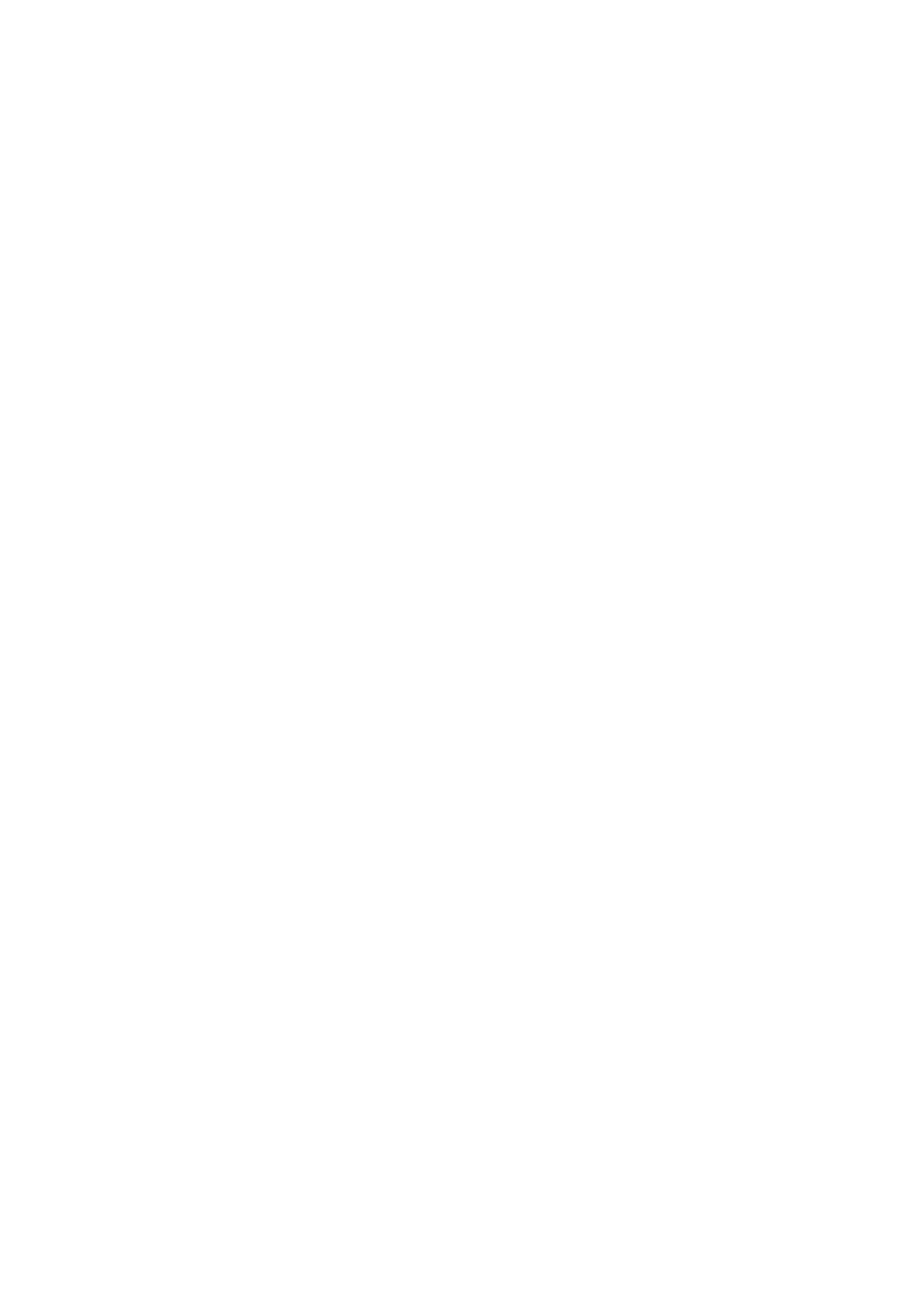# Legislative Assembly

Tuesday, 22 June 2021

**THE SPEAKER (Mrs M.H. Roberts)** took the chair at 2.00 pm, acknowledged country and read prayers.

l

# **VISITORS — ST PATRICK'S SCHOOL AND GOLDFIELDS BAPTIST COLLEGE**

*Statement by Speaker*

**THE SPEAKER (Mrs M.H. Roberts)** [2.02 pm]: On behalf of the member for Roe, I welcome students, staff and parents from St Patrick's School in Katanning and, on behalf of the member for Kalgoorlie, I acknowledge visitors from Goldfields Baptist College who are also in the public gallery today. Welcome to Goldfields Baptist College and St Patrick's School from Katanning.

# **JOINT SELECT COMMITTEE ON PALLIATIVE CARE IN WESTERN AUSTRALIA**

*Final Report — Palliative care in Western Australia—Progress report — Government Response — Statement by Minister for Health*

**MR R.H. COOK (Kwinana — Minister for Health)** [2.03 pm]: I rise to inform members of the house that the McGowan government welcomes the findings and recommendations made by the Joint Select Committee on Palliative Care in Western Australia in its final report released on 19 November 2020. We acknowledge the work of the committee in conducting this inquiry, including the extensive stakeholder consultation that occurred across the sector to inform the findings and recommendations of the report.

Palliative care, and end-of-life care more broadly, has been a major focus of the McGowan government in recent years, particularly following the release of the report, *My life, my choice: The report of the Joint Select Committee on End of Life Choices*. In 2019, the McGowan government invested a record \$224 million in palliative care services over the following four years. Although much progress has been made in palliative care throughout Western Australia, demand for these services will continue to grow with more people living longer with chronic life-limiting conditions. It is therefore important to continue working to achieve the system-wide changes required to improve access to and raise awareness of palliative care. These changes aim to improve the quality of life of people who are facing life-limiting illness and their family or carers through the prevention and relief of suffering.

Many of the findings and recommendations made in the committee's final report build on preceding and current work being undertaken by the Department of Health and align with the direction and objectives outlined in the *WA end-of-life and palliative care strategy 2018–2028*. The report noted considerable progress on a range of initiatives. It also highlighted gaps where further work is required, particularly around addressing workforce issues, further increasing access to palliative care services, facilitating system navigation and supporting community-based volunteer groups that provide invaluable support and services to patients with life-limiting illnesses, their families and carers. The report also addresses the need for better data collection to accurately record palliative care activity and better inform funding processes.

The McGowan government will continue to work with the sector around these issues to ensure that palliative care services are widely accessible to those who need them. Work has already commenced in the Department of Health regarding the planning, governance and resources required to support the range of activities that work toward achieving the recommendations outlined in the report.

I now table the government's response to the Joint Select Committee on Palliative Care in Western Australia.

[See paper [322.](https://www.parliament.wa.gov.au/publications/tabledpapers.nsf/displaypaper/4110322a7012a184b0e6678f482586fc004d849d/$file/tp+322+(2021)+-+govt+response+to+jsc+on+palliative+care.pdf)]

# **REFUGEE WEEK**

## *Statement by Minister for Citizenship and Multicultural Interests*

**DR A.D. BUTI (Armadale — Minister for Citizenship and Multicultural Interests)** [2.06 pm]: I would like to bring to the attention of the house that this week is Refugee Week, which runs from 20 to 26 June. Refugee Week raises awareness about the issues affecting refugees across the world and gives us an opportunity to focus on the contributions to all levels of our society made by those who have arrived in Australia as refugees.

First celebrated in 1986, Refugee Week is scheduled to include World Refugee Day. World Refugee Day is an international day designated by the United Nations to honour refugees around the globe. It falls each year on 20 June and celebrates the strength and courage of people who have been forced to flee their home country to escape conflict or persecution. World Refugee Day was first coordinated globally by the United Nations High Commissioner for Refugees in 2001 to commemorate the fiftieth anniversary of the 1951 Convention on the Status of Refugees. Refugee Week is a global movement, although different countries celebrate it at different times.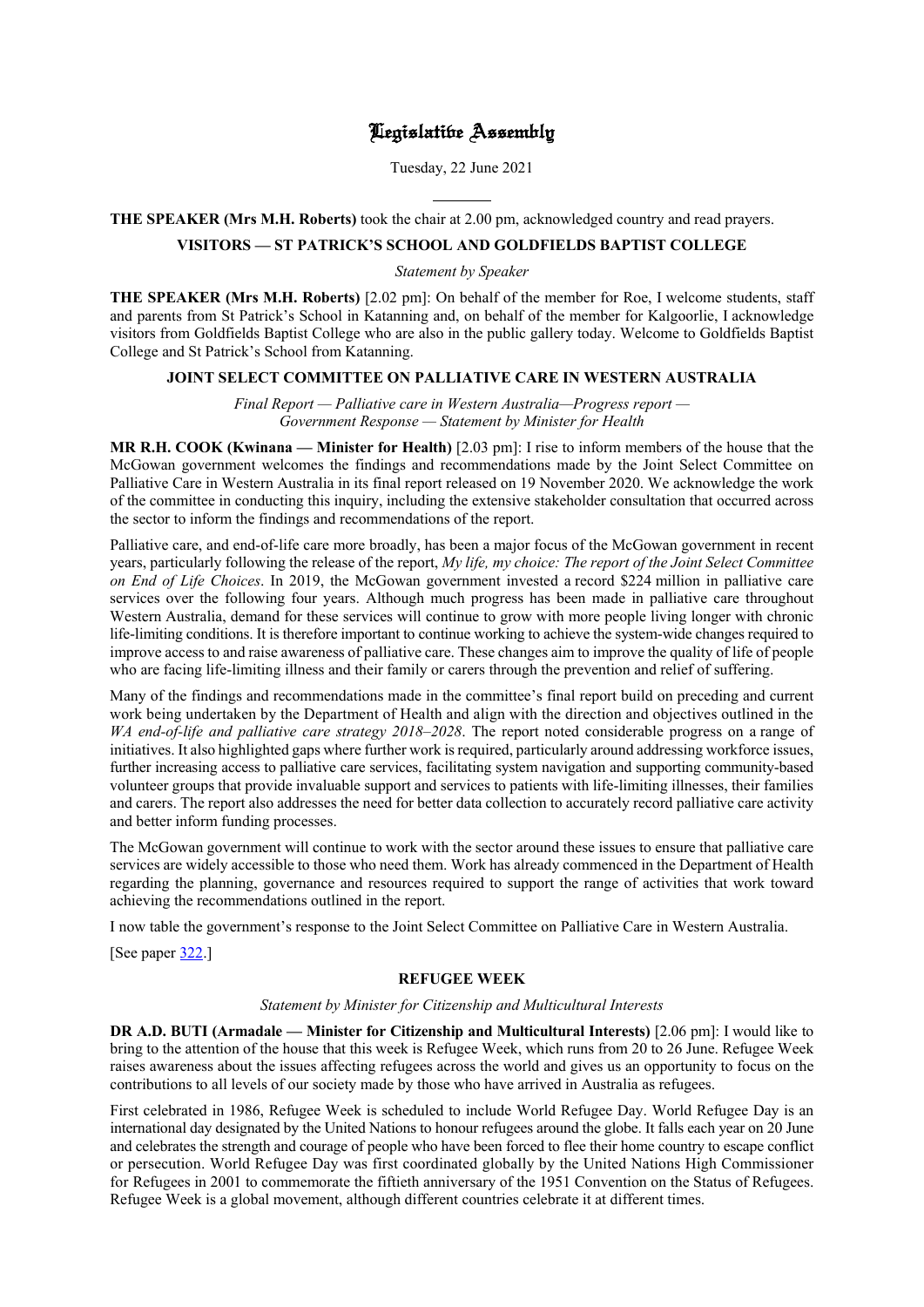Western Australia is a state that has benefited extensively from the contributions of migrants. Building on the foundations established by our First Peoples, we embrace migrants from every part of the world. This heritage has made Western Australia into a robust and prosperous, culturally and linguistically diverse state. Many Western Australians arrived here as refugees from Europe, Latin America, Asia and Africa. They brought with them a passion to make a success of their lives, to build a good life for themselves and their families, and to contribute to their new homeland in every way they could.

The theme for Refugee Week 2021 is "unity"—a reminder that we all share a common humanity, regardless of any differences in culture, language or background. Refugee Week 2021 is being celebrated through events across the community including at libraries, places of education, churches and non-government organisations. To mark Refugee Week, a number of government agencies are holding events, including the Department of Local Government, Sport and Cultural Industries, which is holding a morning tea and an appeal for the Foodbank of Western Australia. I am sure that members of the house will join with me in commending the initiative of Refugee Week and in encouraging others to take part.

# **BEDFORDALE VOLUNTEER BUSH FIRE BRIGADE STATION**

#### *Statement by Minister for Emergency Services*

**MR R.R. WHITBY (Baldivis — Minister for Emergency Services)** [2.08 pm]: I would like to take this opportunity to inform the house about the new Bedfordale Volunteer Bush Fire Brigade Station and how the government is supporting local communities in the south-eastern corridor.

It was a great honour to attend the official opening of the Bedfordale Volunteer Bush Fire Brigade Station on 28 May, when I met with the volunteers and community members who have worked tirelessly to see the new Bedfordale station come to fruition. The station was completed in April this year. It replaced the old station that was built in 1985 and no longer met the brigade's operational needs. The new facility will strengthen emergency response in the south-eastern corridor and also provide volunteers with a training hub to improve their skills and a place for the community to gather.

I would like to acknowledge the critical role that our emergency services volunteers play in helping to keep our community safe. They put their lives on the line to respond to the threat of bushfires or other hazards, any time of the day or night. It is vital that our emergency services volunteers have the facilities that enable them to build and maintain their skills. The new station includes four vehicle bays and improved training and communications facilities. It has been built to cater for new members and additional vehicles into the future. Its modern amenities and expanded outdoor areas will also benefit the Bedfordale Volunteer Bush Fire Brigade's 20 highly engaged young cadets, who are developing emergency response skills. I hope that they will consider a role in our emergency services in the future. The state government supported the construction of the facility with a \$372 000 emergency services levy grant and \$51 000 for water tanks as part of the government's WA Recovery Plan, while the City of Armadale contributed \$1.2 million and the brigade's volunteers fundraised more than \$54 000.

In finishing, I would like to acknowledge the City of Armadale and the Bedfordale bush fire brigade's extraordinary efforts in bringing this new facility to fruition. I trust it will strengthen its capabilities, enhance its visibility in the community and give the brigade room to grow.

# **QUESTIONS WITHOUT NOTICE**

# SYNERGY — FEES AND CHARGES — CYCLONE-AFFECTED AREAS

# **258. Mr R.S. LOVE to the Minister for Energy:**

I refer to Synergy's practice of using estimates to charge customers in cyclone-affected areas often far in excess of actual usage. Will the minister step in now and ensure that all customers in the affected area are granted the \$363 credit rather than just those customers who have spoken to Synergy's representatives face to face or have registered for assistance on the website?

## **Mr W.J. JOHNSTON replied:**

Thank you for the question. Synergy, of course, has deferred collections activities for those customers directly impacted by outages during cyclone Seroja. In addition, Synergy does not read meters; they are read by Western Power. When Western Power does not do a meter reading, it provides an estimate bill to Synergy, and the automated computer system generates a bill from that transaction. Because Synergy itself does not read the bills, it does not know whether the amount being sent to it is either an estimate or an actual reading. This is one of the reasons that we are moving to accelerate the rollout of advanced meters with communications capability. The government has already allocated the resources for 180 000 advanced meters to be installed across the south west interconnected system. Of course, Horizon Power already uses advanced meters. We have also funded—unfortunately, it was not funded through the Economic Regulation Authority process—the communications infrastructure to support the advanced meters. We are now reviewing the rollout of advanced meters to try to improve this for the future. Obviously, a lot of other benefits flow from advanced meter infrastructure, including the detection of neutral faults, which I know my friend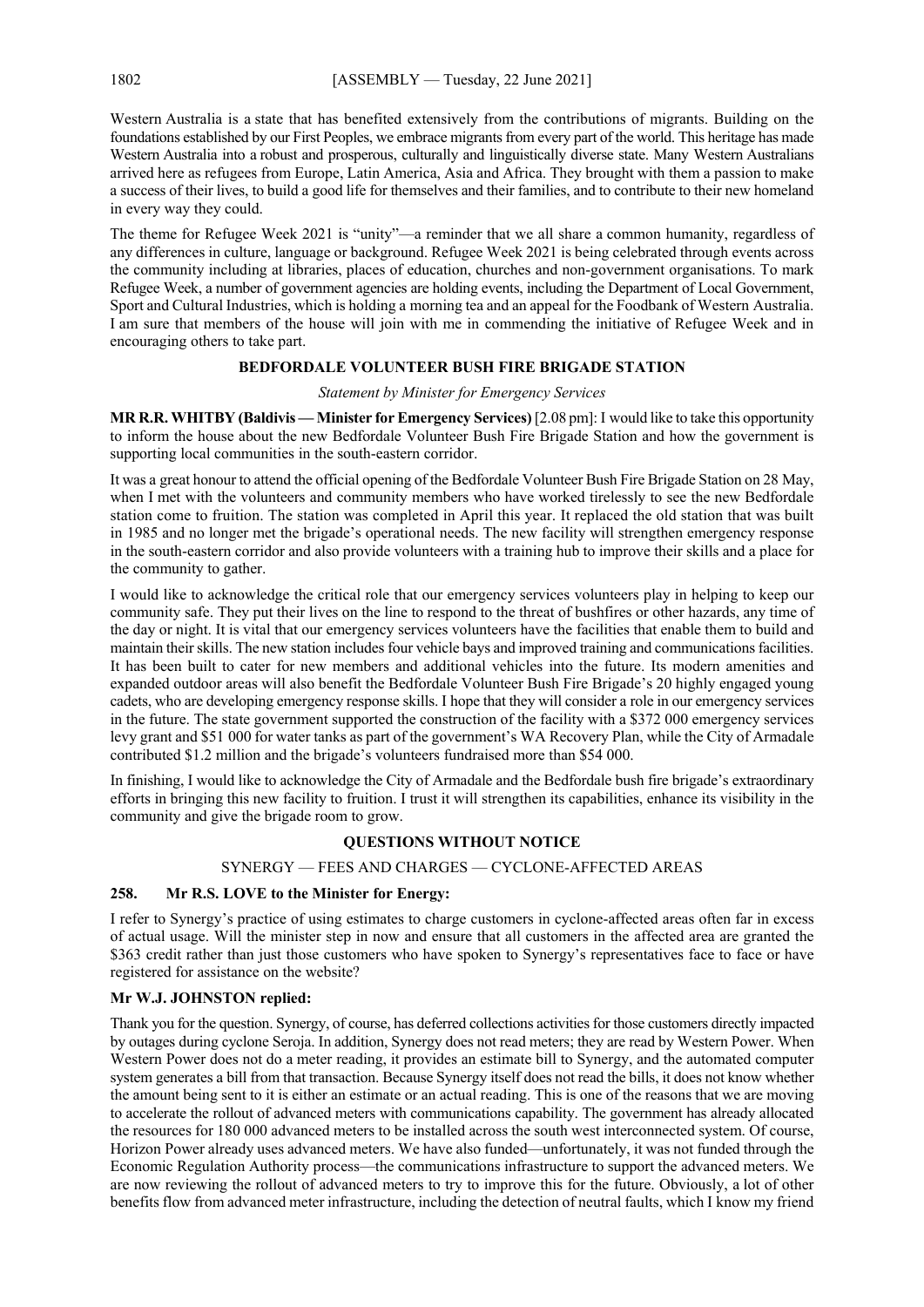the member for Willagee is very sensitive to because of the tragedy at a Department of Communities property. One of the good things about these advanced meters is that they detect neutral fault problems. Interestingly, the first one that was discovered after the installation of advanced meters was in an Anglican church. We even helped God on that issue!

SYNERGY — FEES AND CHARGES — CYCLONE-AFFECTED AREAS

# **259. Mr R.S. LOVE to the Minister for Energy:**

I have a supplementary question. Thank you, minister. It is very interesting to learn of advanced meters, but I wonder whether the minister could address whether or not Synergy could apply a \$363 credit to all the customers in the cyclone-affected area?

# **Mr W.J. JOHNSTON replied:**

If the member is raising the fact that individual customers had a rebate provided by Synergy, that would be because after it investigated, it realised that there was an overcharging situation. We have to see it from Synergy's perspective: it does not read meters; the data is provided to it by Western Power. An automated system generates the bills. If a customer believes that there is a problem with any bill, Synergy appreciates them reaching out because it can usually help them.

One of the great changes that we have seen over the last couple of years with Synergy is its changed attitude to collection activity. I challenged the leadership at Synergy to reduce the number of customers it was disconnecting. I am really pleased with its response to that. Every customer who faces challenges paying their bill should reach out to Synergy. We see advertisements on bus stops and on television asking customers to reach out. If customers reach out to Synergy, we can usually resolve questions like that. It is a bit hard to agree with what the member is saying, which is that all estimated bills are excessive. That is not correct. As I said, Synergy stopped collection activity for those customers who had outages arising from cyclone Seroja. If there is a problem with an estimated bill, it is not just a question of customers impacted by cyclone Seroja; many people in Western Australia have had estimated bills, and that is why I am saying that the solution to that is the rolling out of advanced meter infrastructure.

# CORONAVIRUS — WA ROAD MAP — PHASE 5

# **260. Mr S.A. MILLMAN to the Premier:**

I refer to Western Australia's success in managing the COVID-19 pandemic and stopping the spread of the virus throughout the state.

- (1) Can the Premier outline to the house what the transition to phase 5 of WA's COVID-19 road map will mean for the Western Australian community?
- (2) Can the Premier advise the house how this transition will further support the WA economy and WA jobs?

# **Mr M. McGOWAN replied:**

(1)–(2) I thank the member for Mount Lawley for the question, and congratulate all Western Australians on the job they have done over the course of the last 18 months in dealing with the COVID-19 pandemic and for overwhelmingly complying with the rules that we have put in place. As a consequence, we have had an extraordinarily low spread of the virus, plus one of the strongest economies in the entire world. We have the lowest unemployment rate of all the states—the lowest unemployment rate in eight years. We created over 88 000 new jobs in Western Australia. Jobs are above pre-pandemic levels. We are the only state that did not go into a recession. We have recorded the strongest consumer confidence in the country and the strongest business confidence in the country.

Now, because of the work of Western Australians, we are ready to go to phase 5 in our road map out of COVID-19 restrictions. From one minute past midnight tonight, we are lifting the remainder of the capacity limits on businesses across Western Australia. That will mean the two-square-metre rule and the 75 per cent capacity limit for hospitality and entertainment businesses will be removed. There will be no limits on the size of crowds for major events. However, businesses will be required to maintain contact registers and to ensure that COVID safety plans are updated and put in place. We expect people to continue to maintain good hygiene standards, physical distancing, and staying at home when they are unwell. Obviously, if we have an outbreak at any point in time, the state government will have to put measures back in place.

I know that businesses have welcomed the move to phase 5. I saw the head of the AMA, Bradley Woods, the other day —

Several members interjected.

**Mr M. McGOWAN**: That is his next job! I am sure Bradley would be a wonderful doctor! I would like to thank the head of the AHA—Australian Hotels Association (WA)—Bradley Woods, for his comments. He said that these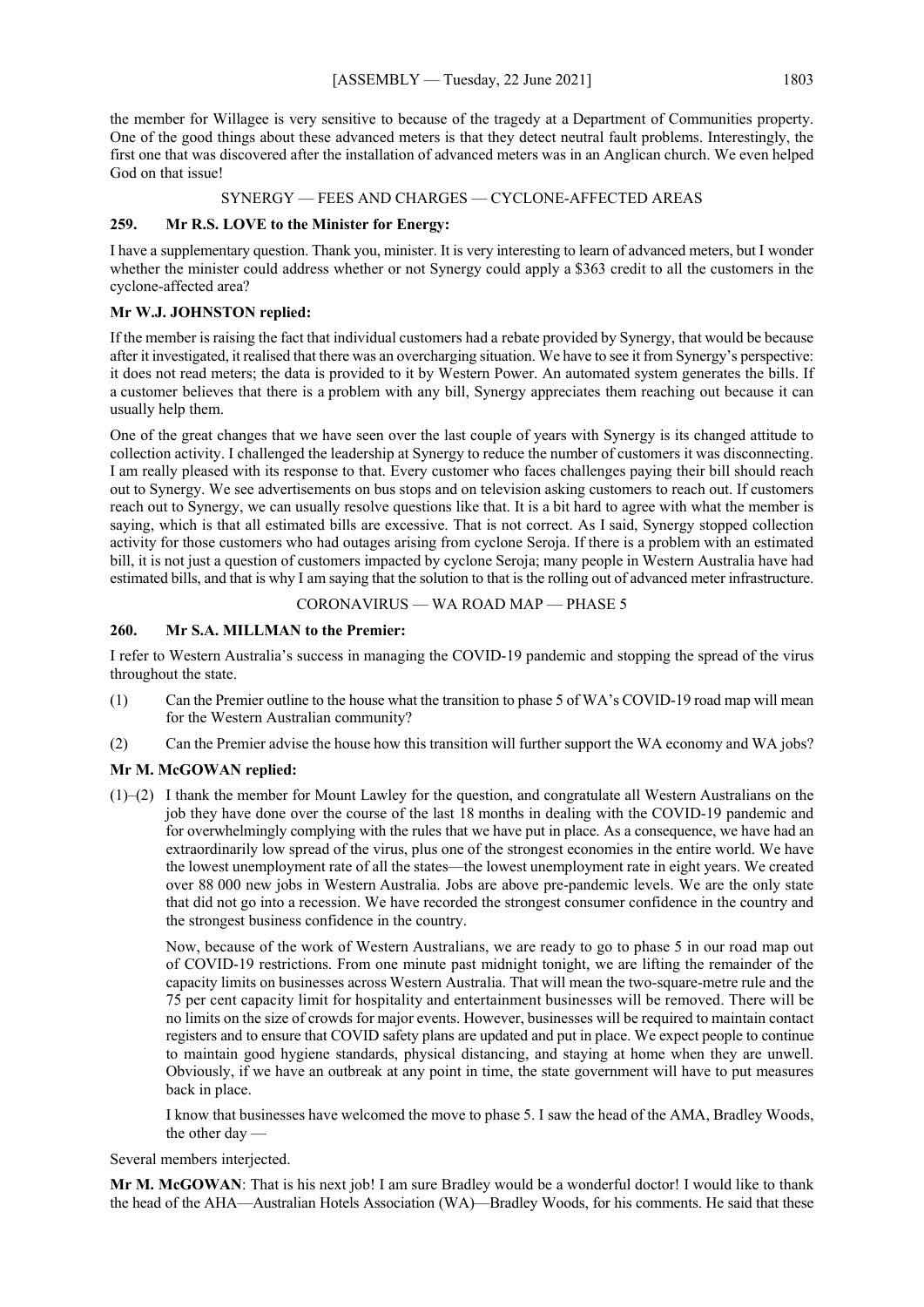measures will create thousands of jobs and employment opportunities across the state. It has obviously taken a lot of work to get here. I would like to thank businesses all over the state that have coped with this. I know that we have the strongest retail and hospitality figures on record, but it has obviously been a difficult period over the course of the last 18 months. I would like to thank all small businesses and employees across the state for their forbearance and understanding over this period. I congratulate all Western Australians. We know the virus is difficult. We know that we have had to do difficult things, but this is part of the reward for doing difficult things over the last 18 months.

# HOSPITALS — EMERGENCY DEPARTMENTS — PRESENTATIONS

# **261. Ms L. METTAM to the Minister for Health:**

I refer to the minister's comments in this place that attendances at Perth hospitals in the first half of 2021 had increased 13 per cent compared with the situation last year. Why does the minister continue to mislead the public about the true state of our emergency departments when the number of attendances in May 2021 was only 2.46 per cent above the May 2019 level and in line with population growth over the same period?

# **Mr R.H. COOK replied:**

I thank the member for the question. The member is probably correct about the universal numbers. In categories 4 and 5 we have not had a significant increase in the number of patients coming to our emergency departments, but with category 2, for instance, we have had a significant increase. In fact, I think the number for category 2 is around 13 per cent. So far this financial year we have experienced about 1 500 more mental health presentations to our metropolitan hospitals than at the same time last year. As we know, the thing that really impacts on the efficiency of an emergency department is the beds that sit behind those emergency departments, which make them capable of getting patient flow so we can get people moving through the EDs smoothly. The significant increase in the number of these sorts of patients increases the length of the episode of care. That has had a significant impact on the demand on, and workload of, our EDs. As a result, we are trying to increase the number of beds we have available in the overall health system. As I have reported in this place before, 158 new beds will be opened as a result of our resourcing efforts to meet demand pressures. As of today, 101 of those beds have been brought onstream, with the final of the 158 to be brought onstream in August. But, of course, it is not just about beds; it is about the doctors, nurses and allied health workers who stand next to those beds. The government is undertaking a significant recruitment of nurses that will see an extra 600 nurses engaged over the next two years. That means 1 000 nurse graduate places this year and 1 000 nurse graduate places next year, which will produce significant input into the human resources that we now need in place.

The member for Vasse may like to stare at the numbers, but we can look at what is going on across health systems right across the country. Whether we go to an emergency department in Queensland, South Australia or Victoria, we will see a health system under significant stress. The member for Vasse might like to be in denial, but I am telling her what the doctors, nurses and allied health workers right across WA have told me, and that is our system is under significant pressure at the moment. A range of things contribute to that. It is that post-COVID period, with people coming to the hospital for a range of potential conditions that were left unaddressed during the COVID-19 period. It could be the level of anxiety that has produced a high level of mental health incidents in our community or that the overall disease burden in our community has increased. It could be the result of eating disorders, and we have seen an over 80 per cent increase in children coming forward with eating disorders since 2020. These figures are undeniable. The member for Vasse might be in denial of what is going on in our health system at the moment, but we are working closely with the Australian Medical Association, the Australian Nursing Federation, the Health Services Union, the United Workers Union and the Community and Public Sector Union–Civil Service Association of WA to make sure that we bring the resources to bear to ensure that we have the doctors, nurses and beds that we need to respond to this surge in demand.

# HOSPITALS — EMERGENCY DEPARTMENTS — PRESENTATIONS

# **262. Ms L. METTAM to the Minister for Health:**

I have a supplementary question. We all agree that the system is under pressure. Regardless of the minister's political spin and comparisons with last year, will he immediately table the emergency department presentation figures for each month over the last four years to put an end to his claims?

# **Mr R.H. COOK replied:**

I can do better than that; I can point the member to the website where all that information is. Once again, we see this lazy opposition coming to this place simply trying to undermine confidence in our health system, denying the fact that our health system is under significant pressure, denying the great work that the doctors, nurses and allied health staff are doing and denying the incredible work that they have done over COVID-19 when the opposition and its mate Clive Palmer were trying to tear down the system. We will continue to resource our health system the way it is necessary. The one thing we will not be distracted by is a lazy, inefficient opposition that refuses to accept the work that is going on in our hospitals at the moment, which is about bringing resources to bear to improve health services.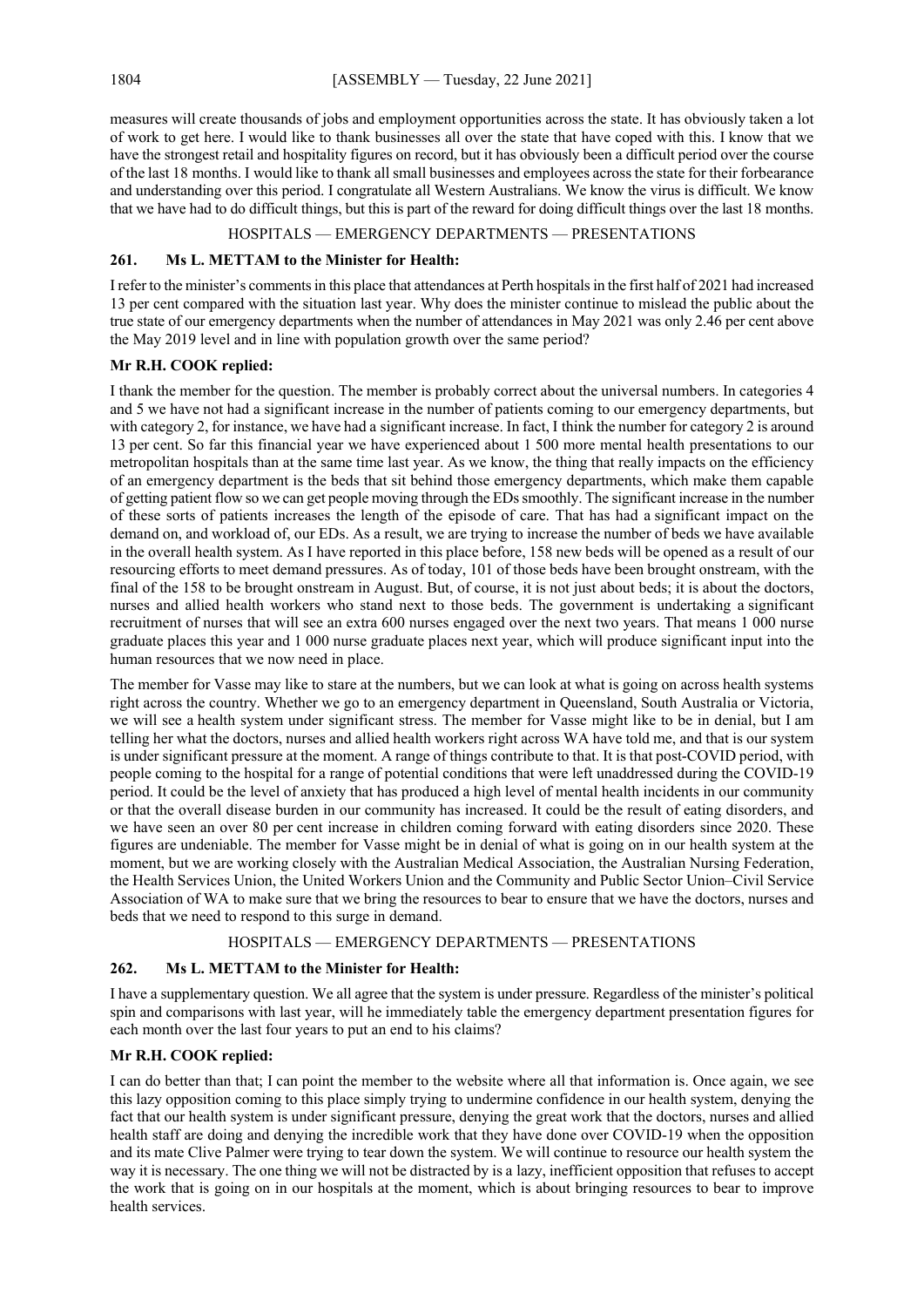# CORONAVIRUS — CULTURE AND THE ARTS

# **263. Mrs J.M.C. STOJKOVSKI to the Minister for Culture and the Arts:**

Before I ask my question, I acknowledge the representatives from the Woodvale Little Athletics Club in the public gallery today.

I refer to the McGowan Labor government's continued efforts to support jobs and businesses in WA's events industry through the COVID-19 pandemic. Can the minister update the house on what the expansion of the WA government's Getting the Show Back on the Road program will mean for businesses and workers in WA's events industry, in particular those who rely on tourism events and regional agricultural shows?

# **Mr D.A. TEMPLEMAN replied:**

I thank the member for Kingsley for the question, and I also thank her for her very strong support of all things cultural, all things arts and all things tourism. It is wonderful and it is important. I am sure you would be interested in this too, Madam Speaker! The Premier, the members for Churchlands and Nedlands, the Minister for Agriculture and Food and I have just come from the Claremont Showground, where a very important announcement was made this morning that will see our Royal Show for 2021 supported strongly by the McGowan government. Our package will see that important historic show in Western Australia's history held again this year. It will be supported by the McGowan government. There will be a reduction in costs for families to attend. That is magnificent.

That also includes an expanded Getting the Show Back on the Road program, which has been very successful. I launched that program late last year with the Premier, and it has already provided tremendous support to the events and performing arts industries, but we are now expanding it to include regional tourism events, events in regional Western Australia, music and other events that people in Western Australia want to get to and enjoy. The Getting the Show Back on the Road program will see an extension of support, and that includes expanding the safety net for those events to go ahead. We will see agricultural shows in regional Western Australia supported and able to access this opportunity. That is very important, because as we know, last year, sadly, many agricultural shows, some of them having operated for over 100 years, could not operate for the first time in their history because of COVID-19. This program will assist those agricultural shows.

In the six months the Getting the Show Back on the Road program has already been operating, it has provided some \$4 million in risk-share support, and nearly 50 events have been supported through that program so they could take place. I remind members that other states and territories in Australia have not been able to hold many events at all. Western Australia has been able to, because we have kept the place safe through our very important safety protocols. We also want to make sure that regional and local economies are stimulated, and the people who work in those industries, who have been hit hard, have been supported. This Getting the Show Back on the Road program is focused on that. We have seen events happen in Kings Park, including concerts by Human Nature and John Williamson. There were also the West Australian Symphony Orchestra with the Birds of Tokyo and Missy Higgins. The Black Swan State Theatre Company has been able to hold its productions because of the support of this program. There were the Fairbridge Festival, the Fringe World Festival and the Perth Festival. All of those things were supported by Getting the Show Back on the Road. We are expanding that program now, and it means that a whole range of other events will be supported. This is a great initiative by the McGowan government. It is a demonstration of our commitment to culture, arts and tourism, and the importance of those industries to the state's economy, the people who are employed by them and businesses that rely on that income for their existence. We will keep doing it. We will keep supporting those things so we can have a vibrant Western Australia.

## ROBINSON ROAD CLOSURE — BELLEVUE

## **264. Mr R.S. LOVE to the Minister for Transport:**

I refer to the proposal to close Robinson Road due to the Bellevue railcar facility.

- (1) Does the minister support the closure of Robinson Road, a strategic route in Bellevue?
- (2) Have alternatives been considered, as called for by the local member?
- (3) When will traffic modelling be made available to the Bellevue Residents and Ratepayers Association that demonstrates how the Robinson Road closure will impact Lloyd Street, Clayton Street and the surrounding roads?

### **Ms R. SAFFIOTI replied:**

(1)–(3) I thank the member for the question. He is correct that traffic modelling is being finalised for the closure of Robinson Road. This issue has been raised with me by the member for Midland—the Speaker—and others in the community who are concerned. However, with all projects comes change and disruption. As I said, it is easy to do nothing and not to make any changes, like the former government. It did not have any disruption when it built the Metro Area Express light rail because the government did not build it. It did not cause any disruption when it built the Thornlie–Cockburn Link because it did not build anything. Of course, it did not cause any disruption when it built the Ellenbrook rail line because the former government never built it.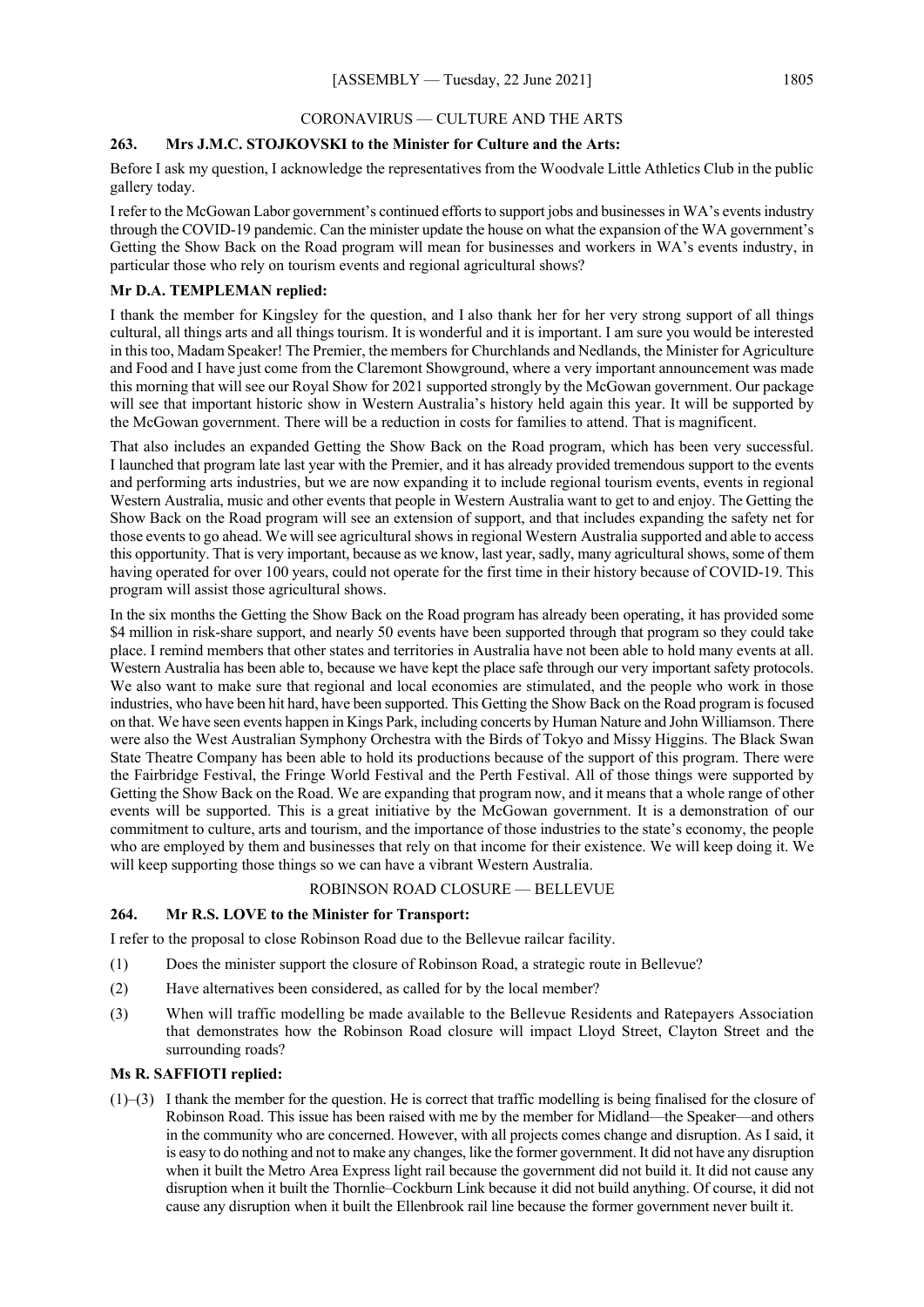With all projects come challenges and issues. This is a massive new manufacturing facility and the new home of rail manufacturing in Western Australia. It is a significant project and there will be a number of train movements. Not only have we opened the new railcar manufacturing facility, but also the high-voltage testing facility is now being constructed together with a new diesel maintenance facility in that area. Yes, we are taking land in that entire area and we have tried to see how we can facilitate the continued movement of traffic on Robinson Road with all these projects and we will continue to see what we can do. But the current advice to me is that that road will need to be closed and modelling undertaken to look at the associated impacts. That is the challenge with building projects. When we build projects and bring back the home of rail manufacturing to Western Australia, there will be disruption and change. As the Minister for Planning and Minister for Transport in particular, I know that people do not like change, but as a government we want to bring rail manufacturing back to the Bellevue–Midland area. We are proud of our policy. It is a policy that the Liberal and National Parties never supported. They never supported bringing rail manufacturing to this state.

We will release that modelling once it is finalised. As I said, projects cause disruption and change, but this will be the home of hundreds of workers. This will support jobs and opportunities throughout Western Australia. It is one of the proudest projects to bring back rail manufacturing when no-one thought that we could do it and members opposite—in that corner—are opposed to it.

ROBINSON ROAD CLOSURE — BELLEVUE

# **265. Mr R.S. LOVE to the Minister for Transport:**

I have a supplementary question. Will the minister meet with members of the Bellevue Residents and Ratepayers Association to discuss the traffic modelling and the effect it will have on their businesses in the area, and what compensation plans might be offered to them?

# **Ms R. SAFFIOTI replied:**

Residents met with me at a forum that I gave before the election. As I said, I know that not everyone supports everything we do, but the feedback that I get around the place is, "Thank you for getting these jobs back to Western Australia. Thanks for defying the doubters." The Liberal and National Parties were the biggest doubters. It was not easy getting rail manufacturing up from the two per cent that the former government left us to over 50 per cent. It was not easy to get that done, but I am so proud that we are creating local jobs and local opportunities. I am really proud that we brought rail manufacturing back to WA after the Liberal and National Parties sold Westrail Freight, closed the Midland Workshops and wanted to shut down the *AvonLink*. Can members believe that? When I came to government, one of the first things I had to do was overturn the National Party's decision to shut the *AvonLink*. That is what I had to do.

**Mr R.S. Love**: There was no such decision. We kept it open.

**Ms R. SAFFIOTI**: There had been a decision. There was no funding in the forward estimates and one of the first things that I had to do was reverse the National Party's decision to shut down the *AvonLink*. We know that the opposition does not like rail lines and rail manufacturing, but we are proud of Metronet and we are proud of what we are delivering.

ROADS — GREAT SOUTHERN

# **266. Ms R.S. STEPHENS to the Minister for Transport:**

I refer to the record investment in regional roads and road safety across Western Australia, including the upgrades to South Coast Highway and the construction of the Albany ring-road. Can the minister outline to the house how these projects have helped to create more jobs and support local businesses and also what these investments will mean for road users across Albany and the great southern?

## **Ms R. SAFFIOTI replied:**

I thank the member for Albany for that question. Last week, I was in Albany with the member for Albany inspecting some of the projects that are underway. I have to start by acknowledging some of the damage that has occurred in Albany and its surrounds because of the very significant weather conditions over the past few days and provide the house with an update. The section of South Coast Highway from George Street to Marbelup Road was reopened to all traffic, under speed restrictions, at approximately 11.15 am today. South Coast Highway remains closed between Marbelup Road and Denmark–Mount Barker Road. A detour is in place. We will work as hard as possible to get that road open, noting the significant severe weather conditions.

When I was in Albany, we were discussing that it has been the wettest time in that area since records began. It has been very wet in Albany, which has made delivering some of these new projects a bit of a challenge. We were there inspecting the new South Coast Highway works and we still hope to finish those total works by the end of July. Work on the South Coast Highway was a significant commitment that we gave at the 2017 election—\$30 million to reconstruct the road, in parts, and also to construct new passing lanes. I am really pleased to see the improvement that will provide not only to Albany residents but also the farmers and producers in the area who will be able to travel along that road more safely.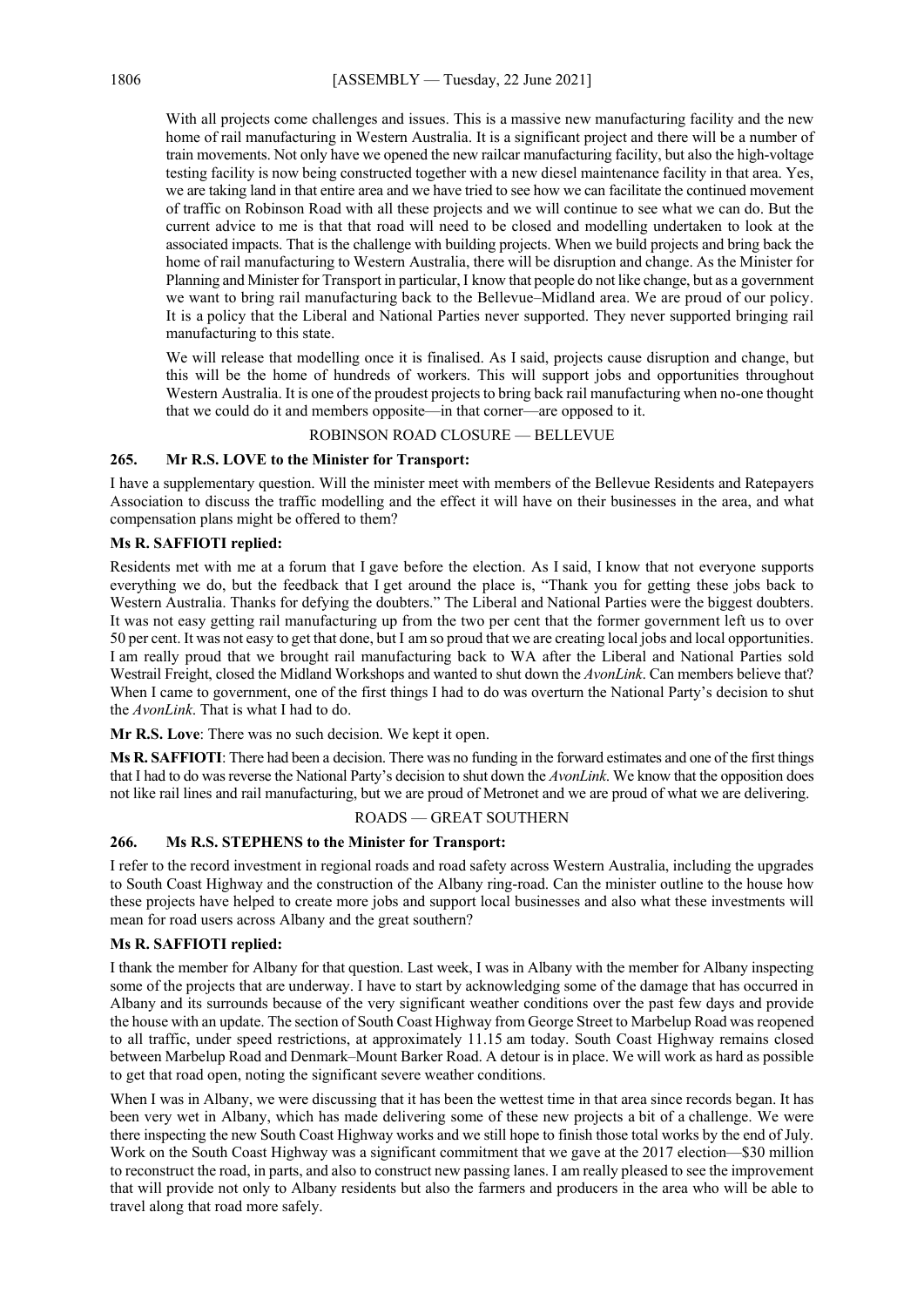We were also updated on the Albany ring-road. I note that construction has commenced and the pouring of concrete is underway for the footings and abutment walls at the side of the new bridge over Albany Highway. Over 35 local subcontractors have been engaged. Again, it is about employing local people, meeting some of the young local graduates in the area and making sure that we support freight efficiency and productivity in the area.

I want to put on record my thanks to the former Deputy Prime Minister Michael McCormack for his contribution to projects in Western Australia and the strong partnership that we had. I always found him a pleasant —

# **Mr P. Papalia**: Respectful.

**Ms R. SAFFIOTI**: — and respectful person who was very interested in WA. He did come to WA, although he did not always look me up. I know that he looked up members of the Nationals WA, of course. He came to Western Australia and he was very keen to understand WA's challenges and our projects. I acknowledge the federal government's contribution under the former Deputy Prime Minister.

We now have a new Deputy Prime Minister; Minister for Infrastructure, Transport and Regional Development. He says that he is a changed person. I hope he is and I hope that he takes an interest in WA, because I have never seen the new Deputy Prime Minister take an interest in WA. I have never seen him care about WA or its rail or road industry, so I hope that he is a changed person and takes an interest in supporting WA, our jobs and infrastructure throughout state.

## CYCLONE SEROJA — BUSINESSES — FINANCIAL SUPPORT

# **267. Mr V.A. CATANIA to the Minister for Emergency Services:**

I refer to the many struggling businesses in Kalbarri and the midwest that are on the brink of financial ruin, and the comments made by the state recovery controller, Melissa Pexton, who stated —

"I think with the scope and scale of the emergency, we are talking about 13 local government areas that have been impacted, we are going to see a significant time frame for this level of recovery ...

- (1) Does the minister consider grants of \$4 000 to be an adequate response for businesses facing years of financial ruin?
- (2) Will the minister listen to the concerns and meet with business owners so that he can better understand the financial support that businesses need in Kalbarri and the midwest?

# **Mr R.R. WHITBY replied:**

 $(1)$ –(2) I thank the member for the question. I do not stop meeting with people in the midwest. I have been there six times. My colleagues have been there scores of times. I do not know how there could be more engagement. To correct the member, it is actually 16 local shires—local governments—that have been impacted by this disaster, not 13.

The member asked about support for local businesses. There is, and there has been since the very beginning of this terrible disaster, enormous support for the community right across the midwest. There has been more than \$10 million in state government support alone to date and I am not counting federal government support and I am not counting, yet, the support that we are about to unlock with our federal colleagues in the form of disaster recovery funding arrangements with the commonwealth. I would rather see an approach from members opposite who represent these areas to be engaged with the communities themselves and to be genuine in their approach to helping these communities that need help.

This government's response has been swift, efficient and very considerable. That will be the way in which we continue to operate in dealing with this major emergency. But it is true—the state recovery controller was right—that this was a major storm event and one of the worst cyclonesthat we have had in Western Australian history over many decades. It impacted a large swathe of our state and it impacted many scores of communities. Unique and tailored responses are needed right across the community. We are getting on with the job of getting a response together, providing support, and providing joint financial support with the commonwealth.

I can also tell the member that the response is not over; it will take years. The member is dead right that it will take years. This was a significant event. The support is there; it is continuing every day. I was in Northampton on Saturday at a community event at which the community came together and worked together. I was there with the member for Geraldton and the upper house member for the region Hon Sandra Carr, and even Hon Murray Criddle was there. We were very much engaged in the community and speaking to leaders of the community, including businesses, and we will continue do so.

## CYCLONE SEROJA — BUSINESSES — FINANCIAL SUPPORT

# **268. Mr V.A. CATANIA to the Minister for Emergency Services:**

I have a supplementary question. Since the minister has not yet met with the business community of Kalbarri and the government is sitting on a \$5 billion surplus, will the minister meet with businesses to discuss the financial impact and ruin that they are now undergoing?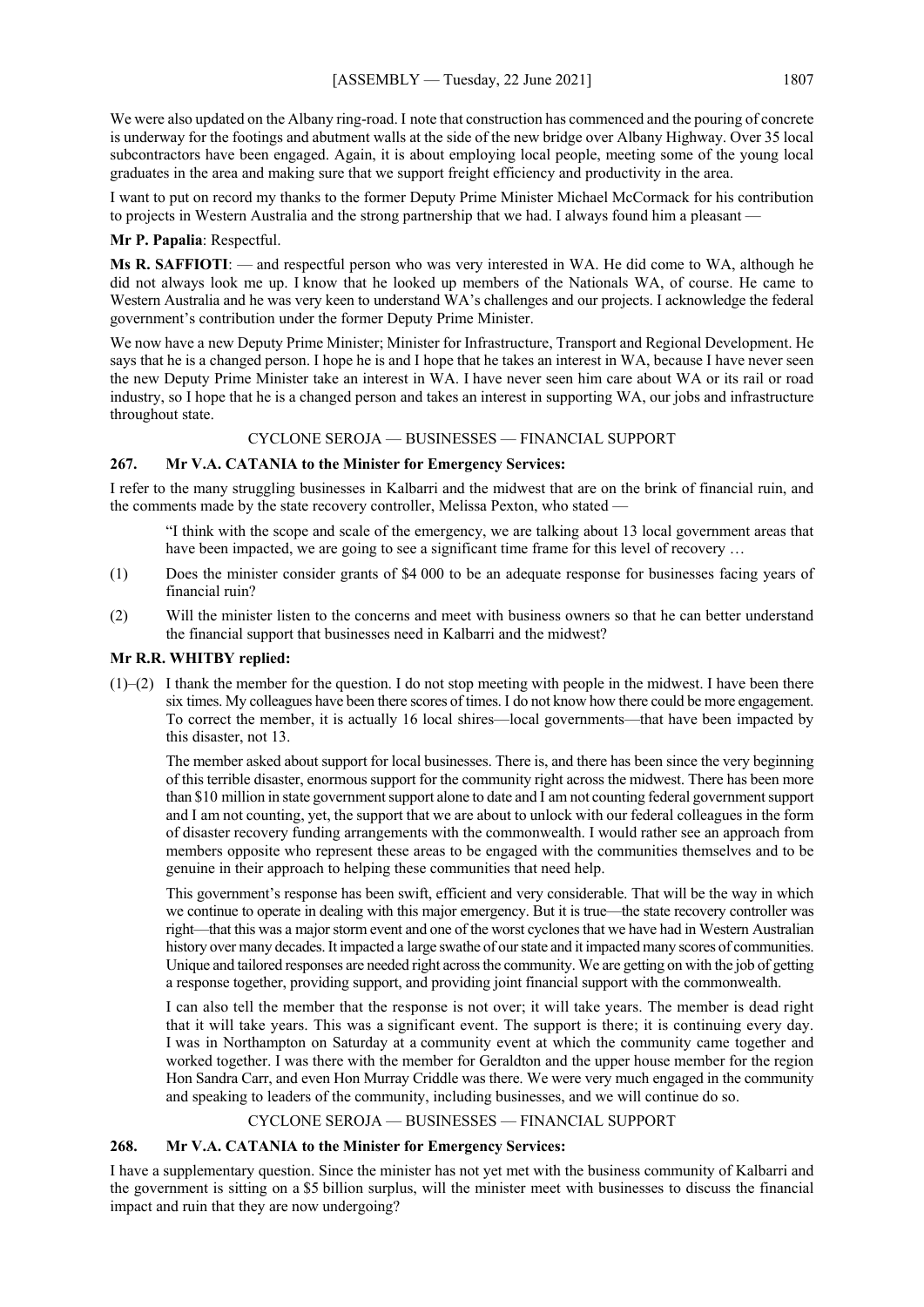### **Mr R.R. WHITBY replied:**

That was a false comment, with respect to the member. I have just explained to him that I have met with business leaders right across the community. I have been to the region, including Kalbarri, six times. I have met many business leaders and I will continue to do so.

#### ASIAN RENEWABLE ENERGY HUB

# **269. Ms J.J. SHAW to the Minister for State Development, Jobs and Trade:**

I refer to the McGowan Labor government's investment in establishing Western Australia as a world leader in renewable hydrogen and creating new jobs in this emerging industry.

- (1) Can the minister outline to the house what this government's response has been to the decision by federal Liberal minister Sussan Ley to reject the Asian Renewable Energy Hub?
- (2) Can the minister advise the house what this project will mean for jobs, businesses and industry in the Pilbara?

## **Mr R.H. COOK replied:**

I would like to thank the member for the question and her ongoing interest and expertise in the area of energy.

(1)–(2) We are all excited about the jobs that will be created and the expansion of new industries in the renewable energy sector. Whether it is for the generation, manufacture or export of hydrogen in the future, the future energy focus is the future for the Western Australian economy. We are excited about the changes in our energy and resources industry and what they will mean for the ongoing diversification of the Western Australian economy. We are excited about projects such as the Asian Renewable Energy Hub, which is tipped to be a world leader in green hydrogen production, particularly as we move responsibly towards a decarbonised economy. We are most excited about the potential for projects such as these to transform the Pilbara economy and to create over 5 000 jobs in construction and 3 000 jobs in its operation over the life of the project. There is one government that is not as excited as we are about this project. It is disappointing to see the federal government is not so excited about this project, particularly when it appears to have supported it thus far.

In October 2020, the first 15-gigawatt stage of the project received state government environmental approval. In December 2020, the federal government granted it major project status and conditionally approved the first stage under the commonwealth's Environment Protection and Biodiversity Conservation Act. At that stage, the project was going okay. After receiving approval for stage 1, the proponents submitted their expanded 26-gigawatt exciting second stage to the Western Australian Environmental Protection Authority and, only last month, the public consultation period commenced and they expanded the second stage under the commonwealth EPBC act with the understanding that the state environmental assessment was already underway.

I must confess that I am disappointed—I know the Minister for Hydrogen Industry in the other place is also disappointed—that the commonwealth government has decided to reject the second stage before any due process has been undertaken. Strangely, the federal Minister for the Environment leapt out of the box with a determination that the revised proposal was "clearly unacceptable", despite the fact that the decision had clearly occurred without meaningful engagement with the commonwealth, the proponent or the government of Western Australia. It is bizarre that the commonwealth government is now turning its back on the new energy future. It is bizarre that it has almost unilaterally rejected this proposal and it is bizarre that after all the twisting and turning that it undertook in Queensland to drag the Adani coal project almost dying across the finish line, that today it would, without due process and without any meaningful engagement with the proponent, simply reject the second stage of what will be Australia's largest green hydrogen project and a flag-bearer for the energy future of Western Australia.

Perhaps the commonwealth Minister for the Environment had half an eye on the Nationals in Canberra and realised that the climate change wars are not over yet. Maybe she was anticipating Barnaby Joyce coming back into the fold, and is understanding that we do not need to take on a green energy future, investing in renewable hydrogen, making sure that we are creating the jobs of future and making sure that Australia is a leader in new energy proposals and is allowing Barnaby and the National Party to drag us back into the dark ages of coal, climate change denial and taking Western Australia's economic future backwards.

It is bizarre the way in which the commonwealth environment minister so quickly rejected out of hand this proposal that represents a significant and exciting future for a decarbonised WA economy. Only last month, the federal budget had in it an interesting funding commitment around hydrogen—\$275.5 million towards developing four more hydrogen production hubs, with potential sites including the Pilbara in Western Australia. What is going on? What is going on in the heads of those opposite? What is going on with the commonwealth government? Clearly, they are not prepared to embrace the future. Clearly, they are not prepared to back the WA McGowan government's commitment to renewable hydrogen and, clearly, the climate wars are not over yet. Barnaby and the National Party are dragging us back, but we will resist and the McGowan Labor government will take Western Australia forward as part of our green energy vision for WA.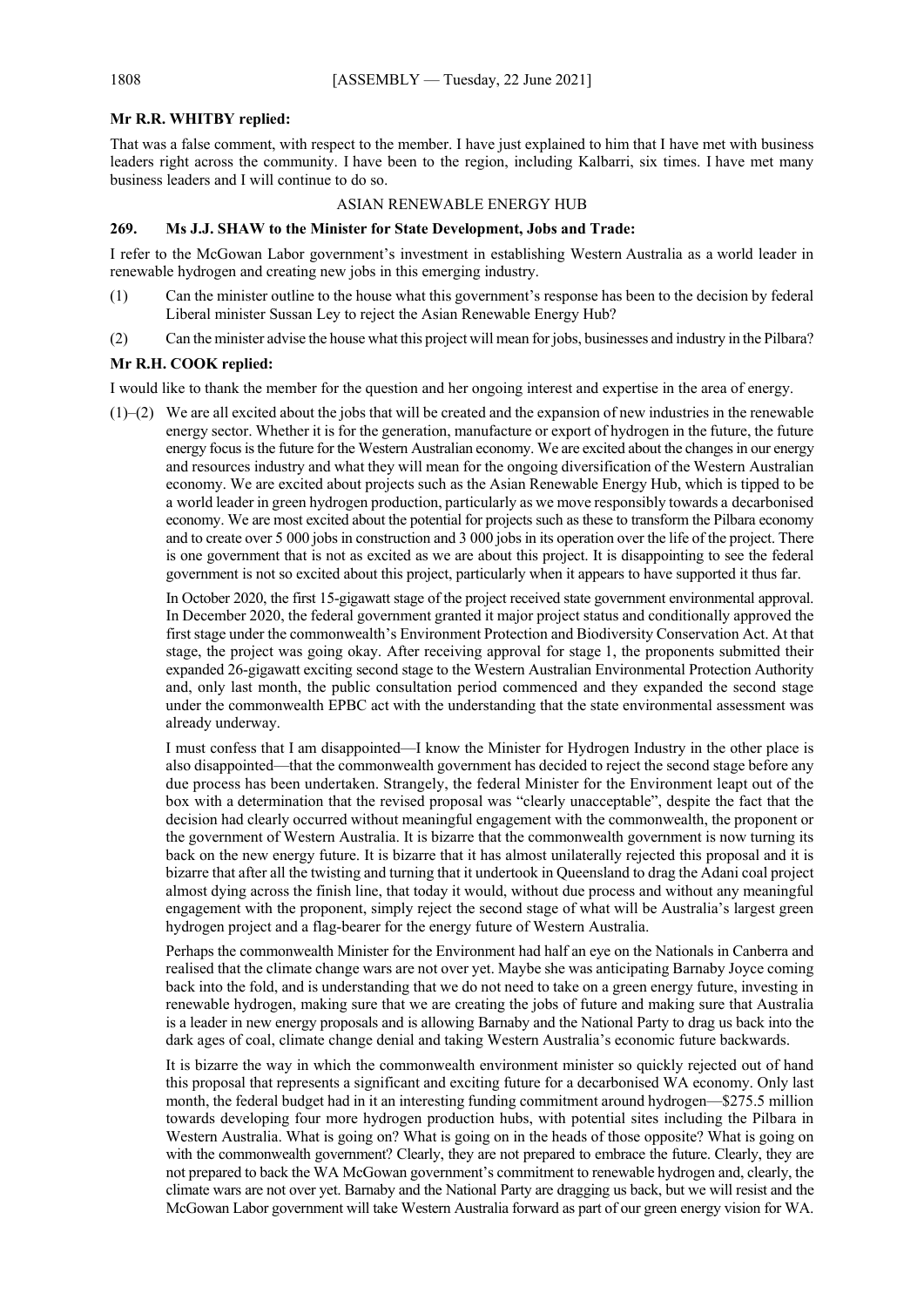# OUTER HARBOUR — COCKBURN SOUND

# **270. Dr D.J. HONEY to the Minister for Fisheries:**

Thank you very much for the call, Madam Speaker. I almost drifted off then.

I refer to the comments from the member for Cockburn in this place during the debate on the Aquatic Resources Management Amendment Bill on 3 June about pressure on Cockburn Sound, and I quote —

Mussel aquaculture has reduced in productivity from production levels of over 700 tonnes in early 2000 to below 200 tonnes in recent years …

I also refer to the closure of the snapper and southern garfish fisheries.

If Cockburn Sound fisheries are already under pressure, what impact will the outer harbour have on recreational and commercial fisheries in Cockburn Sound?

Several members interjected.

# **The SPEAKER**: Order, please!

# **Mr D.T. PUNCH replied:**

I thank the member for the question. I am shocked that I have actually been asked a question in this place! Thank you very much, member, for my first question.

As I explained in the second reading speech on the Aquatic Resources Management Amendment Bill 2021, and in response to the member's question, this government has a very strong commitment to science and research. In response to the proposals for Cockburn Sound, we are investing significantly in researching the potential impacts, if any, on Cockburn Sound. This is one of the answers to the member's question. We have also invested in marine science research, which will start in July.

In regard to mussels, as the member will know, Cockburn Sound waters are considerably cleaner than they have been in the past, which makes it difficult to grow mussels, but I am very happy to provide the member with further information on the mussel issue should he wish it.

# OUTER HARBOUR — COCKBURN SOUND

# **271. Dr D.J. HONEY to the Minister for Fisheries:**

I have a supplementary question. As the Minister for Fisheries, will the minister stand up for the recreational and commercial fishing industries and oppose the proposed outer harbour and the 400 hectares of seagrass clearing?

Several members interjected.

**The SPEAKER**: Order, please!

# **Mr D.T. PUNCH replied:**

What a silly question! The decision-making around fisheries in this state is based on some of the world's best research and applied research undertaken by the Department of Primary Industries and Regional Development. Those people work professionally and very hard to provide the best advice to get the best balance for both recreational and commercial fishers. That is why we have 95 per cent coverage from the Marine Stewardship Council for the quality of our commercial fisheries. That is why we are the most sustainable in the world, according to the oceanographic institute. We are doing amazing work in that space and we will continue, in all our endeavours, to rely on good research and good science to help inform decision-making.

## RENEWABLE ENERGY

# **272. Mrs L.M. O'MALLEY to the Minister for Energy:**

I refer to the McGowan Labor government's commitment to delivering more affordable energy for Western Australians and driving a cleaner energy system for the state.

- (1) Can the minister update the house on the McGowan Labor government's efforts in delivering reliable and affordable energy to households and businesses in Perth and the south west interconnected system?
- (2) Can the minister advise the house of what the Australian Energy Market Operator has said about this government's management of the energy system?

# **Mr W.J. JOHNSTON replied:**

(1)–(2) I am very pleased to answer that question. I know that the member is very interested in the continued uptake of renewable energy, which sets her apart from the Liberal Party, which has just rejected one of the most exciting renewable energy projects ever proposed in Western Australia! It would be interesting to know whether the federal government would reject the member for Cottesloe's plan to build a renewable energy project close to the coast. Having rejected a private sector proposal, would it also reject the member for Cottesloe's proposal?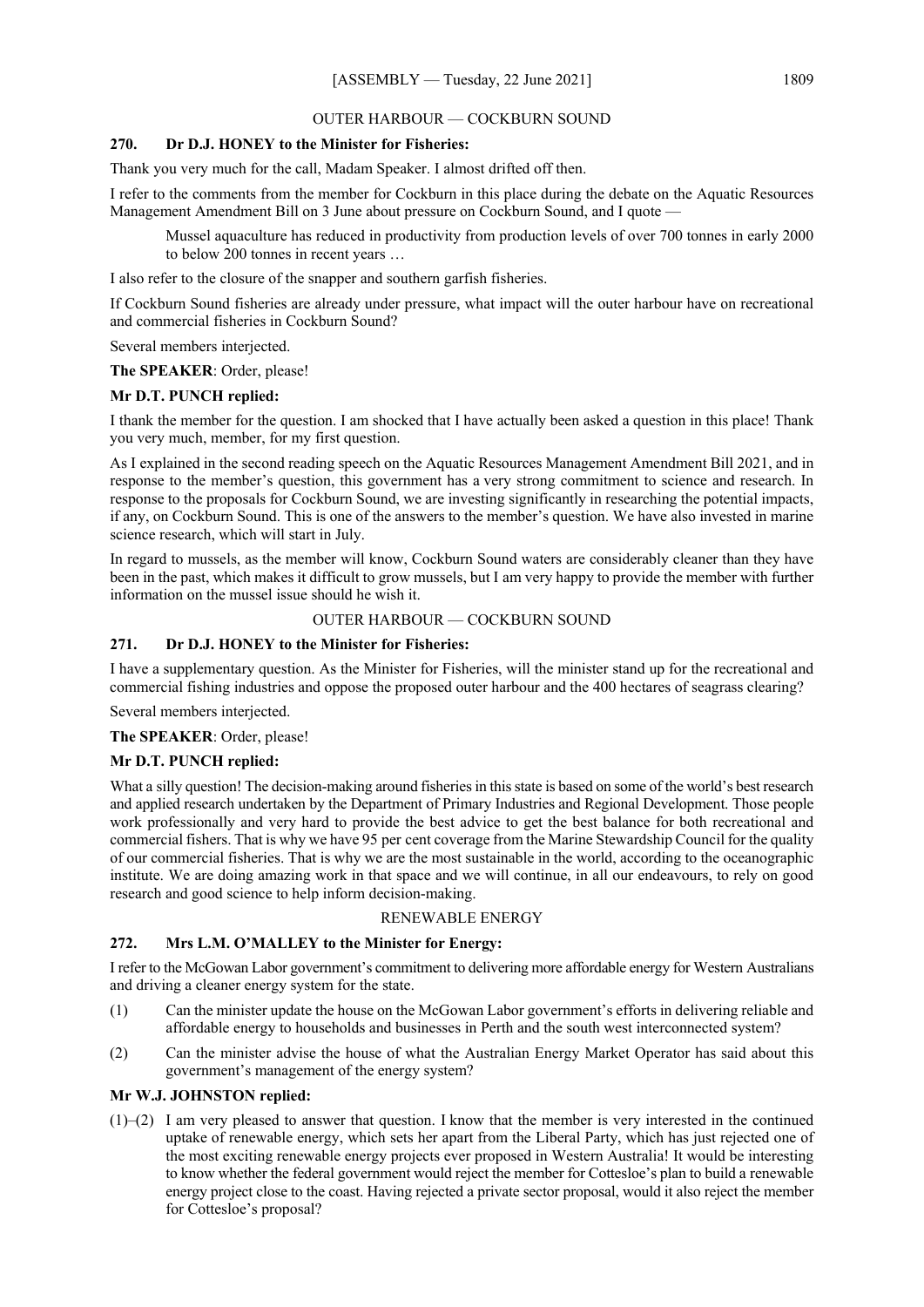It is interesting that the energy transformation strategy in Western Australia is dealing with the higher amount of renewable energy of 1 350 megawatts of additional capacity into the south west interconnected system in the last four years. We are now putting on one megawatt per day of new rooftop solar panels. That is incredible; basically, every year we are putting on the largest power station in the system. We are responding to those additions by making sure that our new system adapts to that new dynamic.

The Australian Energy Market Operator, which operates the south west interconnected system and the national electricity market, has just made some comments about the way our system is evolving. A media release published last Thursday headed "Positive outlook for Western Australia's evolving power system", includes this information —

AEMO's CEO and Managing Director, Daniel Westerman said: "This is a profound transformation that calls for the highest levels of collaboration across the WA energy system—amongst market bodies, policy makers, industry participants and consumer groups."

…

"It is pleasing that AEMO's analysis in the 2021 WEM ESOO confirms sufficient generation capacity to meet forecast demand in the SWIS over the next decade …

In other words, AEMO is saying that our careful planning will keep the lights on for the next 10 years. The media release continues —

AEMO Executive General Manager, WA, Cameron Parrotte said: "Our analysis shows that even with the expected staged retirement of coal generators, including Muja C ... in 2022 and ... 2024, connected and committed capacity is forecast to meet anticipated demand over the next decade."

Again, our careful management of the exit of coal is being acknowledged by the Australian Energy Market Operator. Mr Cameron Parrotte goes on to say in this media release –

"AEMO is supportive of innovative solutions to help address these challenges, pointing to the importance of projects already underway, like the WA Government's Energy Transformation Strategy, to help alleviate system security risks under certain conditions such as when minimum operational demand is low," …

Members can see that we are being acknowledged for the hard work that we are doing here in Western Australia. We are bringing together the market participants. As recently as yesterday, I held another forum with AEMO, Western Power and Energy Policy WA to make sure that we are properly identifying all the challenges that are coming out into the system, including the whole-of-system plan, laying out 20 years of infrastructure investment; the distributed energy resources road map, showing how we can integrate rooftop solar and make it part of the system, not an adjunct of the system; and a completely new set of rules that includes reducing carbon emissions as one of the objectives of running our system in Western Australia. This is the way to do energy policy, not the mad schemes invented by the member for Cottesloe.

**The SPEAKER**: The member for Roe with the last question.

TEACHERS — SHORTAGE

# **273. Mr P.J. RUNDLE to the Premier:**

I refer to claims by the State School Teachers' Union of WA of a statewide looming teacher shortage across the public education system with an immediate and pressing need for relief teachers.

- (1) Is history repeating itself, given that Western Australian classrooms were 600 teachers short at the start of the 2008 school year when the Premier was the Minister for Education and Training in the last Labor government?
- (2) What is the Premier doing this time to prevent a teacher shortfall?

## **Mr M. McGOWAN replied:**

 $(1)$ – $(2)$  I thank the member for the question. One thing that occurs, inevitably, when there is an extremely strong economy is very low rates of unemployment. When there are very low rates of unemployment, there are demand pressures on a range of industries across the state. The last time that I was a minister in 2007 and 2008, we had an extremely strong economy and an extremely low unemployment rate, so we had labour shortages in various industries across the state. This time, now I am Premier, we have very strong economic outcomes and the lowest unemployment rate in the nation. We also have the added issue of closed international borders. To attract professionals into some of our industries and traditionally across Australia in a range of industries—for instance, in nursing, the medical professions, engineering and some of those areas—there has been a major program of acquiring and securing people from overseas to fill some positions. We cannot currently do that because we have closed international borders, which is under the control of the commonwealth government; it is not under our control whatsoever. Having said that, I support closed international borders. I support that regime. So we have a range of pressures.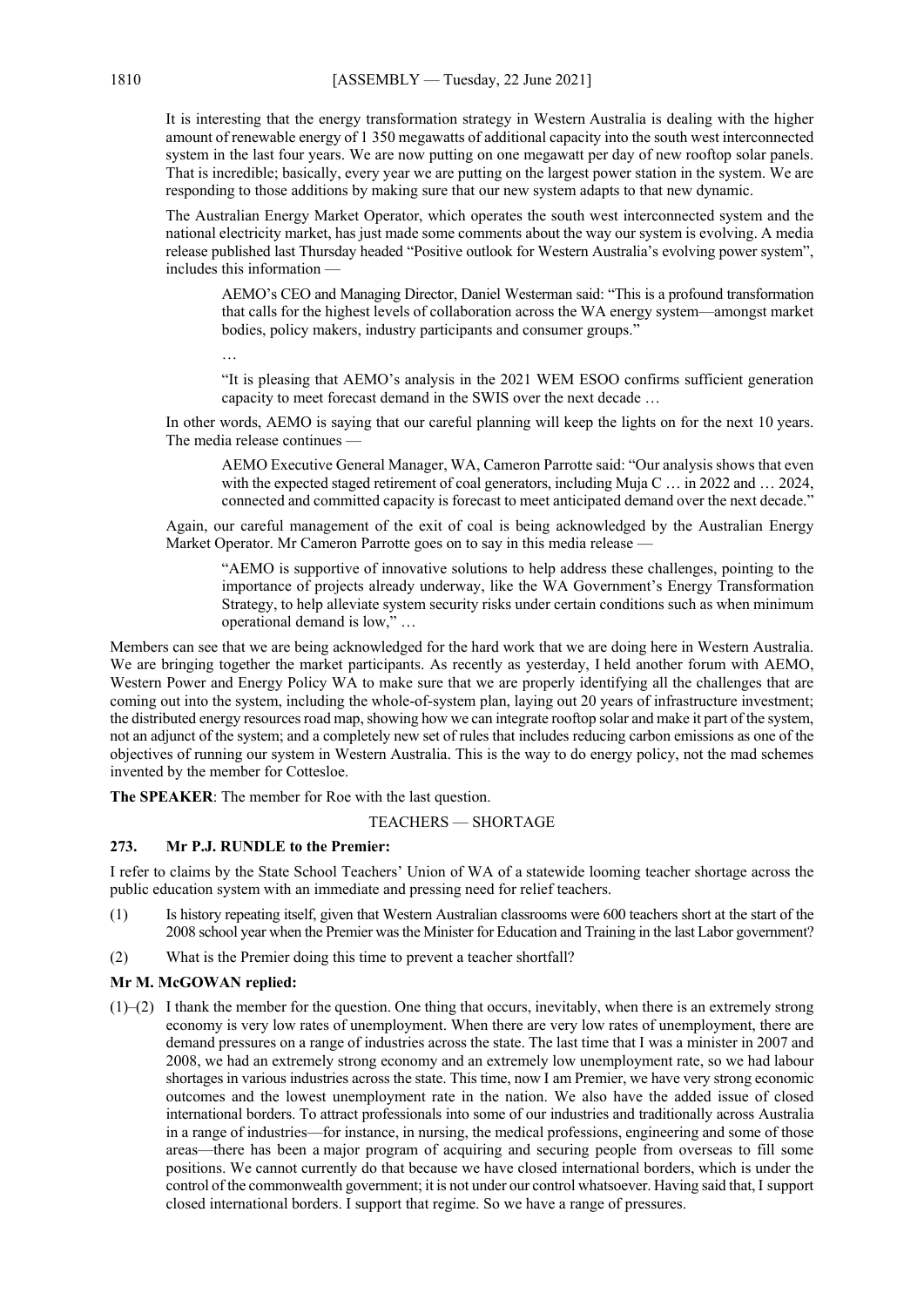I have not been advised that there is a significant issue with the teaching workforce. Obviously, over a long period, the country has trained a great many teachers, and teachers often stay in the workforce to an older age compared with people in other industries, but I have not been advised that there is an issue. But if an issue develops, it is a function of a very strong economy, which therefore develops labour shortages, and because we have closed international borders, which we do not control. The university entries for teaching is also a commonwealth matter. Universities are, basically, controlled by the commonwealth, so that is outside our control. We will monitor the situation, but with Western Australia being the strongest state in the country with the strongest economy and strongest labour market, obviously, we will increasingly have labour attraction issues, but that is a function of our success.

## TEACHERS — SHORTAGE

# **274. Mr P.J. RUNDLE to the Premier:**

I have a supplementary question. Is this just another part of the public service that is facing a crisis of the government's own making, along with the public sector price freeze?

#### **Mr M. McGOWAN replied:**

I am aware of one organisation facing a crisis, and that is the National Party! Are you one of Barnaby's men? Who in the National Party in Western Australia, apart from the member for North West Central and Mr James Hayward, is going to go out there and back Barnaby? Any of you? If the answer is Barnaby, I despair as to what the question was. Barnaby Joyce is an embarrassment to Australia. He should not even be in federal Parliament, let alone the Deputy Prime Minister of this country. The Prime Minister can no longer go overseas. He can no longer leave the country. He can no longer have a holiday, because every time he does, Barnaby Joyce is going to be the Acting Prime Minister of Australia. It is actually embarrassing. It is actually a risk to the country that Barnaby Joyce is going to be the Acting Prime Minister, so our Prime Minister can no longer go on holidays. He can no longer have a break. He can no longer go overseas. He cannot go on any trip to any other country, because Barnaby will be sitting there. How can he have faith?

#### *Point of Order*

**Mr R.S. LOVE**: Point of order, Madam Speaker.

**Mr M. McGOWAN**: Which one are you? Are you one of Barnaby's boys?

**The SPEAKER**: Point of order, Premier.

Several members interjected.

**The SPEAKER**: Premier! Members! I am taking a point of order. Members, the point of order will be heard in silence.

**Mr R.S. LOVE**: I just draw your attention to the relevance. There is no relevance in the Premier's answer to the question that was asked.

**The SPEAKER**: There is no point of order. The Premier can answer as he sees fit, but I would ask him to perhaps draw his answer to a close.

#### *Questions without Notice Resumed*

**Mr M. McGOWAN**: Madam Speaker, the thing about the question is that I answered the member's supplementary in response to his original question. I find that this opposition cannot process the original answer and work out its supplementary based upon what I said in the original answer. I answered the member's question. Then he asked me what is written down in front of him because he cannot think on his feet. That is a common problem amongst the six of them. I segued, because he used the word "crisis" and I know an organisation that is in crisis, and that is the National Party of Australia.

**The SPEAKER**: Members, that concludes question time.

# **PROTECTION OF INFORMATION (ENTRY REGISTRATION INFORMATION RELATING TO COVID-19 AND OTHER INFECTIOUS DISEASES) BILL 2021**

*Returned*

Bill returned from the Council without amendment.

#### *Assent*

Message from the Governor received and read notifying assent to the bill.

#### **PAPERS TABLED**

Papers were tabled and ordered to lie upon the table of the house.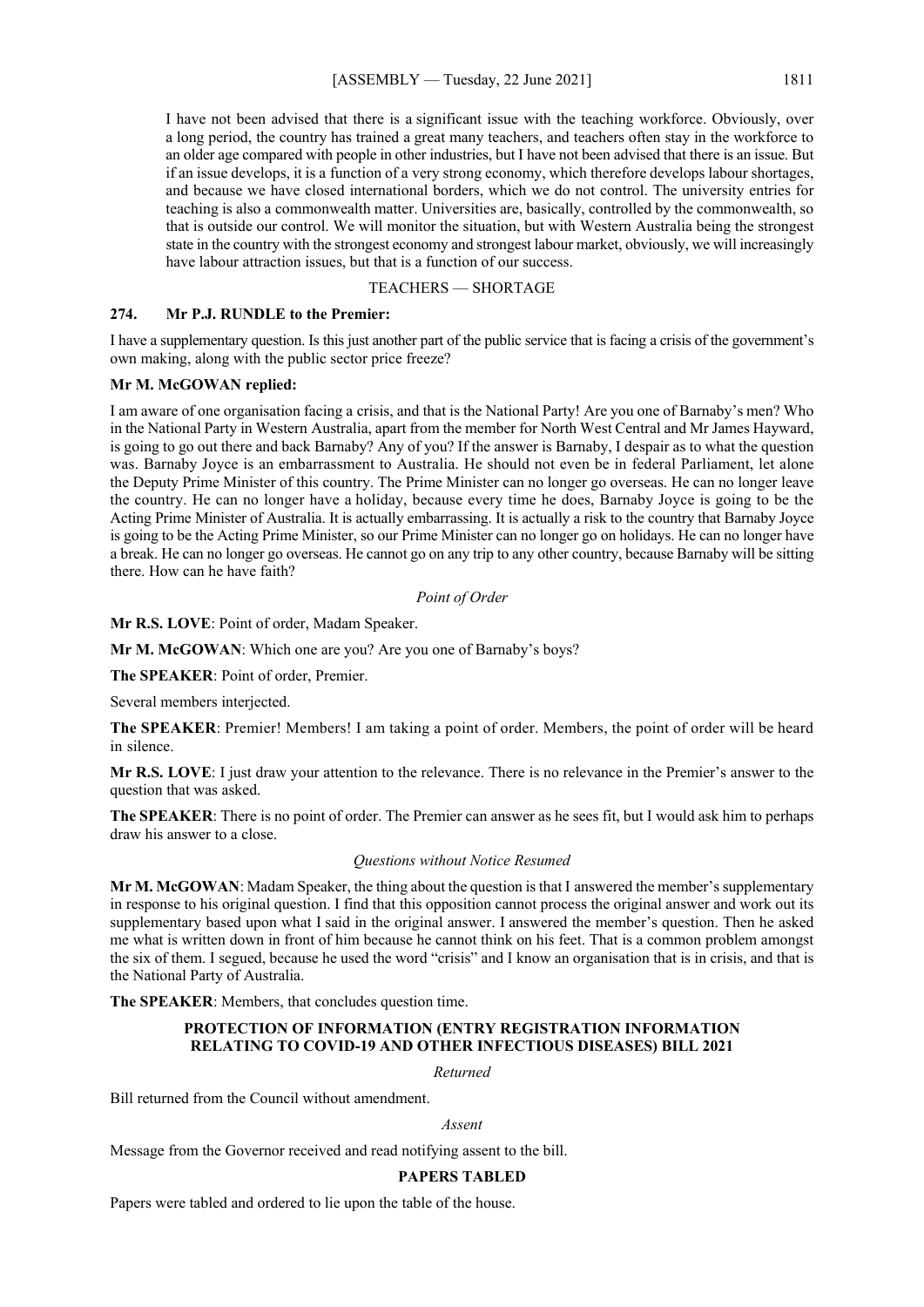#### **CYCLONE SEROJA — GOVERNMENT SUPPORT**

*Standing Orders Suspension — Motion*

**MR V.A. CATANIA (North West Central)** [3.05 pm] — without notice: I move —

That so much of standing orders be suspended as is necessary to enable the following motion to be debated forthwith —

That this house condemns the McGowan government for its ongoing failure to provide adequate support to individuals and businesses impacted by cyclone Seroja.

*Standing Orders Suspension — Amendment to Motion*

**MR D.A. TEMPLEMAN (Mandurah — Leader of the House)** [3.05 pm]: I move —

To insert after "forthwith" —

, subject to the debate being limited to 10 minutes for government members and 10 minutes for non-government members

Amendment put and passed.

## *Standing Orders Suspension — Motion, as Amended*

**The SPEAKER**: Members, as this is a motion without notice to suspend standing orders, it will need the support of an absolute majority for it to proceed. If I hear a dissentient voice, I will be required to divide the Assembly.

Question put and passed with an absolute majority.

#### *Motion*

**MR V.A. CATANIA (North West Central)** [3.06 pm]: I move the motion.

We all saw the report in the paper, "Cyclone Seroja: Mid West towns feel forgotten by McGowan Government as rebuild continues". To enlighten members in this place, I say that that rebuild is not going according to plan. If we look at the insurance issues that businesses and individuals are facing in places like Kalbarri and the midwest, we see that for some reason insurance companies have a foot on the hose and are not paying out those individuals or businesses. What is the government doing to ensure that those insurance companies provide the necessary support for people to rebuild their homes and businesses to ensure that Kalbarri can go back to its former glory? What is the government doing? We see that families are displaced. They do not have housing because there is no housing in places like Kalbarri or Northampton. Where are people going? We are seeing those individuals reside with families and friends. People who have kids are living on top of another family or friends in order to have a roof over their heads.

Many people have a tarp over their homes. I happened to assist many of those people putting tarps up over their houses. Bear in mind it has been three months since the cyclone hit and we still have house after house with tarps on. We have had all this rain, which is welcomed but not needed, and because there are tarps on the houses, the rain is creating mould and the houses are becoming unlivable. This is all due to the delay in insurance companies coming to the party. What is the Minister for Emergency Services doing to apply pressure to insurance companies? When 27 blocks with power and water owned by the state government through DevelopmentWA are empty, what is the minister doing to build houses on those blocks? What is he doing to provide the social housing that is desperately needed for people who are displaced or who want to come back to Kalbarri and cannot, simply because there is no housing?

Like I said, three months on, we have seen no action. In question time today, the Minister for Emergency Services spoke about \$4 000—a small amount of money that has been given to those businesses. If we look at the Lord Mayor's Distress Relief Fund, up to \$25 000 is going to some individuals, but not all of them. People who own a house that may be their retirement house are not able to access that \$25 000 from the Lord Mayor's appeal.

#### **Mr R.R. Whitby**: Isn't it because that's their second house?

**Mr V.A. CATANIA**: It is because it is their second house; nonetheless, it is their retirement house. People who live in a place like Yalgoo may have rented out a house in Northampton that has been destroyed by the cyclone. If they had planned to retire in Northampton over the next year, they will not get one cent. When the government is sitting on a surplus of over \$5 billion, we have to wonder why it is not supporting those people. Will the Minister for Emergency Services extend the criteria so that those people can access the \$4 000 and apply pressure for them to access the Lord Mayor's Distress Relied Fund to make sure they are able to access up to \$25 000?

For those businesses who are struggling three months on, all they have is \$4 000. After three months, they have no certainty around their businesses or a campaign to ensure people who are visiting Kalbarri know exactly what is open and what is not open. It should not only be for the select few businesses that may be members of the visitor centre. It has to be for the whole of the business community in Kalbarri.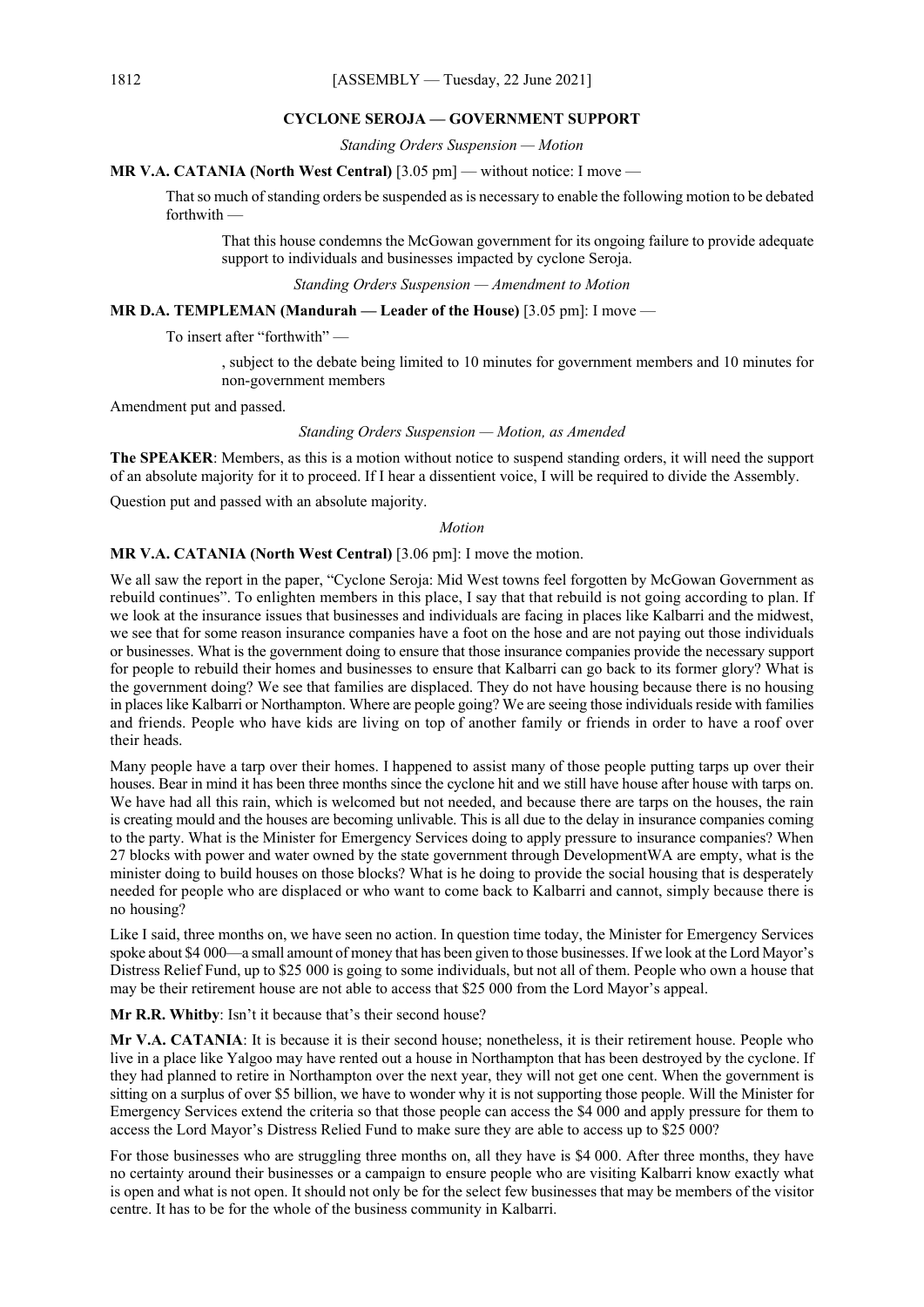Minister, the government needs to do more. The marine rescue building is still not repaired. That shows the lack of government support for volunteers who are stretched. The volunteers in Kalbarri, for example, are at the point that they need help. They need relief to be able to ensure that they can continue to save lives.

**MR R.S. LOVE (Moore — Deputy Leader of the Opposition)** [3.12 pm]: Today in question time, I asked the Minister for Energy whether consumers of electricity in the areas affected by cyclone Seroja could receive a \$363 credit on their power bill. I was told that it would not be possible for that to happen automatically and that they would have to make an application. I cannot see any reason at all that the minister could not ask Western Power to inform Synergy of each of the power bills that have to be estimated; it could be done automatically. There was outrage in the community last week because people were receiving power bills that had increased because they had been estimated, even though, obviously, the ability for these people to have power was somewhat curtailed they had no power for several weeks in some cases. One constituent from West Binnu, just out of Kalbarri, had been running two generator sets that used 3 000 litres of fuel over six or seven weeks. They received an estimated account for \$627 in that period. Obviously, his bill should have been zero dollars. I asked the minister today whether he could make that happen and he gave me a weak answer about automatic power meters. It was very interesting but, actually, the people up there want some assistance. They do not want longwinded answers about technology.

I do acknowledge that some measures have been taken by the state government. The Minister for Emergency Services was up in Kalbarri. As a result, the press release "Help available for Cyclone Seroja devastated communities" came out. It was just a rehash of exactly everything that we already knew. I was a bit disappointed that the minister went up there and did not have something further to say, because people in the community up there are somewhat devastated. They are looking for help.

There was flooding in Victoria recently. Conversely to the situation for people in Western Australia—my constituents are being charged even though they have no power—members of those Victorian communities who are without power are being offered a compensation package of up to \$1 680 per week per household for up to three weeks by the state government under the prolonged power outage payment scheme. A very different approach is being taken in Victoria to the needs of the community.

Last Wednesday, a motion during private members' business dealt with some of the situation facing people in areas affected by cyclone Seroja. I raised some of the comments made by the CEO of the Shire of Northampton. The member for Armadale, who is some sort of minor minister—I do not know what he is minister for—launched into some sort of attack on the Northampton shire CEO. He alleged that he was a supporter of the Nationals WA and had been handing out how-to-vote cards for the member for North West Central. It was bizarre. I thought about it afterwards. It may have come from the fact that the CEO of the Shire of Northampton, along with the CEO of the Shire of Mingenew, had the temerity to actually be quoted in an excellent article in *The West Australian* titled "We have simply been forgotten". The sentiments of the CEOs of the shires of Northampton and Mingenew quoted in that article are reflective of the situation on the ground. For coming out and making their sentiments known to the Western Australian population, they were personally attacked in this chamber. It was disgraceful. I want to put on the record that if members find that the CEO in question appears not to be very happy when they talk to him, it might be because his community has been smashed and he has been working all hours of the day, seven days a week, for 10 weeks to try to get his community back in order. He deserves respect, gratitude and thanks. He does not deserve to be attacked in this chamber, and I think an apology from the member for Armadale should be forthcoming.

**Mr M.J. Folkard** interjected.

**The DEPUTY SPEAKER**: Member!

**Mr R.S. LOVE**: I raised that with the member for Armadale after his effort.

**Mr M.J. Folkard** interjected.

**Mr R.S. LOVE**: I will point out —

**Mr M.J. Folkard** interjected.

**The DEPUTY SPEAKER**: Member for Burns Beach, I call you to order for the first time.

**Mr R.S. LOVE**: Communities in that area need support. Today I spoke on the radio about how the National Australia Bank, of all times, is pulling out of Three Springs, which is one of the shires whose residents were affected by the cyclone. The National Australia Bank branch in Three Springs serves all the shires of Morawa, Perenjori, Three Springs and Mingenew. My constituents are facing these situations and they need support from the government. They do not need members of the government attacking the CEOs who represent them and work hard for them, as happened in this place last week. I believe we need to see some positive support on the ground for these people and a bit more recognition of their particular circumstances.

I also heard the Minister for Emergency Services say that nobody needed emergency accommodation.

**The DEPUTY SPEAKER**: Thank you, member. Your time has expired. Minister for Emergency Services.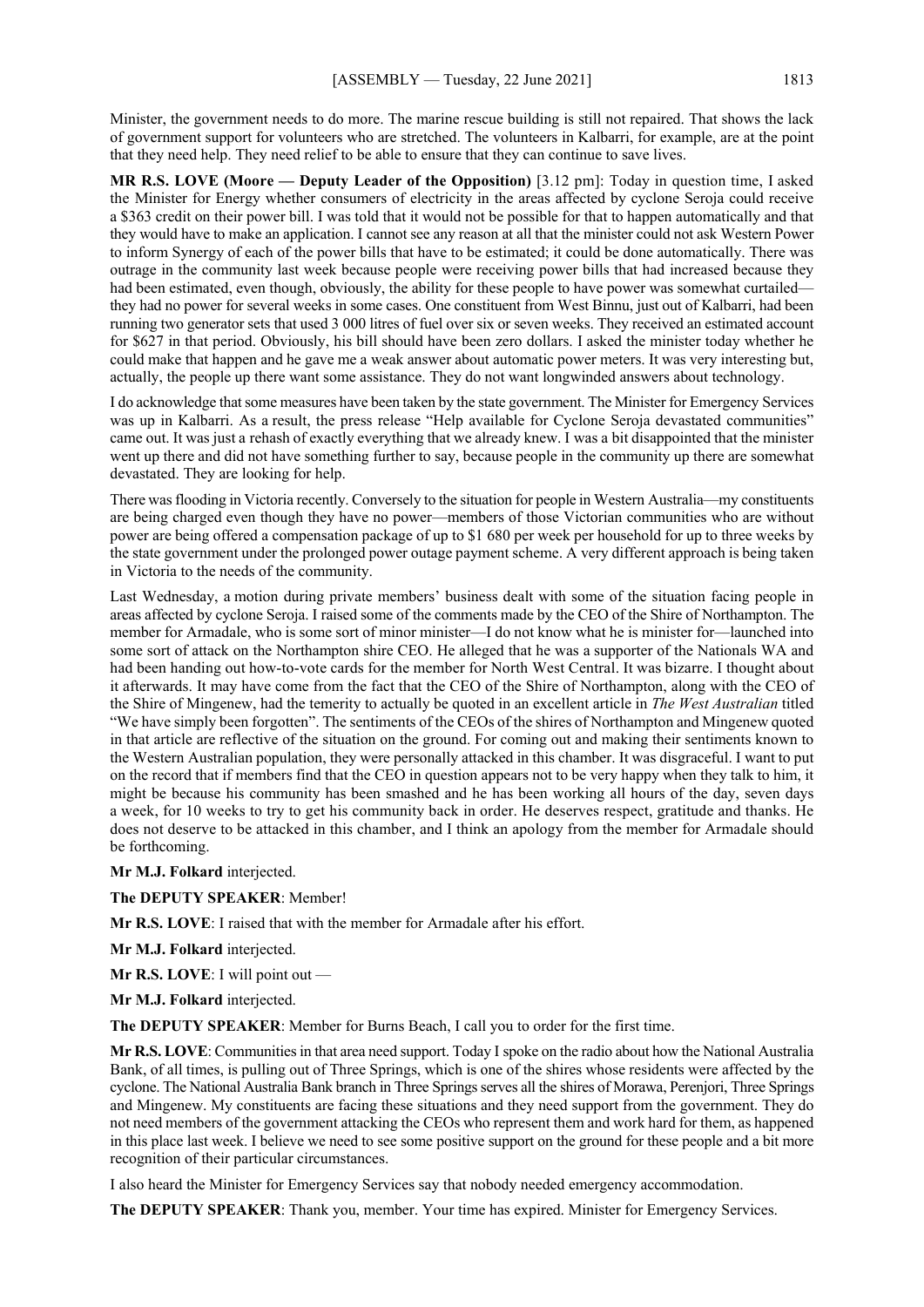**MR R.R. WHITBY (Baldivis — Minister for Emergency Services)** [3.17 pm]: I am incredibly disappointed by the attitude of those in the corner—I really am. The people of the midwest need cooperation and understanding. The misinformation, stirring and dirt throwing that goes on by members opposite to score cheap political points at a time when communities are distressed really distresses and amazes me.

I was in Northampton on Saturday. I sat down with the CEO and the shire president. I spoke with both of them at length and they were very appreciative and understanding of the work that we have done. I was able to tell them new information about the fact that we are working with the federal government on disaster recovery relief arrangements and the provision of multimillion-dollar assistance. I am in constant contact with the federal Minister for Agriculture, Drought and Emergency Management, who happens to be a member of the National Party. In fact, I talk to him regularly on the phone. I have his mobile number and he has mine. The cooperation and responsible attitude that he displays is in stark contrast with the nature of the behaviour of the Nationals WA in this place. There has been enormous support for those troubled communities. I am not going to go through the long list now, but it is extensive. What is more important is the support that is coming through the disaster recovery funding arrangements with the federal government. This will open up a range of support and we are working very closely with our federal colleagues to deliver that as soon as we can.

AsI said, I was in Northampton on Saturday. I discussed the situation with many people—business leaders, community leaders and local government representatives. In fact, it was good to see the local Labor member for Geraldton; an upper house member, Hon Sandra Carr; and even a Liberal member, Hon Steve Martin. We did not see a member of the Nationals WA in Northampton, a town in a seat held by the Nationals, on Saturday. We did not have a member of the National Party at a major event.

### **Mr R.S. Love** interjected.

**The DEPUTY SPEAKER**: Deputy Leader of the Opposition!

#### **Ms R. Saffioti** interjected.

**The DEPUTY SPEAKER**: Minister!

**Mr R.R. WHITBY**: The support we have given, and will continue to give, to the community has been extraordinary; it will continue to be so. My real concern for all the people who have been impacted in many of the communities right throughout that region—right into the midwest, the farming communities, and right down to Dalwallinu—is their mental health. A range of financial support is available. Accommodation has been provided. Grants of \$4 000 are available to businesses, and grants are available to individuals. Money from the Lord Mayor's Distress Relief Fund of \$25 000 and \$10 000 is available. There is a range of other commonwealth support. There are waivers on utility bills. The list goes on—and we have not even started to unlock the federal government's disaster recovery arrangements, which will provide multimillions of dollars' worth of support for those communities.

My concern right now is that if we continue to have the misinformation we have seen reported in the press for no other reason than to score cheap political points, it will have an impact on the welfare and mental health of people in that community. They have been through enough. They have withstood one of the major disasters in Western Australia of the last few decades. They want to see their members of Parliament working together in a cooperative way working hard to deliver support. That is what I am doing. That is what the federal government is doing, quite frankly. I wish that its own members, who should represent the interests of these people, actually stand up and do the right thing. It is a very cheap political shot to make extreme, misleading comments and make political capital out of a disaster. It is a very low and reprehensible thing to do. It happens time after time. The support that the state government has given is enormous. It also extends to hundreds, if not thousands, of volunteers and emergency responders—career responders and volunteer responders. I was with the BlazeAid team in Yuna on the weekend seeing the work that they do. I was with people from the Red Cross in Northampton to see the work that they do. They call it psychological first aid. They go to communities and talk to individuals on farms. They get up close and personal with these people. That is the kind of support that these people need, not cheap actions in Parliament designed to grab a headline and score a cheap political point. Some members need to start representing their constituents' best interests, not score political points.

**MR W.J. JOHNSTON (Cannington — Minister for Energy)** [3.22 pm]: I do not intend to speak for very long. Although the Nationals WA has brought much fake emotion into the debate, it has brought forward very little about the issues that are challenging its constituency. The member for Moore failed to understand the explanation I was giving about the billing system—that we have a legacy billing system left to us by the former government. This controversial billing system was introduced at immense expense by the former minister Peter Collier. I remember the criticisms that I made of that system when it was introduced. It is true that it was an inadequate billing system and means that Synergy does not have sight of whether a customer is getting an average bill—that is, an estimated bill from Western Power—or from a direct meter read. If we were able to change that system, which we are doing, that would eliminate estimated bills, but, more importantly, it would allow Synergy to give a more responsive engagement to its customers.

I remind everybody that Western Power paid out \$2.6 million to those affected by cyclone Seroja when we doubled the interruption payment for those customers who lost power during that terrible tragedy. I remind members that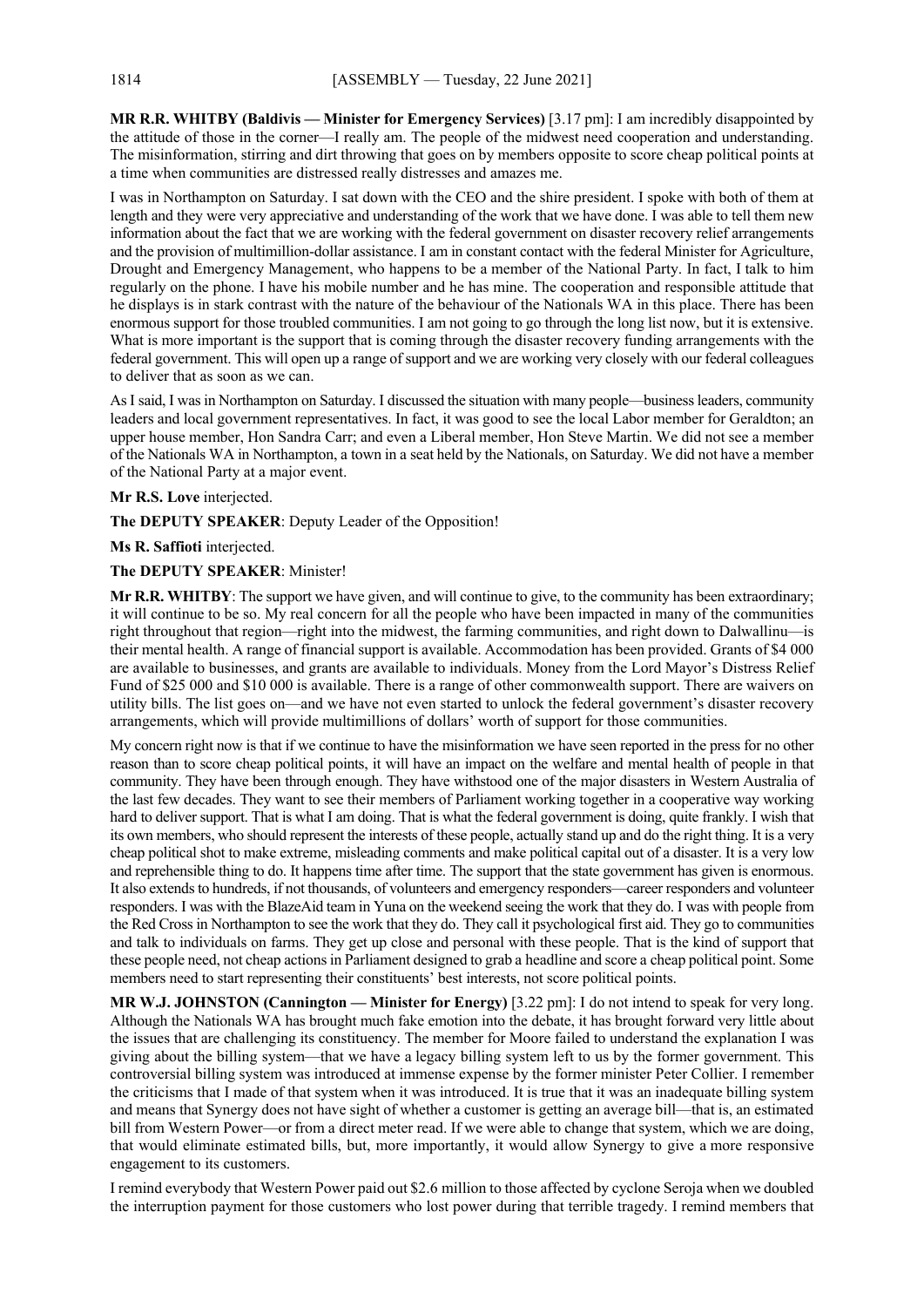the only time this payment has been increased has been when there has been a Labor government. Whenever there is a Labor government, it goes up. It never changes when there is a Liberal–National government. I also let people know that today, as we speak, only one customer is still without power, and they will be reconnected tomorrow. I want to congratulate Western Power for such diligent work to get every single customer reconnected.

It is interesting that the member for Moore contrasts that with what is happening in Victoria, when no-one knows when customers will be reconnected. The reason people have to pay out thousands of dollars is because the privatised electricity system in Victoria cannot reconnect them. Because we did not go down the Liberal–National Party privatisation pathway, we are able to deliver a higher level of service for customers here in Western Australia. It took longer than anticipated to have 281 customers of Western Power reconnected, but I remind members that they all received a \$1 000 payment to cover the fuel costs of running their gensets. I remind members that in most circumstances, those gensets were loaned to them through the emergency management system, either directly from Western Power or through the emergency management processes. I also remind everybody that Synergy is not doing any collection activities for those customers who have been adversely impacted by cyclone Seroja. I urge any customer to reach out to Synergy to make sure that they are engaged and can get support. I am pleased to say that over 300 customers are receiving a \$363 payment. They either have been or will be contacted today and it will be explained how that bill support will come to them. All those people will receive the payment by 30 June. That is an example of what Synergy can do for customers who reach out. The member asked why customers have to reach out to Synergy. That is because Synergy does not know the circumstances of each individual and it wants to. I make the point that obviously it is very important that people impacted by cyclone Seroja are assisted, and we are doing our best to do that, but other customers in the same position might also need support.

## *Division*

Question put and a division taken, the Deputy Speaker casting his vote with the noes, with the following result —

Ayes (5)

| Mr V.A. Catania   | Mr R.S. Love     | Mr P.J. Rundle (Teller) |                      |
|-------------------|------------------|-------------------------|----------------------|
| Dr D.J. Honey     | Ms L. Mettam     |                         |                      |
|                   |                  | Noes $(43)$             |                      |
| Mr S.N. Aubrey    | Ms M.J. Hammat   | Ms S.F. McGurk          | Ms R.S. Stephens     |
| Mr G. Baker       | Mr T.J. Healy    | Mr S.A. Millman         | Mrs J.M.C. Stojkovsl |
| Ms H.M. Beazley   | Mr M. Hughes     | Mr Y. Mubarakai         | Dr K. Stratton       |
| Dr A.D. Buti      | Mr W.J. Johnston | Mrs L.M. O'Malley       | Mr C.J. Tallentire   |
| Mr J.N. Carey     | Mr H.T. Jones    | Mr S.J. Price           | Mr D.A. Templeman    |
| Mrs R.M.J. Clarke | Mr D.J. Kelly    | Mr D.T. Punch           | Mr P.C. Tinley       |

Is R.S. Stephens frs J.M.C. Stojkovski<br><sub>Ir K.</sub> Stratton Ir C.J. Tallentire Ms C.M. Collins Ms E.J. Kelsbie Mr J.R. Quigley Ms C.M. Tonkin<br>Mr R.H. Cook Ms A.E. Kent Ms M.M. Quirk Mr R.R. Whitby Mr A.E. Kent Ms M.M. Quirk Mr R.R. Whitby<br>Dr J. Krishnan Ms R. Ms R. Saffioti Ms S.E. Winton Mr M.J. Folkard Mr P. Lilburne Ms A. Sanderson Mr D.R. Michael *(Teller)* 

Pair

Ms M.J. Davies Ms C.M. Rowe

Question thus negatived.

#### **BILLS**

*Notice of Motion to Introduce*

#### 1. Arts and Culture Trust Bill 2021.

Ms D.G. D'Anna Dr J. Krishnan<br>Mr M I. Folkard Mr P. Lilburne

Notice of motion given by **Mr D.A. Templeman (Minister for Culture and the Arts)**.

2. Animal Welfare and Trespass Legislation Amendment Bill 2021.

Ms K.E. Giddens Mr M. McGowan Mr D.A.E. Scaife

- 3. Courts Legislation Amendment (Magistrates) Bill 2021.
- 4. Legal Profession Uniform Law Application Bill 2021.
- 5. Legal Profession Uniform Law Application (Levy) Bill 2021.

Notices of motion given by **Mr J.R. Quigley (Attorney General)**.

## **McGOWAN GOVERNMENT — FIRST 100 DAYS — PERFORMANCE**

*Notice of Motion*

**Mr R.S. Love (Deputy Leader of the Opposition)** gave notice that at the next sitting of the house he would move — That this house condemns the WA Labor government for its abject failure to deal with critical issues facing the state of Western Australia in its first 100 days.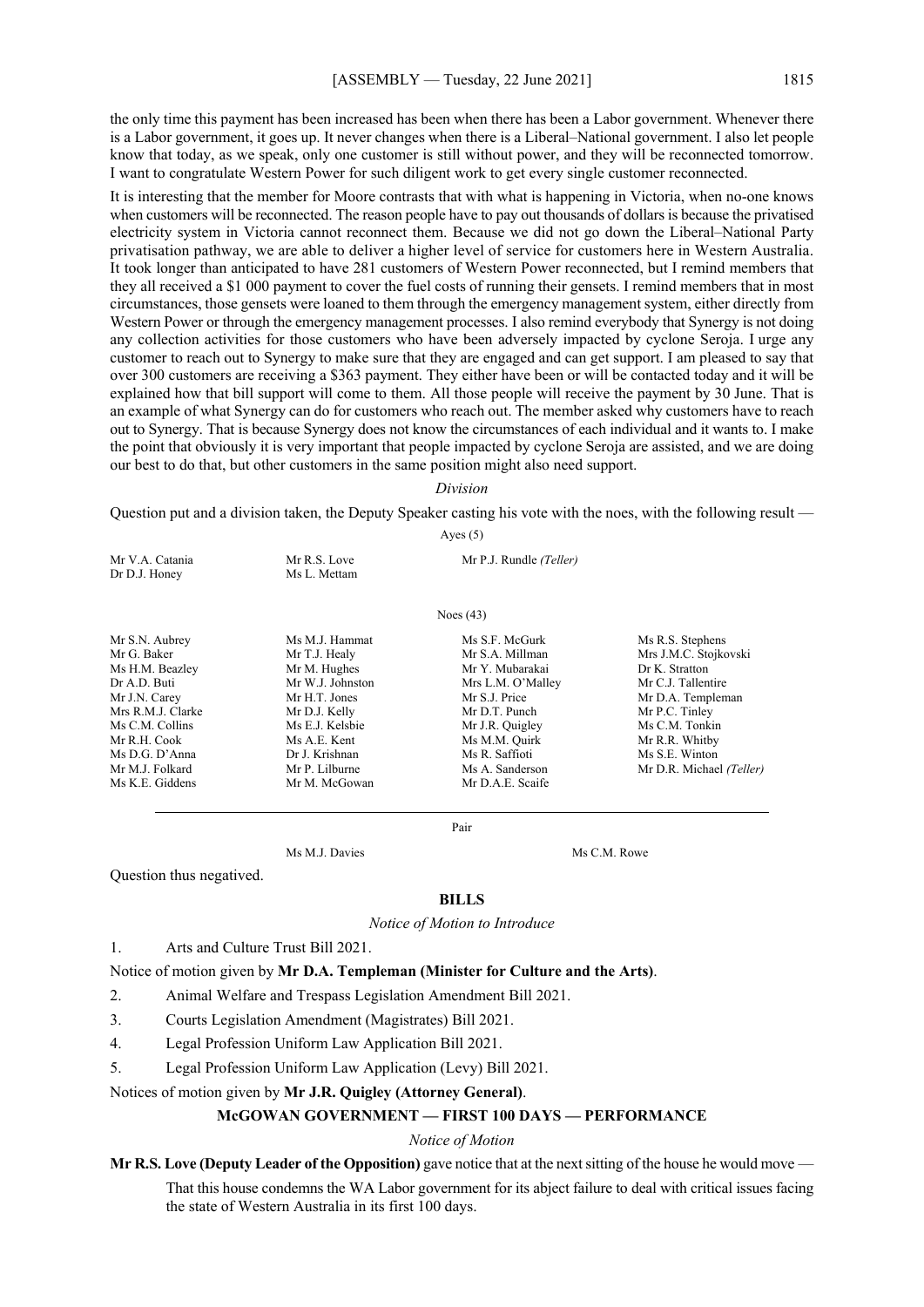# **CONSERVATION AND LAND MANAGEMENT AMENDMENT BILL 2021**

*Second Reading*

Resumed from 17 June.

**MS E.J. KELSBIE (Warren–Blackwood)** [3.36 pm]: I am pleased to support the Conservation and Land Management Amendment Bill 2021. This amendment bill will help recognise the rights of Aboriginal people by broadening the purpose of marine parks to include the protection and conservation of the park's values to the culture and heritage of Aboriginal people. I am proud to be part of a government that recognises the importance of Aboriginal history and heritage in marine reserves.

Western Australia's marine areas are globally significant, with WA's coastal waters considered to be amongst the least disturbed in the world. We are fortunate to have in my electorate of Warren–Blackwood the Walpole and Nornalup Inlets Marine Park, which covers approximately 1 442 hectares with most of the area adjacent to the marine park forming part of the Walpole–Nornalup National Park. It is a beautiful part of our state. The marine park takes in the Walpole and Nornalup Inlets, and the tidal parts of the Frankland, Deep and Walpole Rivers that feed into the estuary system. Walpole Inlet is shallow, at most one metre deep, while Nornalup Inlet is larger and deeper at up to five metres deep. The estuaries are joined by a natural one-kilometre long, two-metre-deep channel bordered by steep granite hills and rocky shores. These are known as the Knolls, and are clothed with dense karri, marri and tingle forests. A major attraction of the inlet system is its remote wilderness feel, particularly in parts of the Nornalup Inlet and the Frankland and Deep Rivers. The marine park is a major tourism drawcard for the region. Hundreds of sailing enthusiasts travel to the south coast each March for the "In the Trees" regatta. A growing number of open-water swimming enthusiasts, myself included, are marking the new year with the "Brown Water Classic", an eight-kilometre swim from Walpole to Nornalup through the estuaries' tannin-stained waters. I will be taking this on in a team in 2022 and will be encouraging my colleagues in the chamber to join me.

The marine habitat has a high diversity of marine fauna and flora, including at least 44 species recorded there prior to 2012. The marine park serves as an important nursery area for many fish species, including juvenile pink snapper. Sharks and rays, which are less common in other estuaries, are also found in the marine park. New Zealand fur seals and dolphins also use the inlets, and have been seen in the Frankland River as far up as Nornalup. I have swum with a dolphin at Nornalup. Black swans, ducks, swamphens, cormorants, herons, egrets, oystercatchers, plovers and pelicans are all commonly seen in the marine park. The sand flats at the mouth of the Nornalup Inlet are an especially important roosting habitat for migratory shorebirds such as stints, great knots and sandpipers. Many of these migratory shorebirds travel vast distances from their breeding grounds in Siberia and Alaska to come to the marine park to rest and recuperate before beginning their return journey. Ospreys and white-bellied sea eagles also live and fish in the marine park. Seagrasses, algae, a diverse array of shellfish and other animals live on the estuary floor. Some prawn species, such as the blue swimmer crab and mud burrowing crab, are also found in the inlets. As members can see, the Walpole and Nornalup Inlets Marine Park is a special place, worthy of protection for future generations.

What may not be known to the average visitor is the Aboriginal connection to the marine park. Estuaries have long been culturally significant areas for Aboriginal communities in south western Australia. Aboriginal archaeological sites near the Walpole and Nornalup inlet system have identified middens, artefact scatters and fish traps on the inlet shore and in the surrounding region. Within the park, the Depot, Newdegate—or Snake—Island, and Coalmine Beach are registered as sites of Aboriginal significance under section 38 of the Aboriginal Heritage Act.

Traditional owners have worked with the Department of Biodiversity, Conservation and Attractions to advise on the traditional naming of sites. They have developed a welcome to country for the marine park, detailing a traditional story that is now used at a site overlooking the park, and developed signage for a canoe launch site for the Kapagup–Nornalup paddle trail. Traditional owners help document sites and values that are then considered in future planning for the area. The traditional owners promote and support customary activities within the marine park and in the lands adjoining it, helping train DBCA staff so that they can understand and manage arrangements for these important activities in a culturally sensitive and appropriate way. Traditional owners are actively involved in the marine park's planning and management, collaborating with DBCA staff on management and interpretation opportunities. The traditional owners are also represented on the working group for trails development in the area surrounding the marine park.

It is important that sites of significance to Aboriginal people are preserved. Traditional owners are consulted on the planning of prescribed burning through the Wagyl Kaip Southern Noongar working party to ensure cultural values and sites within burn areas adjacent to the marine park are protected. An Aboriginal engagement officer actively monitors registered Aboriginal sites surrounding the marine park to ensure these sites are preserved.

The McGowan government will leave a lasting legacy for future generations by significantly increasing Western Australia's conservation estate. I look forward to seeing the proposed south coast marine park, and a further five million hectares of new national parks, marine parks and conservation reserves, added to our already rich collection of land and marine parks over the next five years.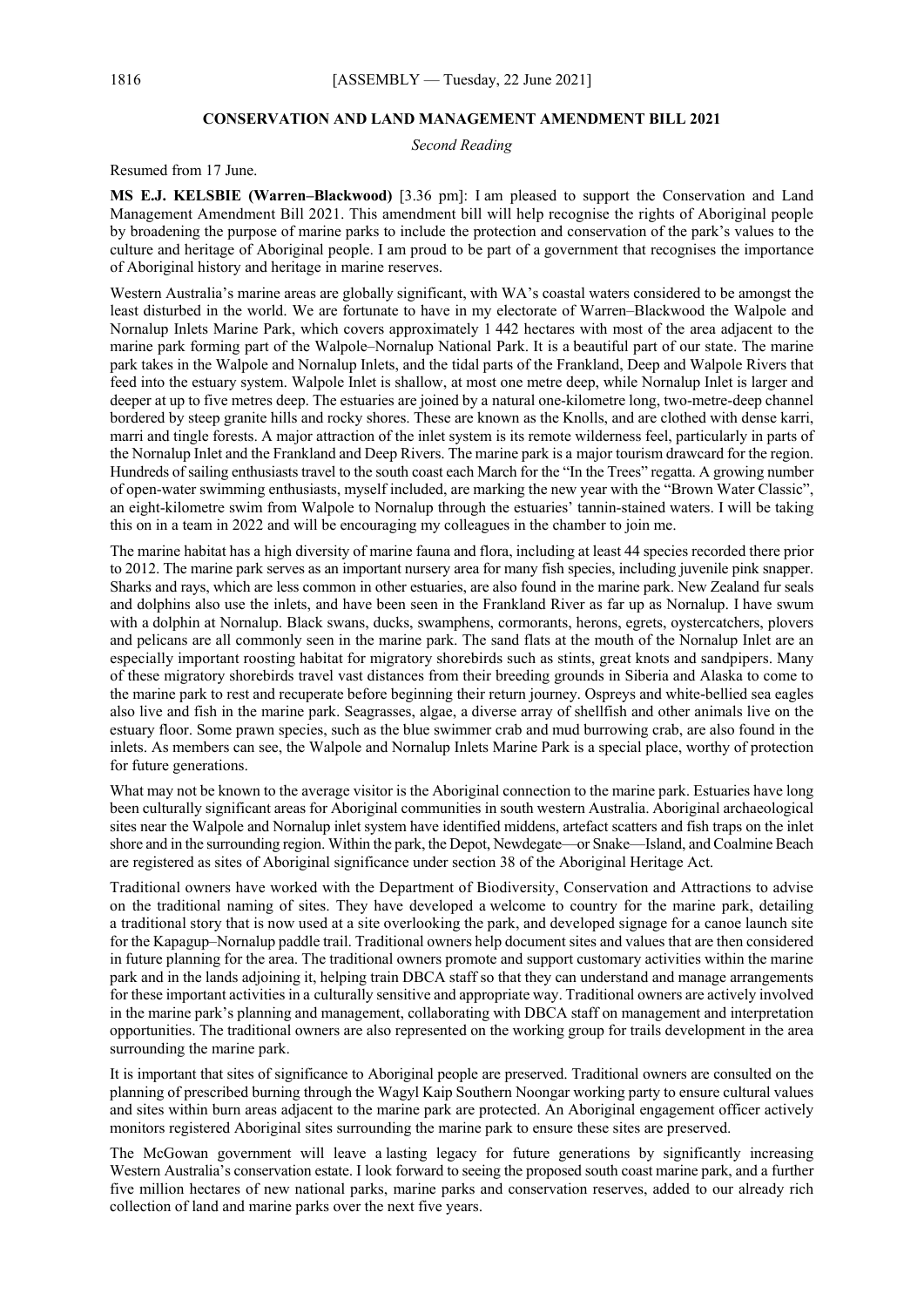Plan for Our Parks will also boost tourism in Western Australia, by providing opportunities for the development of nature-based and cultural tourism and recreation attractions. This will create jobs and further enhance Western Australia's reputation as a leading nature and cultural-based tourist destination. The initiative provides the basis for a new era in working with the state's traditional owners.

The plan will deliver on a number of existing strategic priorities and commitments, and create new, visionary opportunities for parks and reserves. Plan for Our Parks will provide long-term employment and joint management outcomes, supporting Aboriginal people's desire to manage country and respond to the growing demand for on-country jobs for Aboriginal rangers. It is designed to complement other initiatives, such as the successful Aboriginal ranger program, which was established in 2017 to protect the environment and leverage the social and economic benefits that employment provides in regional and remote Western Australia.

This amendment follows on from changes to the Conservation and Land Management Act in 2015 that enabled the joint vesting of reserves, including national parks, nature reserves and conservation parks, between the Conservation and Parks Commission and traditional owners, through an Aboriginal body corporate. This amendment will take the next step to ensure that marine reserves, including marine parks, marine nature reserves and marine management areas, will be jointly vested in the same way as land-based reserves. Joint vesting is important, as it recognises and respects the connection Aboriginal people have to country, while also providing a formal mechanism for traditional owners to contribute their knowledge, skills and expertise to the management of these important ecological sites. It does this through legally recognising a shared responsibility between the Conservation and Parks Commission and the traditional owners over a reserve. Joint vesting ensures that both parties' interest in the reserve is recognised, and the reserve title recognises the Aboriginal traditional owners alongside the Conservation and Parks Commission. It also makes clear that both parties have a shared responsibility for the future of the reserve.

Other amendments that the bill will make are administrative in nature and will update and modernise the CALM act in accordance with the government's goal of pursuing legislative reform to reduce red tape and ensure that legislation operates efficiently. These include amendments that will remove the requirement for permit and licence forms to be prescribed and other amendments to address miscellaneous minor anomalies and omissions.

I commend the bill to the house.

**MS D.G. D'ANNA (Kimberley)** [3.47 pm]: I rise to speak in support of the Conservation and Land Management Amendment Bill 2021. This amending bill will continue the strong bipartisan support for including the engagement of Aboriginal people in the management of conservation reserves. This is an example of how the McGowan government will leave a lasting legacy for future generations by significantly increasing Western Australia's conservation estate. This comes from the government's Plan for Our Parks, which will secure a further five million hectares of new national parks, marine parks and other conservation reserves over the next five years. The five million–hectare expansion will see the conservation estate increase by over 20 per cent. The plan will deliver new and expanded parks in the Kimberley in the north, across WA's great lands, to population centres in Bunbury and Perth and to our south west forests and along our southern coastline. The plan includes existing priorities and identifies new and visionary opportunities to work with traditional owners to create, jointly manage and vest, and expand our parks.

Importantly, Plan for Our Parks will also boost tourism in Western Australia by providing opportunities for the development of nature-based and cultural tourism and recreation attractions. This will further enhance WA's reputation as a leading nature and cultural-based tourist destination and create jobs, which is core to the Kimberley electorate. The initiative provides the basis for a new era in working with the state's traditional owners. It builds on successful joint management arrangements that are being implemented with traditional owners elsewhere in the state. Plan for Our Parks builds on the government's election commitments and strategic priorities, and includes longstanding reserve proposals designed to contribute to a comprehensive, adequate and representative reserve system for WA.

This is important legislation that will see shared responsibility between the Conservation and Parks Commission and the traditional owners over waters, land or land and waters, legally recognised. Another way to see this is that vesting formally recognises traditional owners' interests in country on the reserve title. This means that both parties' interests in the reserve is recognised and both parties have a shared responsibility for the future of the reserve.

It is extremely important for traditional owners to play a role in maintaining and moulding the future of their lands. The 2015 amendment to the Conservation and Land Management Act 1984 enabled the joint vesting of certain reserves. I am proud to see this Labor government now extend that to enable marine reserves to be jointly vested under this bill. As the joint vesting party, an Aboriginal body corporate will have an equal role to the Conservation and Parks Commission in preparing the initial management plan and every other proposed management plan, and reviewing each expiring management plan for the jointly vested land, land and waters or waters, as well as an equal role in being consulted on the granting of licences and leases on the jointly vested land, land and waters or waters and providing advice to the Minister for Environment on proposals to cancel or amend the purpose of, or change the boundary of, certain types of CALM act reserves that are not class A reserves.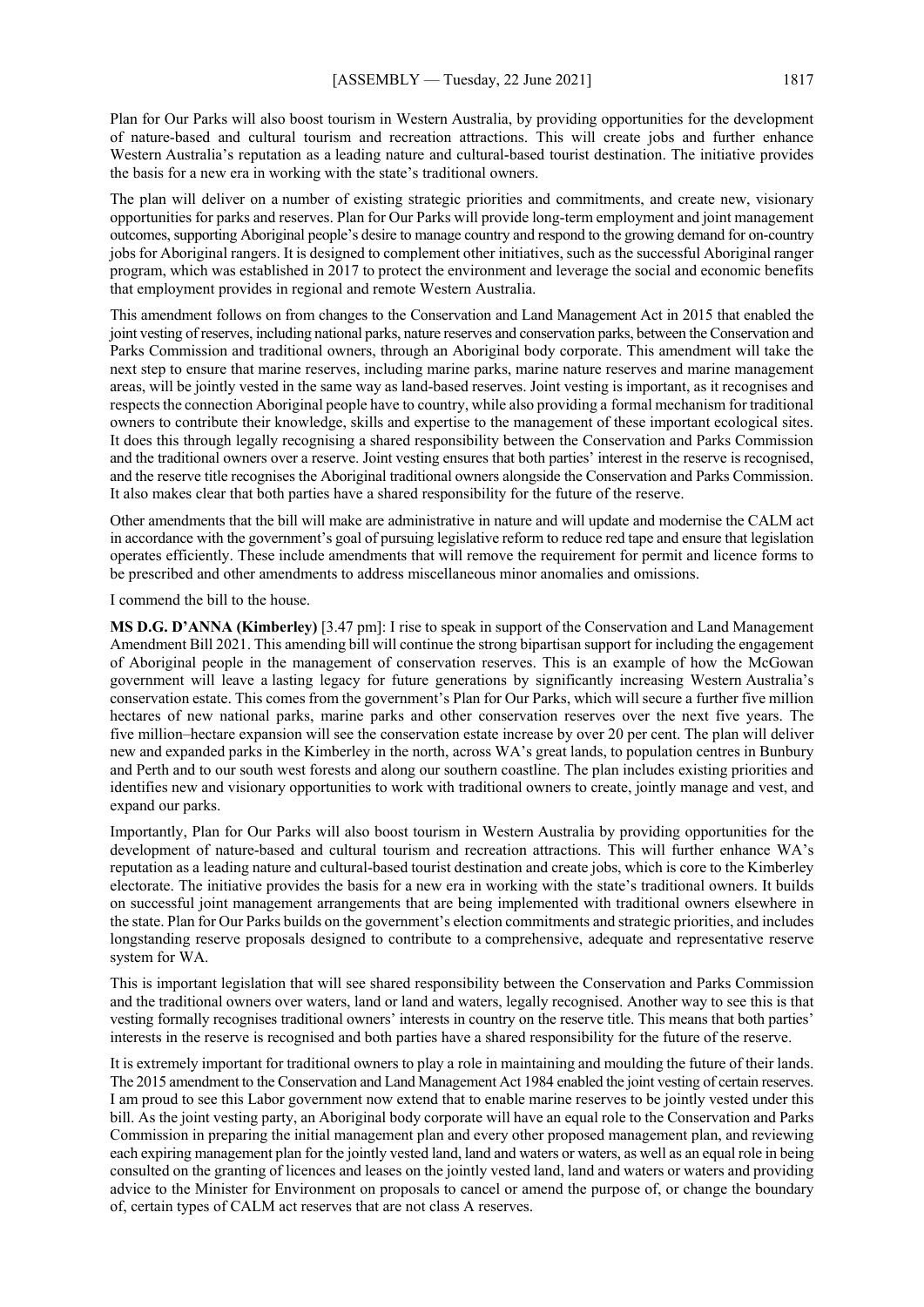This is exciting for the Kimberley region as the joint vesting will be able to be applied to existing and new marine reserves. Consultation has recently closed for the proposed marine parks in the Buccaneer Archipelago in the Kimberley, which was a 2017 election commitment by this government and a component of the McGowan government's Plan for Our Parks initiative. This government has made a commitment to co-design these proposed marine parks with the Bardi Jawi, Mayala and Dambeemangarddee traditional owners. This will be Australia's first ever co-designed marine park. The parks will cover around 660 000 hectares in the West Kimberley within the Bardi Jawi, Mayala and Dambeemangarddee sea country. The co-design approach recognises the native title rights, the cultural heritage values and traditional practices of the traditional owners who live adjacent to the proposed marine park and rely on the resources of their sea country to maintain their lifestyle. This is specifically important to me also as I come from Bardi country.

The Kimberley Land Council worked with the state government and traditional owners to facilitate discussions over the parameters of the park, assisted with meeting logistics and provided legal support to make sure that traditional owners were at the forefront of negotiations. Over 200 traditional owners from the Buccaneer Archipelago played a part in designing the balanced and strong plan to care for sea country. The marine parks aim to conserve the outstanding natural and cultural values of the Buccaneer Archipelago while facilitating exceptional visitor experiences and providing ongoing access for site-appropriate recreational and commercial activities. Creating these parks will mean that traditional owners of the Buccaneer Archipelago are given a voice and opportunity to protect culturally significant areas.

Another exciting part of this bill is the amendment to the reserve purpose of a marine park to specifically include the protection and conservation of the value of marine parks to the culture and heritage of Aboriginal people. This will mean the protection and conservation of the value of the marine park to the culture and heritage of Aboriginal persons will be part of the reservation purpose. This will provide the certainty that special purpose areas can be made for the protection and conservation of Aboriginal culture and heritage values. Special purpose areas in marine parks are those areas where activities may be restricted, depending on whether they are incompatible with a conservation purpose. The amendment will provide the certainty to enable the incompatibility test to be applied to determine whether the activity is incompatible with a conservation purpose that includes Aboriginal culture and heritage. This will provide certainty to enable the making of special purpose areas in which commercial and recreational activities that are incompatible with the "protection and conservation of the value of the marine park to the culture and heritage of Aboriginal persons" purpose to be excluded. This will occur when the section 62 notice to create the marine park and associated zoning is gazetted.

I know that is a lot of words, but I would really like to end with some quotes from traditional owners who come from the sea country of the Buccaneer Archipelago, where one of these parks will be created. Lorna Hudson, a Mayala elder, said that she feels so happy about it. She is happy that her country has been recognised. That awareness that there are traditional owners for Mayala gives them the strength to continue to take care of country. They acknowledge that they are still there to protect country and pass on knowledge like their ancestors did. If they do not do these things, things will be forgotten, and she does not want Mayala to be forgotten.

Janella Isaacs, another Mayala woman, a younger emerging leader, said —

… our old people … always wanted to find the best way to help manage Mayala Country … That was an inspiration and a dream that our old people had. Through a jointly managed marine park that dream has become real for our people and that is a big achievement.

Rosanna Angus, a Bardi Jawi woman and a leader in her own right said —

These cultural zones protect our backyards, areas where we have our stories and our significant sites.

She also said —

The … zones are very important for sustaining traditional practices like fishing, hunting and gathering and enable us to protect our saltwater culture …

Daniel Oades, the Kimberley Land Council's Bardi Jawi Indigenous protected area coordinator, said that it is exciting to be on the forefront of sea country management, and that having a draft plan created with traditional owners is a significant milestone for Australia.

I look forward to the realisation of the Buccaneer Archipelago marine park. This bill is good news for the Kimberley electorate, and especially the traditional owners of the state.

**MS H.M. BEAZLEY (Victoria Park)** [3.57 pm]: It is our responsibility, as members of this Parliament, to protect our most vulnerable assets. Of particular importance in Western Australia is our long history of Aboriginal and Torres Strait Islander culture and our species-rich biodiversity. As such, it gives me great pleasure to speak today about the Conservation and Land Management Amendment Bill 2021. In 2015, through bipartisan support, we saw the joint vesting of national parks, nature reserves and conservation parks between the Conservation and Parks Commission and Aboriginal bodies corporate. This allowed traditional owners to voice any concerns relating to, and have a say in, the management of these natural areas.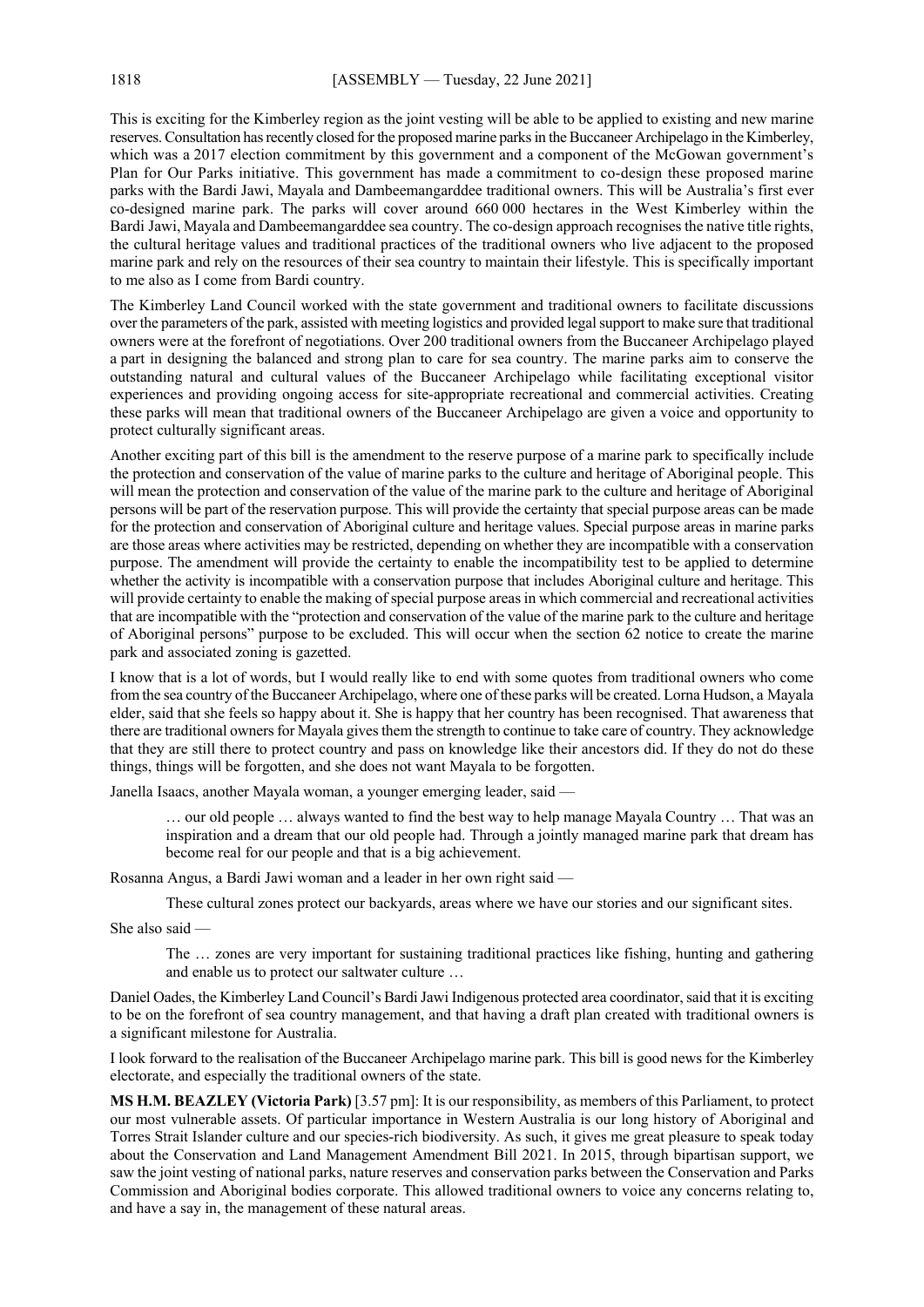Given our First Nations' rich and deep history with country, this was a crucial move in providing these natural areas with the greatest chance of survival, for all species to flourish on a landscape dominated by the Anthropocene. However, this history also has a strong connection to water. The Conservation and Land Management Amendment Bill 2021 will allow for marine reserves to also be jointly vested with an Aboriginal body corporate, making them jointly responsible for the reserve's care, management and future. Joint vesting formally recognises traditional owners' interest in country by recording this relationship on the reserve title. It legally recognises a joint responsibility between the state, through the Conservation and Parks Commission, and traditional owners over land and, once this bill is passed, water.

Aboriginal people along the Western Australian coast have a strong connection with their land and sea culture, and joint vesting will support the practice of culture and heritage as well as participation in economic activities. The proposed joint vesting provisions in this amendment bill will provide an Aboriginal body corporate with a role that is equal to the Conservation and Parks Commission in preparing the initial management plan and every other proposed plan, and of reviewing each expiry management plan for the jointly vested lands, land and waters, or waters; an equal role in being consulted on the granting of licences and leases on the jointly vested lands, land and water, or waters; and an equal role in being consulted and providing advice to the Minister for Environment on proposals to cancel or amend the purpose, or to change the boundary, of certain types of CALM act reserves that are not class A reserves.

Aboriginal and Torres Strait Islander elders, past, present and emerging, and Aboriginal communities maintain a strong connection to our waterways. These water bodies are central to many cultural and spiritual beliefs, and have served as meeting places, boundaries between tribal and language groups, and sources of food, transport and shelter over tens of thousands of years. Importantly, clause 9 of the bill amends section 13B(1) of the act, and will alter the reserve purpose of a marine park to specifically include —

… the protection and conservation of the value of the marine park to the culture and heritage of Aboriginal persons

By comparison, the current reservation purposes for marine parks in the Conservation and Land Management Act allow for recreational and commercial activity that is consistent with the proper conservation of the natural environment, the protection of flora and fauna, and the preservation of any feature of archaeological, historic or scientific interest. Although these frameworks are necessary and important to assist with the physical environment, they do not account for places of cultural significance to Aboriginal people. The proposed amendment to the act will allow for this fourth purpose—to justify the protection of a place based on culture and heritage alone. This will provide certainty so that special purpose areas—referred to as "special purpose zones" in management planscan be made for the protection and conservation of Aboriginal culture and heritage values. This means that special purpose zones will be able to be created through the marine park management planning process in which activities that are not compatible with Aboriginal culture and heritage values can be excluded.

The amendments to the act in 2015 that included a share of responsibility and ownership with First Nations peoples did not include this connection to water on a cultural and spiritual level. It is crucial that we now incorporate this into the legislation. The only people on this land and these waters who have the benefit of tens of thousands of years of land and water management experience are our First Nations peoples. The proposed amendments will extend the 2015 joint vesting arrangements and enable marine parks, marine nature reserves and management areas to be jointly vested in the same way as national parks, nature reserves and conservation parks. The intergenerational value of including traditional owners in land and marine park management will greatly benefit how effective our vital conservation efforts are. For too long traditional owners have not been included in the management of land for which they know every story.

The McGowan Labor government acknowledges the importance of continual partnership with Aboriginal and Torres Strait Islander peoples for sustainable conservation of all natural areas in Western Australia. This engagement has previously led to policy changes that have helped to ensure the effective protection of our endemic species. A wonderful example of effective policy informed by the expertise of traditional owners is how traditional knowledge is informing prescribed burning. Fossil records show that Australian landscapes have been burnt as a response to arid conditions for at least 30 million years. Our Noongar people in the south west of the state have used fire as one of the main tools in caring for country for tens of thousands of years. It has, in fact, been so integral to Noongar land management that the land that we all inherit today is one that has been shaped by our Noongar peoples through their use of fire. With this history of knowledge, our burning practices today are now informed by the importance of cool burns to reduce the mass of understorey organic litter to protect the mid-range and high canopy in fires of high intensity, and to maintain species richness to feed our local fauna through post-fire germination.

A concept held by First Nations peoples is that country is a living entity, alive with ancestral spirits, and it must be respected. Our First Nations peoples relate to country in the same way that they would a person: if you look after country, country will look after you. Yolngu elder Roy Dadaynga Marika said —

Our country … will exist forever. It must be protected so that it will remain the same, so that it can be seen in the same way that the elders saw it in the past. Our vision and hope is that Yolngu will continue to use our country for all the generations to come.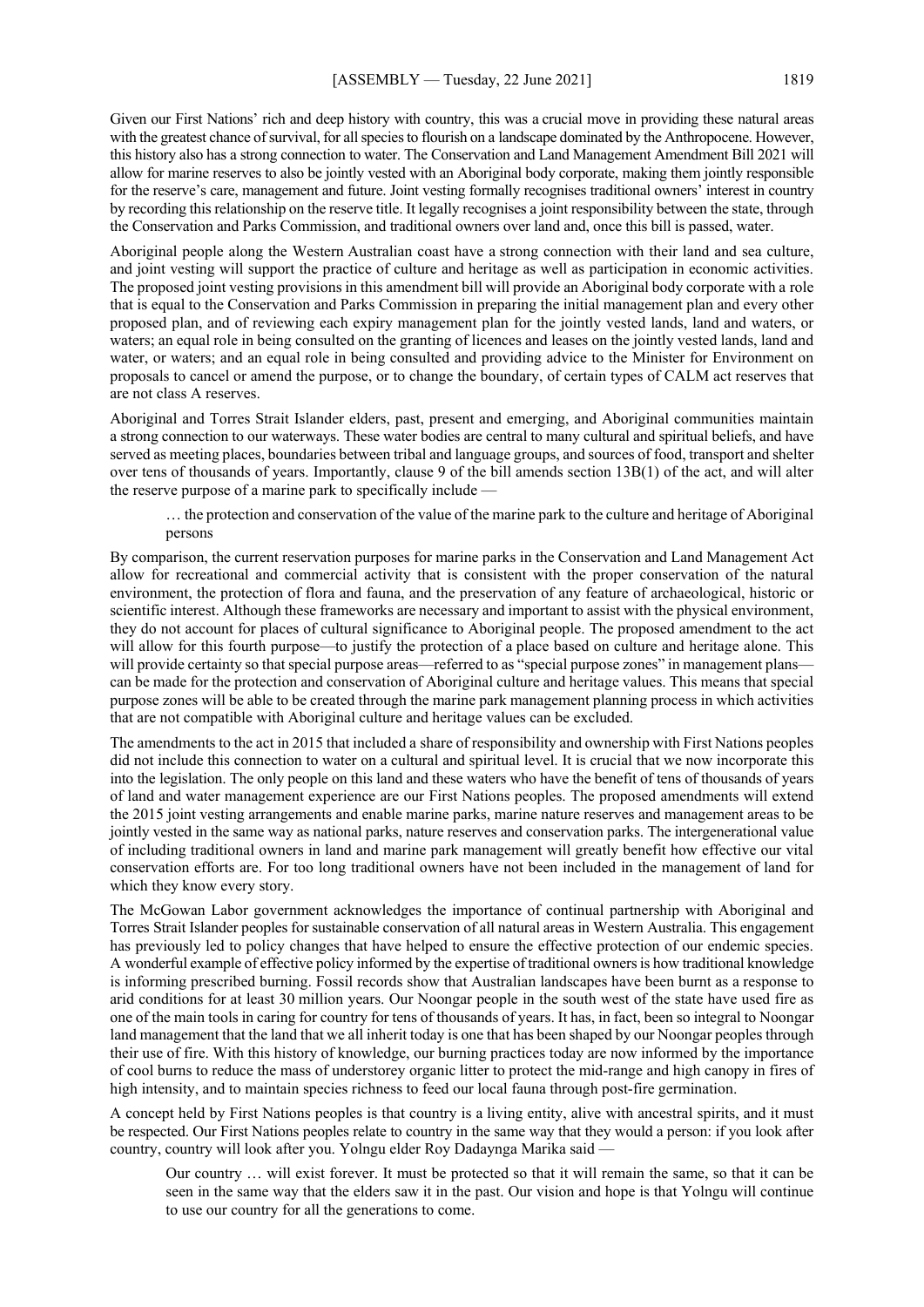In addition to joint vesting and informed prescribed burning, the Aboriginal ranger program implemented by the McGowan Labor government has been aided by fostering Aboriginal wellbeing and culture, along with improved environmental management and land restoration. I am very pleased that over 50 per cent of these positions are held by Aboriginal women. In addition, the McGowan Labor government also aims to increase the conservation estate in Western Australia by five million hectares over five years through new jointly managed parks and reserves. The corresponding agreement provides for the joint management and joint vesting of the existing Ningaloo Marine Park, covering 260 000 hectares, and Cape Range National Park, covering 50 000 hectares, as well as the creation of about 78 000 hectares of new conservation areas extending over approximately 215 kilometres of the Ningaloo coast. The World Heritage–listed Ningaloo coast is home to a range of biodiverse coral and fish populations, and is frequented by whale sharks, humpback whales and even the occasional blue whale, the largest animal on earth. Shared protection of these one-of-a-kind landscapes assists the safeguarding of threatened species. The Plan for Our Parks represents the single biggest expansion of the terrestrial conservation estate in Australia's history. This expansion ensures the resilience of our environment against the impacts of climate change and other threatening processes, and includes extending the protection of the Buccaneer Archipelago, and marine and national parks in the Kimberley.

Increasing the conservation estate by five million hectares is a big win for environmental sustainability, especially given the critical challenges we are facing in the age of human-induced climate change. The five million-hectare expansion will see Western Australia's conservation estate increase by over 20 per cent. Sharing these conservation efforts with traditional owners can only help with the conservation and care of these natural areas. Aboriginal knowledge of land and waters, and their connection to it, should be celebrated and harnessed to ensure that life within our waters and on our lands thrives. Extending these conservation areas and collaborating with traditional owners also provides a greater opportunity to focus on waste within these diverse areas. Reducing litter and inorganic material, such as plastics and metals, can reduce deaths of species that are ingesting, or getting caught in, materials such as plastic bags, microplastics and holes in metal drink cans. The existence of the Great Pacific Garbage Patch, a collection of marine rubbish that is slowly breaking into microplastics, is reason enough to enact stronger protections for marine parks. Marine debris can be very harmful to marine life. Sea turtles often mistake plastic bags for jellyfish and birds mistake plastic pellets for fish eggs and feed them to their young.

The McGowan Labor government is also making globally leading strides in the waste field, such as our fast-forwarded ban on single-use plastics and the introduction of the Containers for Change container deposit scheme. Before Containers for Change, only three in 10 eligible drink containers were recycled. It is estimated that Containers for Change will result in an extra 6.6 billion containers being recycled over the next 20 years, of which an estimated 5.9 billion would have ended their life cycle in continuously expanding landfill, and 706 million would have been littered. If 6.6 billion containers were laid side by side, that would be enough to lap our vast state of Western Australia over 30 times. Containers for Change stretches all over our urban and rural state, and aids in keeping the pristine Kimberley all the way to the biodiverse south west in its natural state—the way it should be.

The Conservation and Land Management Amendment Bill will provide the basis for a new era of working with our state's traditional owners. Our land and waters are the well from which our First Nations culture and cosmology sprung. As Noongar man, and former chief executive of the South West Aboriginal Land and Sea Council, Glen Kelly has written —

We are of this land, and this land is of us. It has been that way for ... tens of thousands of years. Our knowledge base and cultural identity is closely intertwined with the land, and our people—especially our elders still possess a vast pool of traditional knowledge. This, combined with our growing self-determination, means that we are more able to successfully fulfil our obligations to care for country. Obligations that are set out in our … Dreaming … to care for the land not only for ourselves, but for the sake of the health of country and all that lives upon it.

We see this relationship as a reciprocal one. If we take care of the country and maintain its needs, it will in turn take care of us—both on a physical and spiritual level. We are equal to what exists on our land, we do not have dominion over it, we are simply custodians.

…

I believe that with the combination of Nyungar traditional knowledge and modern scientific method, it will be possible to create an extremely robust and effective land management system. A cross-cultural land ethic —

 $And -$ 

… that this can ensure the long term survival of the land we now share.

I could not agree more with Mr Kelly, and that the same applies to our waters.

The Conservation and Land Management Amendment Bill 2021 is an election commitment of the McGowan Labor government to improve connections to country and bring about myriad positive economic, social and conservation outcomes for all the peoples of this land. It is a practical and far-reaching demonstration of how this government responds to the call to care for country.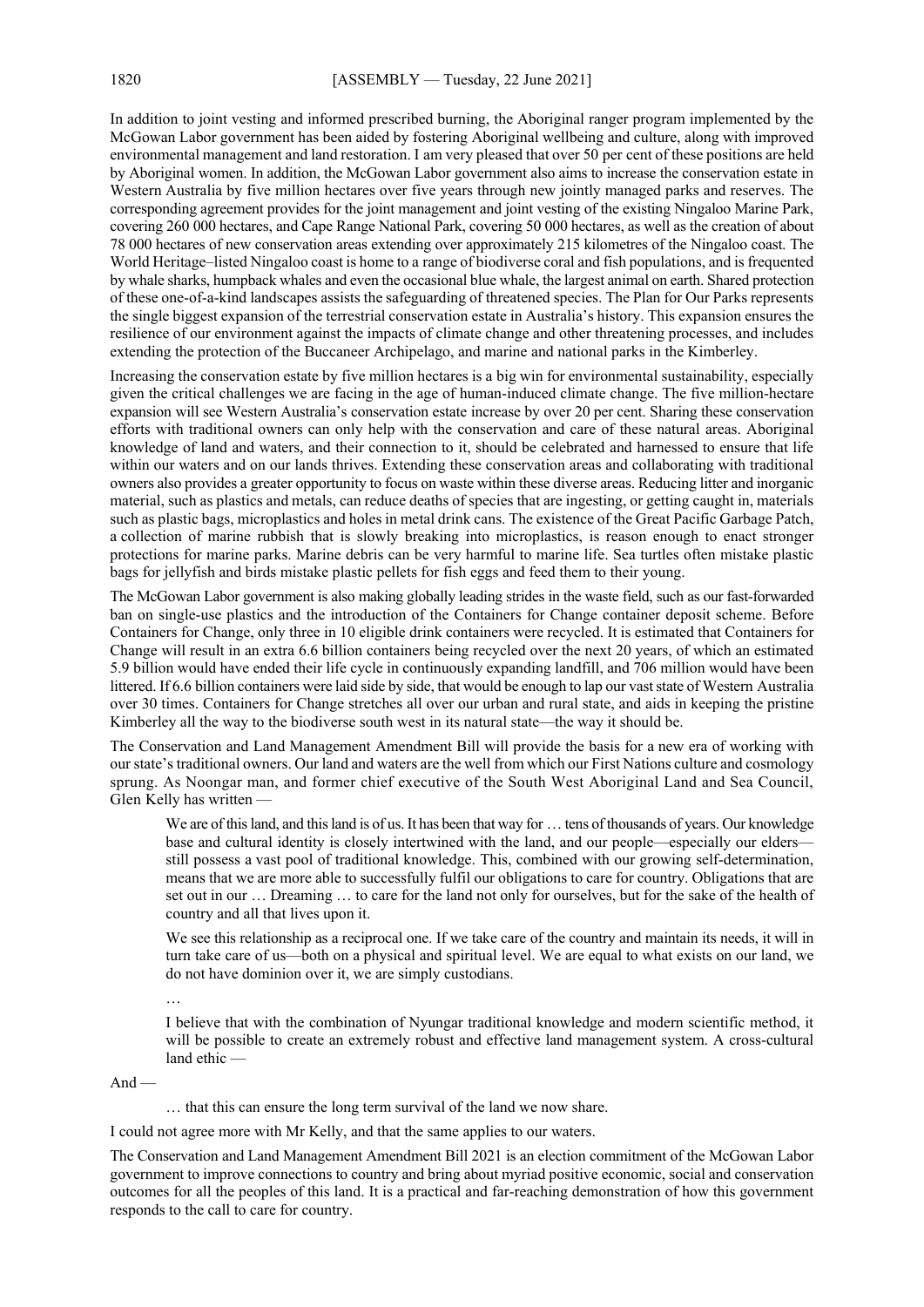Like my colleagues, the members for Cockburn and Kingsley, who I listened to when they spoke to this bill in this place last week, I congratulate the Minister for Environment, the member for Morley, Hon Amber-Jade Sanderson, for bringing this bill forward early in this term of Parliament. I also congratulate her predecessor, Hon Stephen Dawson, for the work he did on this bill and in this space over the last term of Parliament and beyond.

I am proud, as the Labor member for Victoria Park, to commend this bill to the house.

**DR D.J. HONEY (Cottesloe — Leader of the Liberal Party)** [4.11 pm]: I rise to make a brief contribution to debate on the Conservation and Land Management Amendment Bill 2021. I made a more substantive contribution the first time this bill was introduced into Parliament, but I want to cover a couple of areas for the minister to speak to in her reply to the second reading debate.

As was said by our lead speaker on this bill, we support this bill. This bill will be an extension of the legislation that was introduced by the previous government that allowed the joint vesting of reserves and, I might say, the joint vesting of marine reserves. In the previous Parliament, I was a little intrigued about the definitions in the bill, which I raised when I gave my contribution when it was first introduced. If members look at the definition of "marine nature reserve" in the existing legislation, they will see that it specifically includes water. I do not think I received a satisfactory answer about what the difference was between the act and the bill. The definition of the areas that can be jointly vested specifically includes water. It is not a major point; it does not affect the bill, but my understanding in reading the bill was that the joint vesting of marine areas is possible under the act.

The obvious intent of joint vesting is that it recognises the cultural significance, and I think there is an underlying desire that it creates meaningful work for Aboriginal people, particularly in remote areas where meaningful work is hard to come by at times. Having joint vesting and being able to take part as rangers and the like provides good work for the Aboriginal people in those communities, and they clearly take a great deal of pride in that work.

An area of the bill that I am interested in is, in the first instance, the joint vesting of an area with an individual prescribed body corporate. I questioned this in my first contribution and during consideration in detail when this bill was last presented to the house. My concern is with the individual prescribed body corporate. It may be very obvious for a particular region; there may be an area where there is only one prescribed body corporate or at least one language group, typically, that has any historic association with that area. However, there are areas where there are, in fact, multiple users from different Aboriginal communities. The example that I previously gave, which I will repeat, is the Peel–Harvey inlet. This example relates to my previous employment before I came into this place, when I worked with Alcoa. Alcoa completed very substantial archaeological and anthropological studies in the Peel region, because that region was the sort of "New York central" of Aboriginal occupation in Western Australia. There is considerable evidence of very large groups of Aboriginal people using that area, but there were really three key groups. There was a group of people who lived permanently on the coastal plain, there was a group of people who lived in the foothills and there was another group of Aboriginal people from the Beverley–Brookton area. In summertime, just as members of the metropolitan area like to go down to that area to catch crabs or whatever, Aboriginal people did exactly the same thing, and there is a lot of evidence of that. There are some very significant ceremonial areas just to the south of Alcoa's Pinjarra refinery where very large groups of Aboriginal people congregated. There are very large middens, comprising the shells from shellfish and other sea creatures there. It was a place where the equivalent of marriages and other ceremonies took place. Those three groups congregated there and used the estuary and nearshore environment for those purposes and then the groups would go back to their areas. My concern is that that area was very significant for all three distinct groups. We might say, logically, that the relevant prescribed body corporate is the prescribed body corporate that occupied that coastal plain area permanently, but, in reality, all three groups have very significant cultural interests in that area. That was an example that I gave in my previous contribution.

I do not know whether there is any concern between different groups about that area that would potentially be subject to this bill, but my concern is that there must be other areas that will be affected. Is that the case? I am not seeking an amendment, but I am seeking to get some reassurance from the minister of how that issue will be resolved. My understanding is that once a marine reserve is allocated to a prescribed body corporate, no other group has a say in the joint management of that area. Depending on the nature of that area, if it is vested for the exclusive use of Aboriginal people for cultural or other purposes, that means that Aboriginal people from other language groups or prescribed bodies corporate could be prevented from coming to an area that they actually have historic association with. As I say, I suspect that that is not an isolated case. I suspect that, just as we like to come down to the coast, those Aboriginal people would have done the same thing. Therefore, that is a potential issue. As I said, I do not see this as a fatal flaw in the legislation, but I am concerned that groups who have a cultural association with an area could be prevented from accessing it. I am interested in understanding that, as I think it is a potential issue. As I say, I will not go through all the issues.

The other area that is causing some contention, particularly in the north west, is, as members may know, that the boundaries for these marine reserves go three nautical miles beyond land, but, of course, that is beyond any piece of land, such as Rottnest Island, not just the coast. Areas such as the Esperance archipelago or the archipelagos in the north west, with the land being so close together, will inevitably cover hundreds of kilometres; they are very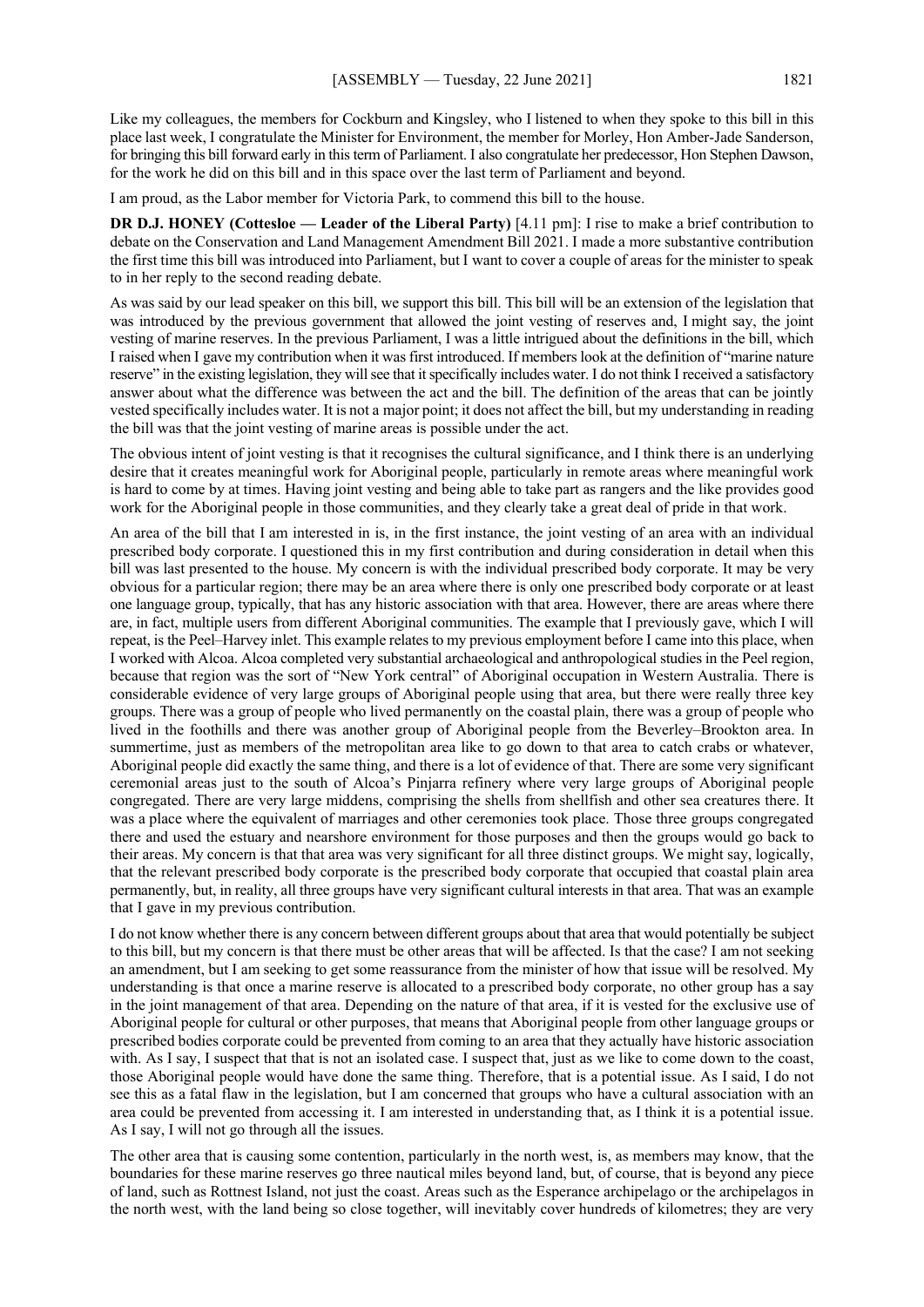large areas. The areas that will be vested for the exclusive use of Aboriginal people are very popular recreational fishing areas. People in those coastal communities in Esperance, on the north west coast and in other areas, currently fish there. There is great consternation in those communities that they will be excluded from doing that. Multiple generations of families have recreationally fished in that area for a long period, although, quite clearly, with nowhere near the history of Aboriginal people in the area. Nevertheless, their concern is that they will be excluded from fishing in those areas.

I do not know how much of an issue this is, but those people who feel they could be excluded from recreational fishing in those areas are also concerned that it may be possible for wealthy individuals to simply hire a person from the relevant prescribed body corporate or language group to take them out on their boat. Very wealthy individuals will be able to go out and fish in an area because they can afford to pay for a member of the relevant community to fish with them; therefore, they are just participating in that area. People are concerned that it would be seen to be unfair that someone who is very wealthy could fish in an area and individuals, non-Aboriginal people who had traditionally fished in those areas, would be excluded. I will say that this is purely in the spirit of genuinely trying to head off people's concerns, and I would appreciate it if the minister could explain whether that is an issue, because I think that concerns people.

Another area, which is worthwhile the minister outlining in a little more detail, is what is considered to be Aboriginal heritage. Our coastline has changed very dramatically. Climate change is seen to be a new thing, but, in fact, our climate has changed very dramatically over a long period. Some members may know that the coastline of Perth 6 500 years ago was on the other side of Rottnest Island. It was a long way away. The rate of sea level rise from then until now must have been quite phenomenal. On the east coast, there is Aboriginal oral history of the formation of what we now consider to be the Great Barrier Reef. The current Great Barrier Reef has only existed for a bit over 6 000 years. Prior to that, it was just land and the coast was some distance further east from the Great Barrier Reef. I raise that example because I know a bit about the Pinjarra area. Some of the stone tools found in that area were made out of a rock called fossiliferous chert. That fossiliferous chert occurs only on the seabed on the other side of Rottnest. That is a unique location. That is one of the factors that archaeologists use to date the sites around Pinjarra. They know that Aboriginal occupation of those areas goes back at least 6 500 years because those fossiliferous chert tools were there. Is that the sort of thing that is considered as significant and will that define where a marine reserve will be? What other factors will be considered to be significant outside oral history or ceremonial purposes? I will not go on. I made a few other points, but those are the key pointsI would like clarification on for this bill.

**MR P.J. RUNDLE (Roe)** [4.24 pm]: I wish to also rise to ask the minister to clarify a few points in her response. As the member for Cottesloe pointed out, generally, we are not opposing the Conservation and Land Management Amendment Bill 2021. I look forward to some responses on issues that will affect my electorate that I am quite concerned about.

There are several issues and probably the main reason I am talking on this bill is the Recherche Archipelago near Esperance, a very important marine area, as the minister understands. I have had quite a bit of consultation with some concerned people in my area, which has the Esperance Deep Sea Angling Club, the Esperance Professional Fishermen's Association, the Shire of Esperance, Tourism Esperance and the Esperance Chamber of Commerce and Industry, and smaller fishers of the fishing industry. I would say that there is a lack of clarity and real concern about what I will not say is a lack of consultation but almost a methodology of divide and conquer—not getting everyone in the same room, not getting everyone together as often as should be and not getting a group approach. Unfortunately, the upper house member for the Agricultural Region Hon Colin de Grussa and I, through our office, have had to undertake that to some extent. It is unfortunate that we have been the ones who have had to bring people together, because we are getting questions from left, right and centre. That is my first concern.

In 2019, the state government announced the Plan for Our Parks, which was the initiative to create five million hectares of new national parks by 2024, whether it be made up of marine parks or conservation reserves. As I said, this will affect the Recherche Archipelago, which is a key priority as far as my electorate of Roe goes. Because we will have outer boundary, sanctuary, special purposes zones and general restricted areas, there is a question mark over the extent of Aboriginal heritage tenure and what the management arrangements over the proposed park will be. I would like some clarity because my understanding is that they have not yet been determined. The state government has advised that these will be developed following consultation with stakeholders and local communities. I am concerned about bringing in the legislation and consulting later. That is the fear out there amongst some of my constituents. The Department of Biodiversity, Conservation and Attractions commenced community consultation in 2020; however, this was discontinued as a result of the COVID-19 pandemic. There may be some element of truth to that, but there is widespread belief from some of our stakeholders that it was halted due to the fact that there was some backlash. That is another one of my concerns. I do not believe, certainly from what I have been told, that the consultation process has been adequate. I am really worried that it is a "put the legislation in first, consult later" type approach.

Another thing that we are worried about is that a state government decision to establish a marine park on the south coast could lock away access for recreational and professional fishers and tourism operators. We certainly have no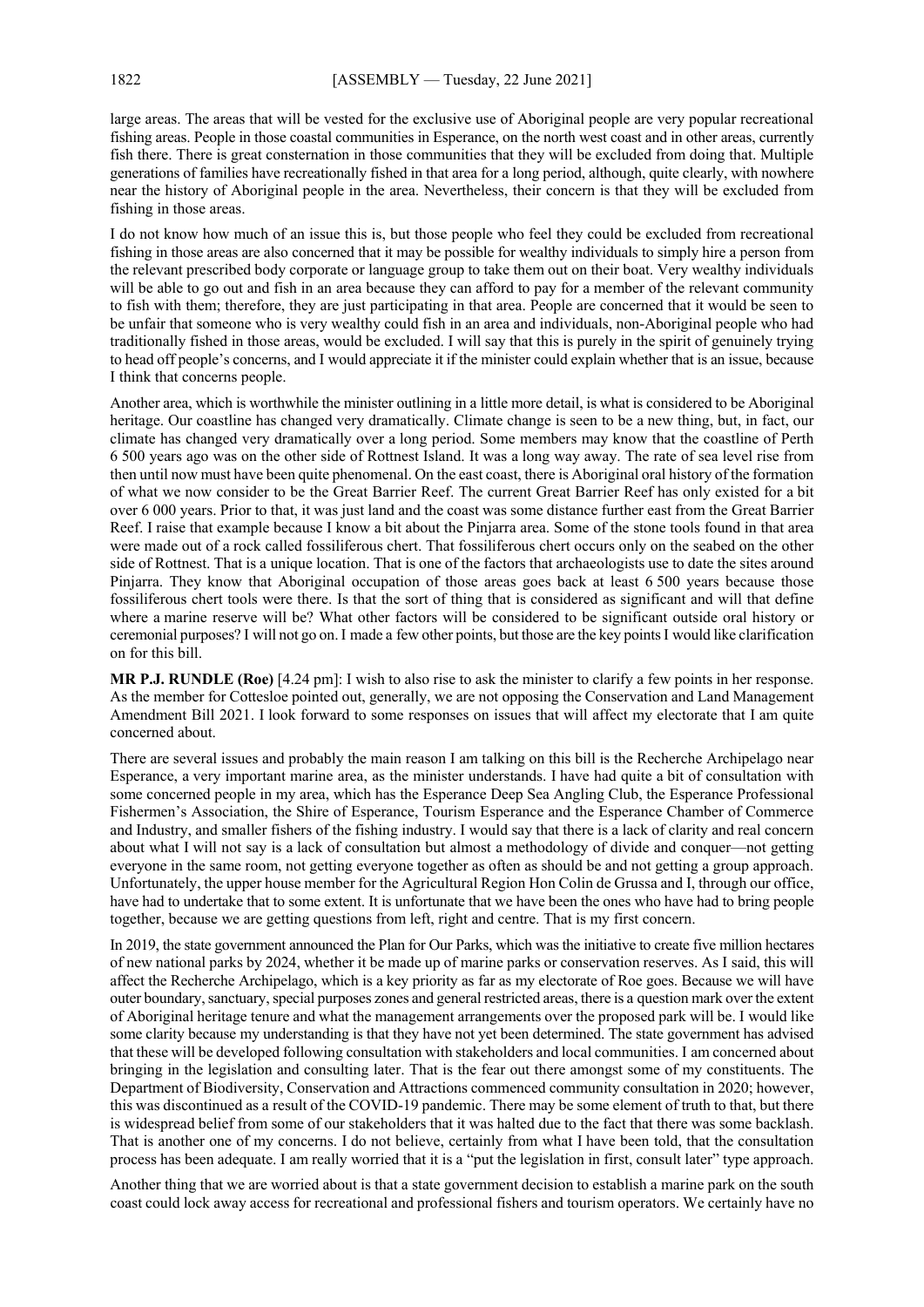clarity on what parts of the marine park will be locked away and who will have access to what. To be honest, the government is relying on a 27-year-old report—the Wilson report—to inform its marine parks scenario. It has been put there to reach the government's targets, and I understand that. Government members want to reach their target of five million hectares, so they have plucked this report out from 27 years ago to use as their basis. I would love to see some more up-to-date —

**Ms A. Sanderson**: You will!

**Mr P.J. RUNDLE**: I look forward to it.

**Ms A. Sanderson**: I am very excited about the up-to-date science, member.

**Mr P.J. RUNDLE**: I look forward to some up-to-date scientific evidence and research. We certainly hope to see that come through. We really need to see contemporary scientific evidence and have open and honest dialogue with the affected communities and industry groups. We also need a comprehensive analysis to fully understand any potential positive and negative impacts. They are the things I look forward to. As I said, I am not opposing the legislation but I would love some clarity.

I am in communication with the Tjaltjraak Indigenous group in Esperance. I congratulate this government on the range of programs it has in place. I was at the Fitzgerald River National Park a few months ago when all the rangers met before they got ready to spread out for the week into the various reserves and national parks. It is a great initiative. It is great to see proactive work being done in that space. From that perspective, I think the legislation will be a good thing going forward, but for the marine park side of it, we need clarity. I believe there has been a lack of transparency about the extent of the sanctuary and special purpose zones. I am certainly keen to listen to anything the minister can provide about that.

Another issue is the talk, during what consultation there has been, about the marine park creating substantial economic benefits to the region. We have seen no evidence to support that. People in the local community are worried about whether there will be a negative economic benefit, or impact, I should say.

**Mr S.A. Millman**: What's a negative economic benefit?

**Mr P.J. RUNDLE**: Last week, I raised a grievance in here with the Minister for Fisheries. We have small licensed fishing operators on the south coast, with Albany over there and Esperance over here, but they are all being treated as being in one area, although the range is over 1 500 kilometres. It looks like the Minister for Fisheries is going to take away their multi-species licences. These are the sorts of things that worry small fishing operators. They are not only getting hammered by the licensing arrangement, which means that if they go out to catch one species, they cannot put in a line and catch some other fish to supply the local town, but also their futures are in no-man's-land regarding the sanctuary and special purpose zones.

These are the elements of the bill that are stressing my constituents. As I said, we have had to bring together these people in one group to try to work towards, hopefully, getting some answers and solutions. I would love it if the minister and the department could focus on improving their communication as much as anything. As I said, I have concerns about the approach that is being taken. That is the feeling in the community. I am not necessarily against the program, but I am very much concerned that the government has not brought the community along with it. I think it has an opportunity to do that, hopefully in time to come, but I wanted to make the minister aware that there are underlying concerns about not only consultation but also using a 27-year-old report with no up-to-date scientific research—not that I have seen anyway. I look forward to the minister's response. I just wanted to put that out there so the minister is aware of the feeling in my community of Esperance. We look forward to some quality consultation going forward.

**MR S.A. MILLMAN (Mount Lawley — Parliamentary Secretary)** [4.36 pm]: I rise to make a contribution to this very important piece of legislation, the Conservation and Land Management Amendment Bill 2021. The purpose of consultation is not so that the member for Roe gets to decide what he wants; the purpose of consultation is to inform the community and then for a decision to be made that is in the best interests of the whole community.

One of the problems we have with the Liberal and National Parties is that their born-to-rule attitude determines that they should have the final say in consultation. Just because the member is unhappy with the consultation does not mean there has not been consultation. Just because the member is unhappy with the Aquatic Resources Management Act does not explain why he voted in favour of it. Just because the member is unhappy with this legislation does not explain why he voted in favour of it. One of the things I find quite surprising is that despite the fact that there are only six opposition members, they still cannot reach an agreement. I sat here and listened to the member for Cottesloe stand up and say that this bill does not make any changes and that, in fact, all the changes were made under his legislation so therefore there is really nothing to discuss. The member for Roe then stood up and said completely the opposite. I would have thought that, with such a tiny group, they would have been able to get on the same page.

One of the things I am impressed about with the Labor caucus is that we are replete with talent. I sat here and listened to the Labor member for Warren–Blackwood speak articulately and passionately about this legislation—and take up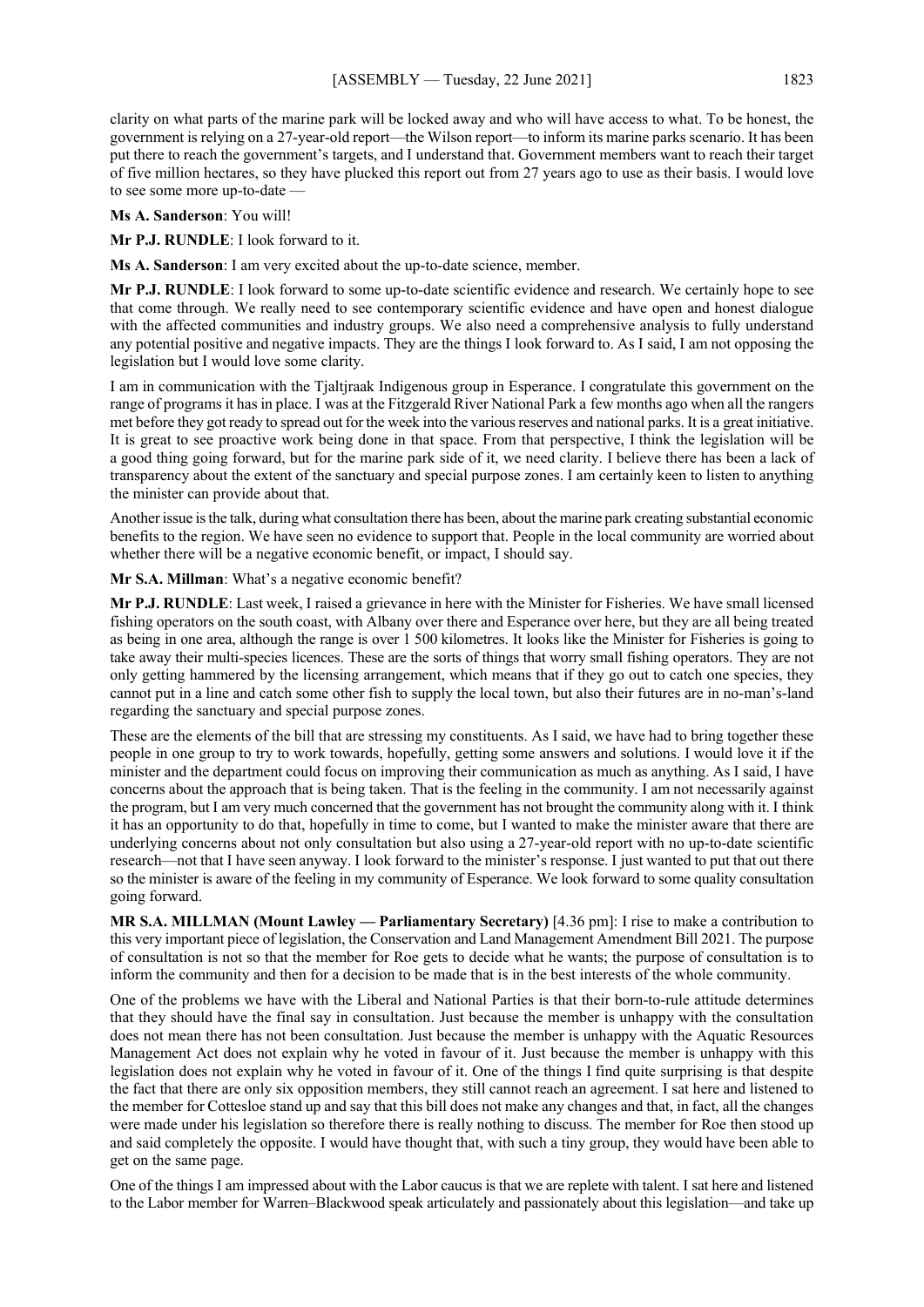most of my material, which means I will struggle to hit the time line, but that is okay. She demonstrated exactly why the people of Warren–Blackwood voted in overwhelming numbers to send her to represent them in this place. She spoke about the importance of protecting the environment and the importance of Indigenous rights. Then I heard the member for Kimberley stand up and give another passionate speech about why it is so important to her, as a member of the Indigenous community, to have the voice, power and representation that this legislation will deliver. Then I listened to the most self-effacing member for Victoria Park. When we think about the damage that plastics have done to our environment and look at the work that the previous Labor government's Containers for Change legislation has produced, we know it was an incredibly important initiative. The member for Victoria Park gave an incredible contribution to this debate. She touched upon Containers for Change, but, so modest and self-effacing is the member for Victoria Park, she did not once mention she used to run the organisation Containers for Change. If there is a person in this chamber who can say, "I have delivered tangible, realistic, beneficial environmental outcomes for the people of Western Australia", it is the member for Victoria Park through the work that she has done. I commend her. That is to say nothing of all the work that the Premier himself has done in championing the environment. The new Minister for Fisheries and new Minister for Environment are across their portfolios. They are articulate. They are responsible and they know precisely what they are doing. We are fine when it comes to ability on our side of the chamber; we are united in our purpose and we are speaking with one voice. It was such a disappointment to have such a small number of people on the other side unable to get together and understand exactly what they were trying to articulate.

I can say that although the member for Roe might say that his community is concerned about the ramifications of this legislation, I know that my community—the people in Mount Lawley—are absolutely passionate about both the environment and the rights of Indigenous people.

**Mr P.J. Rundle**: How many fish do you think you've got in Mount Lawley?

**Mr S.A. MILLMAN**: Mate, we have plenty —

Several members interjected.

**Mr S.A. MILLMAN**: Member, I spoke on the Aquatic Resources Management Amendment Bill 2021. I invite him to look at my contribution to that debate. I am more than happy for him to do so. That was an excellent piece of legislation that was brought before this chamber and supported by the member's party. It was advanced by the new Minister for Fisheries—a man who has demonstrated the depth of talent that we have on our side of the chamber.

I want to speak in support of this legislation simply because, as I said, the people of Mount Lawley are passionate about both the environment and Indigenous self-determination. I am glad to hear members opposite focusing on ranger parks. Legislation like this, which seeks to preserve our environmental assets in Western Australia, should be the sort of initiative that enjoys bipartisan support. It should be the sort of thing that goes beyond partisan debate. Sadly, the return of Barnaby Joyce means that everything is up for debate these days. Sadly, in Western Australia, I think it will have an adverse impact on the National Party, which is already struggling to come to terms with the outcome of the election result. It does not really know what it stands for. Hopefully, its ability to discharge its duties to the people of Western Australia and present a loyal opposition will not be further undermined by the appointment of Barnaby Joyce as the Deputy Prime Minister. It will be a case of "watch this space".

I know that the people of Mount Lawley are passionate about these issues of Indigenous rights and protecting our environment. That is why I was so pleased to be able to put forward a number of proposals during the election campaign that got the support of the government, and which will now be implemented. They all speak to the importance of the environment to people in Mount Lawley. I ask members to do one thing as I run through some of the election commitments that we made and were endorsed by the mandate that the people of Mount Lawley gave me—that is, to think not only about the question of the environment, but also how much these grants from the WA state government relate to the question of education. Grants were given to Friends of Coolbinia Bushland, the Inglewood and Mt Lawley community garden, the Marjorie Mann Lawley Day Care Centre and Mount Lawley Primary School. I am going to speak about only those four for the purposes of my contribution today in support of this bill. Coolbinia bushland is an exquisite piece of rendered bushland right beside Coolbinia Primary School. It is an area of not only great environmental but also great pedagogical development, as the students at Coolbinia Primary School have the opportunity to traverse that bushland and learn the environmental stories that are advanced and also the stories of the traditional owners, the Whadjuk Noongar people, the original custodians of that area who lived upon that land for thousands of years. A contribution has been made for the preservation of the Coolbinia bushland.

I was grateful to the Mayor of the City of Stirling, Mark Irwin, for coming out to the community on 29 May. We contributed \$2 500 to the Inglewood and Mt Lawley community garden. I have spoken about this little community institution previously. Members can read the contribution I made on 21 February 2019 when I spoke about the terrific volunteers at the Inglewood and Mt Lawley community garden. It is right across the car park from the Inglewood Bowling Club and literally 50 metres from Mount Lawley Senior High School. Members may think that with the beautiful Federation-style-sized blocks that we have in a lot of areas in Mount Lawley and the suburban nature of the environment, people have their own backyards and the opportunity to grow their own vegetables. Infill and the sensible development of Mount Lawley has seen a greater number of people moving in and living in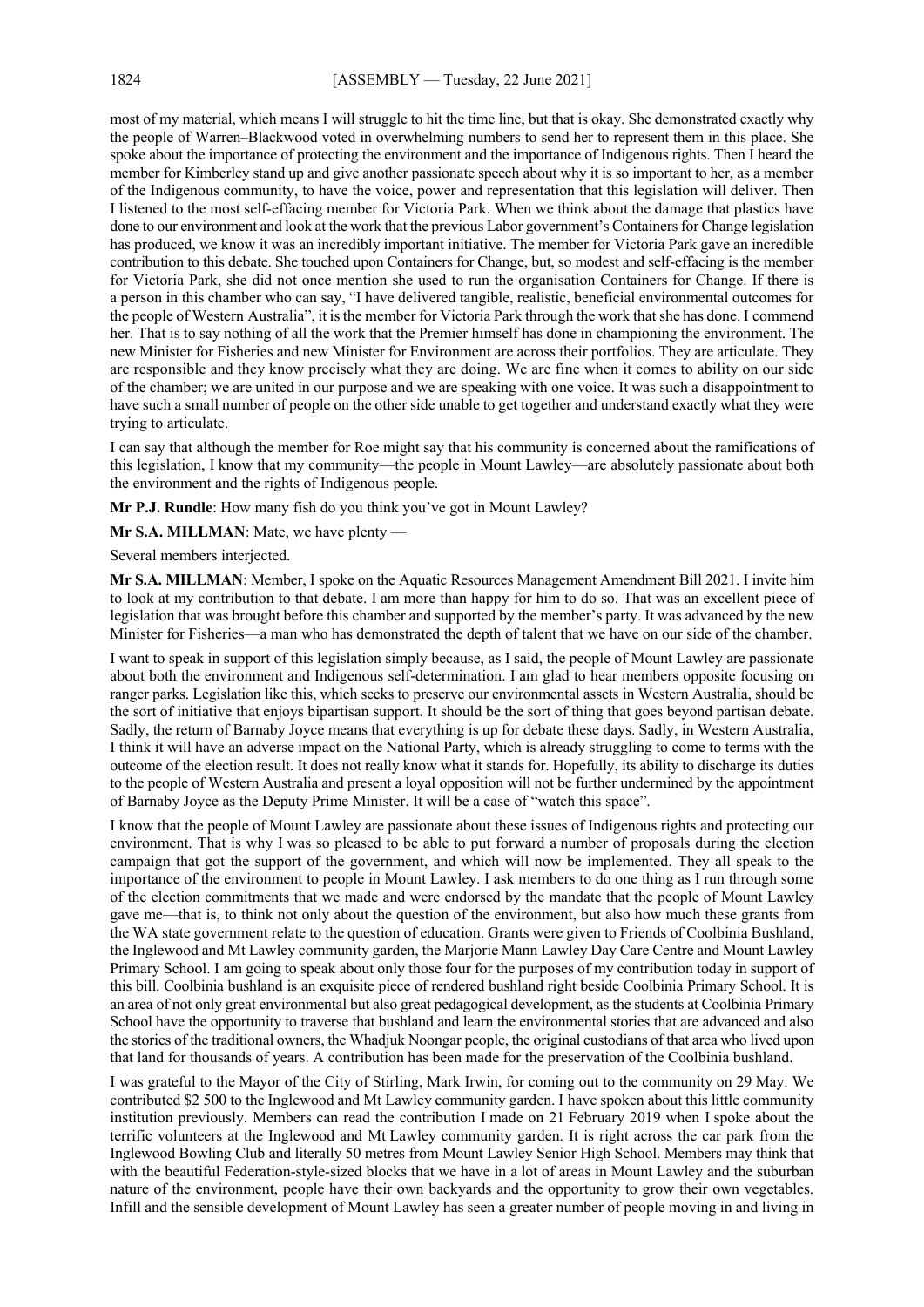apartments and more tightly constrained areas. This community garden provides a terrific opportunity for people to come together and engage with one another and the environment, and really harness the fruits of their labour. I was really pleased to see the mayor, Mark Irwin, come out and help open the community garden on 29 May.

Marjorie Mann childcare centre wanted solar panels on its roof because it recognised that as far as the preservation of the environment is concerned, we need to tackle the real threat of climate change. I was really pleased that we were able to make a significant contribution towards Marjorie Mann day care centre installing solar panels on its roof.

Mount Lawley Primary School received \$30 000 to put towards outdoor play areas and new vegie gardens. The reason I raised these four—Coolbinia bushland, Mt Lawley community garden, Marjorie Mann and Mount Lawley Primary School—is because those four grants from the state government went to two primary schools, one day care centre and one high school. Those educational institutions reflect the desire of the community to learn and do more about preserving the environment and tackling climate change. This is not something that has been driven from the top down; it has been driven by the community and by the students. They are coming to us and asking what we are doing to protect our environment and make sure that the planet is kept in a way that is safe for them to inhabit when they become the adults of the next generation.

I was so pleased to go to another great school in my electorate, Perth College, with the minister on 2 June. The minister and I had the great pleasure of meeting a team of dedicated young high school students who are focused on what they can do to both lobby government and change behaviour—I will come back to this issue of behavioural change shortly—to make sure that we reduce the amount of plastics in our environment. They wrote to the minister to express their concerns about what was happening with plastic recycling programs. This activist consultative minister was more than happy to go to Perth College—that bastion of the establishment—and say to these students, "This is exactly what your concerns are. We are hearing your concerns, we are listening to your concerns and we are acting on your concerns." That is exactly what I would expect from a McGowan Labor minister and from this minister. It was a real pleasure and privilege for me to be able to participate in that.

Whilst I am on the question of how important education is to the two main benefits of this bill—Indigenous participation in land management and environmental sustainability—I want to talk about two more events that are coming up next week. Mount Lawley Senior High School will be conducting its NAIDOC assembly. A corollary benefit of this bill is that it delivers practical steps towards reconciliation. As we come to pass this bill, with the support of everyone in this chamber, let us reflect on how we all need to continue those steps on the path to reconciliation.

Next Tuesday afternoon, the member for Balcatta—I see him sitting opposite—and I will be going to the Your Move lab "pitch for the planet" session. This is brilliant. Not only are we talented, but also we are all here participating in the debate. The Minister for Transport is also deeply engaged in what I am saying. The Your Move program, which the Minister for Transport is responsible for, together with the City of Stirling local council, is a terrific initiative to try to encourage students to walk and ride to school. It does not just deliver health benefits to the students and their parents, who take them to school, but also it is safe, it creates a sense of community and it is better for the environment. It is hard to think of a better policy initiative that has so many benefits. It is good for the environment, good for mental and physical health, good for safety and good for building a sense of community. I will be very pleased to participate in that.

**Mr D.R. Michael**: It is so good. It is one of the benefits of living in Tuart Hill, as I do, as one of the areas that they look after. They provide a backpack and ring up and make sure they follow up. I went on a bit of a run over the weekend—well, we'll call it a slow jog—around the footpaths around Tuart Hill, but I am presuming other parts in the City of Stirling also have got these round stickers on the footpaths showing how many minutes to walk to various local areas, parks and shops and all that kind of thing. It's a very good program.

**Mr S.A. MILLMAN**: It is brilliant. It is fair to say that the mayor and I might not necessarily be on the same team, as far as political persuasions are concerned.

## **Mr D.R. Michael**: He should be!

**Mr S.A. MILLMAN**: Absolutely he should be! But it is fair to say that through his conduct he demonstrates that state and local governments can collaborate effectively. In expressing that sentiment about the Mayor of the City of Stirling, I probably have the support of the member for Balcatta and the Minister for Transport. One complaint I have about the City of Stirling, and I articulated this previously when the Public Accounts Committee did a report on cyclepaths, is that there has not been necessary investment in cyclepath infrastructure in the Mount Lawley electorate part of the City of Stirling. I accept that the City of Stirling is an incredibly large area—not as large as the electorate of the member of Roe, but as far as metropolitan councils are concerned it is a very large area. It is important that as well as making the investments it has made, the City of Stirling also contributes significantly to investing in cyclepath infrastructure in the Mount Lawley part of the City of Stirling. That is why it was important for us to make it part of our election platform, and I am glad to see that the community of Mount Lawley has embraced and endorsed that in the way it has supported me as the candidate for Mount Lawley. That will be a work in progress. Consulting and engaging with community and making sure that we can identify the right routes and mechanisms to implement a cycling plan will be hard work, but this government demonstrates time and again that we are prepared to do the hard work in order to deliver the benefits for the community.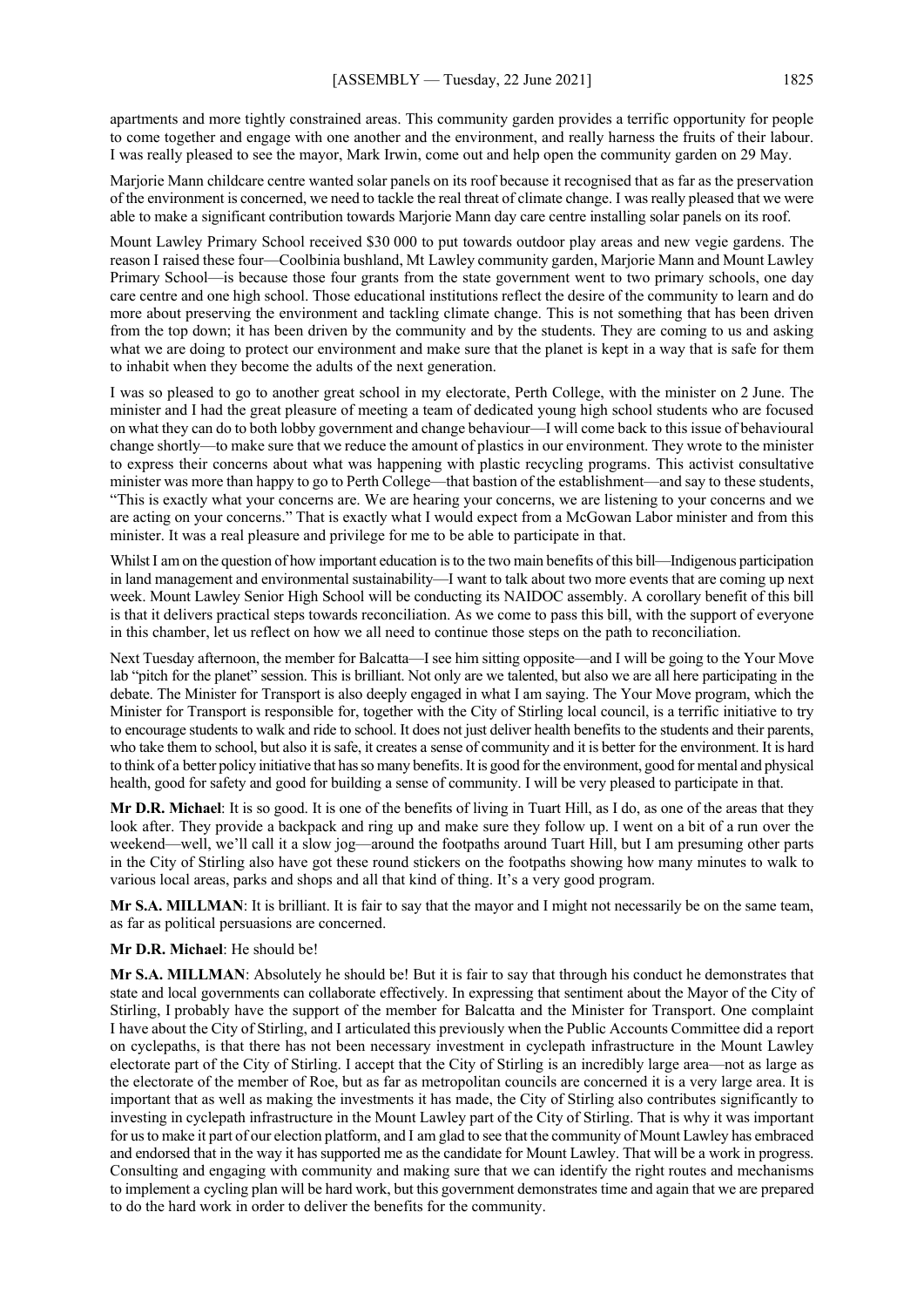I have spoken previously about Create Ranger Parks. I need to mention Neta Knapp. Neta Knapp is an artist who during the 2017 election campaign, with the organisation Create Ranger Parks, put on a community gathering in Hyde Park between the electorates of Mount Lawley and Perth. Hundreds of people came from all over the Mount Lawley and Perth electorates to participate in a real exercise of community solidarity in painting a picture that is about three metres long by one metre high. I have said this previously. An artist was helping members of the community contribute to a community-oriented work of art in order to support, encourage and promote the campaign for Create Ranger Parks. This giant dot painting was designed by Indigenous artist Neta Knapp and proudly completed by over 200 Mount Lawley residents in support of the campaign for Create Ranger Parks. Create Ranger Parks is a community-based initiative to create a major network of new national parks managed by Indigenous rangers for all Western Australians to enjoy. I said previously and I say again that I strongly support the work done by Create Ranger Parks. I am incredibly gratified to be part of the McGowan Labor government and to know that that policy was implemented after the election in March 2017. To continue with this legislation, the Conservation and Land Management Amendment Bill 2021, which is directed to that policy imperative, is a great source of personal pride.

#### [Member's time extended.]

**Mr S.A. MILLMAN**: I have spoken about the importance of the local council working with the state government to implement a plan for cyclepaths, dependent upon committee consultation. Let me speak about remnant bushland. I have already spoken about the Coolbinia bushland. One of the reasons I know that the people in the electorate of Mount Lawley are passionate about the environment and will support this legislation is the three areas of open space and remnant bushland. One of them is just outside the electorate of Mount Lawley, in the Minister for Environment's electorate, Morley, and that is the Dianella Regional Open Space. It is a terrific testament to whole bunch of different groups coming together cooperatively and collaboratively. It speaks to that sense of community that we on this side of the chamber hold so dear. Remnant bushland has been preserved at the Dianella Regional Open Space. There are outdoor recreational activities that people can engage in. There is also the Yokine Regional Open Space, right the heart of the electorate of Mount Lawley. There are thousands of patrons there each weekend, with the Coolbinia Bombers Junior Football Club, the senior football club, the hockey club, the cricket clubs, the nature playground for the kids and the Yokine Districts Bowling Club. Thousands of people enjoy this open space. Between Yokine reserve and the Mount Lawley Golf Club is another area of remnant Bush Forever bushland. The final parcel is the Inglewood Triangle, just outside the electorate of Mount Lawley on the other side of Walter Road in the member for Maylands' electorate. These three areas—the Dianella Regional Open Space, the Yokine Regional Open Space triangle behind the Terry Tyzack Aquatic Centre and the Inglewood Triangle—all have terrific teams of volunteers who turn up to weed these parks, check them, audit them, care for them and nurture them. These community groups do not ask for any thanks, money, reward or praise. They just turn up time after time and make the effort to preserve these wonderful pieces of our remnant environment. When I think about the benefit that the community derives from that, I am so incredibly grateful to those groups for doing that. Any message we can send as a Parliament to those elements of our community who do this so selflessly must be worthwhile so that tomorrow they can say, "Yes, somebody has recognised the work we have done. Somebody appreciates what we are doing for the community." What they do is incredibly valuable. Passing legislation like this is about not just the immediate effects, but also speaking to the broader issues.

I want to come back to two more issues in the short time I have left to speak. One of them concerns an announcement from the Minister for Environment on 5 May. Let me put it like this: responding to the movement amongst our young people for information and action on the environment is vitally important. That is a duty that the government has right now. When we look at just how much of a lightning rod this issue has become, it should be a duty that resonates globally. It is so prosaic and it is hardly the flashy stuff of big announcements, but I was incredibly pleased when on 5 May, the minister announced that more than \$37 000 in grants would be made for Waste Wise schools across Western Australia, and applications would now be open for the next round of Waste Wise school grants. Nine schools will share more than \$37 000 for projects to reduce waste disposed to landfill. Obviously, the minister can speak more to this, but the Waste Wise program helps to develop positive environmental values in students and school communities throughout Western Australia. It supports meaningful, hands-on activities for students that help to reduce the amount of waste disposed to landfill and educate the whole school community about sustainable waste practices. I speak to this even though there was not a school from Mount Lawley in the list, and I will come back to why I think that is. The schools are Baldivis Secondary College, Bold Park Community School, Bullsbrook College, Cassia Primary School, Dunsborough Primary School, East Wanneroo Primary School, Osborne Primary School, Rockingham Montessori School and the South East Metropolitan Language Development Centre. I think these initiatives funded through the Waste Wise program that the schools are putting in place are fantastic. I am a bit biased and proud, but a lot of these initiatives have already been implemented at some of the fantastic primary schools in the Mount Lawley electorate. Mount Lawley Primary School has a three-bin system. It separates organics and recycling and has programs to try to minimise the amount of rubbish that children bring in their lunchboxes each day. Another school is trialling a worm farm. Schools have veggie patches. Schools are trying to put more and more money and effort into their nature play areas so that students can really have the opportunity to get stuck into them and understand what it means to be waste wise about their impact on the environment.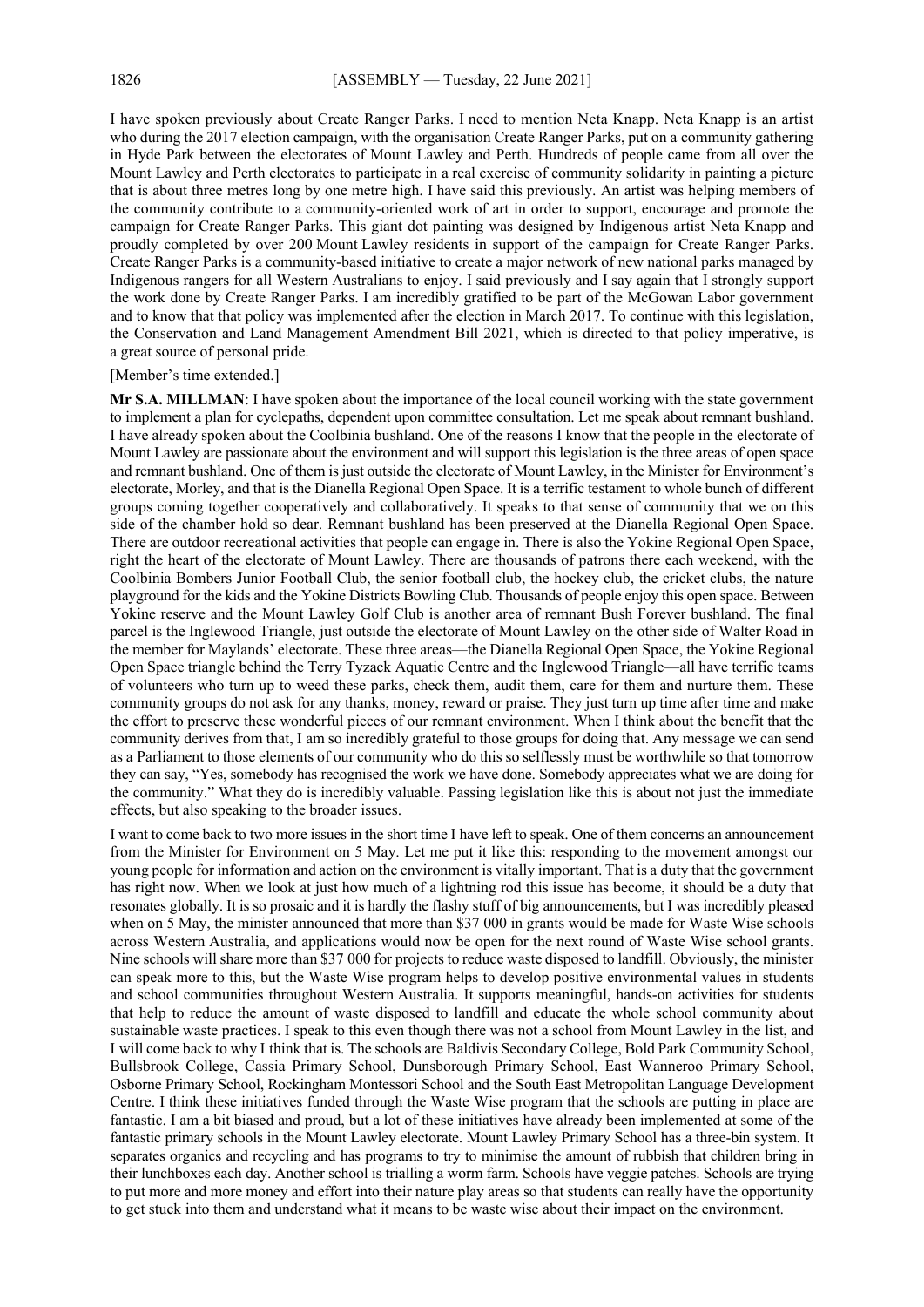Further to that, there is something that came out not as a result of but subsequent to the visit the minister and I paid to Perth College. There she announced with the Premier that WA's plan for plastics was going to be fast-tracked by four years. I think the member for Victoria Park was talking about the massive amount of plastic waste in the Pacific Ocean at the moment.

The McGowan Labor government has fast-tracked its plan for plastics by four years, with single-use plastic bowls, cups, plates, cutlery, stirrers and straws; polystyrene food containers; thick plastic bags; and helium balloon releases to be phased out by the end of the year. This announcement was well received in the Mount Lawley community. It was incredible. This is something that, as I said earlier, should have bipartisan support. The Minister for Environment did an interview on Triple M's morning program with Jenna Clarke. After the minister finished the interview, I continued listening and Jenna Clarke said that something similar was being done in New South Wales. She made the point that this enjoys the support of both the Labor Party in WA and the Liberal Party of New South Wales. I accept that the New South Wales Liberal Party is probably at a more sophisticated and mature stage than the Western Australian Liberal Party.

**Ms A. Sanderson**: It was a very generous comment.

**Mr S.A. MILLMAN**: Yes. We can only hope that its Western Australian brethren move in the same direction.

This is a terrific initiative and it is greatly supported. One of the things that I cannot stand—I do not know what is to be done about it—is the ubiquitous Tetra Pak juice boxes. The plastic that the straws come in has to be some of worst stuff on the planet. The way it breaks down is incredible. As a community, what we do to direct our attention to these issues is incredibly important. It might be from something as small as the plastic straws on the Tetra Pak juice boxes all the way up to legislation like this through amendments to the Conservation and Land Management Act to make sure that we recognise Indigenous rights and preserve our environment for future generations. Whatever we do, my point is this: the conversation about protecting and preserving our environment is a conversation that is being driven by not just the leaders of Western Australia, but also students and children.

I will finish with a final mention of an organisation that I have mentioned previously—Millennium Kids. Catrina-Luz Aniere and that organisation are doing incredible work raising and promoting these issues. It was a great privilege for me to attend with Professor Lyn Beazley towards the end of the last year a lab the Millennium Kids put on, which I have spoken about previously, so I do not propose to go into that at any great length. I urge members who are interested in this topic and in just how engaged students and young people in Western Australia are on the topic of the environment to go and have a look at some of the work that Millennium Kids is doing. This is not the last time that I will speak about the environment and Millennium Kids in the chamber. As we see how our young people and students are driving the conversation, we should look to and learn from them. It is for that reason that I commend both the minister and this legislation to the chamber.

**MS A. SANDERSON (Morley — Minister for Environment)** [5.02 pm] — in reply: I rise to respond to the second reading debate on the Conservation and Land Management Amendment Bill 2021. I thank members for their contributions and their questions, which, largely, were very well informed. I am very pleased to see that the opposition is not opposing the bill, because that really continues the bipartisan support of successive state governments on engagement with Aboriginal people to protect and conserve their lands and waters, support their culture and heritage and participate in social and economic activities. I have to pay tribute to and thank my predecessor in the environment portfolio, Hon Stephen Dawson. He started the delivery of an election commitment to reach five million hectares of conservation estate within Western Australia by 2024, which is an absolutely enormous undertaking when we think about the size of the estate. It is not simply drawing lines on a map or expanding the estate, but is the joint vesting and joint management of that estate with traditional owners and Aboriginal people. We are currently undertaking a multitude of Indigenous land use agreement negotiations as we seek to progress the joint vesting and joint management plans. Those negotiations can be complex and time-consuming but also are incredibly important. That work is being undertaken by the Department of Biodiversity, Conservation and Attractions at the moment. The bill's title is not sexy, but, as many members have pointed out, the bill is incredibly important as a manifestation of the principle of Aboriginal self-determination. That is what this is. I am incredibly proud to be able to continue that work.

I want to acknowledge the contributions from the government members who outlined their support for the bill and spoke about the significant initiatives around the Aboriginal ranger program that complements the Plan for Our Parks initiative. I will address some of the opposition's questions, particularly those of the member for Roe, who spoke specifically about the proposed south coast marine park, as opposed to this bill, as we move forward. The member for Moore raised a number of questions and issues. I will try to run through those. Obviously, we can progress to consideration in detail if that is not quite to the satisfaction of members.

Firstly, the member for Moore questioned how the joint vesting will affect existing tourism operators and fishing charters. It is important to note that joint vesting will not change any of the approval processes for tour operators and fishing charters that are already operating in marine reserves under the Conservation and Land Management Act. The lease or licence process for applying for these authorisations will be the same. There will be no change to the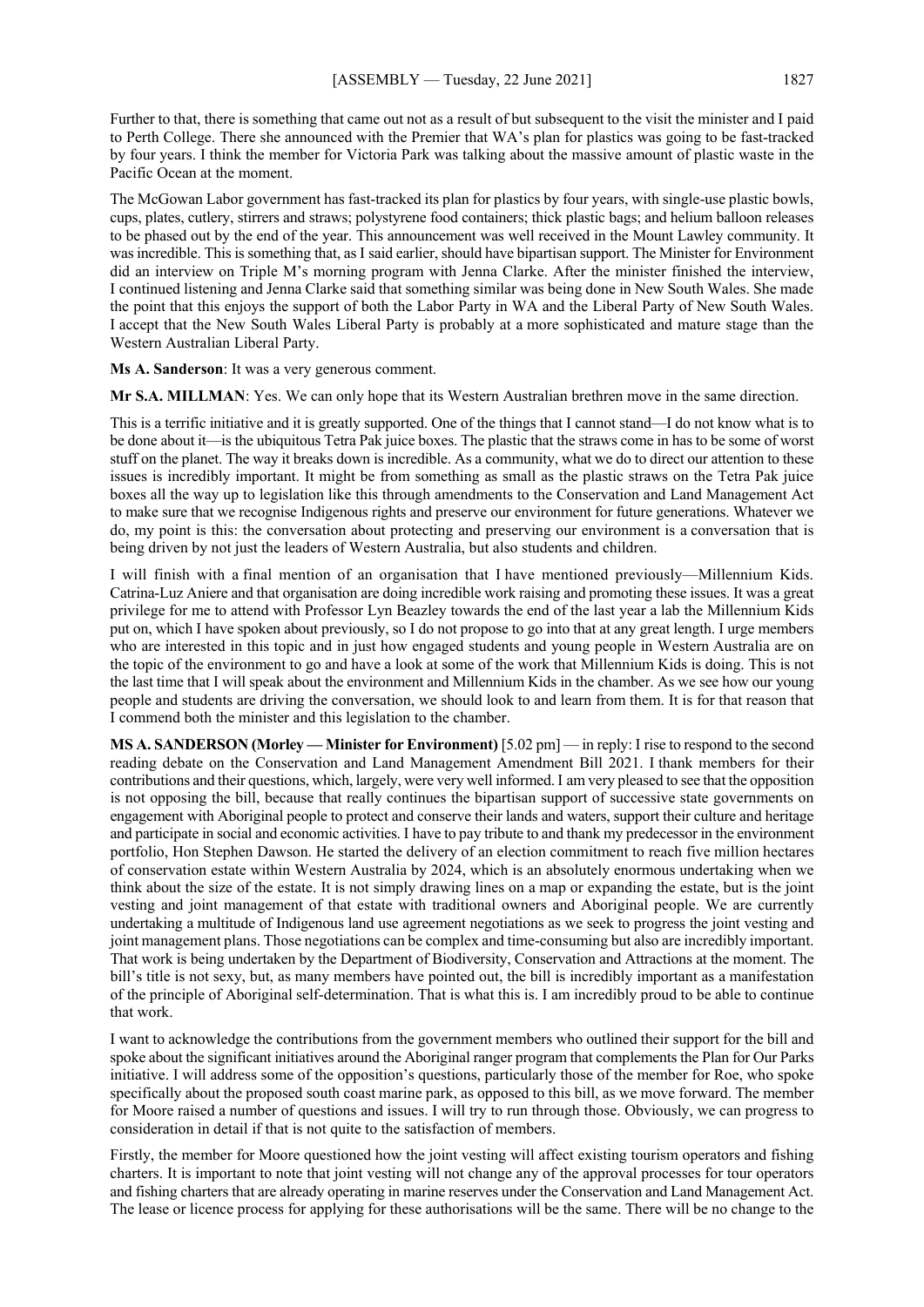actual application for those processes. The CEO of DBCA issues the CALM act commercial tourism operators' licence, and grants are leased with the approval of the Minister for Environment. That is the existing process. Ultimately, it is approved by the minister, and that will remain the same. Joint vesting will also provide Aboriginal bodies corporate with an equal role to the Conservation and Parks Commission in providing advice to the minister on the leases and licences, and this will provide Aboriginal people a formal role in advising government on the management of their lands. But the ultimate decision-maker in whether to grant a lease or issue a licence will continue to be the Minister for Environment.

The member also asked how joint vesting would affect existing commercial fishing operators. Commercial fishing authorisations are issued under the Fish Resources Management Act 1994, which is administered by the Department of Primary Industries and Regional Development. Existing provisions in the CALM act preserve commercial fishing interests in the marine parks—for example, section 13D—and commercial fishing can occur in marine parks if it is covered by these provisions. Commercial fishing can occur where it is determined to be a compatible activity under a marine park management plan. These arrangements will not be affected by this bill; nor will they be affected by joint vesting. When a marine park becomes jointly vested, there will be no changes to the decision-making processes in approving the grant or renewal of any authorisations under the Fish Resources Management Act and there will be no need to reapply for commercial fishing approvals or to renegotiate with the Conservation and Parks Commission or with the Aboriginal body corporate to undertake commercial fishing activities that are already subject to an existing authorisation.

Importantly, joint vesting will provide improved opportunities for the relevant Aboriginal body corporate to be consulted on commercial tourism and commercial fishing activities in a marine park. Joint vesting will provide the Aboriginal body corporate, along with the Conservation and Parks Commission, the role of advising the Minister for Environment on the preparation of the marine park management plan and the minister will continue to approve the management plan that is required to create the marine park, including the zoning scheme and associated compatible activities. The management plan itself will be subject to significant community consultation. The first step will be the joint vesting and the next step will be the joint management plan, which in itself already will be subject to considerable consultation and input. The Minister for Environment's approval will require the concurrence of the Minister for Fisheries and the Minister for Mines and Petroleum, and will represent a whole-of-government position.

The member for Moore also raised concerns that there was no definition of culture and heritage for Aboriginal people. The term "culture and heritage of Aboriginal persons" is not a new term in the Conservation and Land Management Act. When the previous government amended the CALM act in 2012, it introduced the term seven times into the act, having implications across both lands and waters. This is not new; it was introduced by the previous Liberal–National government and supported by this house. When words are not defined in legislation, they take on their ordinary meaning.

Since 2012, Ministers for Environment from both sides of Parliament have approved management plans that expressly include the objective of conserving and protecting the value of lands and waters and the culture and heritage of Aboriginal persons. No concerns have been raised to date about this approach.

Aboriginal cultural and heritage values can be tangible and intangible and can extend beyond specific places and objects. In the context of marine parks, tangible values could include seascapes, landscapes, other coastal and geological landforms and features such as fish traps. They could include sites such as men's sites, women's sites, law sites and birthing sites. Intangible values would include specific cultural associations that tell a story about an area such as songlines, cultural obligations and customary practices. Associations with plants and animals, including totem animals, food and medicinal items and on-country care practices are also considered values.

I turn to the question raised by the members for Moore and Cottesloe of why the government is inserting "waters" into the definition of "joint responsible body" and why we are even proceeding with this bill. We are certainly not in the business of drafting and introducing unnecessary legislation. The CALM act currently provides only for the joint vesting of land or land and waters. Land includes tidal land; tidal waters in any inlet, estuary or lagoon; or the waters of any swamp, stream or creek. It does not specifically cover waters—for example, those waters commonly referred to as marine waters or coastal waters or open ocean. Given that land does not include waters, the amendment was required so that waters of a marine park that are beyond tidal waters could be jointly vested with an Aboriginal body corporate.

The member for Moore also raised questions about the wider implications of extending the purpose of the protection and conservation of the culture and heritage of Aboriginal people to marine parks. Marine parks are established on the basis that there are multiple uses, and management plans are prepared to enable multiple uses and a range of activities. The activities are managed through zoning schemes for the marine park, and in special purpose zones proposed activities are tested against a conservation purpose, adding protection and conservation of the value of the marine park to the culture and heritage of Aboriginal persons as a new conservation purpose. Recognising it through the identification of special purpose zones for cultural and heritage protection will not impose any additional restrictions or limitations on activities, other than in the special purpose area where those activities are declared to be incompatible with that purpose.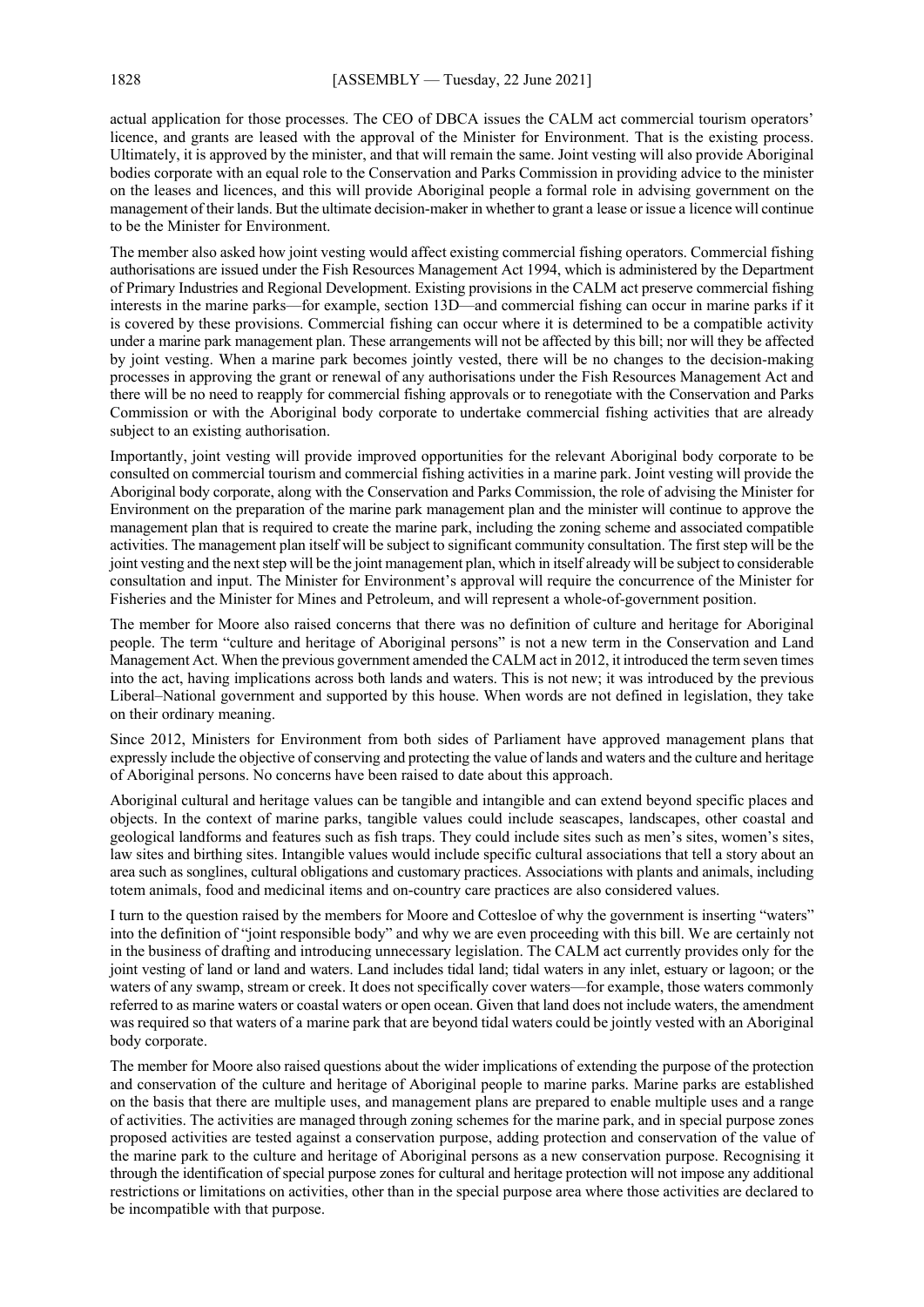The identification of special purpose areas for cultural protection will conserve areas of highest Aboriginal cultural value and are not intended to be applied across the breadth of the entire marine park. Importantly, not all activities will be incompatible with that purpose. This is to be determined through the management planning process. For example, an area might be determined as being culturally significant for Aboriginal people, but that does not preclude other activities that are considered compatible with that cultural heritage value. There might be an area of sea country that is significant culturally, but that does not preclude a charter boat going through it or for there to be fishing in that area. Ultimately, it is a matter for the Minister for Environment in approving the plan who needs to be satisfied that it conserves the values of the marine park and provides for access and use and addresses relevant management issues.

The member for Cottesloe confused joint vesting with exclusive rights. Joint vesting does not provide exclusive access to TOs.

**Dr D.J. Honey**: I wasn't confusing them; it is the vesting of those exclusive access areas.

**Ms A. SANDERSON**: Let me clarify: there is no exclusive access or exclusive rights over the park. It is the right to advise the minister on approvals and management plans and leases and licences. That is what the bill will do.

The member for Moore also asked about competing interests when more than one Aboriginal group holds an interest or where potentially there is contested native titles. Several native title determinations cover sea country along Western Australia, including determinations over intertidal areas and areas also out to the limit of the state waters, so around three nautical miles off the coast. Processes are in place under the commonwealth Native Title Act to evaluate and determine native title claims of those waters, land, or land and waters where there are multiple claims to the area. The evaluation and determination of native title rights does not occur under the CALM act and this amendment bill has no bearing on the native title determination process.

The focus of joint vesting will be with Aboriginal people through an Aboriginal body corporate on lands and waters where native title has been determined in their favour. Although typically not done, joint vesting could be considered for other traditional waters, lands, or land and waters such as when native title has been extinguished or it is determined not to exist. I have to say that the government will take a very cautious approach in these circumstances and joint vesting would not be undertaken over areas where there are competing native title claims; the native title would have to be settled in that area. This approach provides the government with flexibility in noting that the final decision to jointly vest a CALM act reserve will rest with the government of the day. Recognition of the joint vesting arrangement on any reserve title would typically be achieved for the creation of separate reserves for each determination area. This would be considered during the management planning process for a proposed marine park and be agreed with the relevant Aboriginal bodies corporate.

The member for Moore also asked about existing uses and how they can be accommodated and the potential for grandfathering in the context of compensation. The compatibility of activities and special purpose zones for the protection of culture and heritage will be considered through the management planning process for each respective marine park and on a case-by-case basis. The management plan will be subject to extensive community consultation and the minister will approve the management plan with the concurrence of the Minister for Fisheries and the Minister for Mines and Petroleum. Existing provisions in section 13D of the CALM act recognise the validity of existing authorisations under the Fish Resources Management Act 1994 for commercial fishing operations in marine parks, marine nature reserves and marine management areas. These provisions will not be affected by the passage of this bill. If the commercial operators are excluded from their usual activities as a result of the creation of or an amendment to a marine reserve, the Fishing and Related Industries Compensation (Marine Reserves) Act 1997 may apply. If there are any adverse consequential effects on commercial fishers or aquaculturists due to the introduction of special purpose zones for the protection of Aboriginal culture and heritage, they may be able to access compensation under the FRICMRA. Importantly, the administration of the FRICMRA will remain under the jurisdiction of the Minister for Fisheries and the Department of Primary Industries and Regional Development, and both are extensively engaged during the marine park management planning process.

In relation to third parties, such as tourists, accommodation providers, tackle shops and other businesses, I can say that marine parks conserve marine habitats and biodiversity as well as cultural heritage values while allowing for a range of ongoing sustainable uses, including fishing, diving and boating. The benefits of marine parks to regional tourism are well documented and they support a growing marine ecotourism industry, including wildlife watching, diving and snorkelling, kayaking, glass-bottom boat tours and charter fishing. This bill will support the values that underpin marine parks and help to drive regional outcomes and regional economies and jobs.

The member for Moore indicated that he required an explanation on exactly how the incompatibility test of activities against heritage significance in the marine environment would be applied compared with terrestrial areas. In the course of debate, the member for Wanneroo read out a section of the *Proposed Bardi Jawi marine park indicative joint management plan 2020*. The Bardi and Jawi people's identity and existence is intimately connected to the sea. For Bardi and Jawi people, their country is more than a simple geographic location; it includes all living things incorporating people, plants, animals, seasons, stories and spirits. It is a place both of belonging and a way of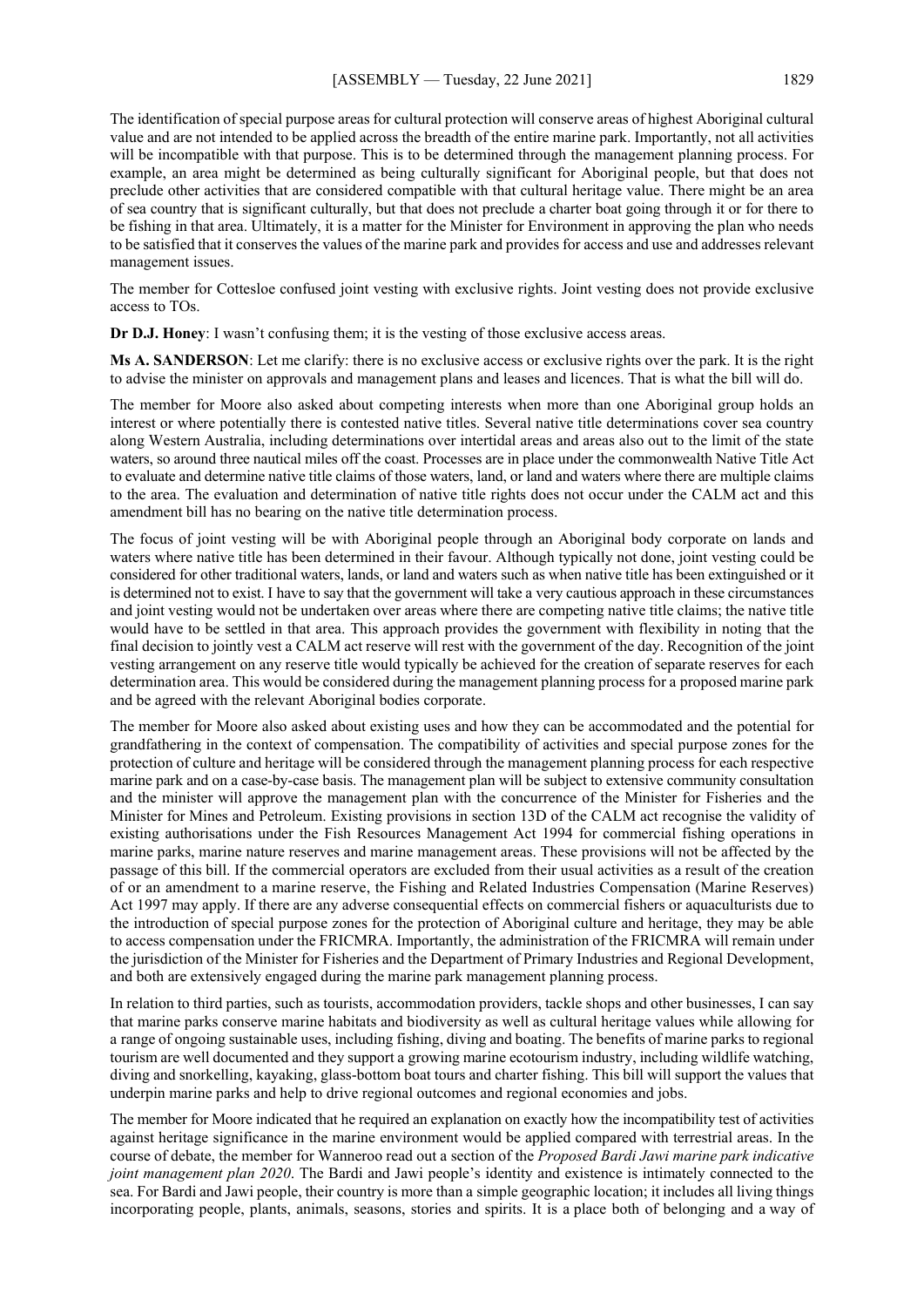believing. Bardi and Jawi people believe powerful and creative ancestral beings roamed the sea, creating islands, reefs, sandbanks and marine species, which is recalled in songs and stories. It is clear that these same cultural and heritage connections occur across both land and sea country.

The government consults extensively with a broad range of stakeholders when preparing marine park management plans to ensure that they accurately and appropriately depict the full suite of environmental, social and economic values. This includes areas of proposed reserves where customary practices occur or existing sites that may contribute to the conservation value of that marine park to the culture and heritage of Aboriginal people. The members for Moore and Cottesloe asked whether protection and conservation of the value of marine parks will extend to archaeological sites underwater—for example, when sea levels were much lower. It is understood that the culture and heritage of Aboriginal people has changed and will continue to change over time. Similarly, the value of the land to the culture and heritage of Aboriginal persons will also change over time, so shifts in culture and heritage values, or shifts in understanding and recognition of those values, will be addressed and managed with the consultation process undertaken for marine park planning. They will also be addressed by the ongoing engagement processes for joint management of the reserves with Aboriginal people.

As a society, we are always learning more, and will continue to learn more, about the culture and heritage of Aboriginal people. That is why the purpose of marine parks in the CALM act includes the conservation of the natural environment, the protection of flora and fauna, and the preservation of any feature of archaeological, historic or scientific interest. If the government were to learn or be advised that there were significant archaeological features or songlines relating to an underwater landscape dating back thousands of years, it would be consistent with the purpose of a marine park to conserve those values.

A number of members talked about the alignment of the Plan for Our Parks and this bill with the Aboriginal ranger program and some of the incredible work that that program is doing. In 2017, the McGowan government announced a \$20 million initiative for an Aboriginal ranger program. It delivered that initiative in the last term of government and it is a fantastic program that employs and trains rangers to carry out land and sea management and tourism activities across a range of tenures. To date, 435 rangers and support staff have been employed in the program, largely through traditional owner groups and Aboriginal bodies corporate. It is fair to say that the state government should be proud of the Aboriginal ranger program. I am glad to see that members on all sides of the chamber support that program.

In 2019, the Department of Biodiversity, Conservation and Attractions commenced a case study to evaluate the benefits of the ARP and associated outcomes, including social, economic, cultural and environmental outcomes. It has been an outstanding success, with a reported increase in sense of self, personal pride and purpose for employees and trainees in the program. As the member for Cottesloe pointed out, it provides employment opportunities in areas where there are few employment opportunities. Western Australia also has a nation-leading Aboriginal women's ranger program. I think it is the biggest in the country and I look forward to expanding it. We have increased jobs for Aboriginal women in land management, which has resulted in heightened family and community aspirations for women and girls.

I had the opportunity a few weeks ago to visit Murujuga Aboriginal Corporation and Aboriginal rangers showed me around some of the harder to access areas of Murujuga. It is such an incredible and unique place. It is an honour for Aboriginal rangers, the traditional owners, to share and protect, here in Western Australia, some of the most important petroglyphs in the world relating to the human race. A woman named Sue showed us through some of the areas, and I took her aside to ask how she found the program and what she got out of it. She was glowing. The comment that struck me—I think I have said this in the chamber previously—was, "When things go wrong in town, I come to work, I come to country and I feel really healed. I feel healing and peace." That really struck me. The value of re-establishing that connection and providing economic access and economic opportunities cannot be understated. Another \$50 million will be provided for the ranger program in this term of government. I want it to provide enduring cultural and economic opportunities for Aboriginal people on their land. We will continue to work very closely with Aboriginal people to make sure that we learn from the lessons of the previous program and to improve that program going forward.

The member for Wanneroo commented in her contribution on her time living in Fitzroy River and the opportunity she had to share culture with traditional owners and how it left her with an enduring understanding of Aboriginal people's deep connection to country.

The member for Kimberley is a great champion of the Plan for Our Parks, in particular, the Buccaneer Archipelago that covers her country. She obviously has a connection with Bardi country. She read out responses from traditional owners about what the prospect of joint vesting and joint management will mean to them. It does not mean that we are necessarily locking up, as some members have described it—in fact, we are opening up—economic opportunities. It is not so much about locking up, but opening up those economic opportunities to traditional owners.

I have covered off on the member for Cottesloe's question about exclusive access. The member for Roe talked about consultation on the proposed south coast marine park in particular. I want to put front and centre the idea that not all stakeholders are treated equally. First of all, I want to say that this government does not consider traditional owners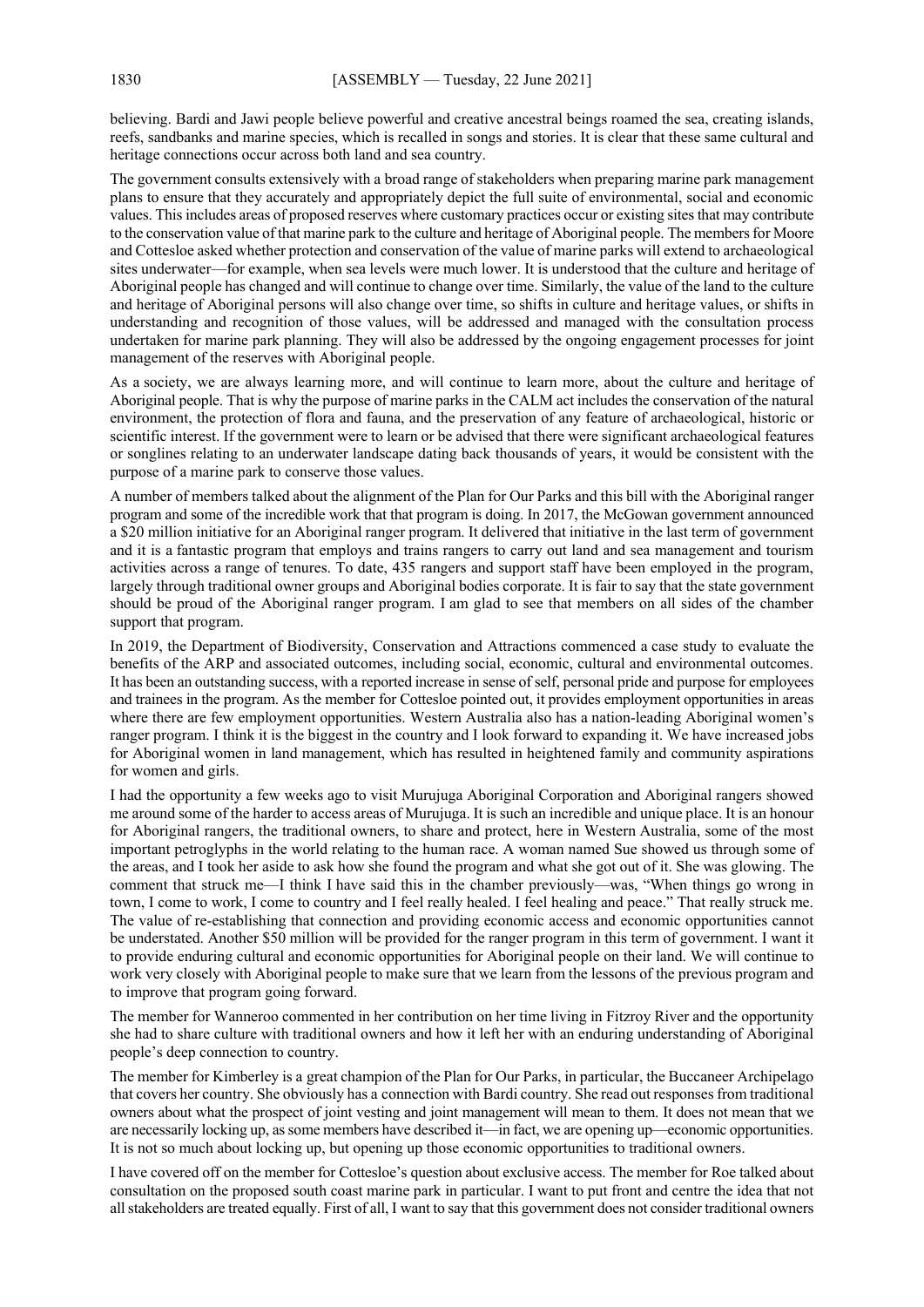to be stakeholders. I have been very clear about that. Traditional owners are not stakeholders; they are native title holders. They are custodians of the land and we are unashamedly working with them hand in hand to create those zones as a first point. That was the strategy employed in the last term of government and it will be our strategy moving forward: traditional owners are equal partners with government in the initial design of the marine park. It will then go to consultation, and everyone will be consulted. The idea that traditional owners are somehow stakeholders is offensive to me and my views, and it is just not the way in which we are moving forward with this plan.

I understand and I am sympathetic with the anxiety of a number of stakeholders and the uncertainty surrounding that. Initially, the first round of consultation on the proposed south coast marine park was put on hold due to the COVID-19 pandemic. It is not a COVID conspiracy, member for Roe; it was put on hold due to COVID. A whole range of Indigenous land use agreement negotiations for Plan for Our Parks were put on hold due to access to some vulnerable communities. They were all put on hold, including negotiations on the south coast marine park. Consultation on that marine park has not yet started. I know that there has been a lot of talk, but we have been consulting on the consultation process. We have been talking to peak bodies, local groups and communities about what they want the consultation process to look like. We have listened and we are taking on board community feedback. We will design the consultation process with the community. The department has also employed a community engagement officer to engage and consult with the community in Esperance. We are consulting on the consultation right now. That is where we are at in that process. There will be plenty of opportunity for people who have a legitimate interest in the outcome of this marine park. The ultimate aim for the government is, as I said, to open up opportunity—not lock up opportunity, as the member has stated—to everyone in the community, but it is also an area of extremely important biodiversity and we have to conserve that.

The member for Roe mentioned the Wilson report. There was a request for an updated scientific review and that has been done. It will be shared and I look forward to hearing the member's response on that. Again, the department listened. It went back and did a more contemporary review, which will be made available through the consultation process. This is not about putting the cart before the horse. This is an ambitious program and we require the legislation to vest those open ocean waters, but the consultation will take time and we need to make sure that we do it appropriately and properly.

I conclude by acknowledging that many Aboriginal people along the Western Australian coast have a very strong connection to the coast and sea. Aboriginal people have expressed a strong desire to have this connection recognised and acknowledged to ensure that the management of their land and sea country conserves and protects their cultural heritage, not just the environmental value.

The member for Cockburn talked about the self-determination of Aboriginal people in relation to this bill. The self-determination of Aboriginal people is supported across the Parliament, across parties and is well accepted. How it is implemented is done with varying enthusiasm across the political spectrum, would be my observation. Hand on heart, Labor is enthusiastic about implementing policies that provide self-determination and opportunities for Aboriginal people. This bill is a manifestation of that policy and a manifestation of the self-determination of Aboriginal people and their right to be partners in the management of their land. By amending the CALM act to enable joint vesting and including the protection and conservation of the value of the marine park to the culture and heritage of Aboriginal persons, the McGowan government is introducing two important initiatives that will meet the aspirations of Aboriginal people and improve the management of our marine parks for all Western Australians.

Again, I commend the bill to the house.

Question put and passed.

Bill read a second time.

[Leave denied to proceed forthwith to third reading.]

#### *Consideration in Detail*

# **Clauses 1 to 3 put and passed.**

#### **Clause 4: Section 3 amended —**

**Mr R.S. LOVE**: The minister briefly touched on the matter raised about why it is necessary to include "waters" in the bill. I just wanted to, again, get an understanding of this, because I am still struggling with why specifically "waters" needs to be included in the bill when "land and waters" is already included in the legislation. The minister said the inclusion implies that water is enclosed by land but she also said that some state waters are already incorporated into such reserves. So can the minister explain why, if that is the case, we need to have this word inserted?

**Ms A. SANDERSON**: As the member rightly points out, the existing act covers land or land and waters together. "Land and waters" refers to tidal land, tidal waters, and waters of any inlet, swamps, streams or creeks. The addition of "waters" as a standalone word, if you like, as opposed to "land and waters", was considered to be a required amendment because it gives unequivocal clarity that it refers to open ocean waters.

#### **Clause put and passed.**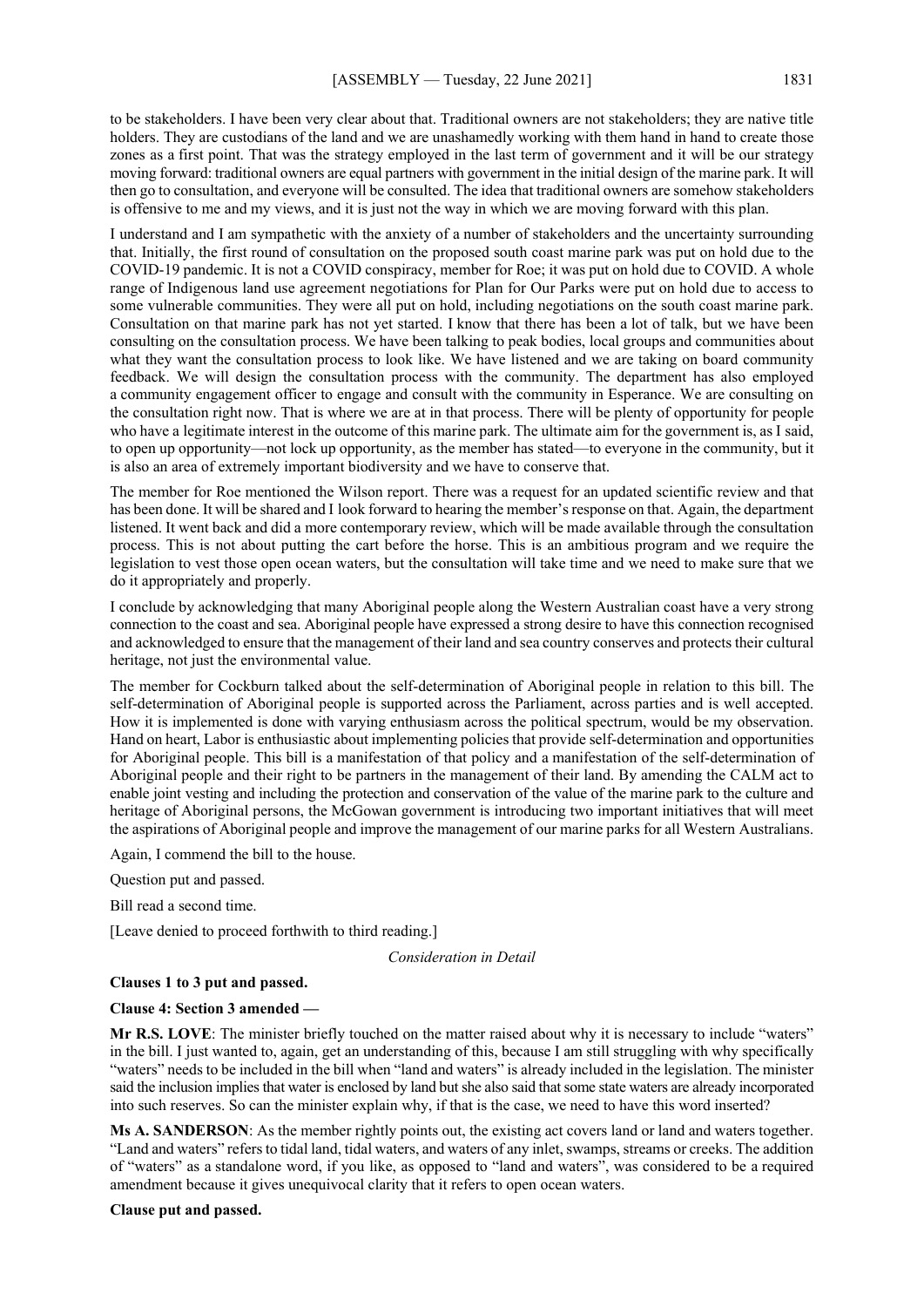# **Clause 5 put and passed.**

## **Clause 6: Section 8AA amended —**

**Mr R.S. LOVE**: Clause 6 is at the heart of what we are talking about. I note that the clause itself is very expansive and includes five subclauses, so I think we will probably be able to get to most of the relevant discussion while we are dealing with this clause.

I am intrigued to know how the land and waters vested with the Aboriginal body corporate will be treated in the south west land division with the single Noongar claim? I asked this question during the briefing and an answer was provided, but perhaps the minister could put on record how that will operate in the various discrete areas that subgroups, if you like, or boodja look after. Will some of the groups be involved or will the responsibility sit with one body? How will this operate, in practice, in the south west land division area covered by the single claim?

**Ms A. SANDERSON**: The south west native title settlement does not permit the government to jointly vest, it commits it to joint management of the land. Currently, there are six Indigenous land use agreements with the Aboriginal bodies corporate in that south west title claim. As negotiations progress and those Aboriginal bodies corporate develop and appear or settle, the government will identify those and negotiate with them.

**Mr R.S. LOVE**: When the minister says that there will be no joint vesting but there will be joint management, will the eventual aim be joint vesting, or will it remain at some level of joint management forever? At what point would it become joint vested; and, if so, what is the trigger?

**Ms A. SANDERSON**: Under the south west native title settlement, the state is committed to enter into 12 joint management agreements across the six Indigenous land use agreement areas within 10 years. There are no commitments nor plans to jointly vest any marine or terrestrial conservation reserves within that settlement area with an Aboriginal body corporate. There are no commitments or plans. The bill does not prevent it, but the government has no plan to do that.

**Mr R.S. LOVE**: Do any of the changes that are highlighted in these amendments to the Conservation and Land Management Act have any effect on the waters lying off the area of the claim?

**Ms A. SANDERSON**: Under the south west settlement, there are no proposals to jointly vest any of the areas whether they are within or without.

**Mr R.S. LOVE**: I am not sure which particular subclause this is involved in, but I understand that the practical method of involvement of an Aboriginal body corporate in the joint management of a park in a place where it is joint vested will be through the development of a cultural management plan. I think that is what happens in parks that are already established in the terrestrial areas. Will that process be followed here? I am asking this as a matter of policy, rather than law. Will that development of the cultural management plan be considered in those other areas in the same way, again getting back to those single native title claim areas that do not have the benefit of being vested with the Aboriginal body corporate? In other words, will the same method of joint management apply, and will the indicative original management plan set up the ongoing practical operations of the joint vested area? There is a fair bit in there. I can break it down.

**Ms A. SANDERSON**: The process of developing a cultural management plan will be the same process for the marine areas as it is for the terrestrial areas.

Can the member repeat the second part of his question for me? I am trying to get some clarity on what he is seeking.

**Mr R.S. LOVE**: As a matter of policy rather than law, in the development of those same plans would that opportunity also exist for areas that will not be a vested interest but will be intended to be joint managed?

**Ms A. Sanderson**: Where it is managed but not vested?

## **Mr R.S. LOVE**: Yes.

**Ms A. SANDERSON**: The answer is yes, it is a similar process and those management plans are done on a caseby-case basis, working with the traditional owners of those areas at that time.

## **Clause put and passed.**

# **Clauses 7 and 8 put and passed.**

## **Clause 9: Section 13B amended —**

**Mr R.S. LOVE**: This clause is the other main part in this matter of vesting reserves for the protection and conservation of the value of the marine park to the culture and heritage of Aboriginal persons. I want to ask briefly about the effect once a management plan has been developed. I understand that it will not affect existing management plans for fisheries in the affected waters, but what will happen if there is the need to review a particular management plan for a fishery? If that review would trigger the opportunity for that fishery to be, shall we say, curtailed or stopped in a particular area where it might have had a grandfathering provision already in the act, which makes it clear that it continues, what will happen when it comes time to review that particular fish management plan? At that point,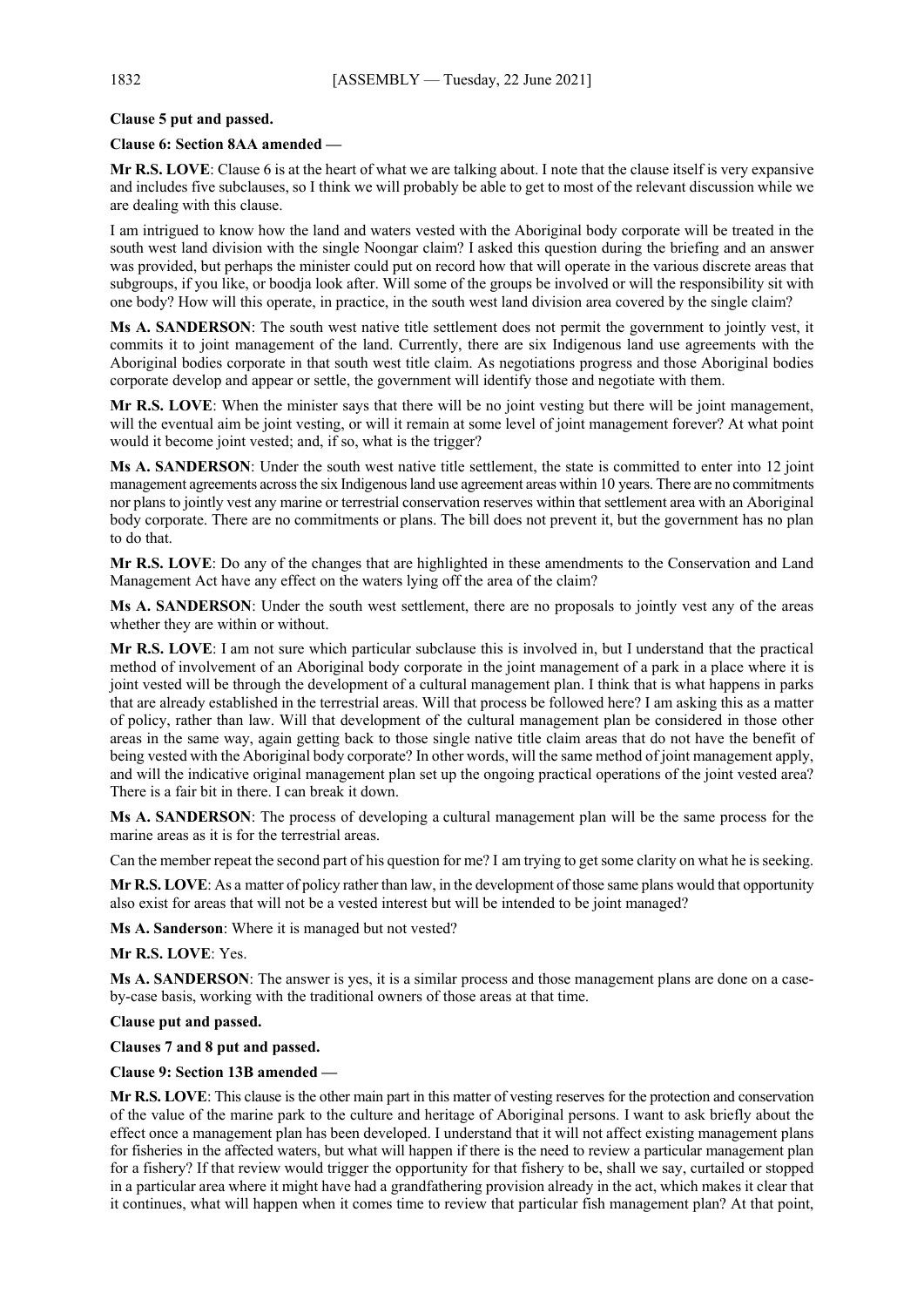would there be a possibility that that particular activity may not be allowed to continue into the future? Just for clarity, I think the relevant section I am looking at is 13D(6), which refers to a management plan made under the Fish Resources Management Act.

**Ms A. SANDERSON**: Bear with me, member, while I explain this appropriately. If there is a lease or a licence, for example, that has been issued under the Fish Resources Management Act, since that lease was approved or issued, a management plan was approved under the Conservation and Land Management Act. If that lease expires whilst there is a management plan under the CALM act, the renewal of that lease would be determined against compatible and incompatible uses, whether it is in a special purpose zone or general area zone, so it may or may not be, but it could be deemed incompatible. If it is deemed incompatible, that would trigger potential for compensation under the Fish Resources Management Act.

**Mr R.S. LOVE**: Thank you; that is what I wanted an understanding of. Regarding the general situation for other activities, most of section 13 refers more to fishing and petroleum and those types of things—commercial activities. However, we know in many areas, especially popular tourist areas, other commercial activities might take place. They might be charter fishing businesses, or swimming with dolphins or whale sharks—whatever. Does the government envisage that this particular bill will affect any of those types of activities in the future? Those activities are not really being undertaken in a way that is invasive, but they might be in areas that are perhaps seen to be of particular importance for a group of Aboriginal people under the management plan.

**Ms A. SANDERSON**: Commercial tourism licences are issued under the CALM act, so there is no change there. The traditional owners provide advice on those leases and the commercial uses of the CALM act. It would have to be compatible. Having said that, when the government is putting together a management plan, tourism opportunities are incredibly important and seen as a key priority in the opportunities available for conservation areas, so those activities will be dealt with on a case-by-case basis depending on the area. For example, if the area was particularly culturally significant, 20 jet ski groups may not be approved to zoom through it. That might be deeply objectionable to traditional owners, but they might approve other, less impactful activities in that area. It is to provide opportunity for the areas, it is on a case-by-case basis, and it is in consultation with the traditional owners.

**Mr R.S. LOVE**: Are there any guidelines on how impactful the management plans are to commercial activities other than those ones just outlined, say for licence holders? Will there be some effort to maintain a level of competition neutrality so that, for instance, the Aboriginal group that might be in the area will not be able to use a particular part of the plan simply to rule out other commercial operators and develop a superior business position for themselves at the expense of the general commercial interests in the area? That is going to be a bit hard because some of the government's stated objectives in bringing this legislation were, as the minister spoke about, major programs and economic opportunities. Is it possible that a particular plan could be exclusive for the Aboriginal body corporate or associated persons to the denial of other people having the ability to put forward ideas or take up licences and undertake activities in the future?

**Ms A. SANDERSON**: Essentially, the CEO grants the licences and the minister approves those licences. The issue of commercial neutrality would be seriously considered. The joint vesting and joint management does not provide a veto of the traditional owners to other businesses. For example, if an operator put in an application for a licence for an activity and a traditional owner group put in an application for a licence for an activity and they were both the same and both compatible with the use of that area, both licences would be granted, not just one. Essentially, access would be allowed for those compatible activities regardless of the group. There is no implied veto, if that is what the member is asking.

**Mr R.S. LOVE**: This is the final point I have. Are there proposals to make the indicative management plans subject to the normal, I think, section 14 provisions that set out the notice for how advertising takes place in consultation?

# *Sitting suspended from 6.00 to 7.00 pm*

**Mr R.S. LOVE**: I was on my feet just before we got up for dinner. Unfortunately for the advisers, they have had to stay for the last hour, so I have been scratching my head trying to think what I could do to make it worth their while to stay a bit longer, just to make the intrusion worth the time.

We were talking about the advertising of proposals and the indicative management plans. I guess that begs the question: how will those management plans interact with and be reflected in the management plan that already exists for the reserve or the marine park? Perhaps I will ask that question for a start and then get back to asking about advertising et cetera.

**Ms A. SANDERSON**: I will just clarify the question. The member asked how the management plans are interacting. Does he mean how a management plan or licence that is approved under the Fish Resources Management Act interacts with the joint management plan?

**Mr R.S. Love**: I mean the management plan that exists for the marine park already and the indicative management plan for the preservation of Aboriginal culture and heritage. That comes in. Is that reflected straight in the plan so there is an amendment to the management plan that exists? Does it just encompass the entirety of that cultural plan?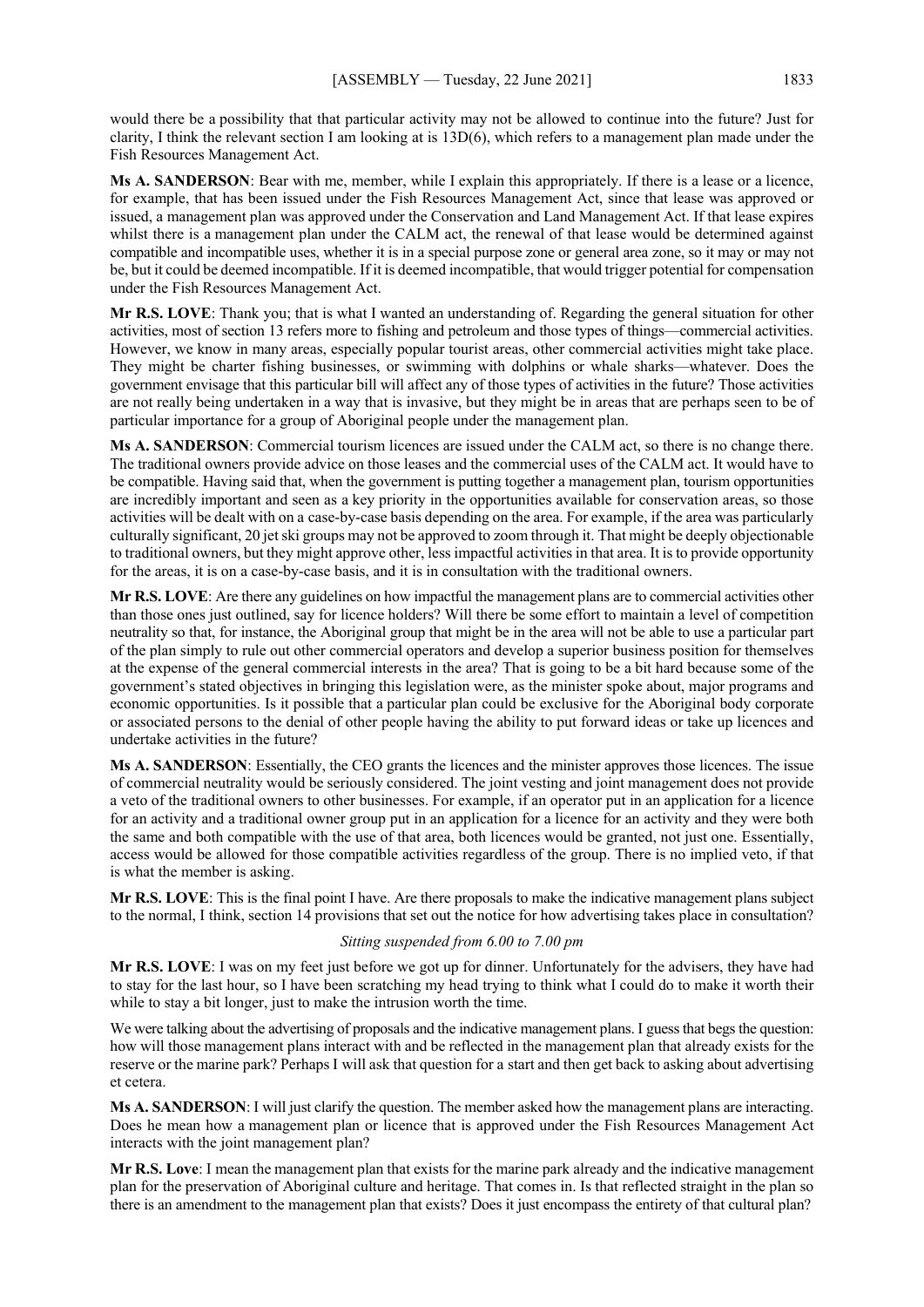**Ms A. SANDERSON**: I ask the member to let me know whether I have his question wrong. I think he was asking: if there is an existing management plan and a decision to joint vest, will it go through a process of a joint management plan? Essentially, the joint management plan would be developed in the usual way, with consultation through that process. They are prescribed in the act, so what has to occur is prescribed. It has to be circulated in the newspaper. It obviously has to be released for a minimum period of time—three months—and it would be approved or not approved, and that would become the management plan.

**Mr R.S. LOVE**: There is a description in the act about that advertising and consultation. I think it is in section 14. I confirm that that is appropriate. That will also reflect the incorporation of the management plan that is looking at those cultural management issues as well. In drawing up the cultural management plan as such, will there be a requirement for consultation at that stage or will there be consultation only at the point it is incorporated in the joint management plan? There will be a two-stage process: the Aboriginal body corporate will make up a plan, which it will seek to then incorporate in the management plan. At what stage of that two-stage process will this other consultation take place?

**Ms A. SANDERSON**: This question goes to what exactly is a cultural management plan. Essentially, a cultural management plan is the development of a plan by the traditional owners with the department about the cultural values of an area and what is important to them, which will be articulated clearly in a document. If you like, it is a subsidiary to the indicative management plan overall. The cultural management plan is not developed in consultation with people who are not TOs because it is not their culture. It is a subsidiary document to the indicative management plan. If that goes to consultation, the cultural management plan may go as part of the consultation process that is prescribed in section 14(2) of the act. The TOs may deem that aspects of the cultural management plan are not appropriate for public release because it contains restricted cultural practices and those parts would not go with that.

**Mr R.S. LOVE**: Thanks, minister. The cultural management plan sits somewhat on its own. It is the creation of a document only for a certain group that is responsible for an area. That will then be married with the existing plan, which has the allocation of special use areas, general use areas or special reserves for the different definitions that are in the act about what can be reserve. It would be only at that point that the general public or other stakeholders would be involved in the consultation. Is that what the minister is confirming?

# **Ms A. Sanderson**: Yes.

**Mr R.S. LOVE**: My final question is: what interaction will there be between the Minister for Fisheries and the Minister for Mines and Petroleum? Would they be directly consulted by the Minister for Environment's department? Would the interest groups go to the Minister for Fisheries and the Minister for Mines and Petroleum or would they go to the Minister for Environment? People may be interested in fishing or petroleum, so how will the three ministers interact in a practical sense when the government is trying to determine a fourth group, being the traditional owners, who will have equal vesting rights with the state of Western Australia?

**Ms A. Sanderson**: Can I just clarify: is it when those ministers have questions about the cultural management plan or the indicative management plan?

**Mr R.S. LOVE**: It is about the indicative management plan's incorporation of issues in the cultural management plan and the effect on stakeholders.

**Ms A. SANDERSON**: The joint indicative management plan will go through a consultation process and it will go to the Minister for Environment. In approving the plan, the Minister for Environment will need to seek the concurrence of the Minister for Fisheries and the Minister for Mines and Petroleum. Essentially, the plan will be sent to them and their offices and they will go through and identify any potential issues or say, "Yes, that's fine." Interest groups, or stakeholders, will participate in the consultation of the draft plan. There is no formalised role for them in approaching the other ministers, but there is nothing at all to stop them from approaching the Minister for Fisheries or the Minister for Mines and Petroleum if they feel they have interests that have or have not been taken into consideration in the management plan. They would speak to those ministers because they would have to have concurrence.

## **Clause put and passed.**

# **Clauses 10 to 19 put and passed.**

## **Title put and passed.**

[Leave granted to proceed forthwith to third reading.]

*Third Reading*

# **MS A. SANDERSON (Morley — Minister for Environment)** [7.16 pm]: I move —

That the bill be now read a third time.

**MR R.S. LOVE (Moore — Deputy Leader of the Opposition)** [7.16 pm]: I very much thank the minister, and the advisers for coming in tonight and sharing their expertise on the Conservation and Land Management Amendment Bill 2021. As I said at the outset, we are not opposed to the bill. There are issues about which our communities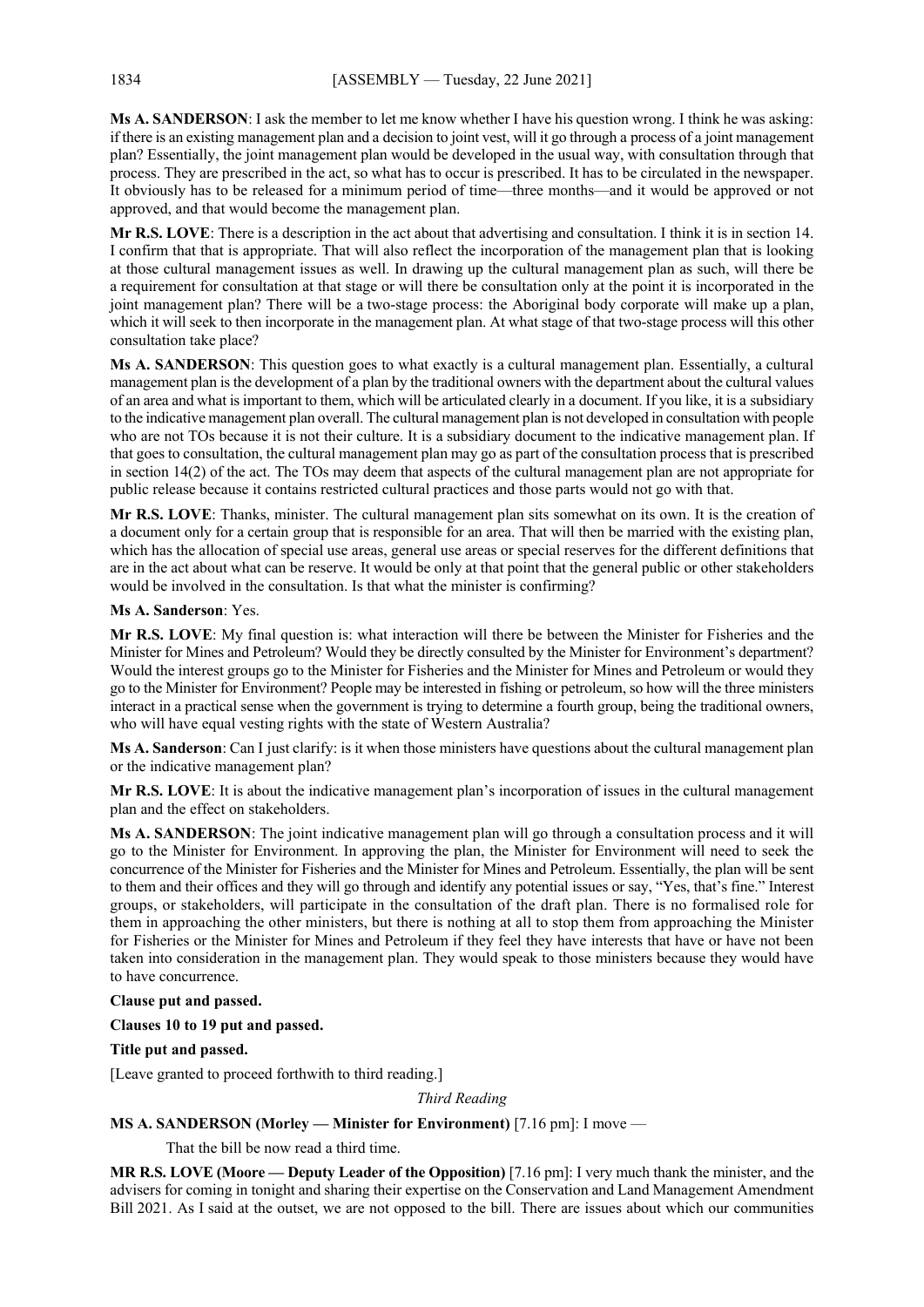have expressed some concern, but some of the answers that the minister gave tonight and in discussions that have been had along the way have helped to explain some of those matters. I am sure that when the bill gets to the Legislative Council, the lead speaker for the opposition alliance will no doubt want to interrogate more fully some of the issues that we have spoken about, such as what it means to preserve Aboriginal culture and heritage and how that will interact in a practical sense with the marine parks as they exist at the moment and as they might in the future, and with other industry groups and recreational and commercial users of those areas. Some of the questions at the back of my mind both in previous discussions and since have been answered tonight. I am happy with the discussion that took place. I look forward to reading what happens in the other place, where those very experienced upper house MPs, who we know play a valuable role in interrogating more fully the legislation that comes through this Parliament, will go into the fine detail to understand exactly how matters will impact the Western Australian community, and seeing how they view some of these matters. I am sure they will contribute something to both the understanding of the bill and perhaps other matters.

I thank the minister. Thanks to the advisers and to everyone who contributed to the debate. I must admit that I listened with great interest to some of the contributions that were made in the second reading debate. The contribution of the member for Cockburn in particular, who is not here at the moment, was particularly enlightening. Some people have a deep understanding of the matters we have been talking about and it was quite interesting to listen to some of their contributions. I would not go so far as to say that all members of the government who spoke were as educating as him, but I think some very important points were brought out tonight and in previous days of this debate from both sides of the chamber. Members brought their own personal experiences to the debate and talked about effects on their electorates and their personal understanding of the matters we have been discussing. I thank everybody for their contributions and I look forward to the passage of the bill to the other place.

**MS A. SANDERSON (Morley — Minister for Environment)** [7.20 pm] — in reply: I thank all members for their contribution to the debate on the Conservation and Land Management Amendment Bill 2021 and for their interrogation of it. When we go through that process, it helps to clarify things and enlighten the whole chamber. Many government members have articulated very well how important this is in terms of the government's key election commitment, Plan for Our Parks, and its interconnection with the Aboriginal ranger program, which aims to provide ongoing economic opportunity and access for traditional owners. It is a new way of developing parks. Some members have alluded to the process of consultation. It is challenging for various interest groups and commercial operators, and I understand that challenge. It is the government's aim to open up access and opportunities with this bill. We want people to be able to operate in good faith with good relationships, but build those relationships with traditional owners when they are operating on land and sea country. As I said, it is an important manifestation of that really well established principle of Aboriginal self-determination. It is the natural next step in native title and the establishment of Aboriginal bodies corporate.

I thank the advisers. This is now the second time around for this bill, and I am confident that it will get passage through the Council. I thank the advisers for their patience and appreciate their work. I thank the chamber and commend the bill to the house.

Question put and passed.

Bill read a third time and transmitted to the Council.

# **BILLS**

#### *Returned*

- 1. Building and Construction Industry (Security of Payment) Bill 2021.
- 2. Supply Bill 2021.
- 3. Sunday Entertainments Repeal Bill 2021.

Bills returned from the Council without amendment.

# **METROPOLITAN REGION SCHEME (BEELIAR WETLANDS) BILL 2021**

*Second Reading*

Resumed from 2 June.

**MR T.J. HEALY (Southern River — Parliamentary Secretary)** [7.23 pm]: I rise to speak on the Metropolitan Region Scheme (Beeliar Wetlands) Bill 2021. I place on record my opposition to the Liberal Party's plan for Roe Highway to become a toll road. There have been two elections on this matter, and the result of those elections was very, very clear. I would like to quote the former member for Carine from the previous Parliament, who made a contribution to the debate on the former bill in *Hansard* of Tuesday, 25 June 2019—almost two years ago today. He said

But the government won government on this piece of legislation. Why not leave it as it is and keep winning every election for the next 1 000 years on the back of defending Roe 8 and Roe 9 …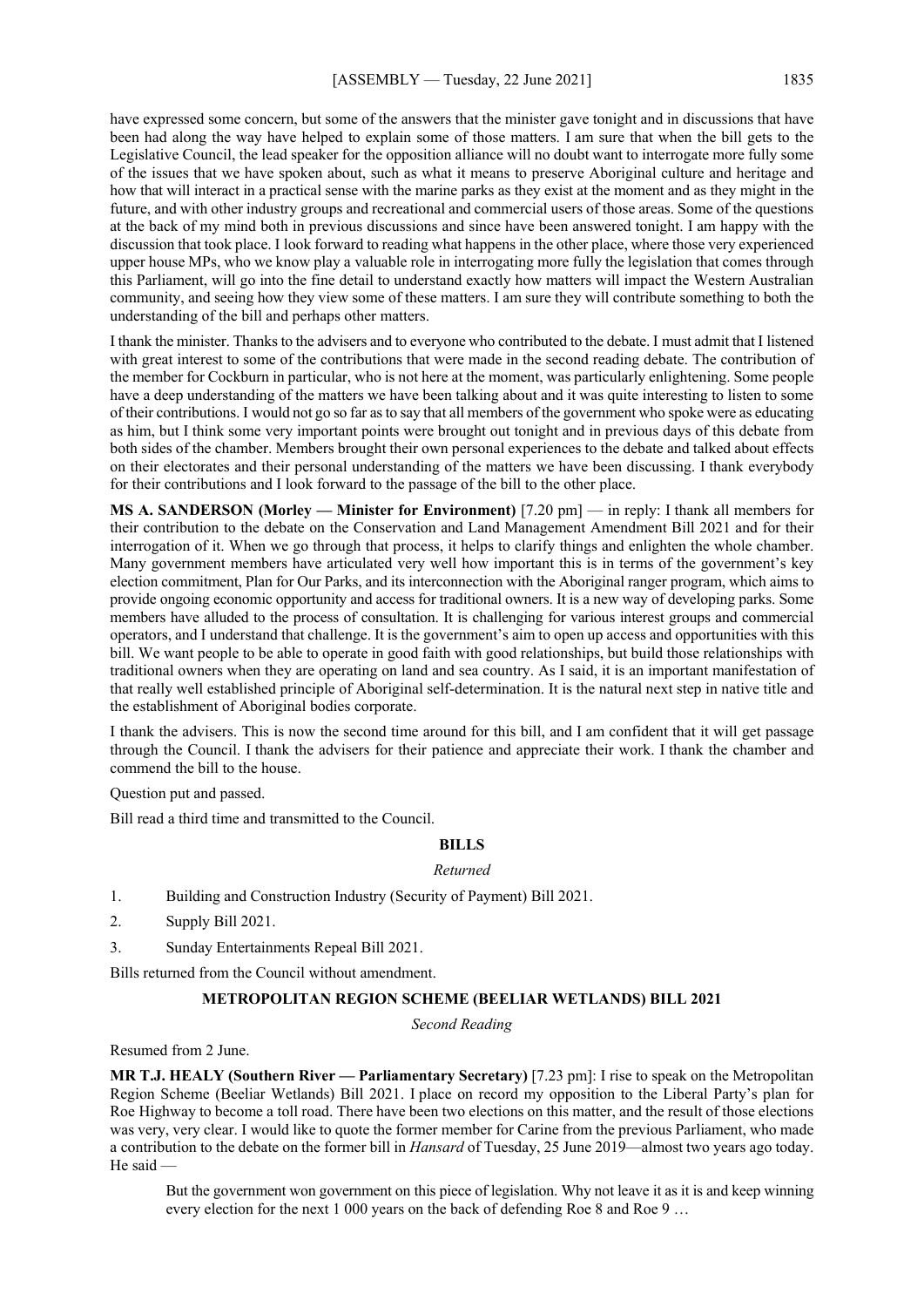He predicted —

It will lose every election until it changes its mind … The government should allow us to put it on our election platform …

Well, we did. He also said —

The government should allow us —

The opposition —

… to lose government on the basis of Roe 8 and Roe 9 and the Beeliar wetlands. It should give us that opportunity. It will not happen.

The former member for Carine, Tony Krsticevic, whom I thank again for his service, predicted —

We will win the seat of Bicton and other seats. We will win the support of the community at a broader level if we oppose this legislation.

Again, I thank the former member for Carine for his service. I would like to welcome the new member for Carine. Not only did we not lose the seat of Bicton, but also we won a number of other seats. I would like to thank the current member for Carine and ask him to please pass on my appreciation to his predecessor!

Friends, the community's view on this bill is very, very clear. It has been entrenched at several elections. My community, your community, do not want a toll road. They have said what they want. They do not want to pay \$5 or \$10 a go. They are aware of what needs to happen. We will always oppose toll roads. We will always oppose the Liberals' plan to do that.

If I can also quietly thank and acknowledge the two constituents from my community in the public gallery today. Deputy Speaker, thank you very much.

**MS S.F. McGURK (Fremantle — Minister for Child Protection)** [7.26 pm]: I am pleased to contribute to the debate on the Metropolitan Region Scheme (Beeliar Wetlands) Bill 2021. Like many people in this house, I have been involved in this campaign to oppose Roe 8, in part to save the Beeliar wetlands, which I care about, as do many of my constituents and many in the community, but also because the road project on which the destruction of the wetlands was based was deeply, deeply flawed. As others have observed, there was public comprehension of the flawed nature of the road project that was Roe 8 and the successive roads that would take the highway through to the port. It made no sense and was not well thought out. It certainly was not costed, but mostly it would not do what it was purported it would do, which was to make it easier for freight and normal passenger vehicles to move easily throughout the southern suburbs.

In particular, the bill before us today will protect the Beeliar wetlands. I thank the Minister for Planning for bringing this bill before the previous Parliament and now to this Parliament to protect the wetlands once and for all. I was the member for Fremantle in the summer of 2016–17 when we had what some in my neck of the woods called the battle for Beeliar. It was a battle to stop the Perth Freight Link and save the Beeliar wetlands. I, along with many I see in the house, stood shoulder to shoulder with our local communities at those wetlands to fight to protect and preserve the precious place of Beeliar and its wetlands for future generations. I remember the period very well. Five years and two resounding election wins on, it is time to finish what we started in that battle. The McGowan Labor government promised to protect the Beeliar wetlands, and this bill ensures that we can deliver the mandate we have now twice been granted.

At present, the metropolitan region scheme, which guides land use decisions in Perth, includes a primary regional roads reservation for the construction of the Roe 8 extension. By changing the primary regional roads reservation to parks and recreation, we will be able to better reflect both the government's and the community's hopes for this site. Our role here is to protect and preserve the place for future generations. That is precisely what this bill will do.

The Beeliar wetlands are named after the original Beeliar people and includes Bibra Lake and North Lake, or Wallibup and Coolbellup. The wetlands are home to fauna species like the splendid fairy-wrens, oblong turtles and quenda. The banksia woodlands house flora like spider orchids and the Christmas tree, and are where the endangered Carnaby's black-cockatoo forage. Migratory birds like rainbow bee-eaters use the sandy ground to make shallow burrows. I quote from an Edith Cowan University study by Danielle Brady and Jeffrey Murray -

Massive flooded gums and paperbarks grow in a swampy peat basin believed to be hydrologically unique on the Swan Coastal Plain … The high biodiversity of this area has been recorded by successive studies, both in terms of plant communities and in total number of species.

Due to the widespread clearing of the Swan coastal plain post-settlement, there is precious little significant wetlands left here in Western Australia. The Beeliar wetlands account for a considerable portion of the estimated 10 per cent of wetlands remaining on the Swan coastal plain. The ecological significance of the wetlands is unquestionable, which is why the bill will transfer approximately 34 hectares of land to the parks and recreation reservation. The 34 hectares is a key part of the Roe 8 reserve, and thanks to the McGowan government is now classified as an A-class reserve. Of the Beeliar area, approximately 13 hectares, or 38 per cent, is identified as conservation category wetland.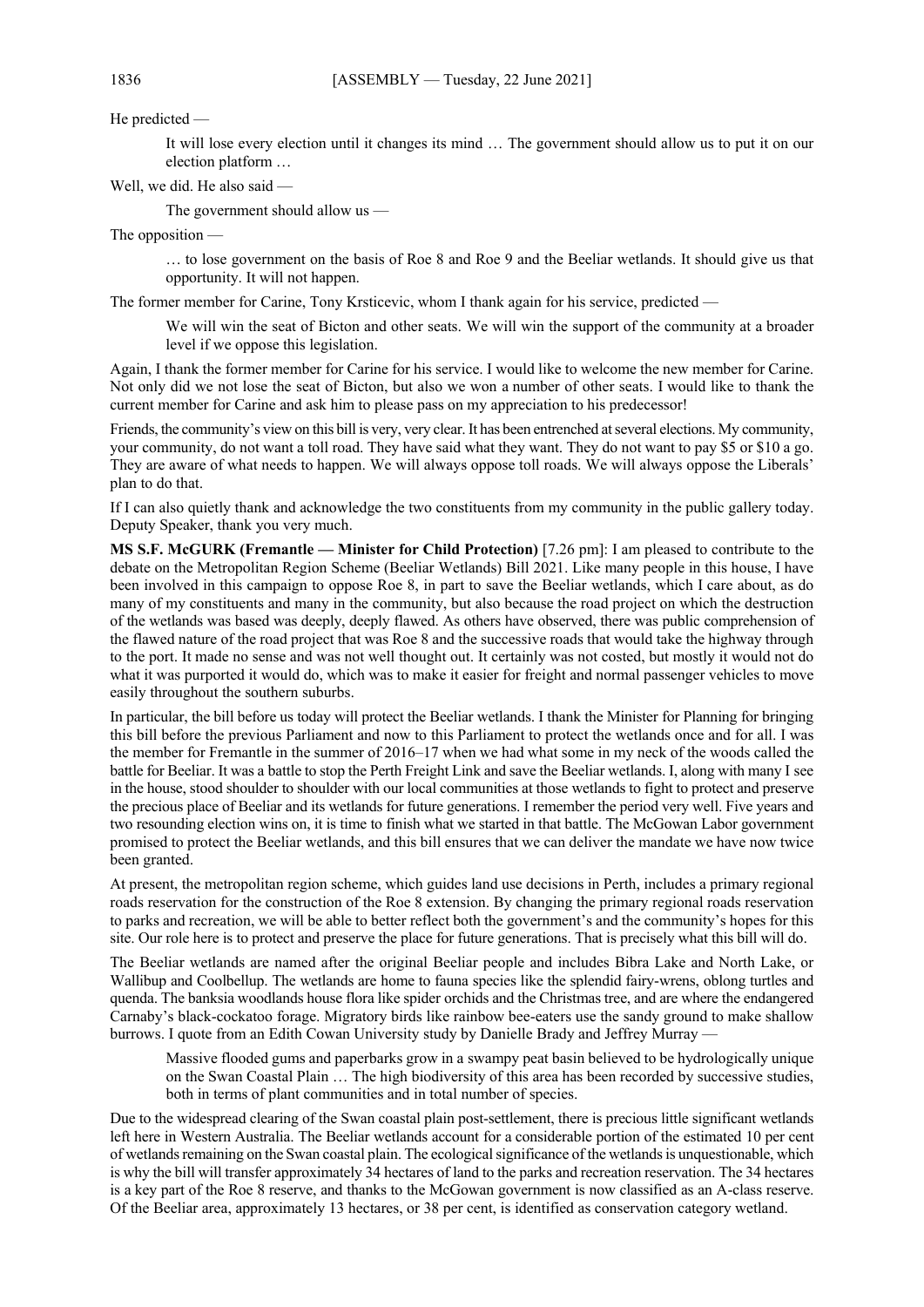A small area of Bibra Lake will be zoned urban to be consistent with the surrounding urban zone for this local road. After the bill has passed, we will use a standard metropolitan region scheme amendment to engage on rezoning the remaining 84 hectares of land located to the west of North Lake Road that is currently designated as primary regional road. I know that many people in the community, particularly in Hamilton Hill, are keen for this discussion to take place and to have some certainty around an area that has had significant uncertainty around it for many years. That includes the City of Cockburn, which is enthusiastic to be engaged in that process.

I have spoken briefly about the biodiversity of Beeliar. The wetlands are not only rich in flora and fauna, but also a place for people. Generations of people have gathered at this place for many years, both settler and Noongar. At the intersection of Hope Road and Progress Drive there once stood two Norfolk Island pines. Reaching over 25 metres and situated 10 metres apart, the trees were planted by dairy farmer John Dixon in 1900 to celebrate his marriage. I am indebted to my federal colleague Josh Wilson, MP, for his retelling of this story. For 117 years, those pines stood proud against the backdrop of Bibra Lake, but in March 2017 it took just minutes for the Liberal government's bulldozers to tear those Norfolk Island pines down. In fact, the destruction of those trees was not necessary to clear the land in preparation for the road—not at all. It stood quite apart from that. Still, it was characteristic of the spitefulness of that clearing in January, February and March 2017 that those two Norfolk Island pines were pulled down. The remains of those two pines now stand as a shameful reminder of the wasteful clearing of the wetlands in 2017.

Thousands of years before John Dixon planted those trees, the Noongar people lived on Beeliar land. For women, parts of the Beeliar were a birthing ground, while at the men's site, young boys learnt to hunt. Revered community leader and passionate campaigner to protect the sacred sites, the late Reverend Sealin Garlett, minister of the Uniting Church in Coolbellup, said that the north site of Bibra Lake was a place of initiation. In a 2017 interview, he said —

"The boys went over to camp up at Hope Road, near Progress Drive, and from there they marched them to Forrest Road, which was a corroboree ground where they were sung to and smoked out. Then they went back to camp as men," …

Noongar woman Cathy Coomer was born among the paperbarks at Beeliar. The wetlands are now a place where a member of the stolen generation, Sharyn Egan, takes her children and grandchildren to walk, teaching them about their strong lineage. In 2017, Sharyn Egan said —

"I tell [them] stories like, 'Your great grandmother lived here, they were eating turtles and swans and some of the plant foods. They had fires and this is where'. It's very spiritual," …

The settler stories in that area are long and rich, such as those of the Dixon family, who set up a dairy farm on the shores of Bibra Lake, or those of Chinese market gardeners.

The McGowan government has twice promised the people of Western Australia that it would protect the Beeliar wetlands, and it has made significant progress to deliver on that promise. Last year, the government created an A-class conservation reserve of 610 hectares. Today, it is ready to finish the job. The bill will enable us to honour our commitment to the people of WA in a timely manner, as the traditional process of amending the MRS would likely take over two years to complete. It would also still be tabled in Parliament and subject to a disallowance within Parliament. Using a bill to amend the MRS will significantly reduce the time to progress the protection of the Beeliar wetlands. We know that signalling the end of this ill-fated road to nowhere is part of the story. Our government is committed to continuing to deliver our freight strategy plan for the future. In the short term, we will continue to increase the amount of freight on rail.

Under the McGowan government, the percentage of freight on rail has increased significantly. At the moment, it is about 20 per cent. About two years ago, it was over 23 per cent—a significant increase. It was at its lowest point under the previous Liberal–National government, at just over 10 per cent. It was at a low of 10.9 per cent in 2009–10. We have been able to more than double that. Obviously, as a percentage, that represents a significant number of trucks off the road. As the amount of freight since 2019 has increased, the percentage has obviously increased as well.

The Minister for Planning mentioned in her second reading speech that that was done through a simple mechanism of increasing the subsidy paid to the transport companies to increase the amount of freight on rail. It has delivered. The record number of 20 per cent translates to 110 000 trucks off roads in WA, including around Fremantle. The intermodal plan requires working with industry to provide additional train lines for container freight. Facilitating the development of intermodal terminals will provide new and existing precincts to transfer freight efficiently from road to rail, further improving rail's competitiveness.

As the member for Fremantle, I know how important it is that we move freight safely and efficiently around the state to our ports. This priority ensures that we are best placed to facilitate strong trade growth into the future, and the best way to do that is by delivering Westport. Last year, our government endorsed the Westport Taskforce's recommended design and location for a future container port at Kwinana. It is the only way we can meet increasing freight needs and take container trucks off suburban roads. The final report recommended a land-backed port to be built within the Kwinana industrial area, connected by an uninterrupted freight corridor via Anketell Road and Tonkin Highway.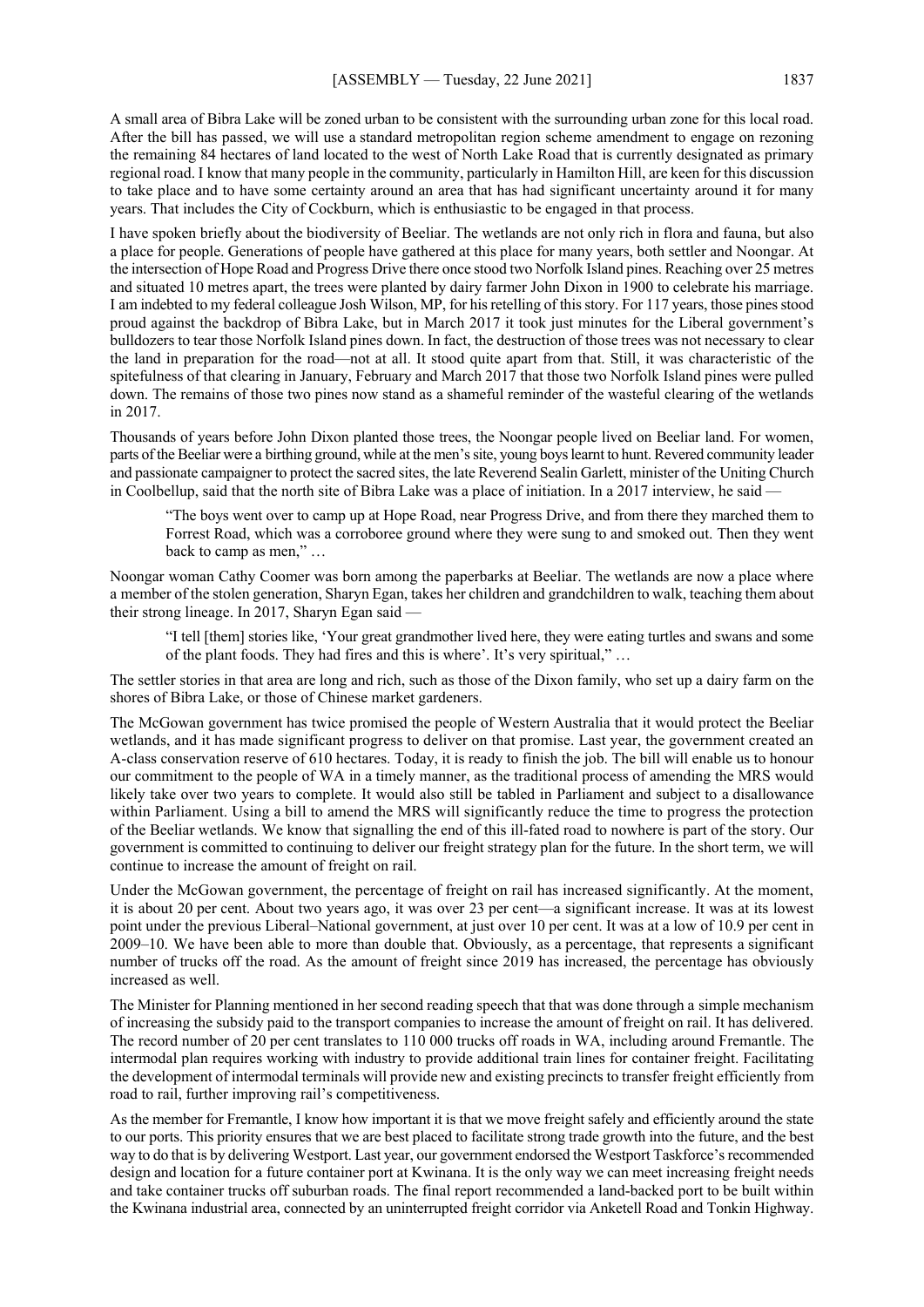Even the Stephenson plan—a plan older than me—acknowledged that an outer harbour would form a fundamental part of the Fremantle port over time. As my colleague the Minister for Planning has noted, the Stephenson plan contains reference to the expansion of Fremantle port to Cockburn Sound.

**Ms R. Saffioti**: I have it here!

**Ms S.F. McGURK**: The minister has the dusty original report —

**Ms R. Saffioti**: It's from the Parliamentary Library!

**Ms S.F. McGURK**: — to prove her point.

Page 17 of the plan notes —

The port will continue to grow, with increasing emphasis on the Outer Harbour in Cockburn Sound.

On page 136, the plan states —

There exists in the south-eastern part of the Cockburn Sound area a vast hinterland capable of accommodating all the uses associated with a major port and industrial area without any of the restrictions on space, becoming more and more apparent, in the vicinity of the Inner Harbour.

**Mr R.R. Whitby**: That would have been David Brand as Premier back then, wouldn't it?

**Ms S.F. McGURK**: Yes. It is interesting. I have just had an interjection from the Minister for Emergency Services about David Brand. In fact, there is a very good article by a constituent of mine, David Whish-Wilson, who is an author. When he is not writing crime novels based in around Fremantle—which I would recommend to everyone he writes in magazines and the like. He wrote a story about Roe 8 in March 2017, and it was published in *The Monthly*. He makes the point that the purpose of the Stephenson–Hepburn plan in 1955 was to develop Perth into a city for the car. He says also that the only blip in the Stephenson plan being implemented at that time by David Brand in 1960, with the mantra "highways are good", was

… when Premier Brand implemented one particular stage in the Stephenson–Hepburn plan, leading to the tearing down of the convict-built Pensioner Barracks at the head of St Georges Terrace, on the edge of the central business district, to make way for the Mitchell Freeway. When Brand took his plan to destroy the remaining Barracks Arch to cabinet, members of his own party, under the weight of community pressure, crossed the floor and voted with the Opposition.

Brand's political "bloody nose" still seems remarkable from the distance of some 50 years, particularly in the context of the Barnett government seeking now —

That was in 2017 —

to implement another stage in the Stephenson–Hepburn plan …

I think that Colin Barnett received his own bloody nose, if you like, in the campaign in 2017 that saw a coming together of what I have described as spitefulness in the clearing of the Beeliar wetlands, even though the outcome of the election was by no means certain. In fact, the then Liberal–National government had not taken that particular Roe 8 plan to the 2013 state election. Premier Barnett continued to have those wetlands cleared, even though there was significant community opposition to that, and, as I said, the outcome of the 2017 election was not known. Of course, Labor won the 2017 election and we were able to stop the clearing of the wetlands immediately and redirect the federal funds that had been allocated to that project to other more constructive projects in and around the state. We were also able to redeploy those workers. I am very grateful for David Whish-Wilson's recollection of the history of the Beeliar wetlands.

The other point I want to make about the flawed transport links is that we are getting on with Westport and understanding that that sort of development needs comprehensive planning, not only from a business case point of view, but also to make sure that we link the road and logistics networks, and consider the future of Fremantle. The Minister for Transport; Planning; Ports has announced a committee to overlook the future of Fremantle so that we can properly plan for all the issues, not just the area south of the port at Victoria Quay, but also the future of those industries that are connected to the port and how they will transition at the next stage of Westport's development.

We have the upgrade at the intersection of High Street–Stirling Highway. That is a significant road project that is expected to be finished in September. The scale of that project now makes me shudder at what the size of the proposed freight link might have been. It would have been a significantly larger project than the road upgrade now. People who live around that area see the scale of a four-lane highway upgrade that will make traversing that intersection much more seamless by taking out the traffic lights and the stop–start nature of the previous configuration. They can also see, as I said, what the scale of the freight link would have meant for the local community. It would have been disastrous.

We also have the Swan River crossings project, which will see the replacement of the Fremantle Traffic Bridge and the construction of a new rail bridge with dedicated pedestrian and cyclist facilities. I know there has been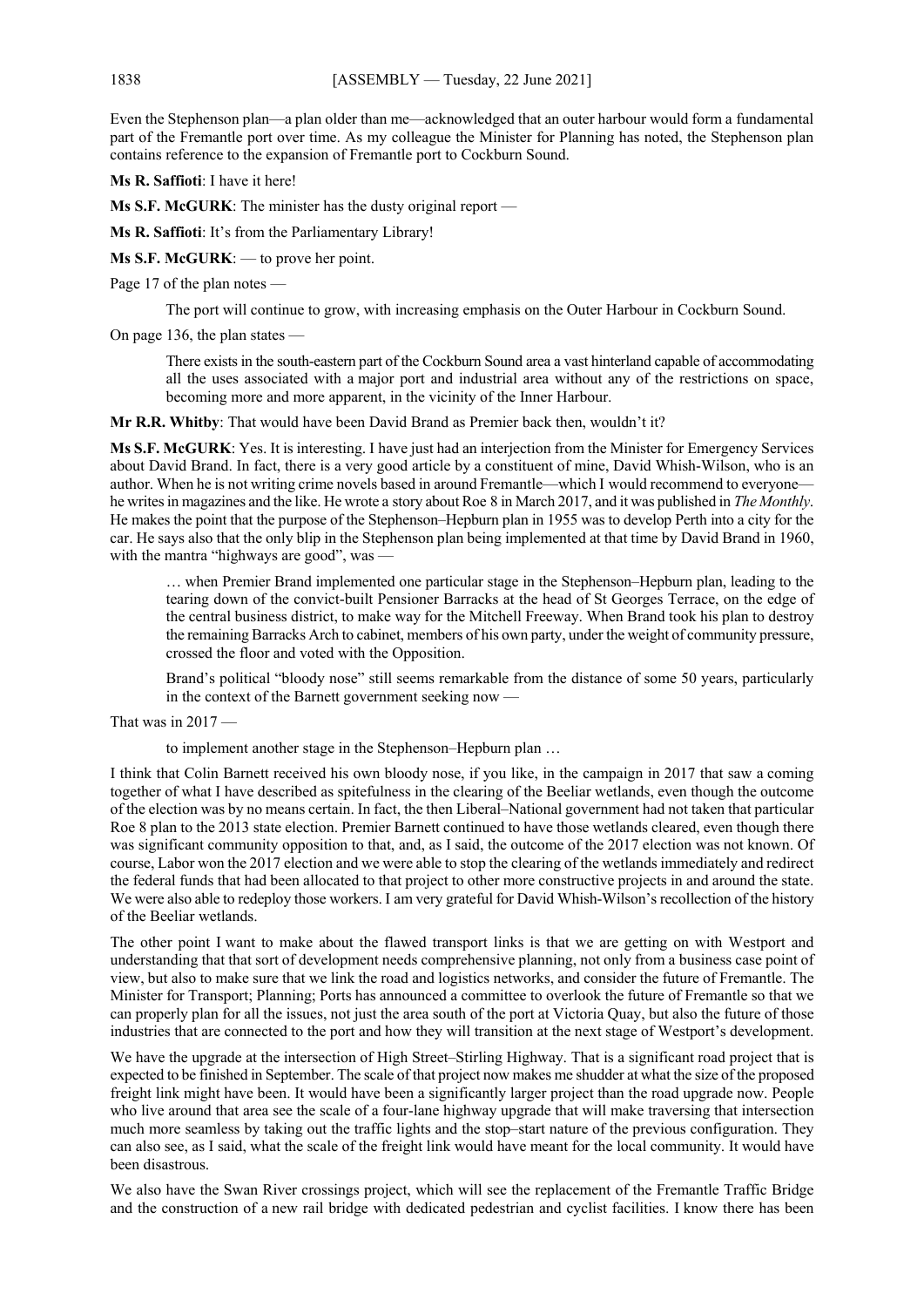some concern from the community. Often people's concerns about the replacement bridge come from different perspectives. We are in a fantastic position, thanks to the negotiations of my ministerial colleague to secure \$115 million of federal money, and state money, to make \$230 million available for that project.

[Member's time extended.]

**Ms S.F. McGURK**: That project is motivated largely by the ageing nature of the existing traffic bridge. As romantic as it may be, and as attached to that old wooden bridge as locals are, we are also attached to the provision of good, safe transport routes, including bridges, so that bridge has to go and it has to be replaced. I am grateful to the minister for holding up the design process so that we could have extended consultation with the Fremantle community. Nicole Lockwood was able to facilitate that, which we are grateful for.

Essentially, in my mind, the issues around Westport and the future of Fremantle port do not come down to the capacity of the laydown area in Fremantle. At the moment, we are coming up to about 780 000 or 800 000 twenty-foot equivalent units in and out of Fremantle. A quite significant laydown area is available in Fremantle to enable that amount of freight to be increased. The pinch point is getting the freight in and out of Fremantle. Although I have seen some estimates from various quarters, including from the Liberal Party, that we could go up to over three million containers in and out Fremantle port because of the size of the laydown area, essentially we are looking at four times the number of containers from what we are experiencing currently. Even with efficiencies, the constraints of rail around the Roundhouse and some of the heritage areas in Fremantle mean that will be a completely untenable future for Fremantle and the whole urban area around not just Fremantle but also all the southern suburbs, including some of the western suburbs to which freight would be pushed. It is just not a responsible way to manage freight in the twenty-first century. The McGowan government is tackling that issue. It will be a difficult issue for the Fremantle community, which feels very attached to the container port and to living close to a working port, but it is not a plan for the future. I am prepared to provide leadership and take that discussion to my community, as I have done in my last eight years as the member for Fremantle.

Back to the Beeliar wetlands, the protection of this important biological and ecological heritage in our Perth region is significant. The Beeliar wetlands do not belong to any government. They do not belong to the former Liberal government, which tried to bulldoze them. They are precious and we have an obligation to protect these few remaining wetlands in our Perth basin for future generations.

The fight over the Beeliar wetlands in the summer of 2017 was a flashpoint. It spurred people from all walks of life into protest and action. Contrary to the Liberal Party's claims, these were not professional protesters. They were mums, dads, older people, kids—just people who cared about a place rich in biodiversity being bulldozed for a road project that was deeply and very obviously flawed. Since that battle in March 2017, the rehabilitation of the Roe 8 project is now in its third year. The program is part of a 10-year implementation plan under the City of Cockburn under an agreement between the Commissioner of Main Roads and the City of Cockburn and is managed by a governance committee. It is a testament to the power of the people. There are many members of the community who I could name and I will not—I think other members may be going to do that—but I am very indebted to a number of people in the community, not just my constituents but also people who over many years, and in some cases decades, have been committed to this fight and have put countless hours of dedication, skill and passion into this project. I just briefly mention my Bicton colleague Lisa O'Malley for her efforts and the member for Willagee, Peter Tinley, for his efforts as well.

Those same community people who fought so hard to save the wetlands have worked just as hard in the last few years in the rehabilitation project. They have dedicated nearly 4 000 volunteer hours to plant over 123 000 native tubestocks and weed over 22 hectares. It is remarkable. There has been completion of an Aboriginal heritage survey and an engagement with traditional owners to develop signage and trails. There have been citizen science projects, local school projects, partnerships with Murdoch University and completion of fauna and vegetation surveys.

It is time to draw a line in the sand and protect and preserve the Beeliar wetlands for future generations. Those pine trees planted over 120 years ago by John Dixon may be gone, but the stumps stand as a testament to the reckless environmental vandalism of the Liberal Party. I commend the Metropolitan Region Scheme (Beeliar Wetlands) Bill 2021 to the house.

**MR P.C. TINLEY (Willagee)** [7.52 pm]: It is with great pride that I stand tonight to speak to the Metropolitan Region Scheme (Beeliar Wetlands) Bill 2021 for not only myself but also, more importantly, my community, and place a marker in the sand, as the member for Fremantle said, on an issue that defines much of my time so far in this place. For over 10 years I have been the member for Willagee, which sits astride the Beeliar wetlands, and have been aware of all the attendant issues that have swirled around it. I am proud because the community urged me to act on its behalf and to take up the fight along with my colleagues, particularly the members for Fremantle and Bicton.

This is a divisive issue; everybody knows it. It has been in this place before in the last Parliament, and here it is again, this time for the last time. This issue has typically divided opinions between those who are concerned about road infrastructure and traffic management and/or freight management, and those who are concerned about protection of the environment. It is the last issue that I came to understand, as a newly minted member in 2009, when I took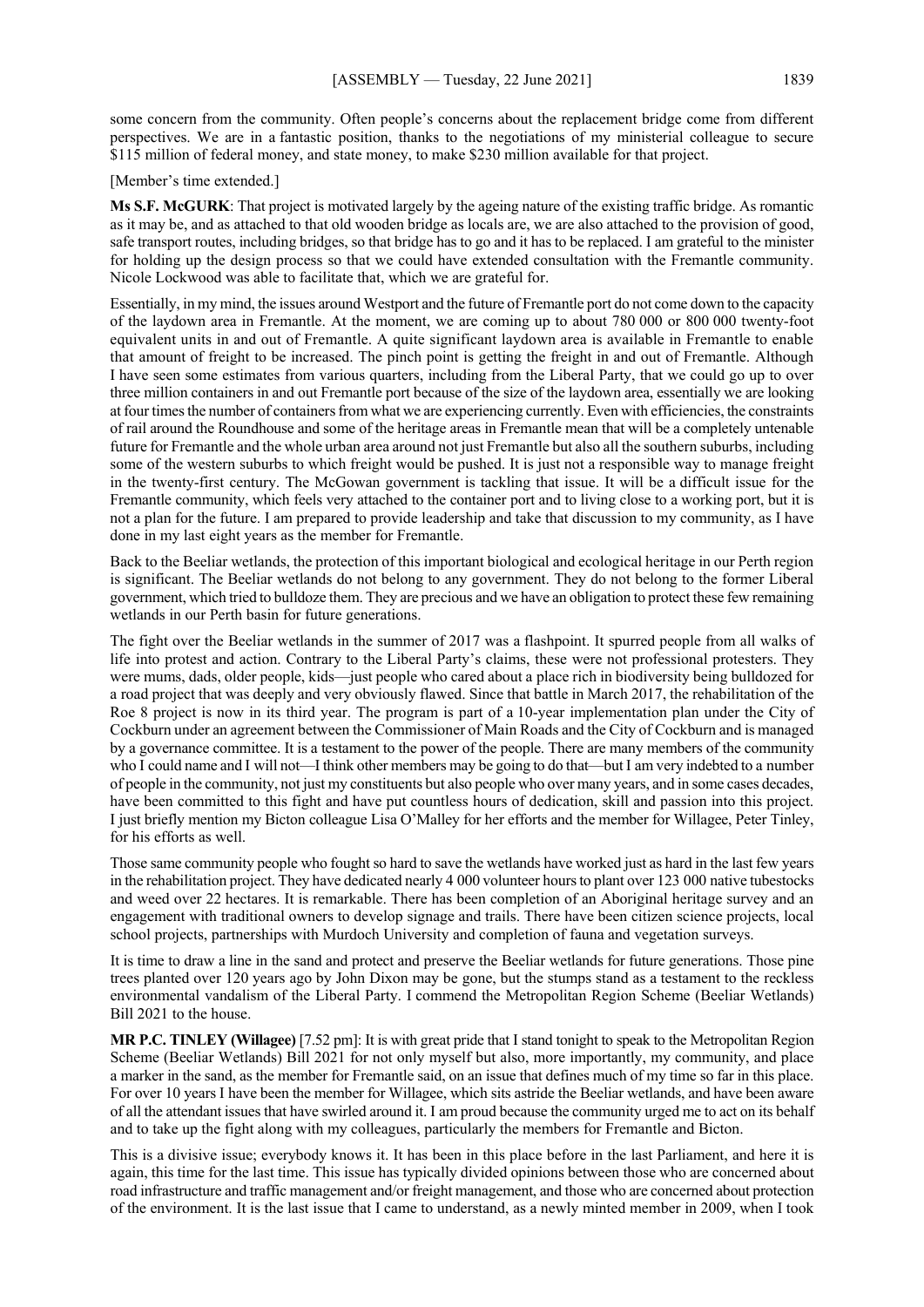over from Alan Carpenter in the seat of Willagee, and it drove me to really be very clear about the ambitions for opposing the Roe plan—Roe 8, Roe 9, Roe 10 and all the other variations that happened in between. One part of it was understanding where the wetlands sit as a piece of natural infrastructure within the Swan coastal plain. Quite often, we talk about the Beeliar wetlands and it has been trivialised throughout the debate as a single road between two lakes. How hard could it be? The reality is that the Beeliar reserve is about six to eight kilometres long and incorporates Beeliar Regional Park. About 19 lakes make up the wetlands. It is important to note this and record here that on a couple of different surveys, when we look at the Swan coastal plain, the aqualung, if you like, is all the wetlands that stretch right through the Swan coastal plain, and that we as European settlers since the time of settlement have infilled up to as much as 80 per cent of the wetlands and/or disturbed the natural ecosystem around them. Think of Lake Monger and Hyde Park—all those sorts of places that we take for granted that are former wetlands that have been filled in and overtaken. From an environmental point of view, it was very easy to stand alongside the community to preserve it.

It has been a fantastic fight. It is a very, very good example of how the community voice that once had an outlet through the WA Labor Party could voice its concern and get change, and it has happened in great spades. As the member for Fremantle said, when we were protesting and doing marches along the intended route, thousands of people turned out even on rainy days. I was walking alongside very normal people—suburban mums and dads. I walked past a couple. One was a lecturer, the other was an office administrator. They had never activated on an issue in their entire life—they were in their early 60s—but they were motivated by this issue.

The fundamental issue on the roadside infrastructure that is worth mentioning here is the fact that the Liberal Party has wedded itself to a failed old infrastructure plan. To have a single port entry with a road to it that would hopefully satisfy the inbound and outbound freight requirements of a growing state like Western Australia inside a highly developed urbanised area like Fremantle and the surrounding suburbs was a complete fantasy. Quite often, the numbers quoted identified the future port capacity on the basis of how many ships could get in, unload boxes and turn around, but never contemplated the concept of enabling infrastructure to support it. Very clearly, Roe 8 and Roe 9 were a road to nowhere, because there was no plan to cross the river and do the last kilometre. That involved things such as a duplication of the Stirling Bridge and/or going through five sets of lights in a single loop to a single entry port. There was no way it was ever going to meet the international standards of ports. Cities around the world have identified the need to have a highly productive and efficient port as part of the future economic prosperity of their jurisdictions, and Western Australia is no different. That is why this government has taken the longstanding plan to develop an outer harbour to make sure that we will be internationally competitive for as long as we can be across many, many generations.

From the environmental perspective, it was easy to support this, with the 19 lakes that we are trying to preserve, all the attendant uses around it and the change in land use to make sure that the wetlands are preserved for future generations. The road history is chequered. I think everybody knows it and has reported on it. We forget that the Gordon Stephenson plan started the fight in the early 2000s, or even the 1990s, around the eastern bypass. The eastern bypass was successfully deleted by a Labor government. It was excised by the then Minister for Planning in 1992, reinstated in 1994 after the change of government and once more deleted in 2004 after another change of government in 2001. It has that history. There was, if you like, an understanding about how to take things off the metropolitan region scheme that are inconsistent with the land use around them, and this was one of those occasions.

I have struggled hard to give voice to the community support from my electorate to this action, if you like. I struggled to decide whether I should use my time here to record in *Hansard* forever some of the people and organisations that were instrumental in creating the sort of horsepower that we as local members needed, and we as a government or government in waiting needed to actually make the hard decision to delete Roe 8. As always with these things, when we start naming names, people are invariably missed out. But I want to name a list of groups that are active in this issue, to identify not only those individual groups but also the depth and breadth that the community felt for the wetlands and the antipathy towards this proposed road infrastructure.

I thank these groups and record in *Hansard* that the true community resistance came from groups such as Save Beeliar Wetlands Inc; Rethink the Link; roads to railways; BirdLife Australia; Urban Bushland Council WA; Doctors for the Environment Australia; the Beeliar Group; the Leeuwin Group; the National Trust of Western Australia; the Metropolitan Commission of Elders; the South West Aboriginal Land and Sea Council; Musos against Roe 8; Coolbellup Community Association; Hamilton Hill Community Group; families of the Beeliar wetlands; Roe 8 Watch; City of Melville residents against Roe 8/Perth Freight Link; Moody Glen residents, from across the freeway; Wetland Media Response Group; the Rethink the Link media team; Murdoch Chase Residents Association; Photographers for the Wetlands; Cooby Concerned Residents; the Rethink the Link social media group; Friends of Clontarf Hill; the Cockburn Aboriginal Reference Group; the Environmental Defenders Office WA; the WA Forest Alliance; South East Regional Centre for Urban Landcare, Murdoch Environmental Restoration Group; Sustainable Transport Coalition of Western Australia; Baba Lala; Hilton Precinct; Friends of Wireless Hill; Friends of Ken Hurst Park; Friends of Brixton Street Wetlands; Waterbird Conservation Group; White Gum Valley Precinct; the Socialist Alliance—God bless 'em; Fremantle Men's Shed; Perth Waldorf School; Blue Gum Montessori School; White Gum Valley Action Group; the Town of Mosman Park; the Town of East Fremantle; the City of Fremantle;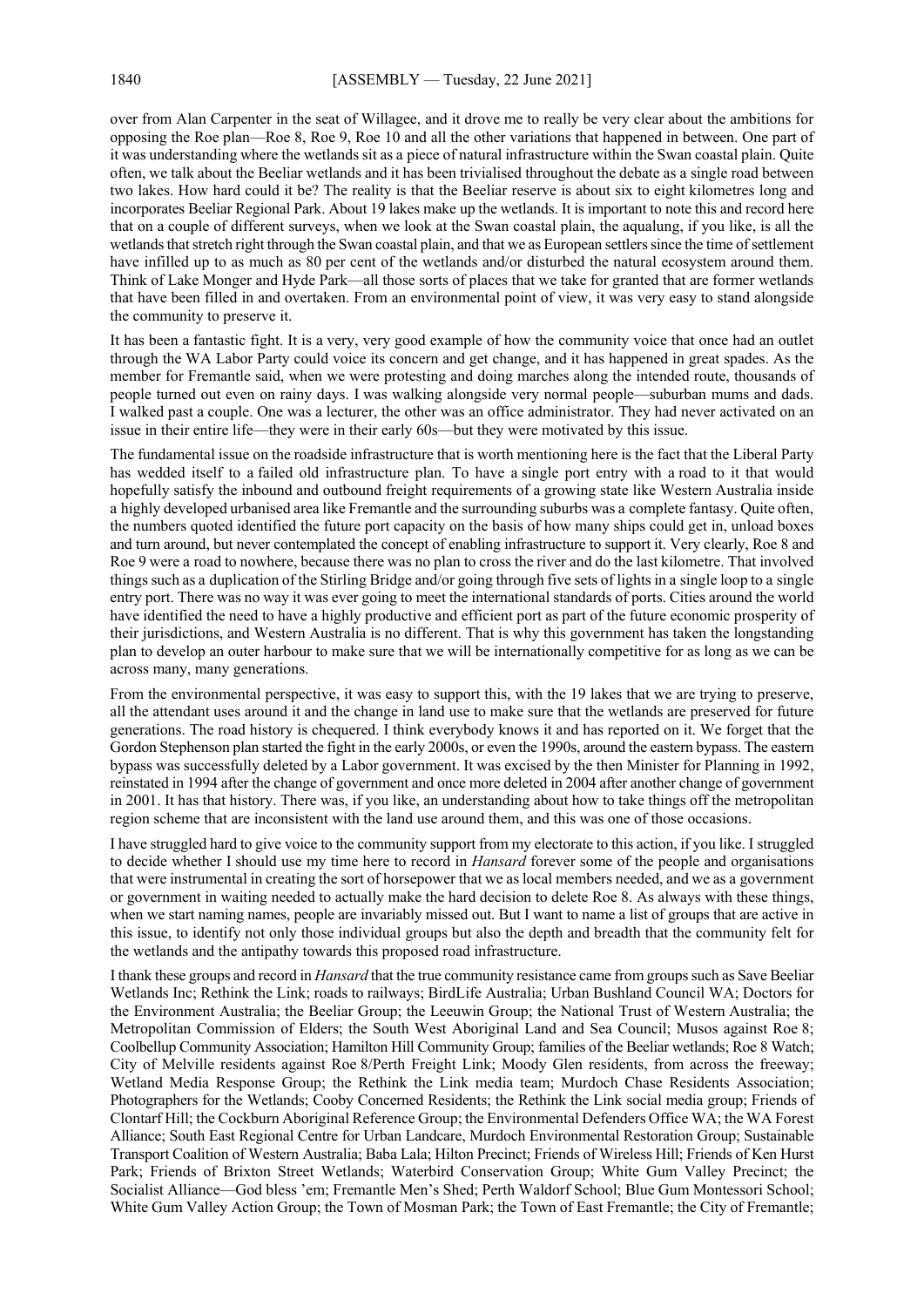the City of Cockburn; Wetland Defenders; Wetland Protectors; Wetland Watchers; Randwick Stables Community Garden; the Pinakarri Community; Friends of Malvolio Bushland; Royal Woody Pear Society; Apace Nursery WA and Community Education; the Organic Collective; Sustainable Tradies; Freo Farmers Market; Hilton Harvest Community Garden; Gondwana Link; Tibetan Buddhist Society of Western Australia; Cape Peron coastal park; Kanyana Wildlife Rehabilitation Centre; Environment House; Western Australian Seabird Rescue; White Gum Valley Orchard; White Gum Valley Primary School Parents and Friends Association; Australian Conservation Foundation; WA Wildflower Association; the Wetlands Centre at Cockburn; WA Wildlife, ex–Native ARC; Cockburn Community Wildlife Corridor; the Cottesloe Residents and Ratepayers Association; the Wetlands Conservation Society; World Wildlife Fund; Cockatoo Coalition; Bibra Lake Residents' Association; North Lake Residents Association; the Conservation Council of WA; the Wilderness Society; and the Australian Labor Party. All those community-based organisations gave their voice, their resources and their effort over many, many years, long before I was even the member for Willagee, to this very, very important cause.

Behind those groups and their contribution to this fight was good strong local leadership. I want to name several people in those groups. I listed nearly 83 groups that are from far and wide, as members heard, that all came to the fight. I will miss people here and I apologise, but it is emblematic of the sort of community spirit that is created. Many of these people live in my electorate and they have lived their entire lives there and raised families there and now enjoy the spoils of their great resistance. I thank Phil Jennings from the Wetlands Conservation Society and Joe Branco of the North Lake Residents Association, who first introduced me to the issue when I became elected. All these people are from Save Beeliar Wetlands: Tony Weeks; Nandi Chinna; Suzanne Smith; Pam Nairn; Felicity Bairstow; Rex Sallur, who was always there with his ute helping out doing what he needed to do at a very practical level; Leah Knapp; Kate Kelly; Danielle Brady; Mal Christison; Peter Rattigan; Clayton Ellis; and Carole de Barre. I also thank Kim Dravnieks, Grainne O'Donovan, Maureen Flynn, Matt Grimbly, Robyn Williams, Ellen McCarthy, Ewan Buckley, the late Sealin Garlett, and many, many others beyond.

I also thank the elected members in the area who had to articulate the concerns in detail and in broad terms and the passion that came from the community. I thank Scott Ludlam, now retired; Lynn MacLaren, also retired; Hon Alannah MacTiernan, who had been a long-time warrior right from the Fremantle eastern bypass days; Simone McGurk, member for Fremantle; Lisa O'Malley, member for Bicton; Melissa Parke, former member for Fremantle; Chris Tallentire, now member for Thornlie; and, of course, Josh Wilson, to name a few. I would like to reserve one comment and one heartfelt thankyou for someone who is not in the chamber, but Hansard will record it. A very brave decision was made by the then McGowan Labor opposition in 2016, 2017, as we came towards that election, and that was to come out before the election and say that we would delete Roe 8. That came in very large part because of the advocacy of now Minister for Transport Rita Saffioti, and she deserves the wholehearted thanks of not only my electorate and all the affected electorates, but also the people of Western Australia. At the minister's hand and courage, future generations will enjoy the benefits of the Beeliar wetlands long after we are gone. On behalf of my community and all those people, we say our very heartfelt thanks to the minister for what she has done for the community.

We are the Labor Party and we are always talking about the future, a future that we try to describe and a future that we endeavour to deliver. Beeliar wetlands and the cessation of Roe 8 and its excision from the metropolitan region scheme are really just the continuation of a fight. The work still goes on and, as the member for Fremantle said, the regeneration of the bush around it has seen the community come out. Schoolkids, community groups, nature lovers and people who were not previously activated by the wetlands and the bush surrounding it have come out now and helped with replanting and looking after the environment. A particular strategy from the City of Cockburn and those involved is access matters. The enduring survival of the wetlands and other native bushland, for example, is about getting people in there to understand and experience it. No-one would contemplate any sort of development in Kings Park, principally because of its location but also because so many people have a living memory of their time or some part of their time in Kings Park. Nobody would dare contemplate touching it. The 19 lakes of Beeliar Regional Park are the Kings Park of the south and it is a really important institution. I thank the City of Cockburn and everyone involved to make sure that the walking trails and the access arrangements around the lake and through the bushland are available to everyone with enduring information that allows people to find some connection to that very, very important part of the land.

Also, I am happy to see the City of Cockburn and the state government supporting an Aboriginal cultural centre that will sit on the banks of one of the main lakes at the Beeliar wetlands. It is a \$6.5 million investment to make sure that we have a living opportunity to access the thousands and thousands of years of continuous occupation of First Nation Australians and their connection to the land, and to interpret that for us and future generations. It will be a tremendous facility, once finished, to allow all people to come together and understand the significance of our lived natural environment and our constructed life around it.

Those who wanted to prosecute the argument on this issue of the Perth Freight Link around traffic or around road transport often cited the idea that this was a necessary piece of infrastructure to make sure that we maximised the leveraged infrastructure of the existing port. I said in my opening remarks that that is out of step with the reality of what we are finding on the ground there today. The port is, quite frankly, well past its use-by date. It is not consistent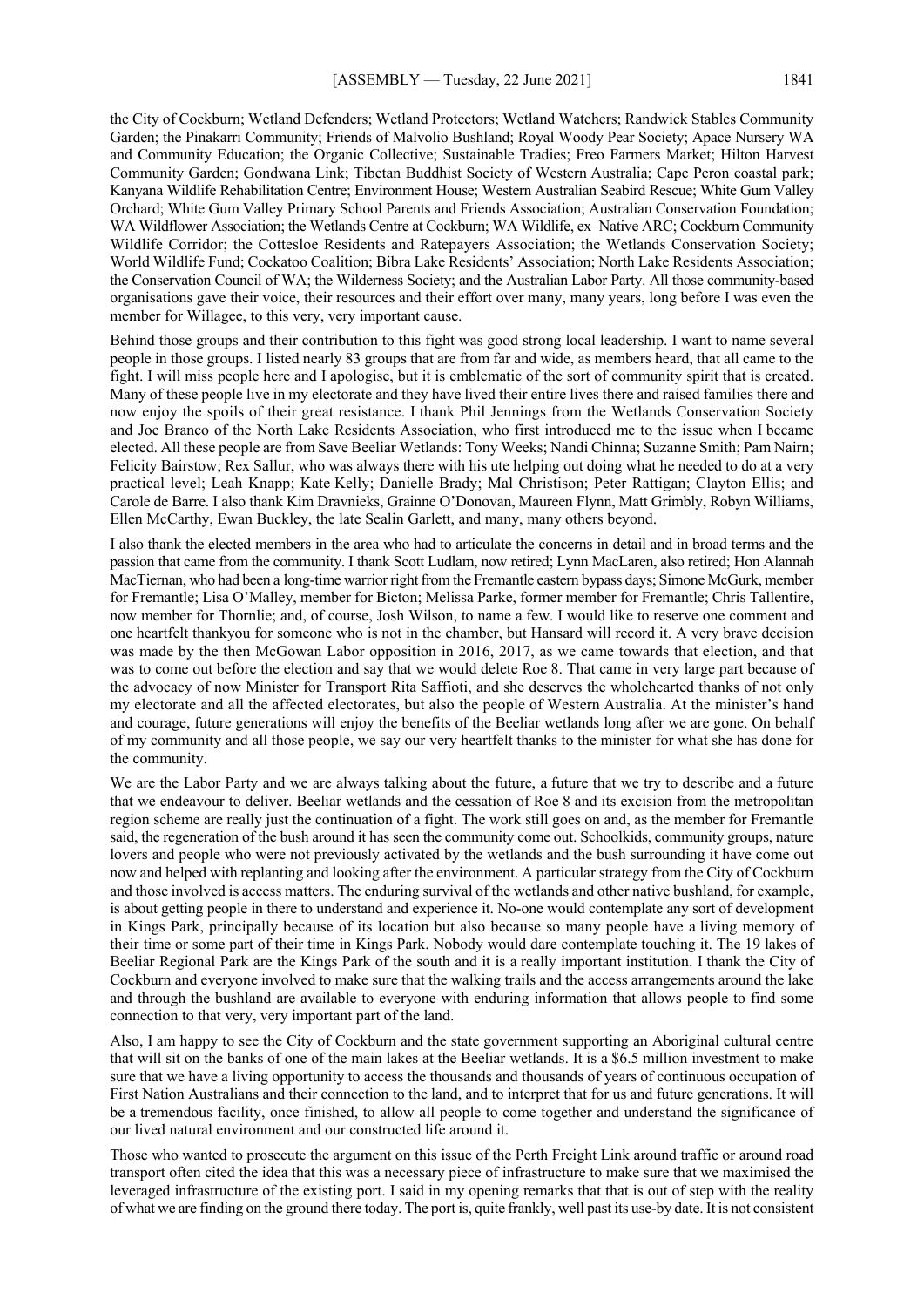with having an internationally competitive port that an economy like Western Australia absolutely has to rely upon. It is vitally important that we understand that the land use around it and the enabling infrastructure that supports access to it is inconsistent with its use. There is one place in this state that we said we would use as our heavy industrial area, where we would undertake these sorts of activities, and that is the Kwinana strip. All the relevant councils have been very keen to embrace the idea of what is being done to investigate the case for an outer harbour.

[Member's time extended.]

**Mr P.C. TINLEY**: Those who are pro–Roe 8 were often quite mischievously misled by the Liberal Party that it would somehow solve all their daily traffic issues. The Liberal Party floated the idea that traffic management issues were somehow related to Roe 8, that traffic problems would all be washed away and that people would be able to freely travel to and from wherever they wanted to go.

**Ms R. Saffioti**: Snake oil salesmen.

**Mr P.C. TINLEY**: Yes, it was just shonky.

I say to all my residents now: nothing will ease your traffic burden faster and better than an internationally competitive port in the industrial zone of this state. Nothing will make it easier for you to go about your business and have quiet enjoyment of the roads, such as they are, particularly around Leach Highway, which forms the northern boundary of my electorate. That is an important message. We must never lose sight of the fact that the Perth Freight Link, as it was known, would not have solved traffic problems. There would still be trucks going into the Fremantle area, and it was inconsistent with changed land use. The best thing we can do to ensure a good, solid traffic management plan that eases people's daily lives is to build the outer harbour at the appropriate time and in the appropriate way.

That does not mean that the government has been idle. The construction of the Armadale Road dual carriageway between Anstey Road and Tapper Road is a \$145 million commitment in the forward estimates. It will create a vibrant, very active public transport corridor that is very needed. There is also the \$166 million Armadale Road bridge, linking North Lake Road and Armadale Road over the Kwinana Freeway. These are examples of identifying where the challenges are and providing infrastructure solutions that are meaningful and that allow people to transit around the city.

As a local member, I have advocated to the Minister for Transport and others for the grade separation and upgrade of North Lake Road. When we dig into the traffic management arrangements, the issue is about people's access to the freeway—the east–west traverse, which is so important. North Lake Road is the next best opportunity to do that, and upgrading the intersections and roundabouts on North Lake Road will be important.

I got a lolly! Cash for comment, right there!

The grade separation of North Lake Road and the rail link are very important. Like so many level crossings in this city, it causes enormous disruption, particularly in peak hours. The members for Cannington and Victoria Park, and others, understand the issues around that in denser areas than the ones I am talking about. Although it is a big number for a single dual-carriage road and a single rail line, it will still be the cheapest grade separation that can be done. I think that is a vital piece, and I will continue to advocate for it so that we can make sure that people can actually traverse east–west to the freeway in good order.

The final point I will make is about the great opportunity I identified when I was Minister for Housing and discussed with the Minister for Transport: where do we go after Roe 8? Of course, we go to Roe 9. There is no reason why we cannot see, during the term of this government, the transition of Roe 9 into a lovely, activated corridor for multiple uses, including traffic, to create greater amenity. It is 46 hectares of space, mostly vacant, and all in the road reserve. It is 46 hectares of what I call a greenfield site in a brownfield zone. It could be activated around the intersections on Carrington Street down to Rockingham Road and around the Randwick Stables and so on. It is a great opportunity to bring multiple uses to that area—yes, some residential, some traffic and some natural bushland—so that we will have something of a wildlife corridor from the wetlands to the sea, as they say.

These are great opportunities that we can, should and must embrace as a Labor government looking to create what we are really here to create, which is a greater quality of life for our people. It is with great pride that I stand here with my Labor colleagues in this Labor chamber doing Labor things. I really do commend this bill to the house, for the last time.

**DR J. KRISHNAN (Riverton)** [8.15 pm]: When I started my campaign to get elected to this house, I was asked by a couple of Riverton residents about Roe 8 and 9. I quickly realised that they did not know the whole truth about Roe 8 and 9. They did not realise that it was a road to nowhere. The Liberal Party had no plan to take the road all the way to the port. This would be like me wanting to go to Shelley after Parliament tonight, and the Liberal Party telling me, "I will take you to Bull Creek; after that, I don't care what happens to you." The Liberal Party also had this idea about a tunnel, but 30 per cent of the trucks travelling on Leach Highway carry explosives, so even if the Liberal Party had spent billions of dollars on this tunnel, 30 per cent of trucks could not have gone through it because they would be prohibited from doing so.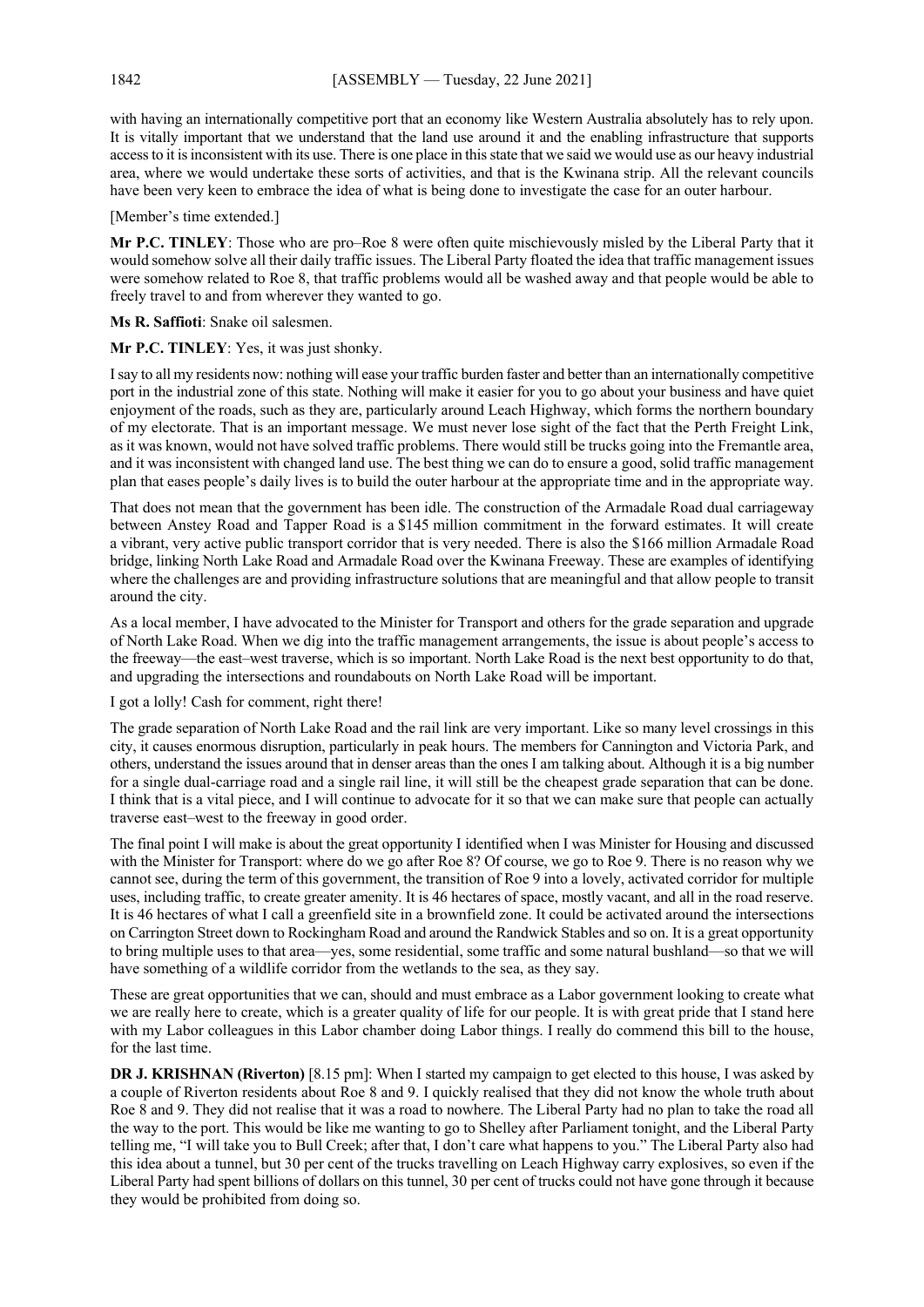The Liberal Party will not tell this truth to the people. After I discussed this with the people in my electorate, they clearly understood why Roe 8 and 9 is a road to nowhere. It is un-Australian to push your problems onto someone else. How can I tell my people, or the member for Bateman tell her people, "We will build Roe 8 and 9. We'll solve our problem, but we'll pass the problem on to the member for Bicton and the member for Fremantle"? The people of Riverton and the people of Bateman are not willing to accept that. It is not a permanent solution. We, with true Australian values, care about the next generation. How comfortable are we going to be leaving the next generation with a limitation on the size of ships that can come into Fremantle port? Is that an Australian way of doing it? We need to provide a port with unlimited capacity so that the next generation can import and export without any limitations. That is what Westport will deliver.

I had a huge smear campaign run against me when I ran for election. There was a cartoon published with my face and a parachute and the caption, "This guy lives locally in Mosman Park". That leaflet was dropped at every house in my electorate. Today I am glad to say that I am now a local in Riverton. I made a promise during my campaign that I would move to the electorate within six to eight weeks if I won the election, but within two weeks I moved to Shelley.

I bring this up because I have a personal understanding. For a long time, I travelled from Mosman Park to Riverton, west to east on Leach Highway. Now, after moving to Shelley, I also travel east to west on Leach Highway, so I understand the traffic on both sides and I understand the difficulties that people are going through, but Roe 8 and Roe 9 is not the solution for the next generation. Roe 8 and Roe 9 is a road to nowhere. Roe 8 and Roe 9 would be pushing our problem onto someone else. Roe 8 and Roe 9 will not be a solution for the next generation, with an unlimited life capacity of the port. Roe 8 and Roe 9 will not preserve the environment. I commend this bill for the Beeliar wetlands. Thanks for the opportunity, Madam Acting Speaker.

**MS K.E. GIDDENS (Bateman)** [8.19 pm]: I am pleased to rise today to contribute to the second reading debate on the Metropolitan Region Scheme (Beeliar Wetlands) Bill 2021. The member for Riverton has made the most sense that I have heard on this topic in a long time. He shares with me the experience of campaigning on this issue in Bateman and Riverton. The Liberals went hard at it to make this divisive in our community. Information that was presented was blatantly incorrect in many instances. I have points to make about the environment because, of course, they are fundamental to the Beeliar wetlands bill and critical to our urban environment to protect the remnant wetlands in Perth and Western Australia. That is very important, but that point has been well made so I will speak about what the Liberals said they would do during the 2021 election campaign if they won the election. I will labour this point excuse the pun—because Hon Ben Morton, MP, the federal member for Tangney, still has something to say about Roe 8 and 9. He has not finished with this topic, Minister for Transport. He said that the McGowan Labor government's decision to delete the Roe 8 and 9 reserves is an act of planning vandalism. I will unpack that shortly. I will go back to what the state Liberals said during the campaign. This letter was not the only one that came through my letterbox as a local candidate. I probably received a copy of it six times over during the campaign. It was repeatedly dropped in my letterbox and those of others in my electorate.

**Mr D.R. Michael**: They only had one volunteer!

**Ms K.E. GIDDENS**: Perhaps. One day I was given a copy of it three times. I think they did it all in one day to save time.

This is what the Liberals had to say. They said that Labor would rip away the \$1.2 billion of federal funding. Yes, because we are not going to build Roe 8 and 9 so we do not need it, but we will use it on other infrastructure projects. The Liberals said that not building Roe 8 and 9 would axe thousands of local WA jobs—thousands. The Labor government has created thousands of jobs; I think we have created 88 000 jobs. We have the strongest economy in the nation and one of the strongest in the world. We have the lowest unemployment rate and the highest consumer confidence. Every day, the Minister for Transport gets up in this house and talks about another project that is being "disruptive" because we are delivering. We are building things and we are getting things done. No, we are not going to axe thousands of local WA jobs; rather, we have created them. Another claim was that WA Labor would keep dangerous trucks on local roads. We have removed more than 83 000 trucks from local roads with the McGowan Labor government's commitment in 2017 to increase the freight on rail subsidy. We have already removed trucks from the road. We are making our local roads safer and we are investing in infrastructure to improve roads and streets, particularly those in Bateman. The Liberals also said that we were going to close Fremantle port and destroy Cockburn Sound with an automated industrial port. As has already been noted today, we are a trading state. Western Australia's exports contribute to over 50 per cent of Australia's exports. We are the powerhouse of this nation in exports and if we want to continue our economy strong into the future for the next generations of Western Australia, we have to deliver not only an effective and efficient port, but also the infrastructure that supports it; that is, the roads that go in and out because that corridor, that east–west link, is critical to the future needs of Perth and Western Australia and our future economy.

If I flip the election pamphlet over, I can see what the Liberals said they were going to do. It states —

The Morrison Government is backing WA with \$1.2 billion available right now …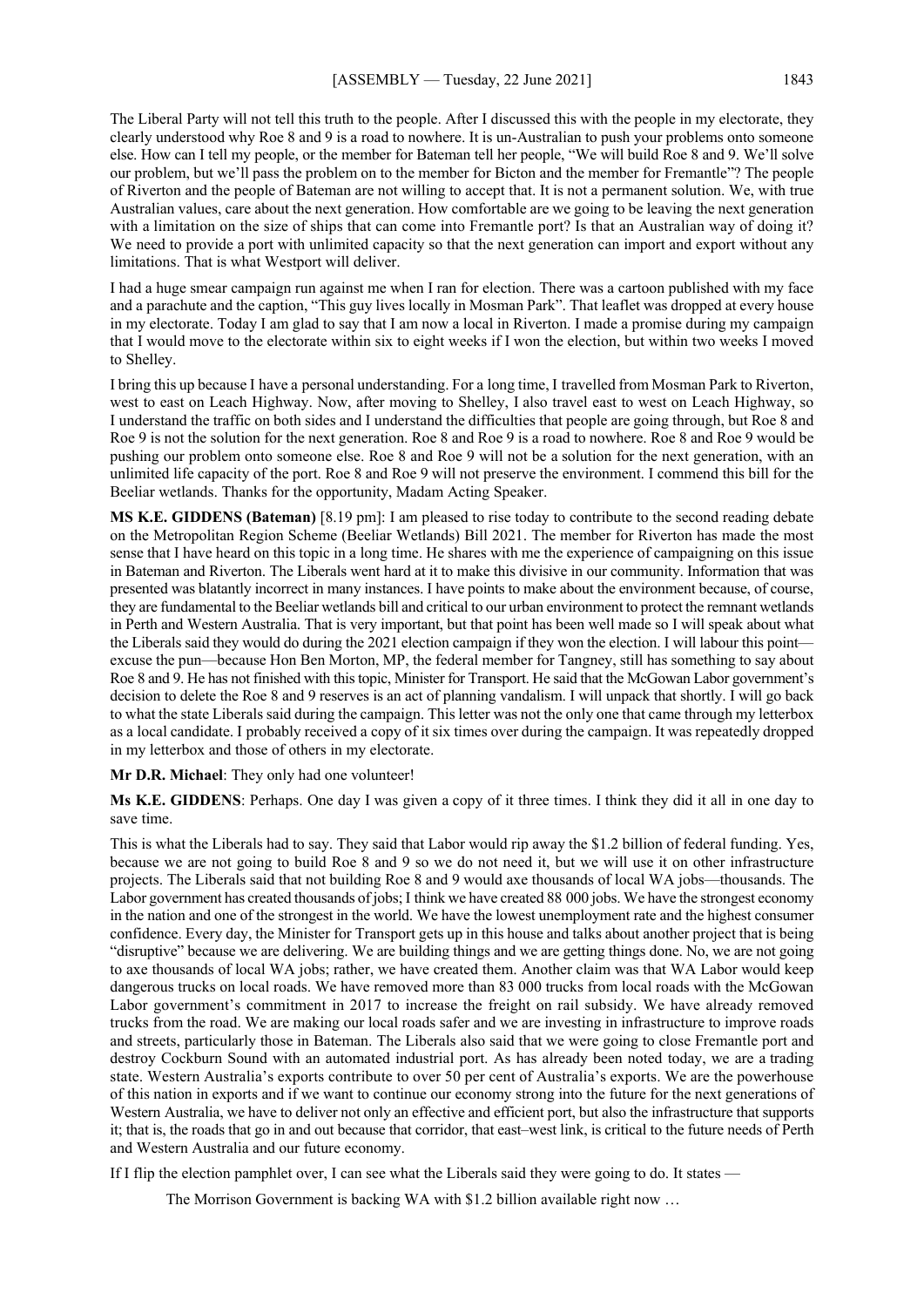I will come back to that point shortly. The pamphlet also states that the Liberals would create thousands of WA jobs— I have addressed that—and take 74 000 cars and 7 000 trucks off our roads. We have already taken 84 000 trucks off our roads. They also said that they would bypass 15 sets of traffic lights—to get where? Where were they going? Bypassing what? Colin Barnett was quoted in a 2017 article —

"There is no Roe 10," Mr Barnett said.

"We are not tunnelling under the [Swan] River, we are not building super bridges over the river."

I am not sure where they were going.

Another Liberal claim is that Roe 8 and 9 would have had only a 0.49 per cent impact on Beeliar Regional Park. How cute to think that we can measure the footprint of the infrastructure and claim that as the impact and not think that building a freight link through a wetland, with diesel exhaust fumes, noise and all those things, was not going to affect the rest of the wetlands. The results of the 2017 and 2021 elections stand. The Liberals made this an issue in my community and in those of the members for Riverton, Willagee and Fremantle—it goes on—and twice now the people have said no.

I go back to this election material, which states that "The Morrison Government is backing WA with \$1.2 billion." That is great news, but who was not backing WA? The WA Liberals were not backing WA because if we deduct the \$1.2 billion that the federal government was going to put into the \$1.9 billion project—math is not my strong point and people who know me well know that—there is a shortfall of \$700 million. Two days before the election, the Liberals' excellent policy costings came out. How much did they set aside for this project that was so significant that they put multiple flyers in letterboxes and campaigned on it? They put aside \$135 million out of the \$700 million shortfall that would have been needed to deliver Roe 8 and 9. It is not as if they were talking about planning to do it; they committed to commencing it within the first 100 days of office. A WAtoday article headed "Liberals' 'shambolic' election promise cost reveal lacking underlying analysis" states —

Shadow treasurer Sean L'Estrange also defended spending just \$125 million over the forward estimates on the Roe 8 and 9 project, despite the opposition saying it would start construction on the road extension within the first 100 days of being elected.

"Obviously we've allocated money in the budget based on the planned rollout of Roe 8", he said.

"It is not my responsibility to actually guess beyond the forward estimates."

Mr L'Estrange did not say when the road extensions could be completed by.

That is not much of a plan and the people in my community who thought that these letterbox flyers offered them something were deceived. Like the member for Riverton, when I have direct conversations with those people and listen to their concerns and the things that matter to them, they understand that it is not fair to push a problem in other areas. They understand that we have a responsibility as a state government to deliver the infrastructure that will support the whole of Western Australia and the future economy of our state. There is a plan and I am pleased that there is. Hon Ben Morton asked —

So if WA Labor won't build Roe 8 & 9, then what is their plan for their congestion in the southern suburbs?

Our plan is to protect the environment, put more freight on rail, upgrade local roads, invest in public transport, such as delivering Metronet and capping fares at two zones. It is also our plan to build the transport infrastructure, including the outer harbour, that will support our economy and Western Australia into the future.

**MR D.A.E. SCAIFE (Cockburn)** [8.29 pm]: I am very pleased to speak to this Metropolitan Region Scheme (Beeliar Wetlands) Bill 2021, which delivers on a signature commitment of the McGowan Labor government. As previous speakers have noticed, this bill has been taken to elections, and it has been very strongly supported at those elections by my electorate and all electors in the southern suburbs. The southern suburbs of Perth understand the need to balance between development and industry on the one hand and protecting the environment on the other. We are well practised. We do not get the luxury of the people in the leafy western suburbs who simply get to say no to some of the major developments in their areas. I will get to one of those projects, known as the western suburbs highway, later in my speech.

As the members for Bateman and Riverton pointed out, the Liberal Party ran very visible campaigns in the electorates in the southern suburbs—so much so that the member for Vasse was in my electorate on multiple occasions during the campaign. It occurs to me that some of her former colleagues in the Liberal Party might wonder whether the member for Vasse should have spent a bit more time in their electorates trying to save their jobs rather than running a campaign on this absolutely chaotic policy. The Liberal Party now needs to accept that it has lost the argument on Roe 8 and 9. In his second reading contribution, the member for Moore asked why we were amending the metropolitan region scheme through legislation. There is a very simple answer to that question. We are amending the metropolitan region scheme through legislation because this is an election commitment. It has been taken to two elections. It is a very significant amendment to the scheme that is supported by the community, and, quite frankly, it is exactly the same process that the Liberal Party used to reinstate the Fremantle eastern bypass. The important part now is to pass this bill and just get on with the sensible alternatives.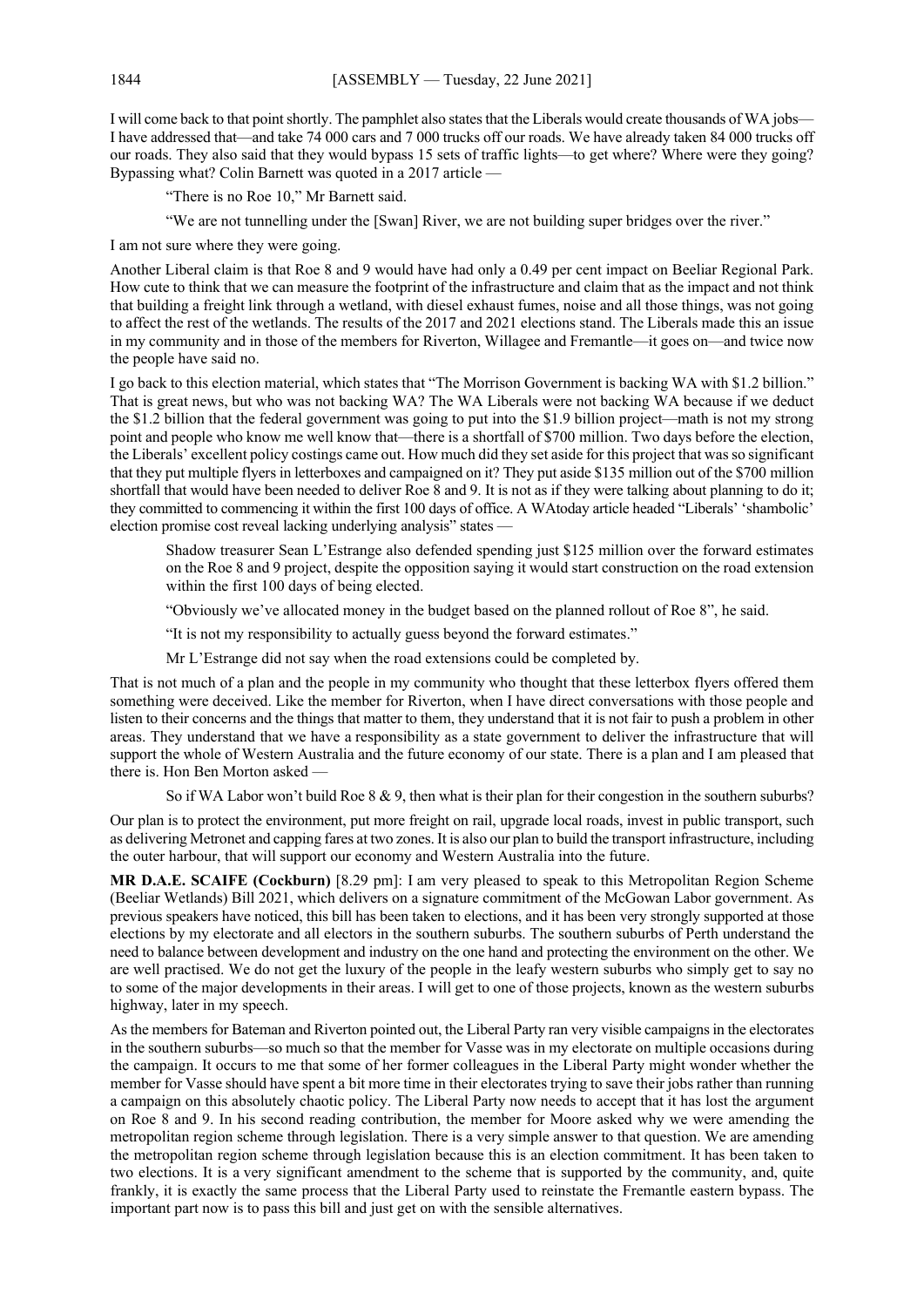The theme of my contribution tonight will be about the need to end this disastrous period in planning policy under the Liberal Party—to put an end to the Liberals' chaotic approach to planning in this corridor. Although this bill is about rezoning 34 hectares of the former Roe 8 corridor as parks and recreation reserves, it is also a significant step forward in the government's planning and transport agenda. It is part of implementing a sensible long-term plan for transport and freight routes through the sudden suburbs and to building the outer harbour. When having this debate, it is necessary to go back to the Stephenson report, which was a blueprint for Perth's future transport and planning needs that was developed. I see the Minister for Planning has a copy of the Stephenson report that she is engrossed in at this very moment!

### **Ms M.M. Quirk** interjected.

**Mr D.A.E. SCAIFE**: It is a long time coming, member for Landsdale, because the Stephenson report was delivered in 1955. It is relied on by the Liberal Party to somehow show that the Perth Freight Link is part of a long-term plan, but as the minister said in her second reading speech, a lot has changed since the Stephenson report.

**Ms S.F. McGurk**: Not for the Liberal Party!

**Mr D.A.E. SCAIFE**: Not for the Liberal Party—quite right! I take that interjection member for Fremantle.

**Ms R. Saffioti**: The Weld Club is mentioned in here!

**Mr D.A.E. SCAIFE**: I am sure members of the Weld Club were involved, and we still have members of the Weld Club involved in this debate today!

Many projects not included in the Stephenson report have come to fruition now, and some were included that do not exist at all. Some of that is because of changes to the assumptions that were around at the time the report was released, but other decisions were made because, frankly, the Liberal government of the day had vested interests and a chaotic approach to planning. As I alluded to earlier, one of those projects in the Stephenson report that has never been delivered is the western suburbs highway. This was a highway that would have run down Davies Road in Claremont, crossed over on a bridge from Point Resolution to Point Walter and then continued down Stock Road. The southern portion of that corridor was known as the Fremantle eastern bypass.

I thought it be worth bringing members' attention to an article in *Fremantle News* from October 2000. This article addresses the planning for the western suburbs highway in the Stephenson report. The journalist is interviewing a man called Peter Woodward, who is involved in the planning and design of the highway. This is from the article. It states —

I asked Woodward if it caused him some disquiet that the road now went through homes and schools which just did exist then. "Well, building roads in the metropolitan area *does* involve that" he says "So, yeah, I mean, as a traffic engineer, you've got problems with homes, and schools, and open space. But what's the option? You can't build roads up in the air.

"You know, I'll tell you a funny thing. It turned out that the road went right through Sir Charles Court's house, and he got to thinking that it was not such a good idea, and so the result of that was that it was moved to Fremantle. We didn't think of the environment much in those days. I shouldn't tell you this, but if you look at all the freeway systems, most of them were planned through wetlands, because that was the way to go. You never worried about open space. God, my head will roll for saying that. I still do some work for the Ministry of Planning, you know.

There are a few matters to take out of that article. The first comment that struck me was that roads cannot be built up in the air, but that message does not seem to have landed with the Liberal Party. I have heard all sorts of weird and wacky proposals for building Roe 8, but I think the best, and this has been my suggestion to the Liberal Party, is the way to fix all its problems is if we could just hang it from the air. If we could just put it up on wires and hang it from the sky, it would fix all the Liberal Party's problems. But as Mr Woodward says, quite rightly, we all know we cannot build roads up in the air. The other bit of the article that is worth pulling out is that the road would have gone through Dalkeith; it would have gone through Sir Charles Court's house, and of course the project never happened. The Liberals' approach to planning policy is about naked vested interests.

The third thing to take out of this is that planning was always based on the idea that roads were built through wetlands, but we have a more mature approach to planning these days. We value our environment. We see some of the destruction that we have caused over the years and we are preserving natural assets like the Beeliar wetlands. The overarching point to take out of all this, of course, is that the Stephenson report was just a plan. Things change. The Fremantle eastern bypass has been deleted from the metropolitan region scheme. The report never envisioned that Tonkin Highway would be extended from Thomas Road to South Western Highway, and it was not developed at a time when we took seriously the protection of our wetlands.

As the member for Fremantle pointed out before, some things do not change, and that is the Liberals' chaotic approach to planning. The member for Bateman pointed out before that the Liberal Party never had a plan for how it was going to link Roe 8 and Roe 9 to the port. There were lots of thought bubbles—bridges, tunnels. The former Minister for Transport endorsed the tunnel concept in 2015. He said, "We are going to build the tunnel." As the member for Bateman pointed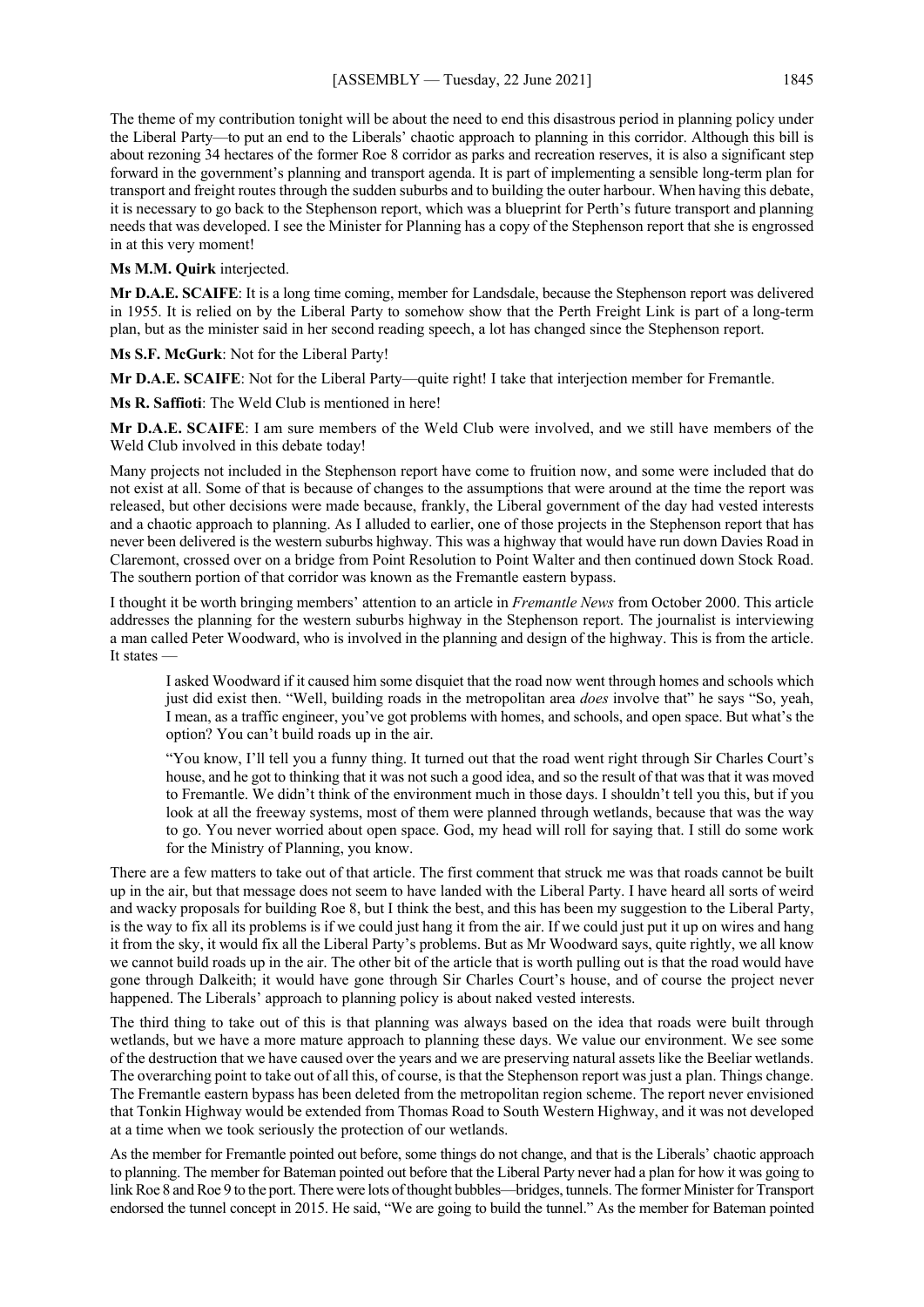out, two years later the Premier said, "There is no Roe 10. We are not tunnelling under the river. We are not building super bridges over the river." It is completely unequivocal that not only Liberal Party had no plan, but it ruled out any plan. It did not even have a plan for Roe 9 either. The former Premier said to the ABC on 1 November 2015 —

"I'm not about to rush into a decision on a link from the end of Roe 8, yet to be built, to the Fremantle Port. Because it's incredibly complicated, incredibly expensive for what it does …

Imagine that: building a road while saying that the essential second stage is too expensive and too complicated, and that there will be no final stage linking it to the port. It is a shame that Roe 8 did not go through the house of the Leader of the Liberal Party because otherwise it would never have happened, it would never have been an issue and we would not be dealing with it today.

The truth is that we should not be dealing with it today because there have always been alternatives to Roe 8. They have existed for a very long time. The development of the outer harbour, as the minister noted in her second reading speech, was contemplated in the Stephenson report. We go back to this engrossing document. About 40 years after the Stephenson report was released, on 18 March 1996 the Liberal state government endorsed Kwinana naval base as the appropriate location for the outer harbour. Of course, it was also supported by former Premier Hon Colin Barnett, who said to ABC news, again on 1 November 2015 —

"We've also got one eye firmly on the construction of an outer harbour at Cockburn so the decision will also be influenced by that."

That was a sensible approach from the former member for Cottesloe because the southern coastal strip has been a site for heavy industry for the better part of a century. The outer harbour imported bulk cargo for years, frankly. The natural next step in the expansion of Perth is the development of the outer harbour. That plan is now backed by the rigorous and independent assessment of the Westport Taskforce.

Going back to those statements I set out earlier, it was a Liberal government that endorsed the location in 1996. In 2015, a Liberal Premier also again endorsed the outer harbour. It is clear that the development of the outer harbour has long been a bipartisan proposition. It was shocking to see the Liberal Party campaigning against it as though it were some new idea that it had only just found out about; perpetrating a fraud on the people of the southern suburbs, pretending that this was not a concept it had supported for many years.

I listened with great interest to the member for Cottesloe's contribution when he suggested that there was no need for an outer harbour because the inner harbour at Fremantle port is not currently at capacity. Of course, the simple answer to that is that this government's plan is long term. It is not about capacity today; it is about future capacity. In any event, putting that aside, the truth is that the member for Cottesloe already knows the answer to his question because the Kwinana Industries Council released a report in January 2018 while the member for Cottesloe was the president of the Kwinana Industries Council! I have that report here and it is titled *Trade flows and the development of Westport*. In big capital letters, so we cannot miss it, it says "Why build the Kwinana Outer Harbour when there is still capacity in the inner harbour?" It is literally the question that the member for Cottesloe posed during the second reading. I will read it out because it provides all the answers that the member for Cottesloe needs. It states —

There are many reasons to build the new port in Kwinana, but the main ones are to;

- **1. Provide** the scale and international competitiveness needed for exporters.
- **2. Stimulate** regional economic development through major construction projects.
- **3. Generate** demand for the development of the existing vacant industrial land within the Western Trade Coast,
- **4. Improve** the supply chain and address deficiencies that compromise the efficiency of the Fremantle inner harbour,
- **5. Underpin** the justification for long term investment in the required infrastructure so that the port and integrated supply chain can improve international competitiveness, and
- **6. Provide** an opportunity to integrate an Industrial Park … into a new and modernised port providing the local industrial environment for increased processing of raw materials thereby diversifying the economy and creating jobs.

It may not have been written by the member for Cottesloe but it was certainly released by the Kwinana Industries Council, on his watch.

There is another fascinating part in the report. I was hoping that maybe the member for Vasse or the member for Cottesloe could take this back to Hon Ben Morton, the member for Tangney, because there is a set of recommendations on page 19. Under the title "Federal Government", the report states—

Reallocating of the Perth Freightlink funding

Currently, the Federal Government has \$A1.2bil allocated to the terminated Perth Freightlink project. **It is recommended that these funds be reallocated to the freight road construction and upgrades along**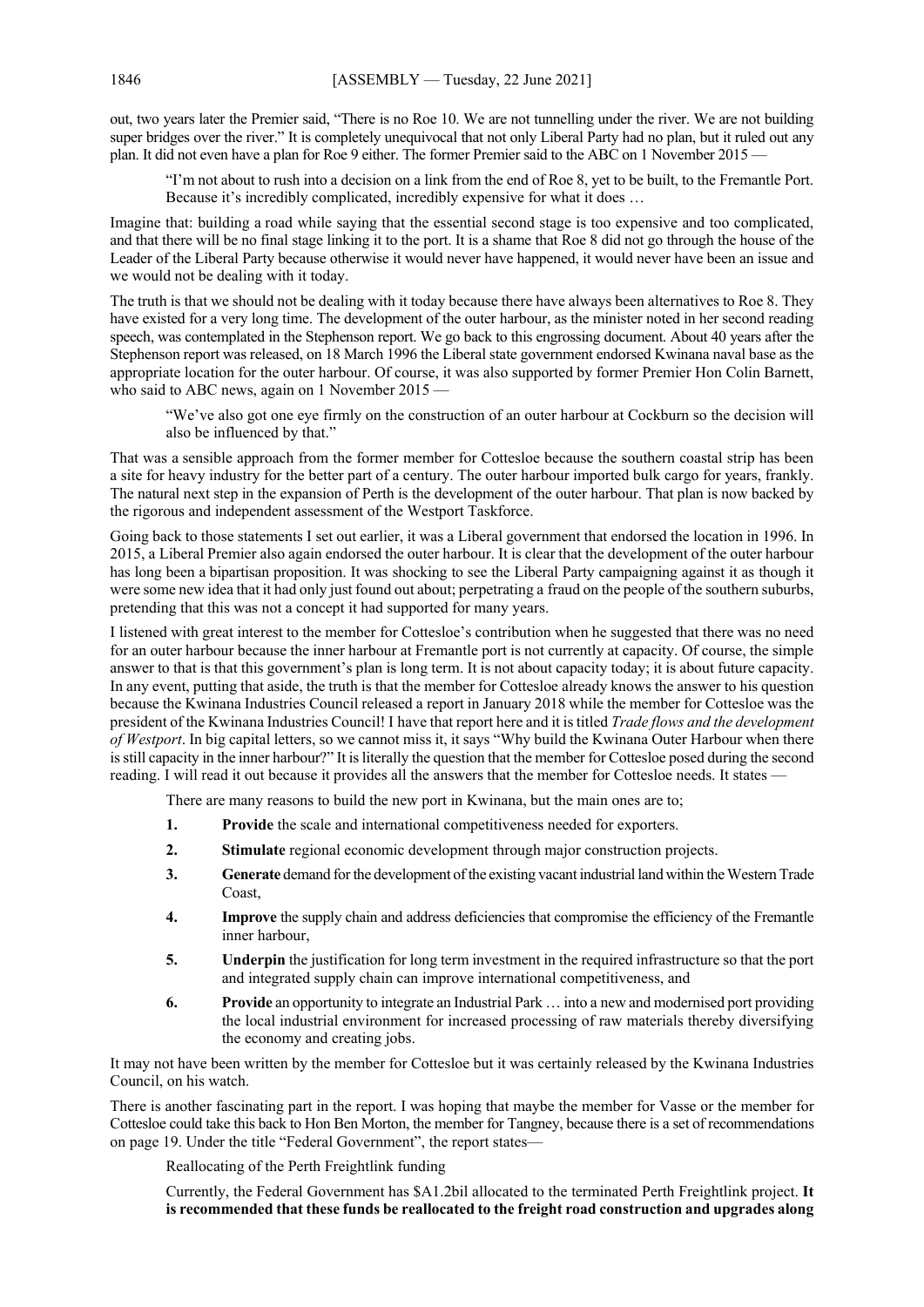**Anketell and Rowley Roads in Kwinana along to the Tonkin Hwy**. This would allow direct freight access from Kwinana to Kewdale and north to Muchea. This would be a major step in the development of the outer harbour and it is understood that MainRoads WA has already completed the majority of the planning.

There it is, member for Cottesloe. If the member is looking for answers to his questions, look no further than a report that was released by the council that he was president of at the time!

Another thing that the member for Cottesloe should think about doing is coming clean with his constituents on the impact of not building the outer harbour. The minister has alluded to this before. If we overload the inner harbour, congestion on Curtin Avenue will invariably increase. It will require either upgrading Curtin Avenue to a four-lane highway or putting an additional four-lane road through the area, somewhere nearby. I saw the member for Cottesloe seemingly dismiss this when the minister interjected during the second reading debate. It has been the Liberals' policy for many years that it would have to do this, but it just hid it.

I have brought another prop. This is a beautiful document that I took out of the library. It is titled *Fremantle: Regional strategy* and is dated December 1994. It is another engrossing read. This was released by Hon Richard Lewis, then Liberal Minister for Planning. There is a picture of Hon Richard Lewis' smiling face on the foreword page. He described the document as a comprehensive planning guide for the future development of the Fremantle region. On page 6 of the report, there is a consideration about what would need to happen to Stirling Highway and Curtin Avenue in the future. It says that traffic forecasts suggest that by 2021 the area would require a total of eight traffic lanes on two primary roads through the peninsula. It then goes through several different recommendations before endorsing recommendation 2b. I quote recommendation 2b —

Widen Stirling Highway to four lanes divided, replace Curtin Avenue, Cottesloe with a new four lanes divided road …

That is what would have to happen for the member for Cottesloe's constituents if the outer harbour did not go ahead.

# [Member's time extended.]

**Mr D.A.E. SCAIFE**: In contrast to the chaotic approach of past Liberal governments, this government is already at work creating the transport corridors that are necessary for the outer harbour. Those are projects such as the extension of Tonkin Highway and the development at Anketell and Thomas Roads. The government allocated \$505 million in the 2019–20 budget to extend Tonkin Highway from Thomas Road to South Western Highway. It also allocated \$366 million in the 2019–20 budget for the Tonkin Highway corridor project from Roe Highway to Kelvin Road. Planning will commence for the works that are needed in respect of Anketell and Thomas Roads. That is a sensible plan for creating an east–west corridor that will actually go to the port! A transport corridor that will actually go to the port is a novel concept for the Liberals.

## **Mr W.J. Johnston** interjected.

**Mr D.A.E. SCAIFE**: It is very unusual, member for Cannington, to consider having a policy that means transport networks go to where they need to. This plan will cater for our future needs and it will connect our freight facilities and our industry in the eastern suburbs to the new port. This bill underscores that Roe 8 and Roe 9 are not the way forward. Plainly, that land will be better used as parks and recreation, and the land west of North Lake Road developed for other purposes. The commitment must be to the outer harbour and the associated corridor being developed by this government.

As I come to the end of my contribution, it is worth reflecting on an issue that has been raised by the members for Riverton and Bateman. That is the fraud that was perpetrated on the people of the southern suburbs by the Liberals when they suggested that somehow all traffic woes for people in the southern suburbs would be fixed—would be magicked away—by this one issue, building Roe 8. There is no doubt that there are traffic management issues in Cockburn. It is a growing area. I am one of those new people who have moved into areas that were once market gardens. I know from living in Yangebup that it is an area that has growing pains. But this is a government that is just getting on with the job. It is not talking and taking a decade to come up with plans that do not do what they are intended to do. This government does not have any need for roads to nowhere, because it is doing practical work. The minister is overseeing practical work to bust congestion in the electorate of Cockburn.

This government has made huge investments in infrastructure to bust congestion and to create local jobs. Consider first the freeway widening between Russell Road and Roe Highway, delivered by this government at an estimated cost of \$49 million and with 340 local jobs supported. Consider the installation of the smart freeway, delivered, with a \$56 million estimated investment and 245 local jobs supported. Minister, I would like to personally thank you for that initiative, as someone who travels up that freeway; it has plainly shaved time off the commute into the CBD. There is also the Armadale Road–North Lake Road Bridge project, which will remove heavy regional traffic flows from local traffic into places like the train station and the shopping centre at Cockburn Gateway. That is more than two-thirds complete and is coming along very nicely, with an estimated investment of \$237 million by this government and 1 400 jobs supported. There is also the upgrade to the Stock Road–Beeliar Drive intersection in my electorate. That is a \$7 million commitment. I know from driving that way that works are getting very close to completion. There is also the Murdoch Drive connection that this government has delivered on and completed,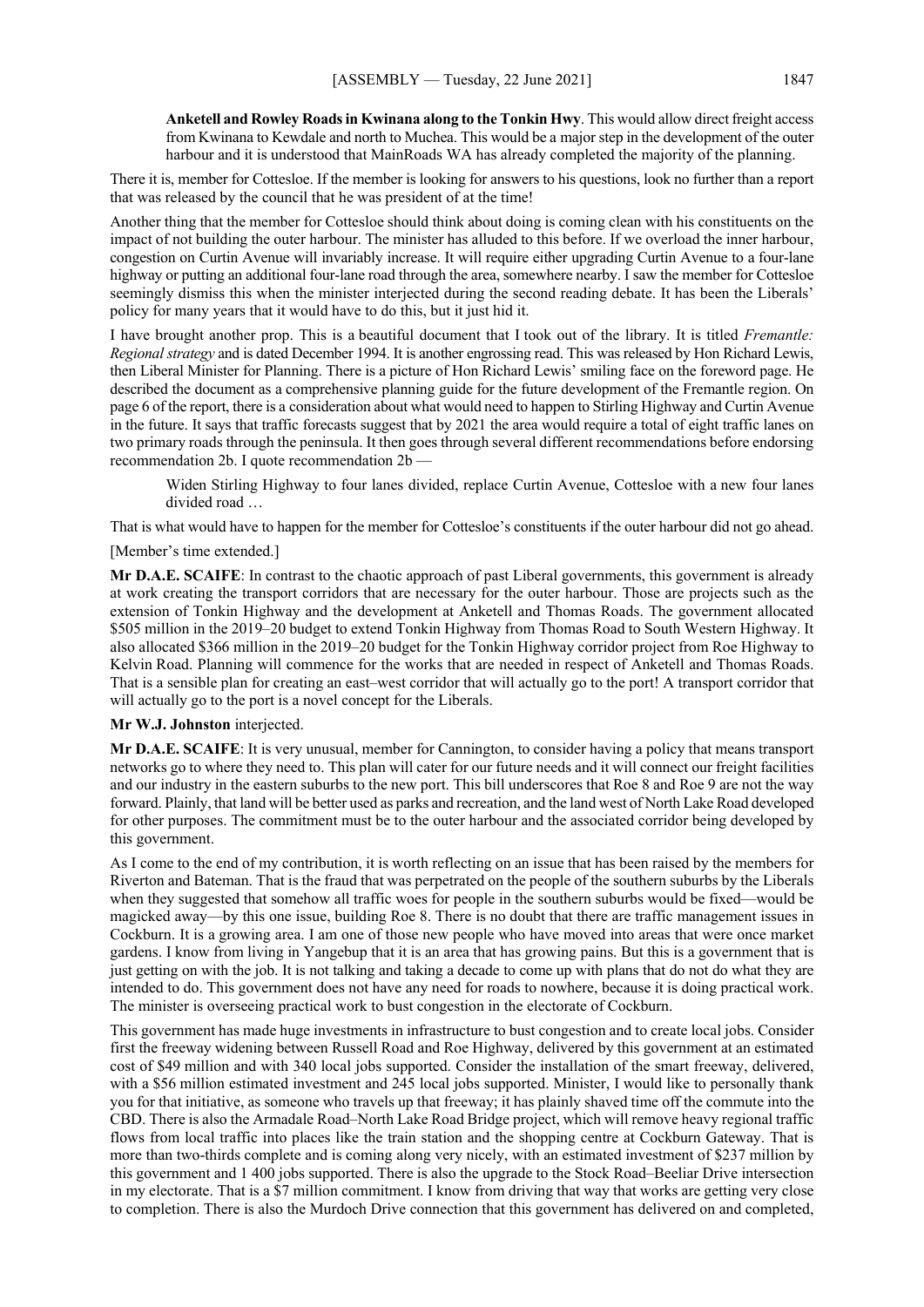a \$112.5 million investment and 700 local jobs supported. That is \$461 million of investment in local roads and infrastructure that benefits my local community of Cockburn. That is a real solution. That is not a chaotic road to nowhere. It is a solution that has busted congestion and slashed travel times.

What has to be said is that there is no need for Roe 8. This Labor government has a plan and we need to stick to it. The Liberal Party needs to stop the disingenuous campaign on Roe 8 and the outer harbour. The last election conclusively ended the debate. It is a fool's errand to continue pursuing it. I almost want to invite the Liberal Party. When I saw the campaign material that the member for Bateman held up, I thought some of her best volunteers had put out that material in the electorate. We should be thanking them for their efforts. Please run this again for the Labor Party! But, honestly, for the good of the state of Western Australia, just give it up. This bill is the manifestation of the government's convincing win in both the local area and throughout the state. This bill makes clear that the Beeliar wetlands will be protected, that the Liberals' reckless road to nowhere will not go ahead and that this government is instead focused on projects that are making, and will make, a real difference to my constituents.

I commend the bill to the house.

**MR Y. MUBARAKAI (Jandakot — Parliamentary Secretary)** [8.53 pm]: I rise this evening to make a brief statement on this splendid Metropolitan Region Scheme (Beeliar Wetlands) Bill 2021 that has been put forward by the Minister for Planning. I have to say, minister, that this bill pretty much sums up one of the most sensitive issues in my electorate of Jandakot. I hope members of this house will allow me to share my experience and my perceptions and dealings on the issue of Roe 8. I have heard other members on my side make some amazing contributions about their perspective of their communities in pretty much voicing their opinion against the extension and the longstanding issue with Roe 8 and 9.

The Labor government has had a hard-fought victory on this issue. When I say "hard fought", it is because my journey has been in the southern corridor for the last 24 years. In the last 15 years, I have lived in the City of Cockburn, in Success, where I have raised my beautiful family, and my family runs some small businesses there. I was equally fortunate enough to become a councillor at the City of Cockburn in 2011. If members of this house would allow me to indulge in that time frame, I clearly remember that in 2008, the Labor government, when last in government, had introduced the Beeliar wetlands into the metropolitan region scheme. In the very same year, the Barnett government had basically eradicated the Beeliar wetlands from the metropolitan region scheme. I remember as a candidate for council in 2010 that heaps of people who lived in the local area objected, as they would, because such an important piece of our environmental ecosystem was in danger of absolutely being eradicated with heavy infrastructure going through it. In that journey of becoming a councillor and engaging at the grassroots and talking to the community, it was pretty evident that people in the southern corridor did not want an extension of Roe 8 and 9.

Moving forward into the 2016 framework, when the sneaky Liberal Barnett government signed off to destroy some of the wetlands, that was quite disappointing. I have to say that the Labor Party took that to the 2017 election as a promise to stop those works if we were elected. Funnily enough, in the 2017 election, there were candidates who stood up for the extension of Roe 8 and 9, thinking that it was a popular issue in the southern corridor. Members of this house would be surprised to know that some of those candidates received fewer than 1 000 votes. That was the first indication.

Reflecting back on my journey in 2016 as a candidate, Jandakot was a safe Liberal seat. A very strong message of misinformation was coming from the federal member and the local community about how the extension of Roe 8 and 9 was economically important to Western Australia, and in particular about the hazardous issues on Leach Highway, which were causing distress among residents in my electorate about safety and security on their travels along Leach Highway. They failed to understand that Fremantle port is an important asset for Western Australia. They said it was planned decades and decades ago with the foresight of eventually having Roe 8 and 9 connect through the farmlands and market gardens into a port. These decisions, which were being made to score political points and gain popularity, clearly deflected quite badly onto the Liberal campaigns. As we saw in 2017, when I was involved in campaigning in the seat of Jandakot in my local area, it was pretty clear from the indications and the conversations among community members that the Roe 8 and 9 project was an important piece of infrastructure to deal with the dangerous hazards on Leach Highway, Mr Deputy Speaker. I am saying that for the first time, and, by the way, congratulations on your role as Deputy Speaker.

## **The DEPUTY SPEAKER**: Thank you, member.

**Mr Y. MUBARAKAI**: I find it hard to understand that Western Australia is looked upon as an economic hub and a strong trading partner for Australia and its exports, yet our port is surrounded by urban sprawl. We can look around the world at other growing economies, but our growing state has to rely on a port that, as I said, was planned 40 years ago and is now surrounded by urban housing and communities. That is an absolutely disastrous situation. We know that for the next 40 to 60 years, the economy of this state will continue to prosper and grow. Therefore, I again commend the McGowan government and the Minister for Planning for looking at the outer harbour in Kwinana, which is perfectly suited. It is a perfect piece of economic infrastructure for a port that is surrounded by industry and will be connected via key infrastructure such as roads like the Tonkin Highway and freight lines that will take commercial vehicles to the ports in a way that will be less disruptive to the community.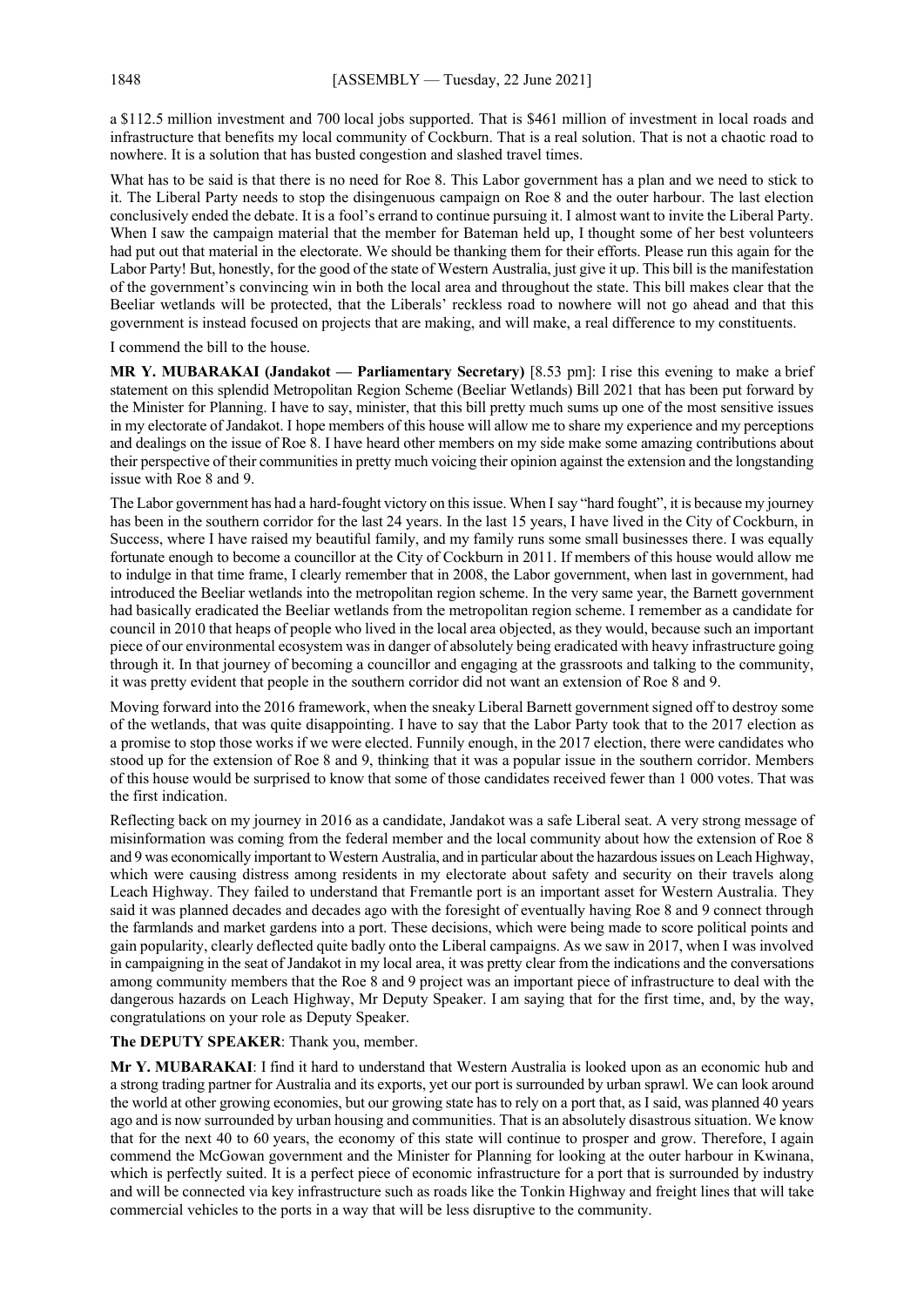The importance of this bill is not just the hard-fought victory. It is also about our responsibilities as a government to our community on the environmental impact this will have. I say this with pure sincerity. The Beeliar wetlands is an important ecosystem in our southern corridors. It is recognised not only as a state-based asset, but also internationally for its environmental contributions.

I present a document to the chamber. This is a copy of the Ramsar Convention on Wetlands of International Importance. I will read an extract from this document. It is an agreement under which Australia, along with 170 other countries, promised to conserve wetlands. I would like to refer to point 1 of article 3 of this convention. It stipulates —

The Contracting Parties shall formulate and implement their planning so as to promote the conservation of the wetlands included in the List, and as far as possible the wise use of wetlands in their territory.

Thomsons Lake, also known as the Jilbup Lake to the local Whadjuk Noongar people, is one of the lakes that makes up the wetlands. It is also recognised under this convention as a site of national importance.

A number of areas in the Beeliar wetlands are also protected due to the migratory birds that have been identified and sighted. These areas are basically protected because of the significance of and environmental issues around the migratory birds. I present another document, which is titled "Agreement between the Government of Australia and the Government of Japan for the Protection of Migratory Birds in Danger of Extinction and their Environment". I quote —

Desiring to co-operate in taking measures for the management and protection of migratory birds and birds in danger of extinction and also for the management and protection of their environments …

Another document refers to a similar agreement between Australia and the People's Republic of China. It states —

Desiring to co-operate in the protection of migratory birds and their environment …

These highlights basically show that the Beeliar wetlands are of significance not only locally but also internationally. It is our duty to protect them. The Beeliar wetlands also hold cultural importance for the local Whadjuk Noongar people.

The Metropolitan Region Scheme (Beeliar Wetlands) Bill 2021 introduced by this government will change the zoning in the metropolitan region scheme so that the area zoned for Roe 8 will be rezoned as parks and recreation. The McGowan government has gone above and beyond what is in this bill. As I said earlier, the Beeliar wetlands area has been designated as an A-class reserve in recognition of its importance to the environment and the community. This will guarantee that the protection of the wetlands and the rehabilitation of the areas that were cleared by the Barnett government is well and truly underway.

The process of moving forward also includes engagement with the local schools, whereby students will have the opportunity to learn about and appreciate our wetlands. The plan also includes a partnership with Murdoch University for research and education. In recognition of the cultural importance of the wetlands, an Aboriginal heritage survey has been conducted, as well as engagement with the local Aboriginal communities in the creation of trails and signage in the area. A new wildlife hospital is being built at Beeliar wetlands alongside the wetlands education centre.

I take this opportunity to thank some of the stakeholders who have made tremendous and important contributions to this bill and its journey to this place, where we can once and for all put an end to a commitment that we took to the 2017 and 2021 elections. I would like to acknowledge the Save Beeliar Wetlands group, Urban Bushland Council WA and the Wetlands Centre Cockburn. I take this opportunity to thank these groups as well as the many volunteers who have engaged with the local community on this issue.

**MS R. SAFFIOTI (West Swan — Minister for Planning)** [9.06 pm] — in reply: I would like to thank everyone for their contributions to this debate on the Metropolitan Region Scheme (Beeliar Wetlands) Bill 2021. We have heard really strong contributions this evening about the history of this issue and on the future of freight and trade in WA.

I think we can safely say that we have a mandate for this legislation. Let us go through it. This election campaign was fought on many issues, but particularly on Roe 8 and 9. The Liberal Party again made it a core part of its election campaign, and we heard from the members for Bateman, Riverton, Jandakot, Cockburn, Fremantle and Bicton that, at varying levels, this was the biggest campaign they ran in their electorates. Make no mistake: everyone was clear about our position. We have a mandate for this legislation, and it would be great to have one member of the opposition here sitting in this chamber to listen to my response, because I sat and listened to everybody. I had to sit and listen to every contribution that they made.

There can be no denying that we have a mandate for this. I want to get back to 2017, because that was a really tough election. As opposition spokesperson for transport and planning, as we approached that election, I saw the community campaign on this issue. In particular, the members for Fremantle and, of course, the member for Willagee—sorry, member for Willagee—were very strong about this issue. I looked at it and I thought that we needed to be strong and take a very clear position to the election in 2017. We could have not done that. We could have just flown under the radar, but I remember very well standing on that North Lake Road alignment, I think on 3 or 4 January 2017, after grabbing a coffee from the member for Jandakot's cafe. We went out, as I said, on the front foot, to make it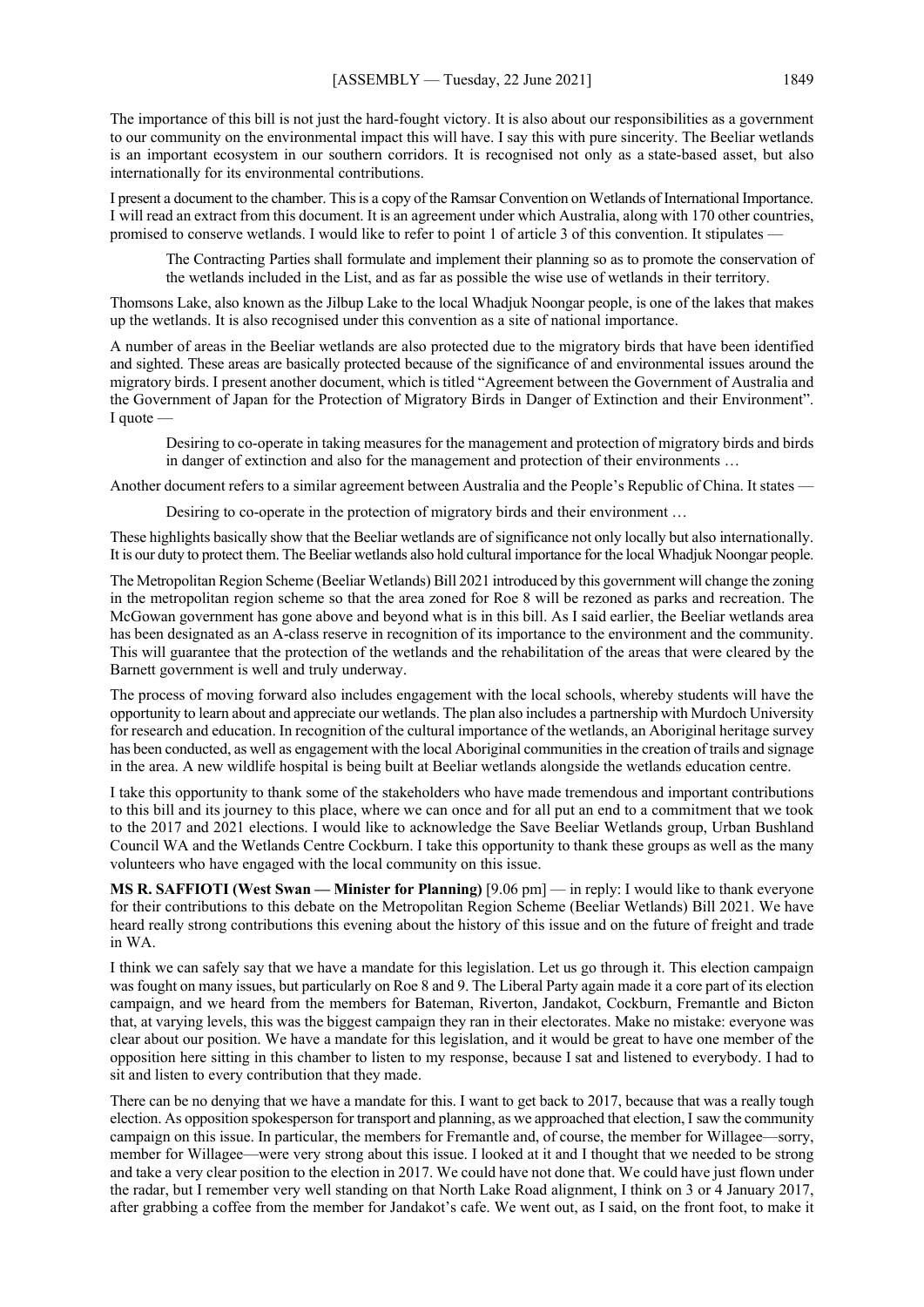very clear that we would not be building that road. This was a major risk. We could have not told the truth, but we did. We told everybody our position, and we won that election. Many of those members were returned after vicious campaigns. We brought legislation to this house and there was somehow this idea that we did not have a mandate. So we took it to another election, the election just past. Look at all the seats along that corridor, starting with Riverton, Bateman, Bicton, Willagee, Jandakot, Fremantle and Cockburn. We won all those seats. Again, they were vicious campaigns. I was with the member for Riverton a couple of times at a polling booth and a vicious and awful campaign was run against the member for Riverton. It was vicious, awful, personal and dirty. I went to a number of polling booths. The intensity was not as great at my polling booth in West Swan, where the Liberal candidate was hiding for most of it. That is where we saw the viciousness of the campaign. We took our opposition to Roe 8 to the people and made it clear. The difference could not have been clearer. We would not do it and we would reintroduce our legislation, and the Liberal Party would do it. It announced it again and again and again. I have the picture in my parliamentary office of "Honk for Roe 8 Day". There was a clear difference.

I say to this chamber that we have a mandate. As I said, it would be good to have the respect of the Liberal and National Parties and have at least one person sitting in their chair listening to this.I want to go through the Liberal Party's record on Roe 8 and 9. I have been trying to imagine what Roe 8 and 9 is to the Liberal Party. It is like Xanadu, this magical place. Members opposite cannot really describe or touch it, but somehow it is magical. The definition of "Xanadu" is a dreamlike place of magnificence and luxury. The Liberal Party has pinned two elections on this dream project that is the panacea for everything. You have congestion? This will fix it. You want job creation? This will fix it. You have a headache? This will fix it. It just got to a ridiculous point that somehow Roe 8 and 9 was going to fix every public policy issue.

Let us go through the Liberal Party's record. Members would know that, along with others in this chamber, I was in opposition for eight and a half years. In eight and a half years, the former Liberal–National government did not build the project. It was so committed to this project that for eight and a half years, after making an election commitment to do it, it could not get the project happening. Why? I mean, if it was such a great project, why did it not do it in eight and a half years? Remember that it was not as though the Liberal–National government cared about the finances. We could say that because the former government's financial management was so strong that it was careful about how it spent money, but we know that that was not the case. The former government was spending everywhere, but it never delivered what it said was the biggest transport project in this state. It had eight and a half years.

In the lead-up to the most recent election, we saw "Honk for Roe 8 Day". The Liberal Party claimed that it would start building the project within 100 days, even though it had no existing environmental approval, nothing in place and no tender. Its commitment was to start building it in 100 days. The member for Bateman was right. On costing day, we were sitting there. I was part of the team waiting to see the election costings and I was saying to the team, "Where is the Roe 8 money? How much would the Liberal Party spend on Roe 8 and 9?" I cannot remember its total costs, but it committed billions of dollars. I think it was \$20 billion or \$30 billion. On costing day, it said it would spend \$2 billion or something; I cannot remember. It was so ridiculous. We were saying, "Where is Roe 8 and 9?" The Liberal Party said, "Oh, \$125 million will be spent for the entire project." In a true accounting sense, that should have picked up the federal government money, too. The Liberal Party's whole spending was \$125 million after it said it would commence the project in 100 days. It has been a fraud from day one. If it really wanted to build it, it had eight and a half years to do so. It is like me winning and saying, "Oh, I'm going to wait for three months before the 2025 election to start doing any work on the Ellenbrook railway line." The equivalent would be if we won, we committed to do the Ellenbrook railway line and I waited for seven and a half years before we even started thinking about entering into a contract to build the thing. The Liberal–National government had its chance to not only build it, but also commit to it properly, but it could not do that. It could not build it in eight and a half years and in an election campaign, it could not even commit to it properly. That is how bad it was on this project.

Members have outlined very well that the proposed road would not have reached the port. There is no denying that. The road would not have reached the port and every time we asked the Liberal–National government how it would reach the port, there was a different answer. There would be a tunnel at the bottom of the river or maybe a new bridge. I mean, the answers were everywhere! But the former government never committed to how it would get to the port. Today, the Liberal Party still cannot tell us how it would get to the port. The member for Riverton raised placard loads, which everyone understands as well.

I want to mention another thing, which the member for Cottesloe denies. He says that somehow moving to the outer harbour would not decrease the number of trucks on Curtin Avenue; it is just wrong. If we keep the Fremantle inner harbour operating and expanding, in a never-ending process, Curtin Avenue will, basically, have to be widened to a four-lane highway. The people of the North Fremantle area understand that.

I am going to say another thing because again, to be honest, I explored this whole issue when I was in opposition. I explored all the arguments because I came to, in a sense, a bit of a blank sheet. I listened to the members for Fremantle and Willagee and I started to absorb all the issues, and there was always this question at the back of my mind: would we need Roe 8 and 9 if we went to the outer harbour? That argument was put and I really wanted to discover the answer. It is an argument that is still put. When I studied it, I thought: that is a silly thing. Of course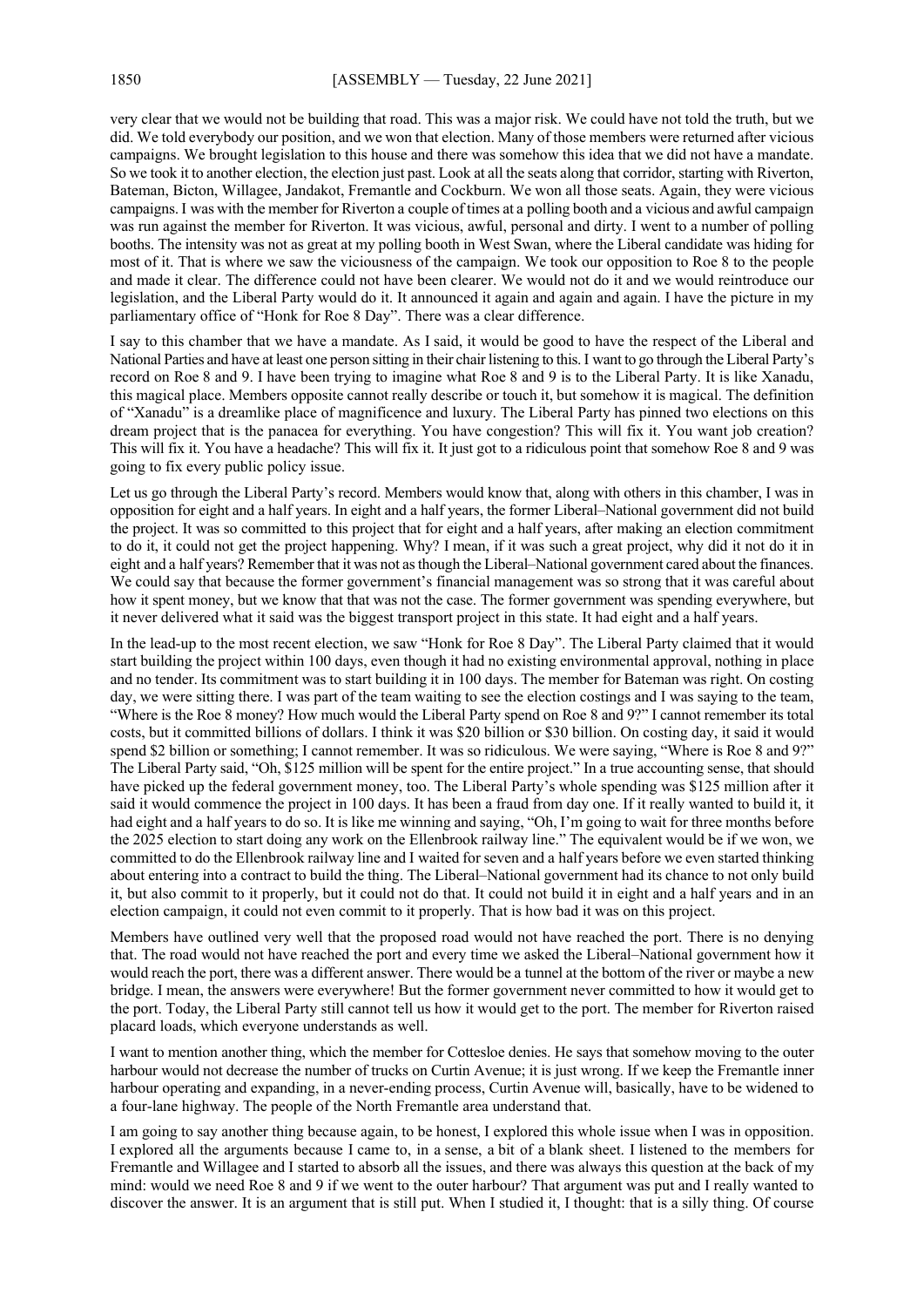we would not need Roe 8 and 9 if we go to the outer harbour, because then people would, basically, go through traffic to go down the coast, along Stock Road or Rockingham Road. The amount of work that would be needed on those roads due to their undulating nature and the number of traffic lights required would cost another couple of billion dollars. Of course, we would not need that. We would look to the eastern corridor.

I think many of these members do not know what Tonkin Highway is. That is my view. Some of us who know the eastern suburbs pretty well understand the nature of Tonkin Highway. Tonkin Highway is now the major freight mover north–south, particularly with the link to Muchea and the continued program of removing traffic lights and putting in grade separations, such as those that are funded across the forward estimates at Kelvin Road, Hale Road and Welshpool Road. Of course, part of the plan is to extend Tonkin Highway south to Mundijong. Why would someone go across the suburbs to Stock Road and then south? Why would someone not just continue east and go across with the new Anketell Road–Thomas Road corridor? Of course, that is the answer. The concept that we would need it even with the outer harbour is completely false. Like I said, when I was in opposition, I tried to make sure that I had the right position on all these issues, so I did research and tried to understand it and the arguments that the former government put for projects.

#### **Mr D.A.E. Scaife** interjected.

**Ms R. SAFFIOTI**: Yes, right. We were in opposition, and that is what we did. We look at the arguments that are put forward and try to say whether they are valid or not. With that one, I very soon realised that you would not bring all the freight through the suburbs; why would you not just use the freight corridor which is, in a sense, Tonkin Highway?

I want to make a point about the politics of this project. The member for Cottesloe stood up to speak when there had been an accident on Leach Highway; it was disgraceful. As I have said in this place before, the Liberal Party committed to building the Ellenbrook rail line. Every time there is an accident between here and Ellenbrook, we could say, "Oh, if they'd built the Ellenbrook rail line, that accident wouldn't have happened." That is the same logic. I have never done that, and I never will do that because it is disgraceful gutter politics. The member came in that day with no understanding of the type of accident it was or what vehicles were involved, and somehow blamed the accident on the government for not building Roe 8. It was absolutely disgraceful, but it again shows where the Liberal Party is on this project. It does not deal with facts; it deals with the Stephenson plan.

I have heard so much about the Stephenson plan—the *Plan for the metropolitan region, Perth and Fremantle, Western Australia, 1955: a report prepared for the government of Western Australia*—that I thought I would read from it. It is interesting reading; there are a number of things in it that I find quite ironic. There is one passage that makes reference to Sherwood Court in the city. In the past, if we looked from St Georges Terrace down Sherwood Court, there was grassland at the bottom, where the previous government built Elizabeth Quay. It states -

The Swan River and adjoining open space provided a valuable contrast with the close development of the Central Area.

That is why we should have kept grassland at Elizabeth Quay, according to the Stephenson plan. I do not think we should have built Elizabeth Quay, because Stephenson said in 1955 that we want to look down and see a transition between buildings and the river, with some grassland. That has gone; how dare they modify the Stephenson plan!

#### **Ms S.F. McGurk**: Close to the Weld Club!

#### **Ms R. SAFFIOTI**: It is around the corner from the Weld Club!

Time and again the Liberal Party talks about Cockburn Sound and growth into the outer harbour. Back in 1955, Stephenson observed that in the longer term, extensions into Cockburn Sound would almost certainly be necessary and that studies and survey work should be commenced at the earliest opportunity. That was in 1955. There was already discussion about the outer harbour and the fact that we would need to grow into the outer harbour because Fremantle would be constrained. If members want to talk about the Stephenson plan, let us talk about the whole Stephenson plan. The Liberal Party destroyed the vision down Sherwood Court by building Elizabeth Quay because the grassland was a transition. Let us go through the whole Stephenson plan, which talks about the outer harbour.

I turn to the road network. Of course, the Stephenson plan was a very, very important document. When we look around Perth, there are many key features that started with the Stephenson plan. It was a very good document. It tried to describe growth in some of the key road corridors, but Perth has changed a lot since 1955. Tonkin Highway was the Beechboro–Gosnells Highway. Everyone knows that Tonkin Highway does not look like that anymore. The nature of Tonkin Highway has changed, the nature of the freeway has changed and the nature of the east–west corridors has changed. A lot has changed over time, so the idea that the Liberal Party would pick out one concept and say, "That is absolutely integral to the future of Western Australia", and ignore everything else is a false study of history and a false interpretation of the Stephenson plan. It is absolutely dishonest.

Let us talk about the Stephenson plan. As I said, members opposite should all be condemned for not leaving the grassland as page whatever said should be the transition between Sherwood Court and the water! We cannot just pick one component of the Stephenson plan and say it is integral to the movement of freight; we have to look at the entire thing.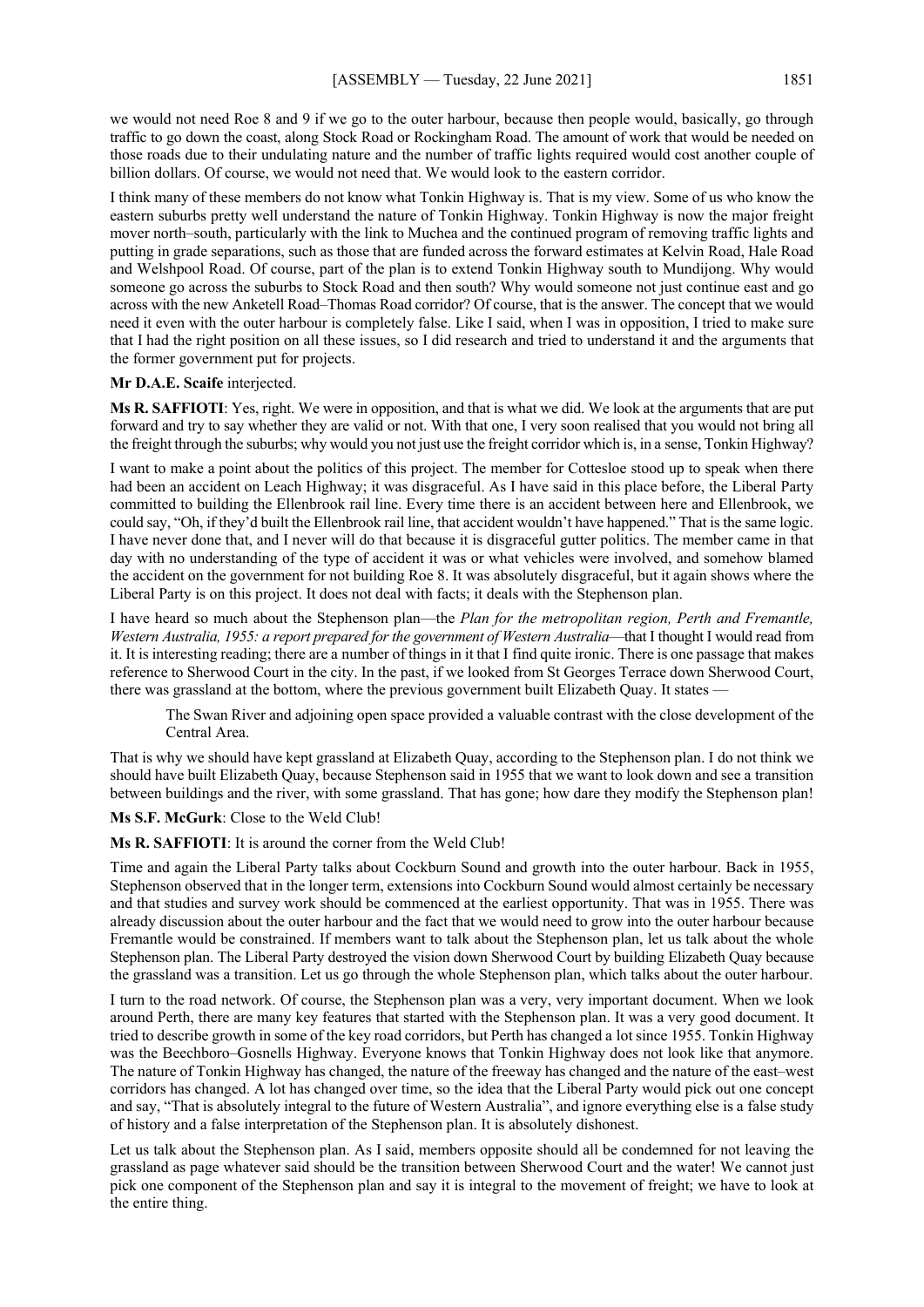I also want to talk about the Kwinana Industries Council, and I am glad the member for Cockburn highlighted it. That was a 2018 position statement, I think. I went back even further to 2015, when the member for Cottesloe was president of the Kwinana Industries Council. I want to refer to a submission it made to the Senate committee that looked at the Perth Freight Link project—the Senate Standing Committees on Rural and Regional Affairs and Transport. The submission was from the Kwinana Industries Council, when the member for Cottesloe was president. The submission states —

Over many years there has been bipartisan agreement over successive governments that there needs to be an Outer Harbour built in Cockburn Sound adjacent to the KIA, the State's premier industrial area. Delays for various reasons have led to the situation where there has been no progress toward a decision to build the Outer Harbour for years now, despite a decision on the "Outer Harbour" port being a key decision catalyst for the economic development of the State.

The Fremantle Inner Harbour can grow within its boundaries, but in the long term, the pressure the gentrification process is placing on the Port continues to make it more difficult for the freight task to and from the Port.

The submission states, further along —

This submission does not set out to question the voracity of the planning for the Perth Freight Link. What it does set out to do is to raise awareness that at some lime in the future the Inner Harbour could be closed to freight import and export, and possibly converted to some other activity such as an entertainment and tourism precinct revitalization for Fremantle City, servicing cruise and naval ships, and much new residential development. Further, that if it is understood the Inner Harbour might ultimately be closed to cargo freight, is it not then better to plan for the construction of the Outer Harbour in Kwinana in two stages. And do it soon?

That was a submission from the council of which the member for Cottesloe was president.

I also refer to a 2015 position paper on the west coast trade protection area, again when the member for Cottesloe was president of the Kwinana Industries Council, in which it was observed -

Within the next 10 years, it is likely the Port of Fremantle's Outer Harbour at Cockburn Sound will be built. This will be a catalytic project, sparking massive industrial development ranging from heavy chemical, refining and manufacturing. The many new support industries required to service them will be located toward the edge of the WTC boundary within the Protection Area.

This was the position of the member for Cottesloe a number of years ago. There was always planning and there was always a bipartisan approach for the outer harbour. Now he has completely abandoned that. This is where the Liberal Party has taken a leap. It wanted to build the Perth Freight Link, but it said, "Oh, we don't need it for freight; we can use it for everything, even if you build the outer harbour." It took another leap and said that we did not need the outer harbour. That is where it is now. It has a vacuum of policy development and understanding of freight needs.

The project started as the Perth Freight Link; then the Liberal Party realised that that was not very popular, so it said, "Oh, we don't need it for freight, we just need it for cars. Even if you build the outer harbour, you need it anyway." Now it's position is that we need Perth Freight Link and Roe 8 and 9, but we cannot build the outer harbour. Even though Cockburn Sound has been an operating port and industrial area for many years, even though as president of the Kwinana Industries Council the member for Cottesloe advocated for the outer harbour, and even though the document states how proud all the industrial players were to be operating in Cockburn Sound, the Liberal Party, after arguing for this project for many, many years, now somehow believes that the environment of Cockburn Sound would be severely impacted. I see that as the height of hypocrisy. How can anyone come into this place and argue something completely opposite after being head of a council that wanted and supported a new port?

As I said, the Liberals advocated for the Perth Freight Link. The Liberal Party had eight and a half years but it stuffed it up. There were battles between the then Minister for Transport, Dean Nalder, and the then Premier, Colin Barnett. They were not talking to each other. They banned each other's staff from visiting their office. It was a complete farce. They stuffed around and could not deliver it. They tried to get money and had secret meetings with federal politicians. It was the worst way to deliver a project in this state. They signed a contract in the last few days of the Liberal–National government. We won the 2017 election with a clear agenda. We cancelled the contract, saved Beeliar wetlands and revegetated it. A comment was made about shrubs and the member for Bicton and her community groups' work. Again, it was completely disparaging. I cannot remember how many trees were replanted—millions. The amount of work that has been done to revegetate that area is incredible. Anyone who has seen it will understand that the level of revegetation is incredible.

**Ms S.F. McGurk**: And community commitment.

**Ms R. SAFFIOTI**: Yes, and basically it was done by community volunteers. Those remarks were completely disparaging. The member then said that we ignored congestion in the southern suburbs. Members, let us go through those projects. Roe 8 and 9 was the Liberal Party's one-trick pony.

**Ms S.E. Winton**: What about the northern suburbs?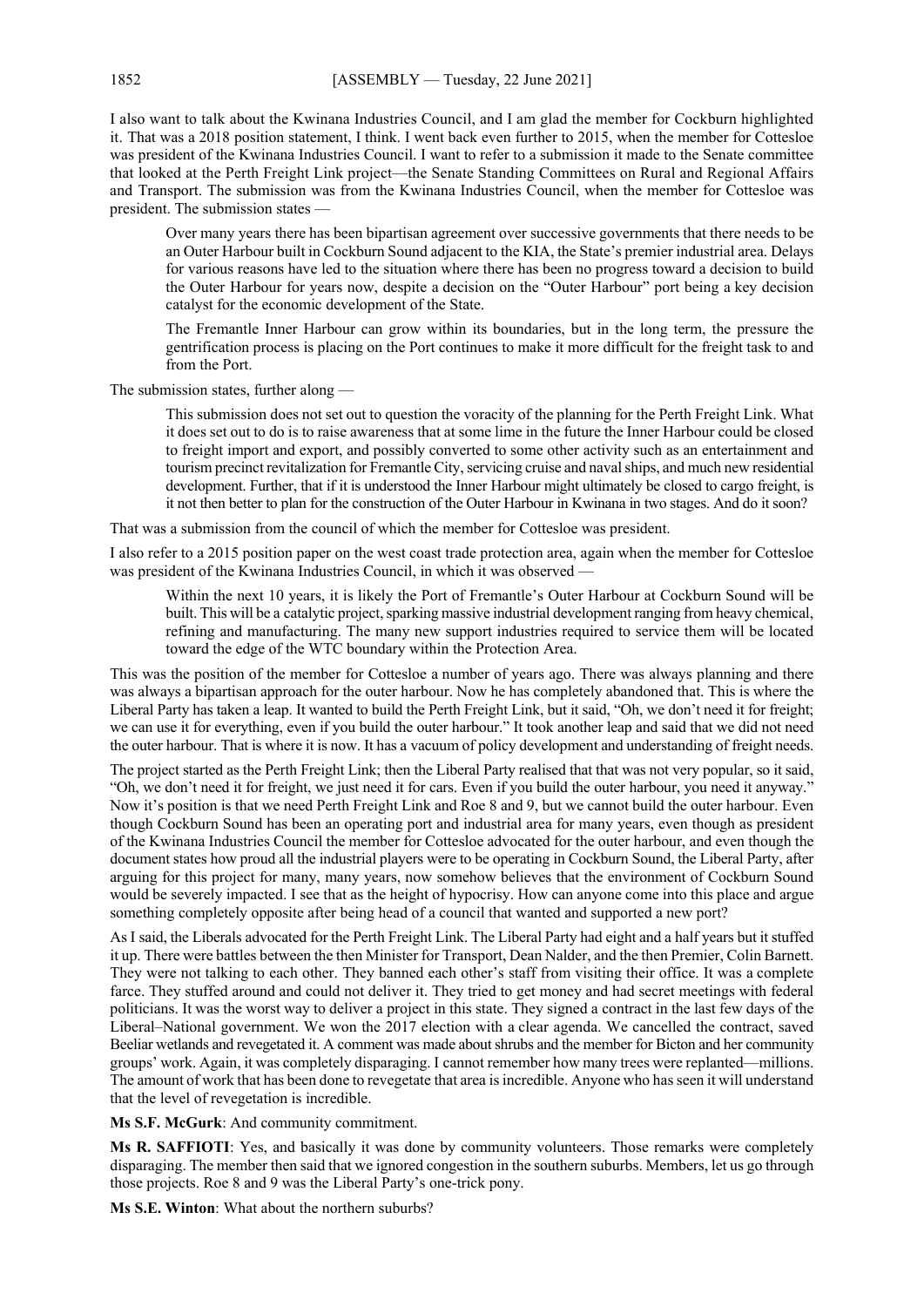**Ms R. SAFFIOTI**: We could go through the original redirection. There are so many projects. Remember, we went to the 2017 election saying, "We're not going to build Roe 8 and 9, but we will build other projects." Do members know what? We have either delivered those projects or they are being delivered—every single project. Sometimes I sit back and reflect on the previous government, which committed to the Metro Area Express and the Ellenbrook line. Sometimes I think about all the work that I am trying to do. There are often challenges and hurdles, but then I sit back and think, "At least I'm delivering them", as opposed to the Liberals, who went to elections with billion-dollar projects. They stood there again and again. I remember the MAX light rail so well. The Liberals had maps and USB drives done up as little MAX light rail.

**Ms S.F. McGurk**: They were telling people to buy property.

**Ms R. SAFFIOTI**: Yes, to buy property along the route. They had more merchandise for MAX light rail than anyone has seen for any project. They produced the merchandise but they did not deliver the project. Let us go through the projects.

**Ms S.E. Winton**: Are we sitting late tonight? There's so much to list!

**Ms R. SAFFIOTI**: I know. Obviously, I will concentrate on the southern corridor. I am sorry, member for Wanneroo!

Several members interjected.

**Ms R. SAFFIOTI**: Okay, I will mention a couple of projects in her electorate. Of course, the Beeliar wetlands redirection helped to fund the Wanneroo Road duplication and the two Wanneroo Road overpasses at Joondalup Drive and Ocean Reef Drive. We delivered those projects because we redirected the money from Perth Freight Link. The Liberals have the idea that somehow the southern suburbs did not benefit from any project. Rarely in politics do people come up to members in a positive way—unless you are the Premier—and say, "That project was great." That is what I get about smart freeways all the time, whether it is from a soccer coach or people I meet in the shops. They come up to me and say, "Smart freeways; that was a bit risky, but you did it and it delivered benefits." Smart freeway was a great project that we delivered along the corridor. We widened the freeway between Russell Road and Roe Highway, which has been highlighted. We did the Murdoch Drive connection, fast-tracked the Armadale Road duplication and we are building the Armadale Road to North Lake Road bridge, which costs over \$200 million, to reduce congestion around Cockburn. I understand that there is congestion in a lot of areas but when people drove north—it will get better once the Armadale Road to North Lake Road bridge is finished and the Thornlie–Cockburn works are in the middle of the freeway—every time they hit that Cockburn Central area, they had to slam on the brakes because of a massive traffic jam. The widening, the new Armadale–North Lake bridge, the local distributor road and the expansion of the Thornlie–Cockburn network with the Thornlie–Cockburn Link has reduced and will reduce congestion. Karel Avenue is another bottleneck, or pinch point, across that corridor. We have done more than we committed to do to facilitate the new work for the Thornlie–Cockburn Link, plus we have widened that project. I have not mentioned the Ranford Road bridge. It was not in my notes but I will talk about it. It was two lanes each way, but we are expanding it to four lanes each way, including a dedicated busway. That is a big project and that is something that is part of the Thornlie–Cockburn Link.

## **Mr W.J. Johnston**: The Nicholson Road Bridge.

**Ms R. SAFFIOTI**: Yes, the Nicholson Road Bridge and other major works across the entire southern corridor.

The member for Cottesloe has this idea that we have not done anything in the southern suburbs. I do not believe the member for Cottesloe goes south of the river because what we have done across the area is transformative.

I turn to the Westport Taskforce plan in which we committed to a number of key aspects. We committed to increasing the amount of freight on rail—the member for Fremantle outlined that clearly—but we want to do more. We have increased freight on rail to 20 per cent. We have stabilised around 20 per cent of freight going through the port on rail, but we want to do more. I think it is equivalent to about 100 000 truck movements a year. As part of that this is new—we are building the new traffic bridge in Fremantle. That will improve safety and reduce maintenance costs on the existing traffic bridge and it will increase the capacity for more freight on rail. We hope to deliver that very soon.

**Mr W.J. Johnston**: There are actually less trucks now than there were before we came to government.

**Ms R. SAFFIOTI**: I think that is what the modelling shows.

## **Mr P. Papalia**: Fewer.

**Ms R. SAFFIOTI**: Yes, fewer.

We increased the freight on rail. We said that we wanted to support the development of intermodals. Forrestfield is operating well and we are looking at continuing to support the Kenwick facility. It is my understanding that that is an aspiration of the Muchea–Bullsbrook area and Mundijong over time. We are doing more modelling on the source and destination of containers because it is about not only Forrestfield and Kenwick, but also the issue of where the distribution centres are and how we can better move containers in and out of those distribution centres. The freight on rail project has been a massive effort. We said that we would improve High Street. That project is pretty big.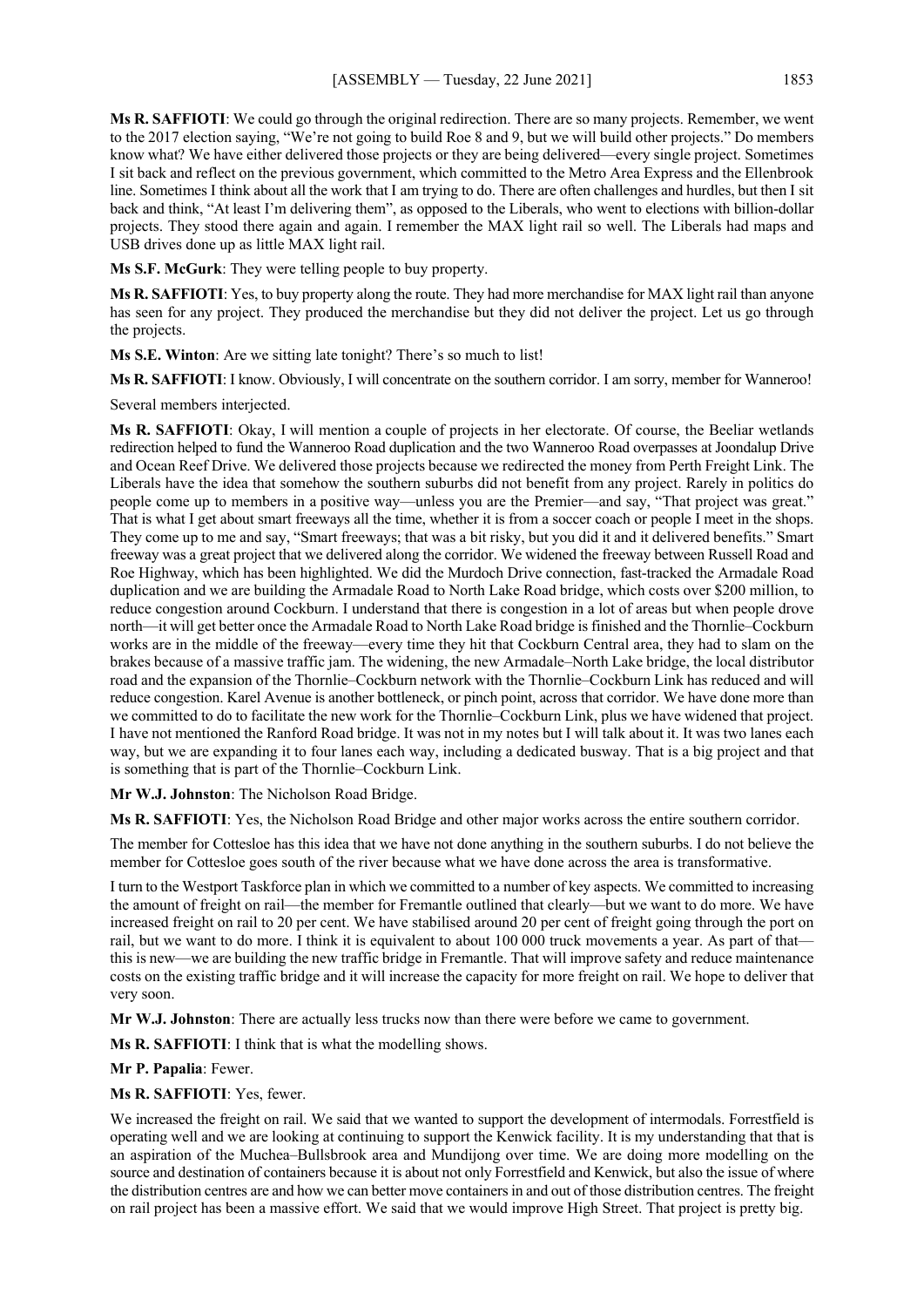I drove to Fremantle recently and that project is well underway. It is a complex project and there had to be negotiations with a number of key associations, including the golf course. All up, it will improve the safety of the vehicles and the local community will be able to cross the road using the two underpasses. This will support safer access to the netball courts, which has been a major issue. I know there is disruption at the moment, but a lot of families were parking on the golf course side and crossing the four lanes on a very busy road with no median. This will support safety in that area.

Of course, there is Westport. We started work. We commissioned the Westport Taskforce, which made a number of recommendations that the government adopted in August last year, and now we are moving to implement those recommendations. The Liberals can ignore the fact that we are an exporting state, but we all understand that the future is in Kwinana. The Liberals' idea that we can continue with Fremantle port for the next 50 to 100 years is false. In their heart of hearts, do they think that Fremantle port can continue for the next 50 to 100 years? It is not possible. We are planning for a new port and, as part of that, it is an incredible opportunity to make sure that we have a port that helps future generations continue the freight and trade challenge. We are looking at the land along the whole Kwinana strip and how we can better coordinate and support development along there. We are looking at the Anketell Road–Thomas Road corridor, a key east–west corridor that will feed freight into the port from the east. We are looking at how we can further support more rail connections and develop the movement of containers throughout that area. As the member for Fremantle said, we are also looking at the future of Fremantle. We understand that people are very keen to engage in what Fremantle should look like in the future. We have already started on the Victoria Quay site, with a commitment for a new brewery to be developed, which is underway, and the new film studio.

As we work our way around the inner harbour, we will be looking at all the possibilities of what we can create in Fremantle, which, again, will be world-class and serve generations to come. People want this long-term planning. We can stick to the 1955 plan or we can create our own vision for the future—a vision that better reflects Western Australia's place in the world as a major exporting state. We also understand that times change. Many people live along the freight corridor to Fremantle. We understand that challenges will continue to grow over time. That is why we had a plan for the outer harbour. People talk about vandalism. The Liberal Party is promoting economic vandalism.

I want to talk about the bill. I think the member for Moore, who unfortunately could not be here tonight, asked why we are doing this and why we do not amend the MRS. This bill will amend the MRS. I think he said, "Why are you doing this? We should be amending the MRS." This bill will amend the MRS. We are amending the MRS through legislation. Comments will be made by members on the other side that it is not the normal process. It has been used in the past, and we are using it for this purpose. The idea that there has been no consultation and no-one is aware of this issue is not plausible. This has been the most widely discussed and debated issue in the community over the past two elections. We had a very clear position. As I said, we took a very bold move in early 2017. We said that we would not continue with the contract to build that project. When we won government, we renegotiated that project and we preserved the corridor. We did everything we said we were going to do. We took it to the election and we took it to the next election. Again, we are seeing an opposition that will not accept the mandate on this legislation. When we come into this place and people talk about mandates, what hope do we have if the Liberal Party and the Nationals WA will not accept our mandate? They do not accept our ability to deliver anything in this place if they do not accept our mandate on this legislation.

The wetlands are a very special place for many people—we saw that through the campaigns and the community action. People like to write off the campaigners as a bunch of activists or people on the extreme side of campaigning, but they were from all walks of life. I have never seen an entire community so activated as it was during this campaign. I am really proud that we have been able to deliver what we told the people in early 2017.

We have already amended the A-class reserve with this project. People understand that. We have already made these wetlands an A-class reserve. It will require an agreement of both houses of Parliament to change that A-class reserve. This legislation is the logical first step to change the MRS. There is no other purpose for the majority of this land but parks and recreation. It is as simple as that. We have made it very clear to the community that we want future generations to enjoy these wetlands. We owe it to the Western Australian public to get on with preserving the wetlands for future generations, and planning and building the outer harbour and the road and rail connections that lead to it. That is what the people want and deserve. I think people are sick of this debate. They want us to be allowed to get on with doing what we told them we were going to do, which is to preserve the wetlands and plan and build the future port. It makes economic sense. It has been a bipartisan approach for many years.

Fuelled by the opposition's keenness to be liked by the federal government and to have some support through Ben Morton, you guys have basically thrown away any economic logic. We heard some of the other claims about the \$1.2 billion. It is a contingent liability. I do not want to go through what \$1.2 billion is to accountants. It means it does not sit on their bottom line. If the feds are so keen to give us another \$1.2 billion, I will take it for other projects. That is what we did this year. We asked for \$1.2 billion worth of projects and we got them, so we will continue to do that. Every time there is \$1.2 billion in the budget, we will say, "Okay, we will take \$1.2 billion of projects",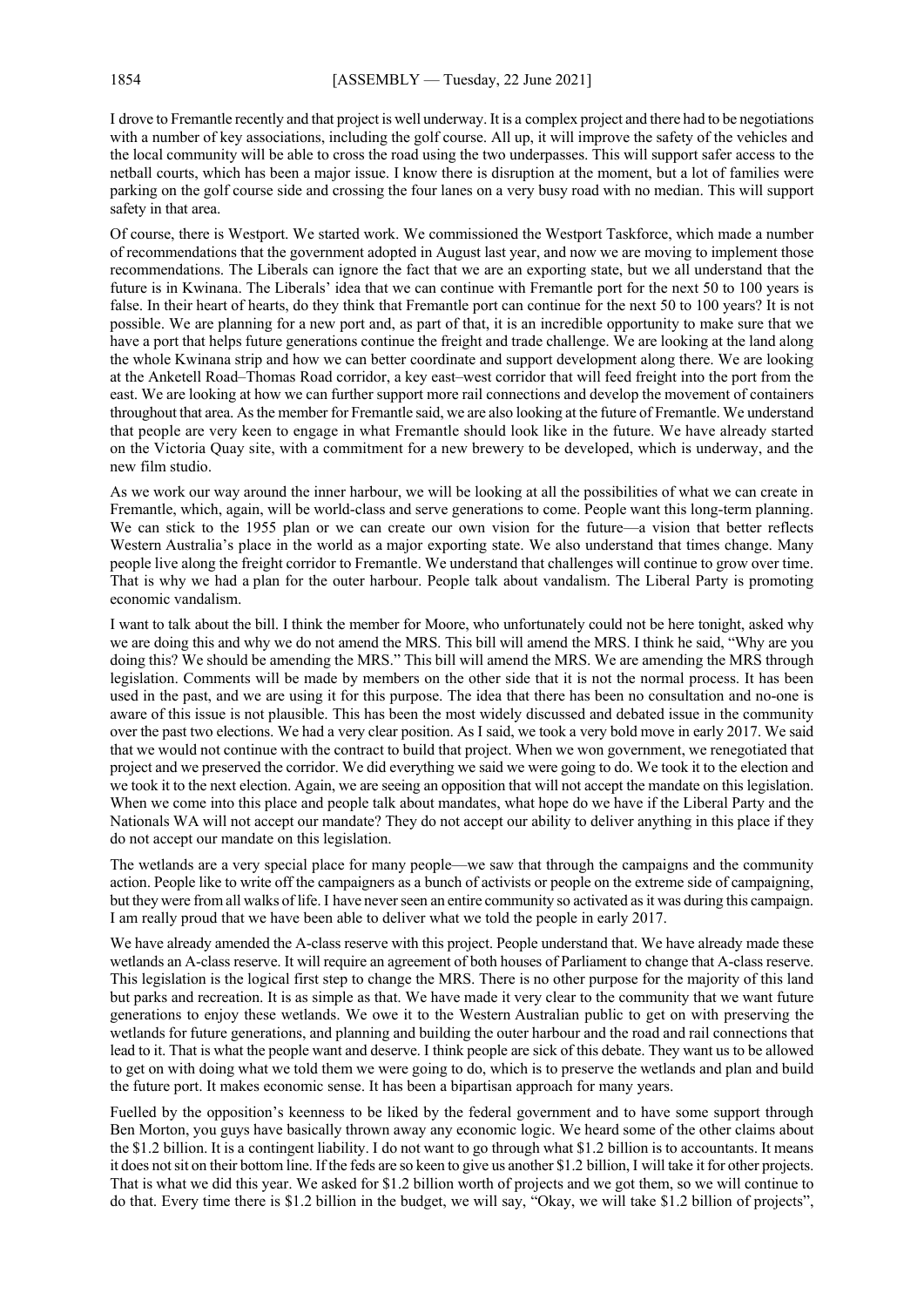and we will continue to do that. I know that the federal government is desperate to be seen as Mark McGowan's friend. I saw it in today's paper. Federal government members cannot wait to stand next to Mark McGowan. They are not standing next to the state Liberal Party, but they cannot wait to stand next to Mark McGowan. In a desperate attempt to try to have friends in the federal government, the opposition will do whatever Ben Morton wants it to do. I do not think Ben Morton's heart is in it anymore. He has some money to fund some advertising. Good luck to him.

**Ms K.E. Giddens**: Very glossy.

**Ms R. SAFFIOTI**: Yes, he puts out very good advertising. The leaflets are very high gloss; they use very good, thick paper.

If the feds were serious about it, they would have written it in their actual budget rather than as a contingent liability. As I say, for each budget we do the dance. The federal government comes out and says there is \$1.2 billion for Perth Freight Link and we say that we are not building it, but we will have \$1.2 billion for other projects, thanks. I suspect we will do it again next year because that is what happens with the federal government. I am happy to continue to do that because every time we take it to the public, it is on our side and it understands that delivering congestion-busting projects and infrastructure is not Roe 8 and 9; it is Metronet, regional road safety and some of the massive road projects like the Leach Highway–Welshpool Road interchange we are building now, which was the riskiest and most dangerous road between 2015 and 2019 and the second most-congested intersection. If we look at the facts, we are dealing with those high pressure points, plus we are making -

## **Mr W.J. Johnston** interjected.

**Ms R. SAFFIOTI**: That is okay, member for Cannington. I cannot wait to see the elevated rail through Cannington. It was well supported by the member for Cannington and the council.

When it comes to regional road safety, we are committed to all these projects. As I said, we will go through with this. We hope that the Liberal Party supports our mandate to deliver this project because we have given a clear commitment to stop Roe 8 and 9 and preserve the Beeliar wetlands.

Question put and passed.

Bill read a second time.

[Leave denied to proceed forthwith to third reading.]

#### *Consideration in Detail*

**Clause 1: Short title —**

**Dr D.J. HONEY**: One of the enablers for this bill going through is the construction of the outer harbour. I have heard various reports on the schedule for the outer harbour. Could the minister enlighten me about her best estimate at the moment on the schedule for the outer harbour?

*Point of Order*

**Mr W.J. JOHNSTON**: Point of order.

**The DEPUTY SPEAKER**: Member for Cannington.

**Mr W.J. JOHNSTON**: Minister for Mines and Petroleum, if you like.

**The DEPUTY SPEAKER**: Minister for Mines and Petroleum—you choose.

**Mr W.J. JOHNSTON**: This is the short title. The debate needs to relate to the bill before the house, not any other matter.

**The DEPUTY SPEAKER**: Yes. Thank you, minister. The minister is correct, Leader of the Liberal Party: we are talking about the short title of the bill. If you have further questions related to other aspects of the bill, now is -

## *Debate Resumed*

**Dr D.J. HONEY**: Thank you, chair. I might say that this is usually —

A government member: No; it's a question.

**The DEPUTY SPEAKER**: The question is that clause 1 be agreed to.

**Dr D.J. HONEY**: If you are just going to jam it through, well done!

**The DEPUTY SPEAKER**: No, no.

**Dr D.J. HONEY**: You are.

Several members interjected.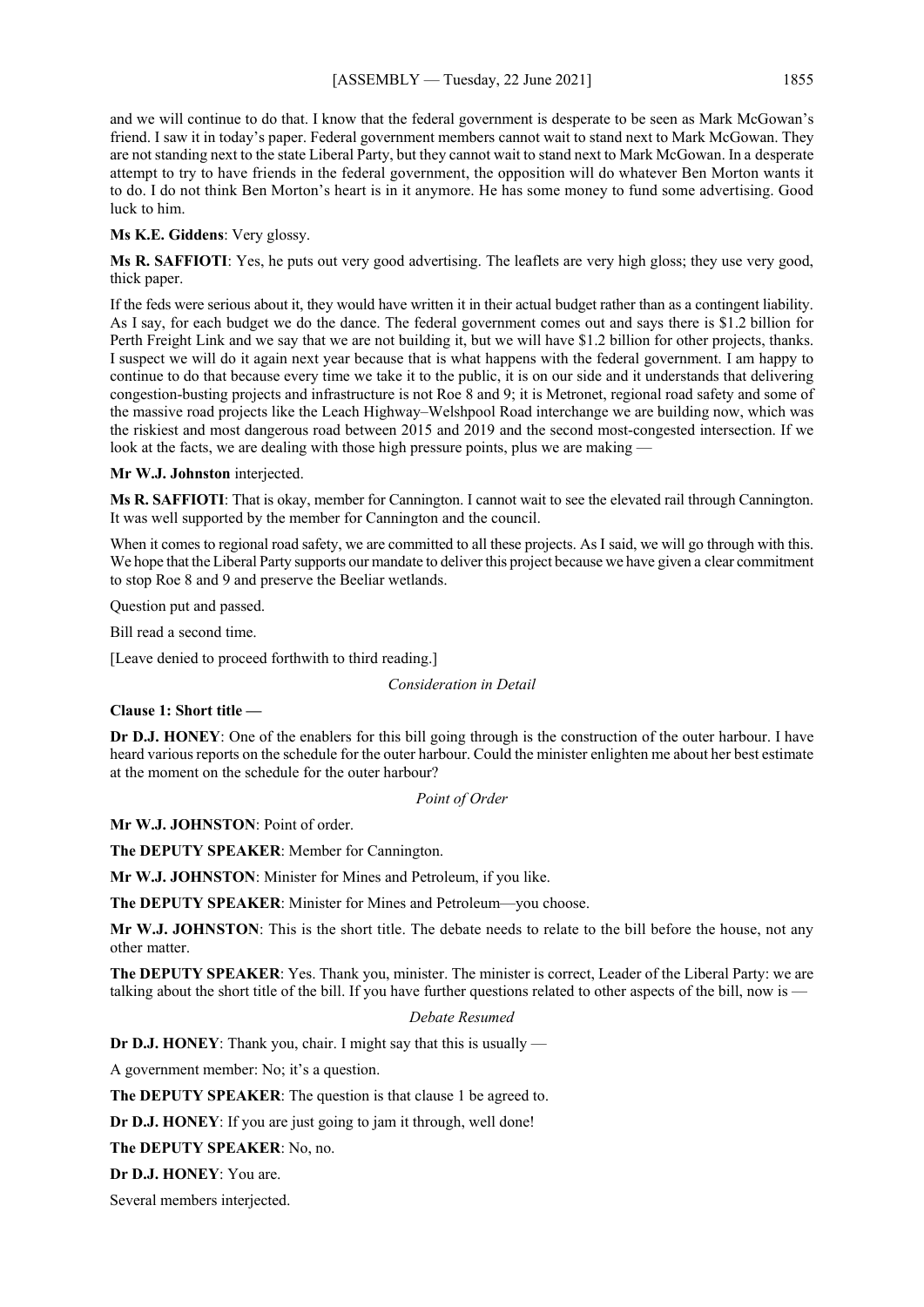**Dr D.J. HONEY**: This is when we ask general questions, and you know that.

**The DEPUTY SPEAKER**: No, it is not.

**Mr W.J. Johnston**: Not in this chamber; that is in the other chamber.

**Dr D.J. HONEY**: No; that is here. We do it every time.

**The DEPUTY SPEAKER**: Leader of the Liberal Party, thank you very much.

**Clause put and passed.**

**Clauses 2 and 3 put and passed.**

**Clause 4: Metropolitan Region Scheme amended —**

**Dr D.J. HONEY**: I have been fascinated by this debate and the hubris shown by all members opposite. We are seeing it in spades here from the Minister for Energy, so well done!

**Ms S.E. Winton**: Do you have a question?

**Dr D.J. HONEY**: I do have a question, interestingly, and that is —

**Ms S.E. Winton**: Good!

**Dr D.J. HONEY**: That question is: a plan shown at the end of this document has a shaded area. In terms of the affected area between Hope Road and the powerline easement, what is the approximate area that is in that shaded area? Just to clarify, the minister spoke about a total area. There is that area between Hope Road and the powerline easement—what does that correspond to in hectares, approximately? I do not need an exact figure.

**Ms R. SAFFIOTI**: I do not have that information. We are not going to hazard a guess either. We do not have that information about the amount of land between Hope Road and the powerline easement.

**Dr D.J. HONEY**: Would the minister be able to provide that information because it will be useful to my colleagues in the other place?

**Mr W.J. Johnston**: Put in a question on notice!

**Ms R. SAFFIOTI**: I can prepare that information for when the bill goes to the other place.

**Dr D.J. HONEY**: Thank you very much, minister; I appreciate that.

Can the minister confirm that in this plan Hope Road will continue to exist and also that the powerline easement will continue once this bill is passed?

**Ms R. SAFFIOTI**: Yes, I can confirm that, and I can also confirm that we are not going to build a new massive freeway through wetlands. I can confirm that too.

**Dr D.J. HONEY**: In relation to the powerline easement, what sort of vegetation will be within that? I have been to that location several times and it has been cleared underneath the powerline; I assume it is because they do not want bushfires affecting the powerline. Will that continue to be the case; that is, it will be cleared in that area and no trees will be planted there?

**Ms R. SAFFIOTI**: As I understand, yes, it is maintained under the powerlines; there is an obligation to maintain it so there are not branches overhanging the powerlines. Whether it is totally cleared as would be required for a major highway I think is quite different. There are a lot of powerlines across the area. I have got feedback that Western Power is happy with vegetation under powerlines. Basically, there is vegetation under powerlines. Of course it is maintained so it does not create a hazard, but as through the entire metropolitan area and regional WA there is vegetation that occurs under powerlines. There is an obligation or keenness to —

## **Mr W.J. Johnston** interjected.

**Ms R. SAFFIOTI**: Yes, through national parks and through state forests, but there is also a keenness to try to maintain it, where they can, to stop it becoming a hazard or creating potential power outages with trees falling or branches falling on the powerlines.

## **Clause put and passed.**

**Clause 5 put and passed.**

**Schedule 1 put and passed.**

#### **Title put and passed.**

[Leave granted to proceed forthwith to third reading.]

#### *Third Reading*

# **MS R. SAFFIOTI (West Swan — Minister for Planning)** [9.56 pm]: I move —

That the bill be now read a third time.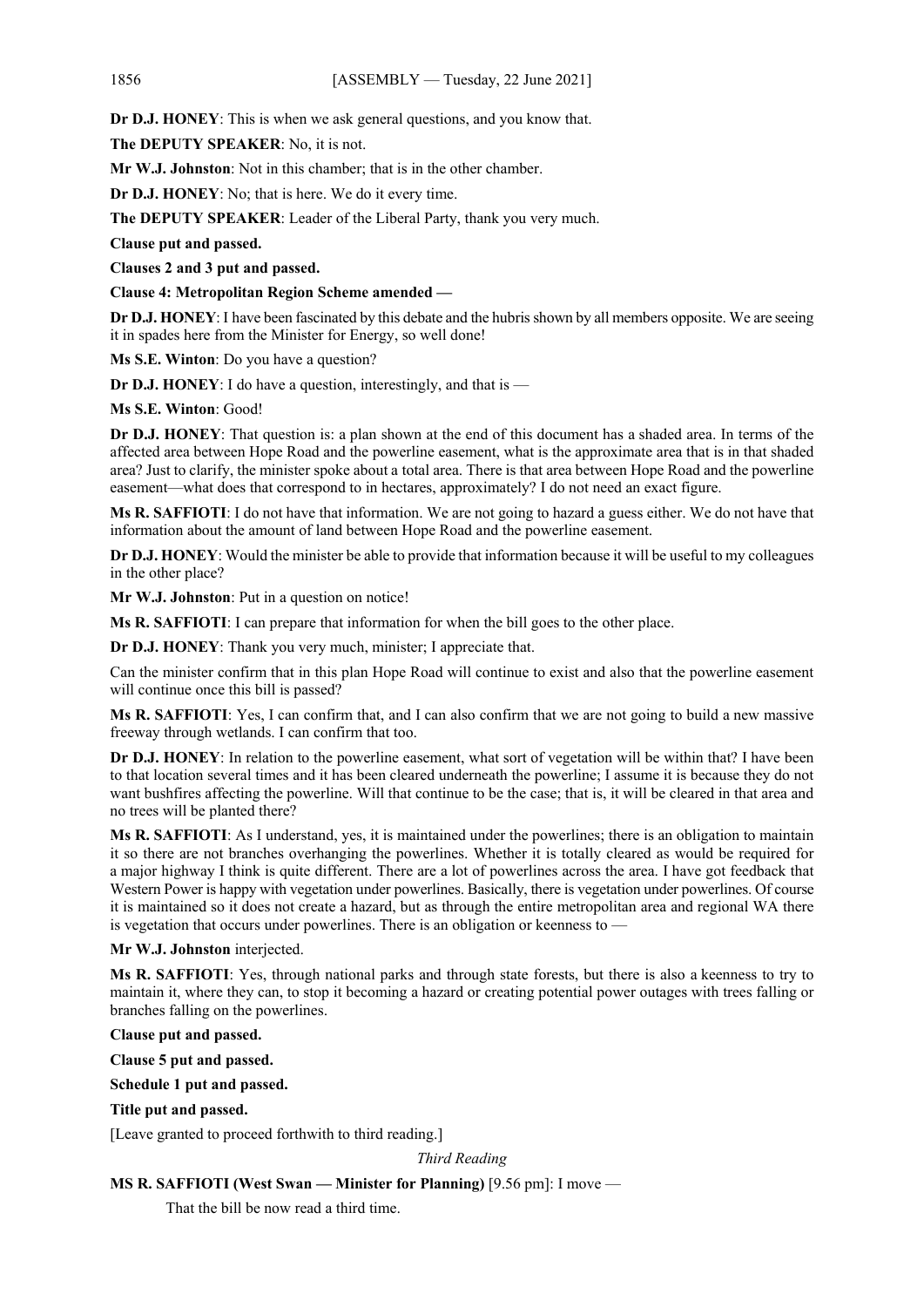**DR D.J. HONEY (Cottesloe — Leader of the Liberal Party)** [9.56 pm]: It has been a fascinating evening. Despite the comments by the minister, other than a brief time when I had to get some sustenance, I sat in the chamber and listened to an interesting series of debates. A few thoughts came to my mind: one is the level of arrogance that I experience around the chamber. Can I say that arrogance comes before a fall!

# *Point of Order*

**Mr W.J. JOHNSTON**: It appears that the member is canvassing issues that were raised during the second reading debate—he must be confused. As this is the third reading debate, he is obliged to talk about matters that were raised during consideration in detail. If he could just keep his comments to that, it would make the evening go faster.

**The DEPUTY SPEAKER**: Thank you, minister. There is no point of order.

Leader of the Liberal Party, please do not introduce any new material. Thank you.

# *Debate Resumed*

**Dr D.J. HONEY**: Thank you very much, Deputy Speaker. Can I say they were fascinating comments from the Minister for Energy, given that I have heard—how many government members was it?—six or eight filibuster on their own bill. Well done!

Several members interjected.

**Dr D.J. HONEY**: We do oppose this bill and for the reasons I have outlined before.

**Ms S.E. Winton**: We?

**Dr D.J. HONEY**: We—the alliance. We oppose this bill.

Several members interjected.

**Dr D.J. HONEY**: What I have heard a lot of tonight is —

**Mr W.J. Johnston**: You supported the second reading, you supported every clause, and you say you oppose the bill!

**Dr D.J. HONEY**: What I have —

**Ms R. Saffioti**: You care about this so much that you can't have more than one member on your side!

**The DEPUTY SPEAKER**: Members! The Leader of the Liberal Party has the call.

**Dr D.J. HONEY**: Thank you very much, Deputy Speaker. As always, I appreciate your support from this aggressive and unpleasant behaviour from the other side.

What I have heard a lot of tonight, members, is a lot of confirmation bias; that is, you all sit here and encourage each other. You think you are doing the right thing, but in fact this is an active —

Several members interjected.

**The DEPUTY SPEAKER**: Members!

**Mr W.J. Johnston** interjected.

**Dr D.J. HONEY**: You have clearly got more time than I have.

**Mr W.J. Johnston** interjected.

**The DEPUTY SPEAKER**: Carry on, please, member.

**Ms S. Winton** interjected.

**The DEPUTY SPEAKER**: Member for Wanneroo! Leader of the Liberal Party.

**Dr D.J. HONEY**: Thank you very much, Deputy Speaker. Clearly, people have time on their hands.

What we are seeing is confirmation bias amongst the group here. This is planning vandalism. We have a minister who is progressing with this bill when, in fact, she knows that there is no requirement for this harbour for the foreseeable future. She knows that the existing harbour is at only one-third capacity, butshe is committing to spending over \$5 billion of taxpayers' money on a project that will not be required for the foreseeable future. There is nothing in this bill that will deal with the traffic congestion in the southern corridor or the horrendous accidents on that road, as we saw in the data about the number of car and truck accidents on that road. There is nothing that will solve that problem.

We heard discussion tonight about environmental concern, and I am indebted to the member for Cockburn, who clearly has at least some concern about Cockburn Sound and environmental matters. I heard the minister for Fremantle talk in heartfelt —

Several members interjected.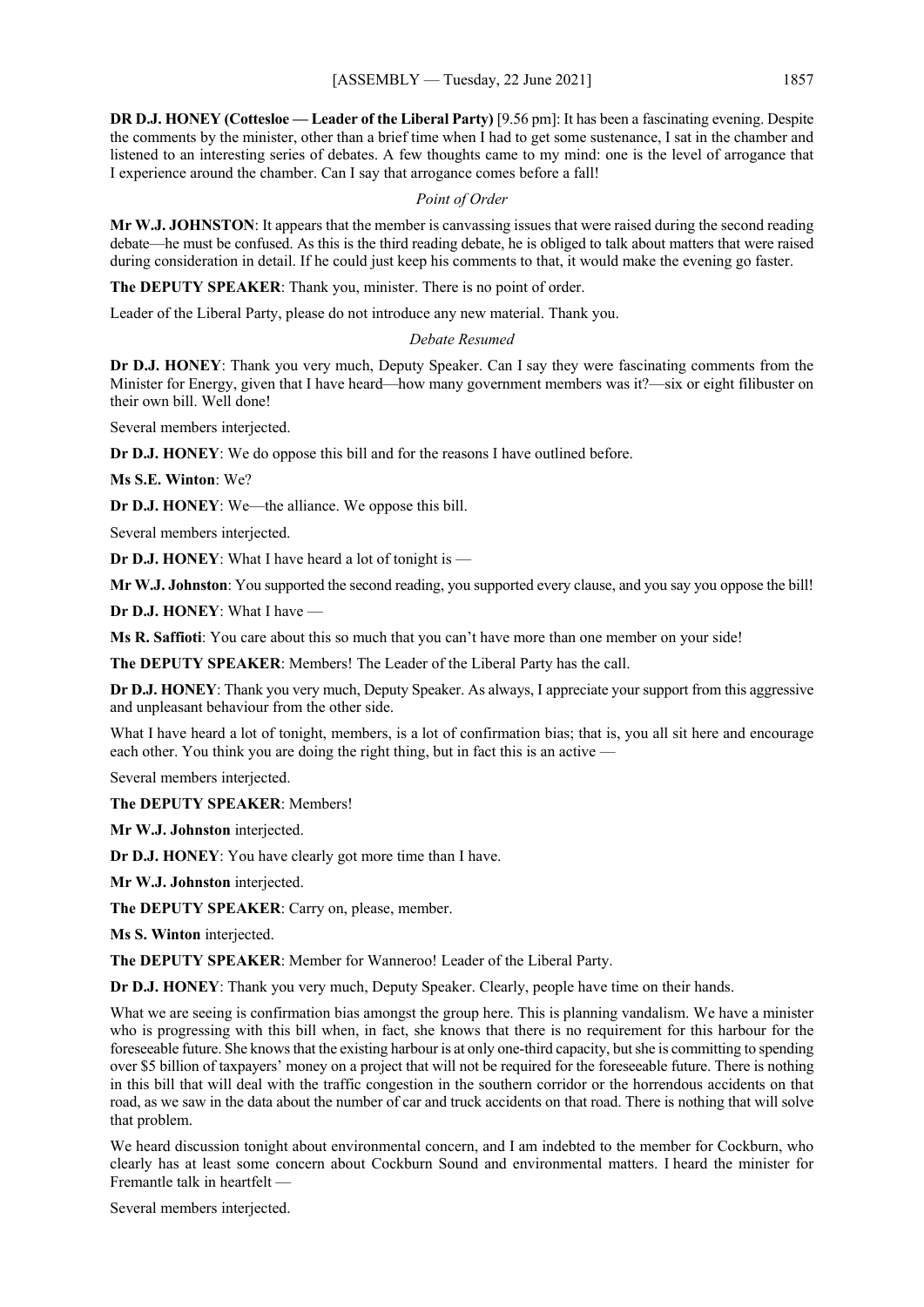**Dr D.J. HONEY**: Sorry; the member for Fremantle. "Minister for Cottesloe" was the best title I was ever given, but it was wrong, unfortunately. I heard the member for Fremantle talk in passionate terms about the loss of two Norfolk Island pine trees, yet the Minister for Planning knows that, through the High Street project, she destroyed 70 mature tuart trees. The member for Willagee read out all those environmental movements and the names of the people who were going to save those trees forever. They were missing in action when this minister destroyed those 70 mature tuart trees.

What do we hear? We know that this outer harbour project is going to destroy over 400 hectares of the benthic primary producer habitat.

Several members interjected.

**Dr D.J. HONEY**: That is what this project is going to do. It is going to destroy a critical fishery in the outer harbour. For some pyrrhic, egotistical reason this government is going to cause that enormous environmental harm. We have already heard that mussel capacity in that fishery has been reduced from 700 tonnes a year to 200 tonnes a year. We have already heard that the blue manna crab harvest has been cancelled since 2014, yet members sitting in this place are all very pleased with themselves and are looking very smug. They are going to bring forward this project that is not required for the foreseeable future but will destroy 400 hectares of the benthic primary producer habitat in Cockburn Sound. That is what this minister is going to do. That is what the Minister for Energy is going to do as well.

**Mr W.J. Johnston** interjected.

**Dr D.J. HONEY**: They do not care. Furthermore, this government is going to spend \$5 billion, yet it has a hospital system and a housing system in chaos. We are now hearing that schools are moving into chaos, yet it is going to spend \$5 billion on this project. The minister says that it will cost \$5 billion—let us wait and see how that goes, because this minister said that Metronet was going to cost \$2 billion. What is it up to now, minister? It is \$7 billion. It is the largest cost blowout of any project in the history of this state. That is this minister's record. Let us see.

Several members interjected.

**Dr D.J. HONEY**: The minister is going to do all that.

**Ms S. Winton** interjected.

**Dr D.J. HONEY**: The member is like Nostradamus compared with this minister. It is three and a half times the estimated budget and rising—and rising considerably I have heard on the wire.

**Ms S. Winton** interjected.

**The DEPUTY SPEAKER**: Member for Wanneroo!

**Dr D.J. HONEY**: That is what it is going to be—five times the amount or \$10 billion.

The government is going to use its numbers to force legislation through this place and it is going to use its numbers to cut debating time in the upper house so that it can force stuff through up there. The fact is that this is a shoddy bill. It should not be going through this Parliament. This bill will result in actions that will be to the detriment of the people of Western Australia.

**Ms S. Winton** interjected.

**The DEPUTY SPEAKER**: Member for Wanneroo!

**MS R. SAFFIOTI (West Swan — Minister for Planning)** [10.04 pm] — in reply: I want to put on the record again that the Liberal Party cannot take this Roe 8 project seriously. It could not deliver it in its eight and a half years. It could not commit to it properly at the election. It is not late, members; it has just gone 10 o'clock. It is a normal Tuesday sitting time and there is only one member of the opposition—one out of six —

**Mr D.A.E. Scaife**: They're not the opposition.

**Ms R. SAFFIOTI**: I am referring to the Liberal and National Parties, because we know that the member for North West Central believes that Roe 8 and 9 is far more important than any other project, even in regional WA. They believe that the Metropolitan Region Scheme (Beeliar Wetlands) Bill 2021 is so bad that they cannot get enough people to even call a proper division! It is a shambles. I know there are not many opposition members —

**Ms S.E. Winton**: Sixteen per cent tonight.

**Ms R. SAFFIOTI**: They have 16 per cent. I was trying to do the maths. Thanks, member for Wanneroo. If members believe in something, they should sit here and do the work. They could not deliver in eight and a half years. They could not even commit to it properly in an election campaign. All you guys have ever been good at is putting glossy pamphlets with a scare campaign in letterboxes. It has just gone 10 o'clock on a Tuesday night and, for the past hour and a half or two hours, there has been no-one from the Liberal or National Parties in this chamber apart from the member for Cottesloe, who was outside for most of it and then read the paper for the other bit.